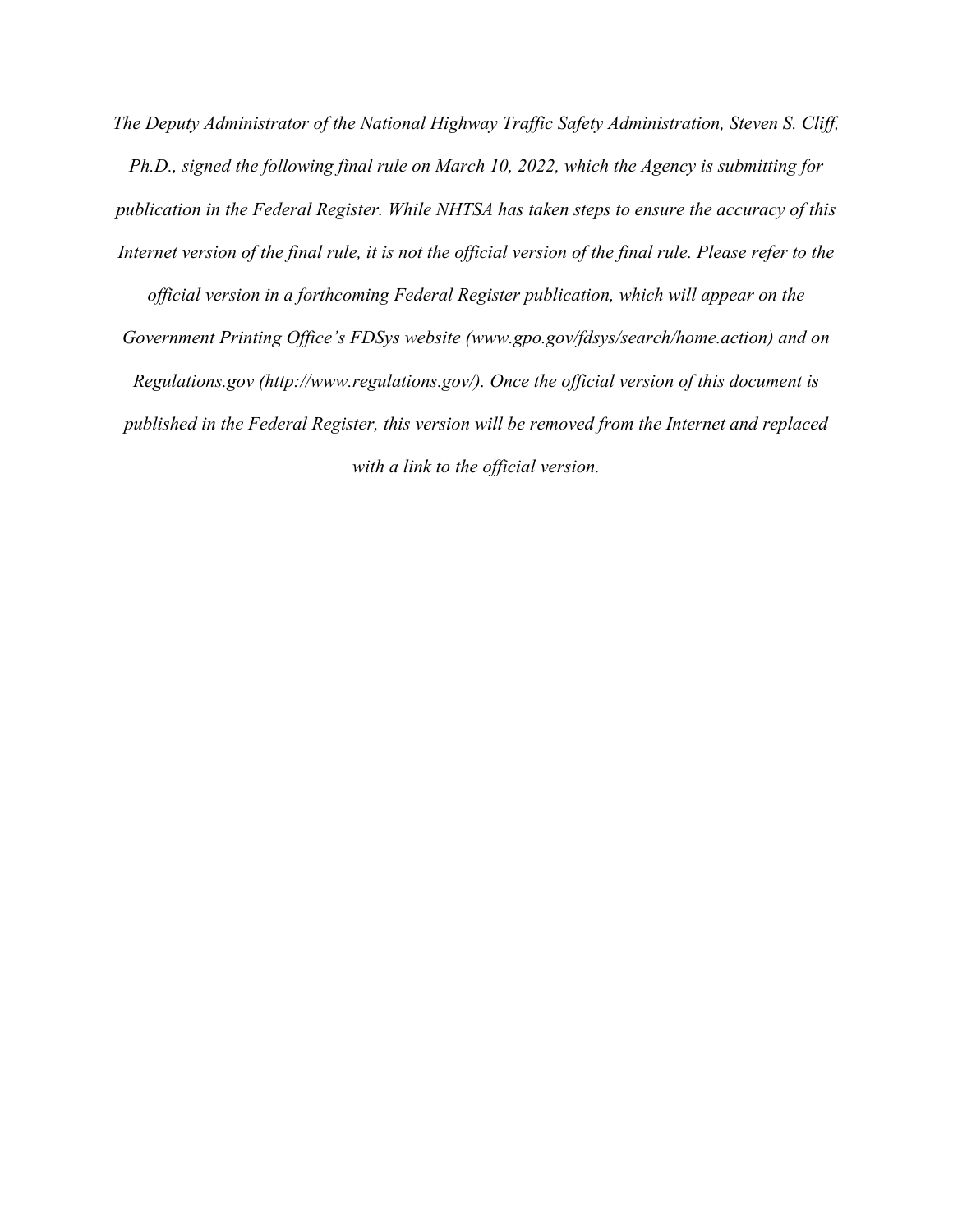# **DEPARTMENT OF TRANSPORTATION National Highway Traffic Safety Administration 49 CFR Part 571 Docket No. NHTSA-2021-0003 RIN 2127-AM06 Occupant Protection for Vehicles With Automated Driving Systems**

**AGENCY:** National Highway Traffic Safety Administration (NHTSA), Department of Transportation.

**ACTION:** Final rule.

**SUMMARY:** This final rule amends the occupant protection Federal motor vehicle safety standards (FMVSSs) to account for future vehicles that do not have the traditional manual controls associated with a human driver because they are equipped with Automated Driving Systems (ADS). This final rule makes clear that, despite their innovative designs, vehicles with ADS technology must continue to provide the same high levels of occupant protection that current passenger vehicles provide. The occupant protection standards are currently written for traditionally designed vehicles and use terms such as "driver's seat" and "steering wheel," that are not meaningful to vehicle designs that, for example, lack a steering wheel or other driver controls. This final rule updates the standards in a manner that clarifies existing terminology while avoiding unnecessary terminology, and, in doing so, resolves ambiguities in applying the standards to ADS-equipped vehicles without traditional manual controls. In addition, this final rule amends the standards in a manner that maintains the existing regulatory text whenever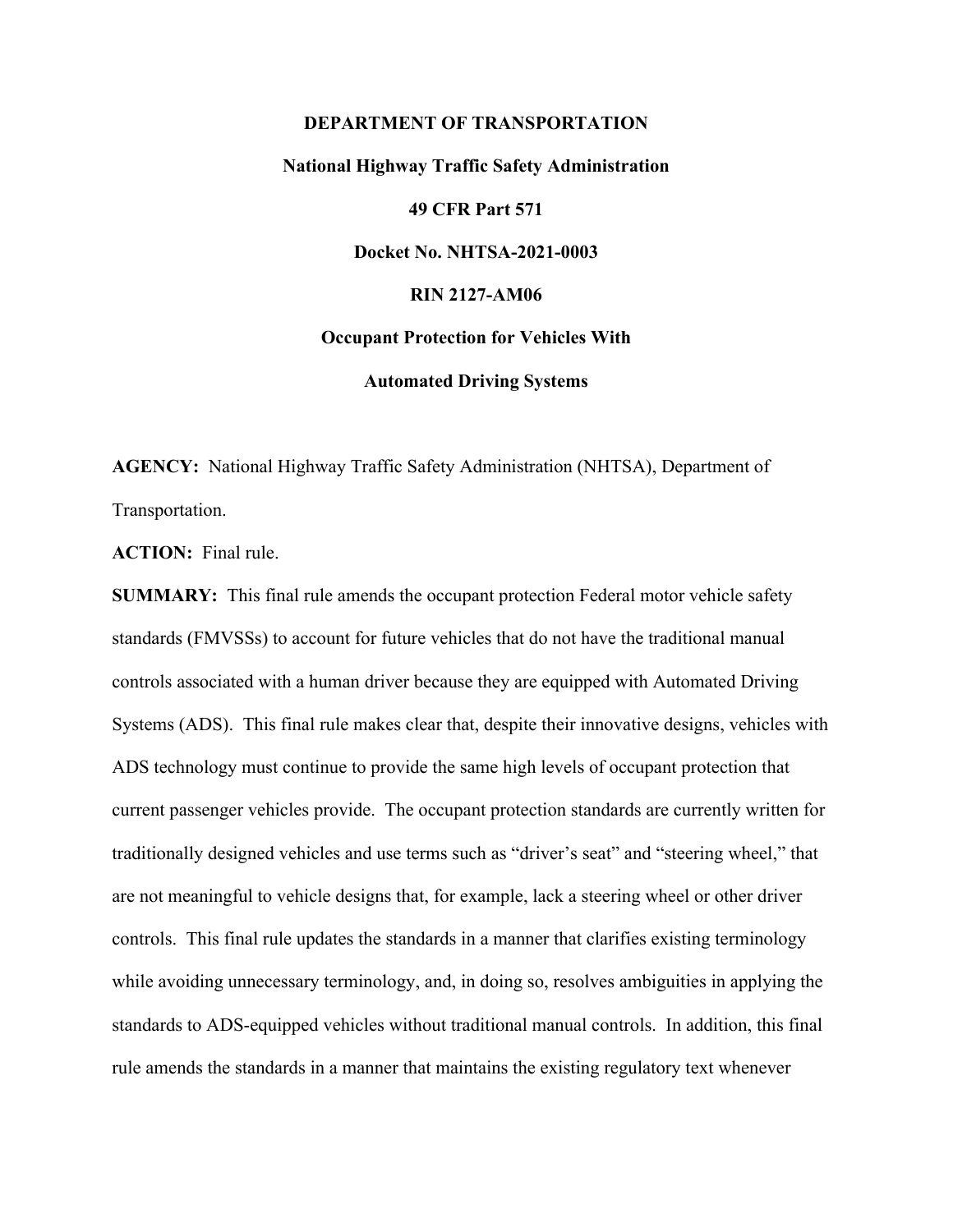possible, to make clear that this rule maintains the level of crash protection currently provided occupants in more traditionally designed vehicles. This final rule is limited to the crashworthiness standards to provide a unified set of regulatory text applicable to vehicles with and without ADS functionality.

**DATES:** Effective date: [**insert date 180 days following publication of this final rule in the FEDERAL REGISTER**]. Optional early compliance (i.e., prior to the effective date) is permitted. Petitions for reconsideration must be received on or before [**insert date 45 days after date of publication in the FEDERAL REGISTER**].

**ADDRESSES**: If you wish to petition for reconsideration of this rule, you should refer in your petition to the docket number of this document and submit your petition to: Administrator, National Highway Traffic Safety Administration, 1200 New Jersey Avenue, S.E., West Building, Washington, D.C., 20590.

 Privacy Act. The petition will be placed in the docket. Anyone is able to search the electronic form of all documents received into any of our dockets by the name of the individual submitting the document (or signing the document, if submitted on behalf of an association, business, labor union, etc.). You may review DOT's complete Privacy Act Statement in the Federal Register published on April 11, 2000 (Volume 65, Number 70; Pages 19477-78) or you may visit http://dms.dot.gov.

Confidential Business Information: If you wish to submit any information under a claim of confidentiality, you should submit three copies of your complete submission, including the information you claim to be confidential business information, to the Chief Counsel, NHTSA, at the address given under FOR FURTHER INFORMATION CONTACT. In addition, you should submit two copies, from which you have deleted the claimed confidential business information,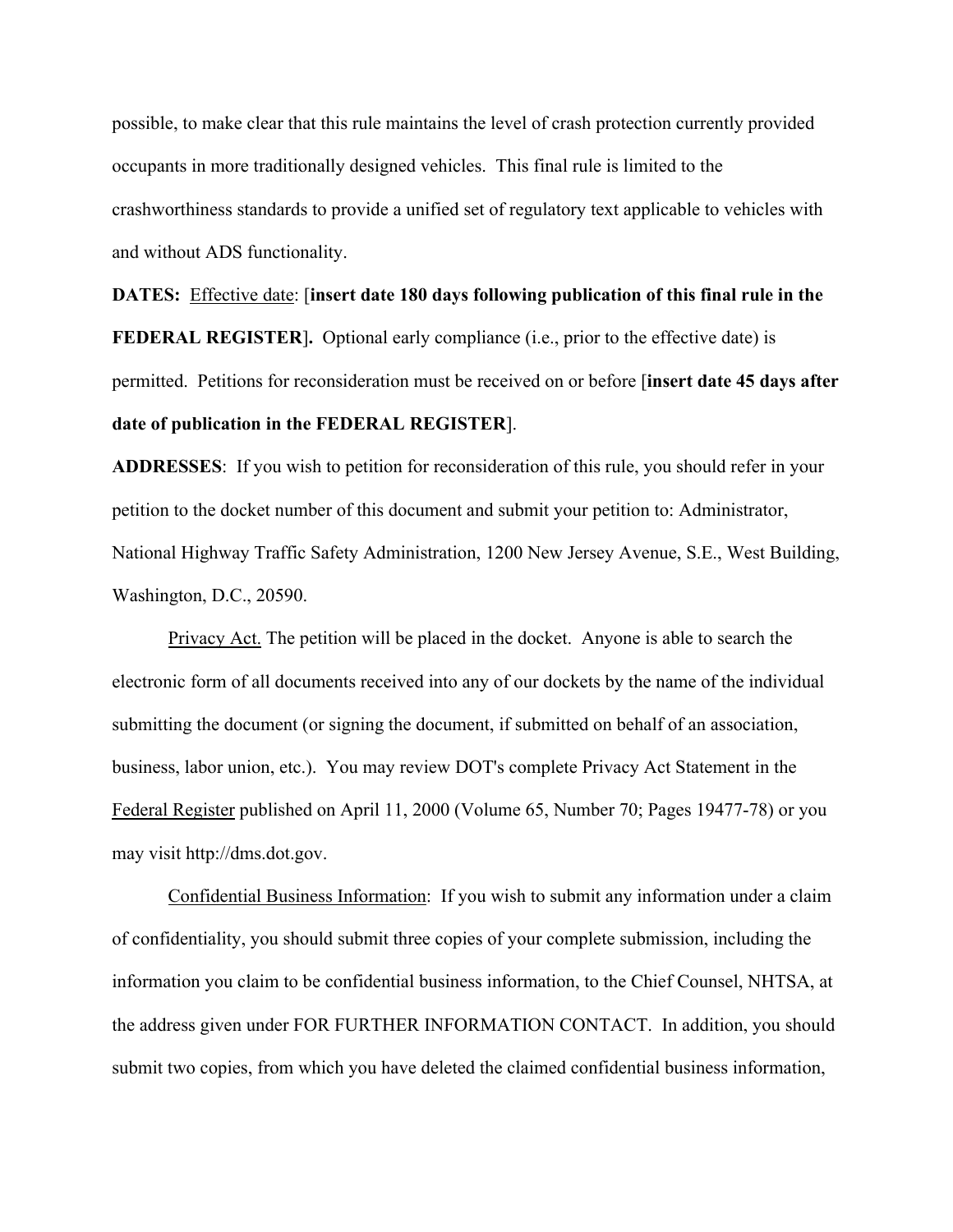to Docket Management at the address given above. To facilitate social distancing due to

COVID-19, NHTSA is treating electronic submission as an acceptable method for submitting

confidential business information (CBI) to the Agency under 49 C.F.R. Part

512. https://www.nhtsa.gov/coronavirus

# **FOR FURTHER INFORMATION CONTACT:** For non-legal issues, you may contact Mr.

Louis Molino, Office of Crashworthiness Standards, Telephone: 202-366-1740, Facsimile: 202-

493-2739. For legal issues, you may contact Ms. Sara R. Bennett, Telephone: 202-366-7304 or

Mr. Daniel Koblenz, Telephone: 202-366-5329, Office of Chief Counsel. Address: National

Highway Traffic Safety Administration, 1200 New Jersey Avenue S.E., Washington, D.C.

20590.

# **SUPPLEMENTARY INFORMATION:**

# **Table of Contents**

# **I. Executive Summary**

# **II. NPRM**

# **III. Introduction to this Final Rule**

# **IV. Implications**

- a. New and current terms and definitions
	- 1. NPRM's approach to driver definition
	- 2. Newly defined, new, modified, and relocated terms
	- 3. Driver's designated seating position, Manually operated driving controls
	- 4. Passenger seating position
	- 5. Steering wheel to steering control
	- 6. Outboard designated seating position
	- 7. Row and Seat outline
	- 8. Driver air bag and Driver Dummy

b. Modifying spatial references in test procedures and definitions that rely on the presence of a driver's seat and/or manual-operated driving controls

- 1. Driver's seat
- 2. Dummy placement in bench seats
- 3. Driver's side and passenger side
- 4. Steering controls as a spatial reference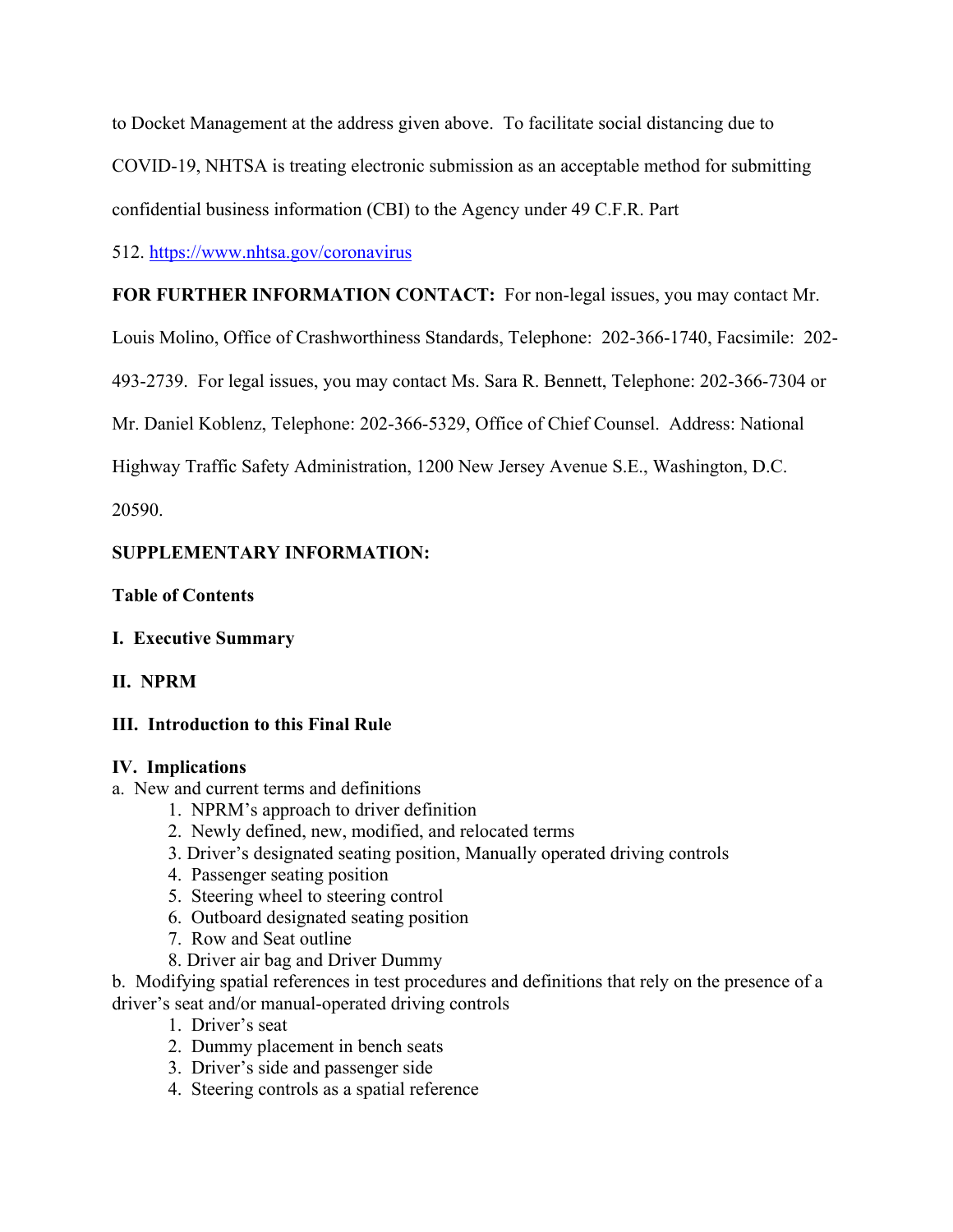- c. Dual-mode certification
- d. Parking brake and transmission position

# **V. Occupant-less Vehicles**

- a. General observations
- b. FMVSS No. 205, *Glazing materials*
- c. Vehicle crash compatibility
- d. FMVSS Nos. 212, *Windshield mounting* and 219, *Windshield zone intrusion*

# **VI. FMVSS No. 208,** *Occupant crash protection*

- a. Advanced air bags
- b. Telltales
- c. Front outboard versus center or inboard seating position
- d. Suppression of vehicle motion when a child is detected in the driver's seat
- e. Belts in buses
- f. Corrections to FMVSS No. 208 regulatory text

# **VII. Amendments to Various FMVSSs**

# **VIII. Effective Date**

# **IX. Cost and Benefit Impacts of this Final Rule**

**X. Regulatory Notices and Analyses** 

# **I. Executive Summary**

 NHTSA has been evaluating its Federal Motor Vehicle Safety Standards (FMVSSs) to identify where concepts or terminology used in the standards do not account for the designs that the agency expects, and industry confirms, could accompany certain vehicles equipped with Automated Driving Systems  $(ADSs)^1$  NHTSA has detailed in previous rulemaking notices the activities it has undertaken in its evaluation. These activities include initial evaluation of the

<sup>&</sup>lt;sup>1</sup> An ADS is defined as the "hardware and software that are collectively capable of performing the entire [dynamic driving task] on a sustained basis, regardless of whether it is limited to a specific operational design domain (ODD); this term is used specifically to describe a Level 3, 4, or 5 driving automation system." SAE International J3016\_201806 Taxonomy and Definitions for Terms Related to Driving Automation Systems for On-Road Motor Vehicles. While this notice uses the term "ADS-equipped vehicle" it focuses on SAE Level 4 and Level 5 vehicles that lack traditional manual controls.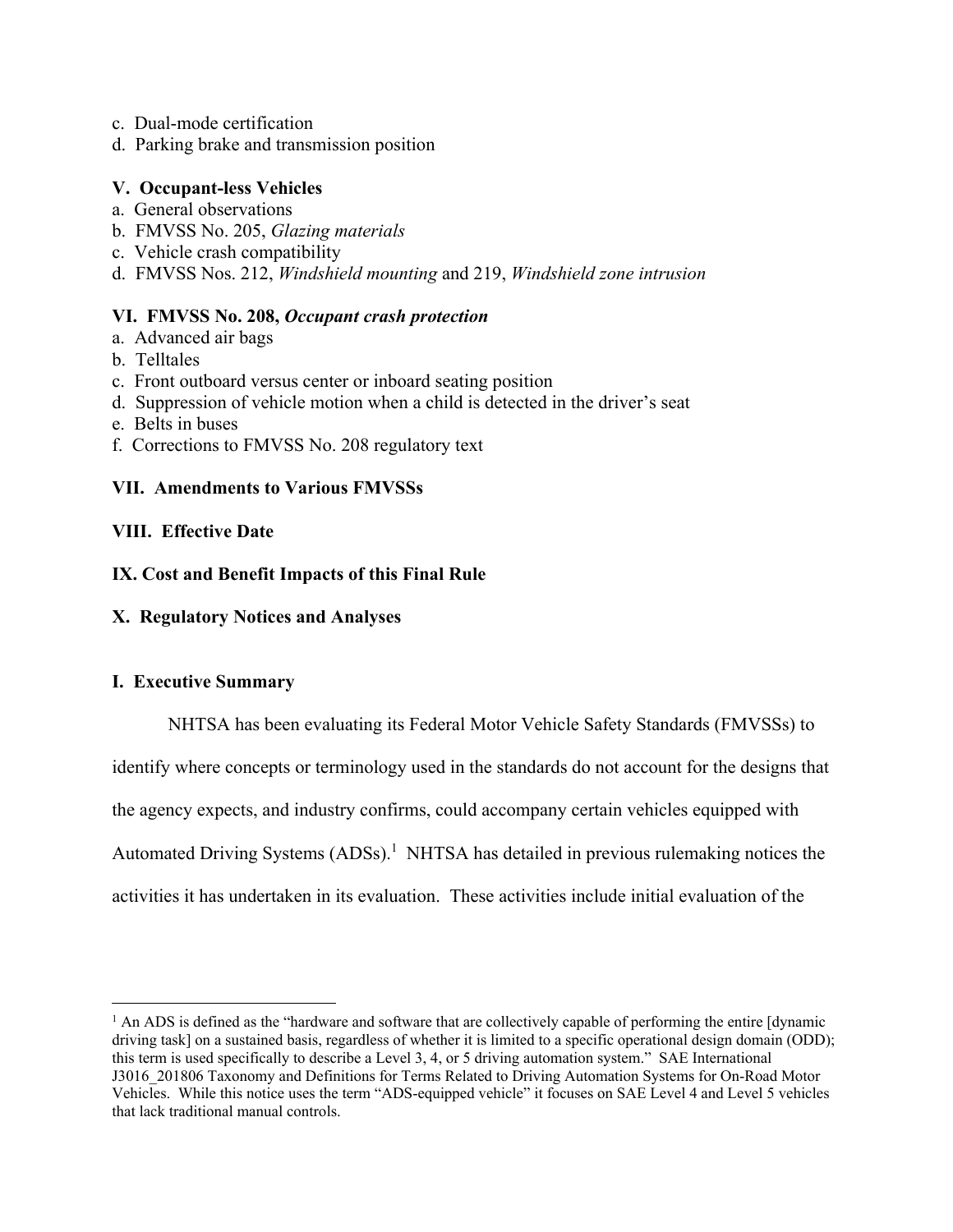FMVSSs,<sup>2</sup> issuing Federal Register notices soliciting input from stakeholders,<sup>3</sup> research on possible options available to the agency to amend the FMVSSs,<sup>4</sup> and public discussions with stakeholders.<sup>5</sup>

 This prior work resulted in the agency's March 30, 2020, notice of proposed rulemaking (NPRM) underlying this final rule.<sup>6</sup> The NPRM proposed to revise its current crashworthiness<sup>7</sup> (200-Series) FMVSSs to amend terms or other text to account for the unconventional interior designs that are expected to be present in certain ADS-equipped vehicles. An example of such an unconventional interior design would be those that lack driving controls.

 In the proposal, NHTSA proposed to amend the existing FMVSSs in a way that maintains the occupant protection performance currently required by the 200-Series FMVSSs while amending the wording that has or will become obsolete as applied to new designs, and to clarify for manufacturers developing ADS-equipped vehicles the application of a particular FMVSS to their vehicle. The NPRM also ensured these revisions accounted for dual-mode ADS-equipped vehicles (ADS-equipped vehicles that also have a conventional driving mode), as defined by SAE International (SAE).<sup>8</sup> NHTSA also sought to remove requirements for which a safety need does not exist.

<sup>4</sup> https://www.nhtsa.gov/sites/nhtsa.dot.gov/files/documents/ads-dv\_fmvss\_vol1-042320-v8-tag.pdf

<sup>2</sup> https://rosap.ntl.bts.gov/view/dot/12260. 3

<sup>&</sup>lt;sup>3</sup> Removing Regulatory Barriers for Vehicles with Automated Driving Systems Request for Comment, 83 FR 6148 (Feb. 13, 2018); Removing Regulatory Barriers for Vehicles with Automated Driving Systems Advance Notice of Proposed Rulemaking, 84 FR 24433 (May 28, 2019).

<sup>&</sup>lt;sup>5</sup> FMVSS Considerations for Automated Driving Systems Stakeholder Meeting, information available at https://www.vtti.vt.edu/fmvss/. 6

 $685$  FR 17624.

<sup>&</sup>lt;sup>7</sup> Throughout this notice, NHTSA uses "crashworthiness" and "occupant protection" interchangeably because the agency considers the 200-Series FMVSSs to be focused on both.

<sup>&</sup>lt;sup>8</sup> An [ADS-Equipped] Dual-Mode Vehicle is defined as "[a] type of ADS-equipped vehicle designed for both driverless operation and operation by a conventional driver for complete trips." SAE J3016 201806 Taxonomy and Definitions for Terms Related to Driving Automation Systems for On-Road Motor Vehicles.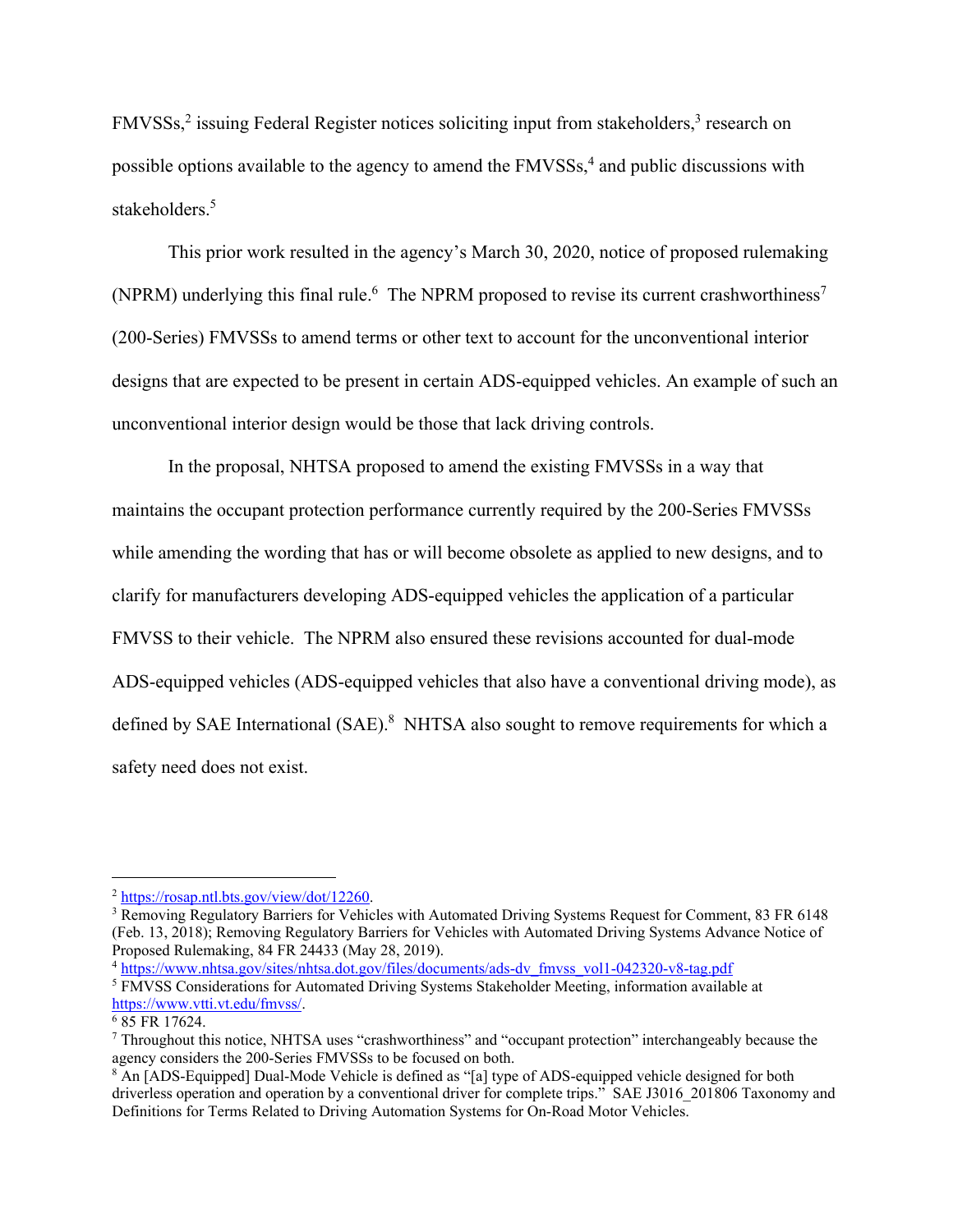NHTSA received 45 comments on the NPRM.<sup>9</sup> The proposal garnered comments from vehicle and equipment manufacturers, ADS developers, industry associations, consumer advocates, advocates for persons with disabilities, States, insurance organizations, a university, an oil independence advocacy group, and members of the general public. Many commenters supported the proposal and the use of definitional and textual changes to achieve the goals of the NPRM, though numerous other commenters argued that the agency's focus on this issue was premature. Regardless of their general position on the rule, most commenters did support NHTSA's suggestion that, to the extent any changes were finalized, they should be done in way that minimized the complexity of the changes to the FMVSSs.

 The agency acknowledges that uncertainty continues to exist around the development and potential deployment of ADS-equipped vehicles. Nevertheless, NHTSA believes it is appropriate to finalize this action at this time in anticipation of emerging ADS vehicle designs that NHTSA has seen in prototype form. The current designs generally involve forward-facing row seating<sup>10</sup> and vehicles without manual driving controls. NHTSA has designed this final rule to minimize the changes to the FMVSSs and to maintain the level of occupant protection currently provided in all FMVSS compliant vehicles. This final rule provides regulatory certainty that, despite their innovative designs, vehicles with ADS technology must continue to provide the same high levels of occupant protection that current passenger vehicles provide. This final rule adopts most of the provisions included in the NPRM, with some exceptions summarized in the next section.

<sup>&</sup>lt;sup>9</sup> Docket No. NHTSA-2020-0014. NHTSA received an additional 5 comments that were determined to be completely unrelated to this notice (#4, #5, #6, #18, #52), and 1 duplicate submission (#42).

 $10$  Applying the occupant protection standards to forward-facing seating is straightforward since the standards are generally designed with forward-facing seating in mind. In contrast, applying the standards to side-facing, campfire or other seating configurations is more complex and will involve more research, which is currently underway, and standard development.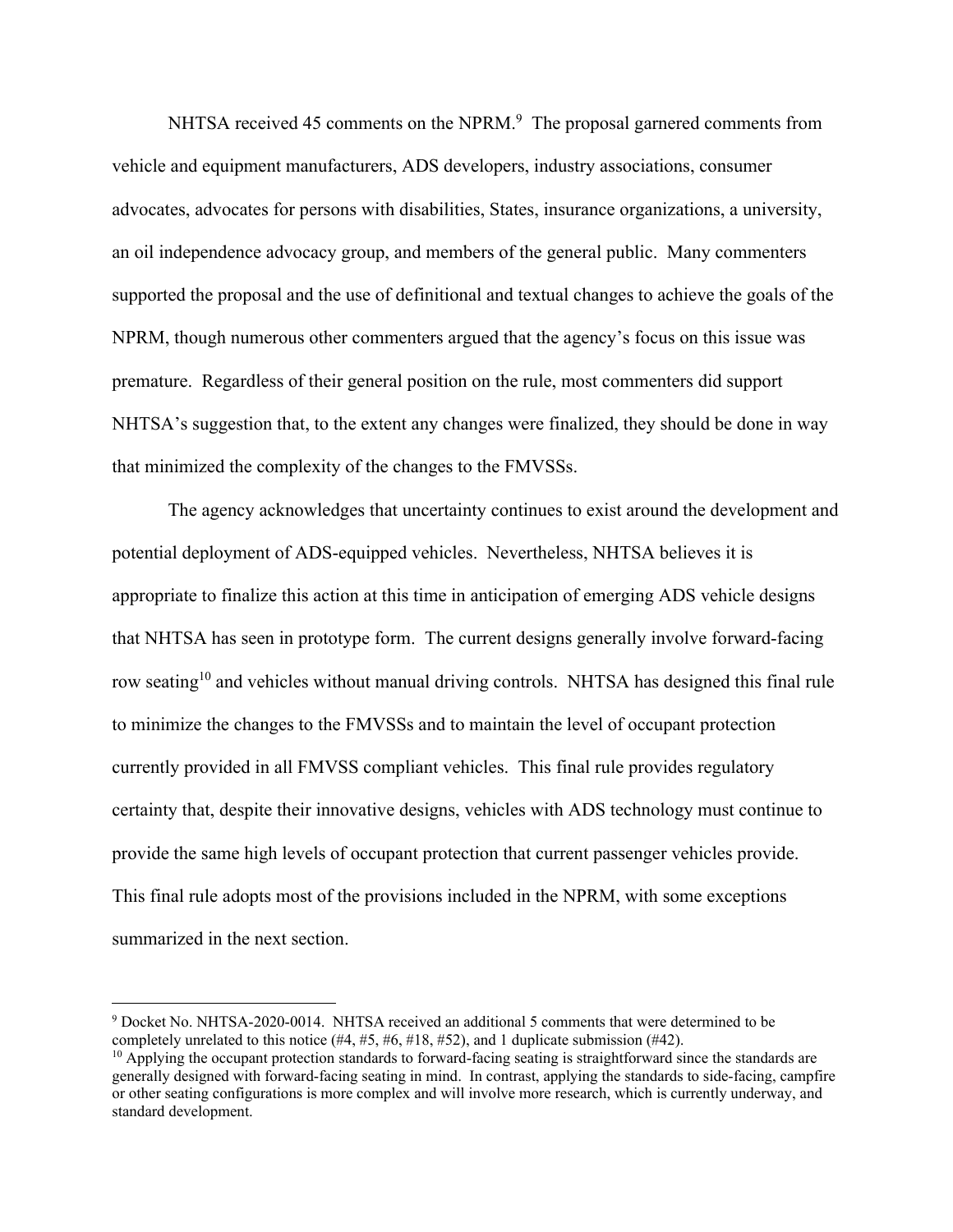#### **Differences Between the NPRM and Final Rule**

 The differences between the NPRM and the final rule are generally minor and are fully explained in the relevant sections in this document. Some of the more substantive changes in this final rule are as follows.

• NHTSA believes that children should not occupy the "driver's" position when the vehicle is operating in ADS mode and steering controls are present, given that the driver's seating position has not been designed to protect children in a crash. For example, the required limit on the rearward displacement of the steering column and forcefulness with which the air bag deploys have been optimized for adults and could pose a safety risk to children. The NPRM proposed that ADS vehicles must *suppress vehicle motion* when: (1) the vehicle contains a driver's seat (i.e., manually operated driving controls are available, but not necessarily functional during ADS operation); (2) the occupant of the driver's seat is classified by the air bag system as a child; and (3) the vehicle is in an operational state that does not require a driver (i.e., where the ADS is in control of the driving task). After review of the comments, for now, NHTSA has decided against adopting a vehicle motion suppression requirement in these circumstances. The agency would like to know more about the relative risk of a child seated in the "driver's" position as compared to the passenger position and whether there are other ways of addressing this safety concern than a requirement to suppress vehicle motion completely. The agency would also like to explore any necessary refinements to occupant detection and low risk deployment requirements and test procedures for the driver's seat.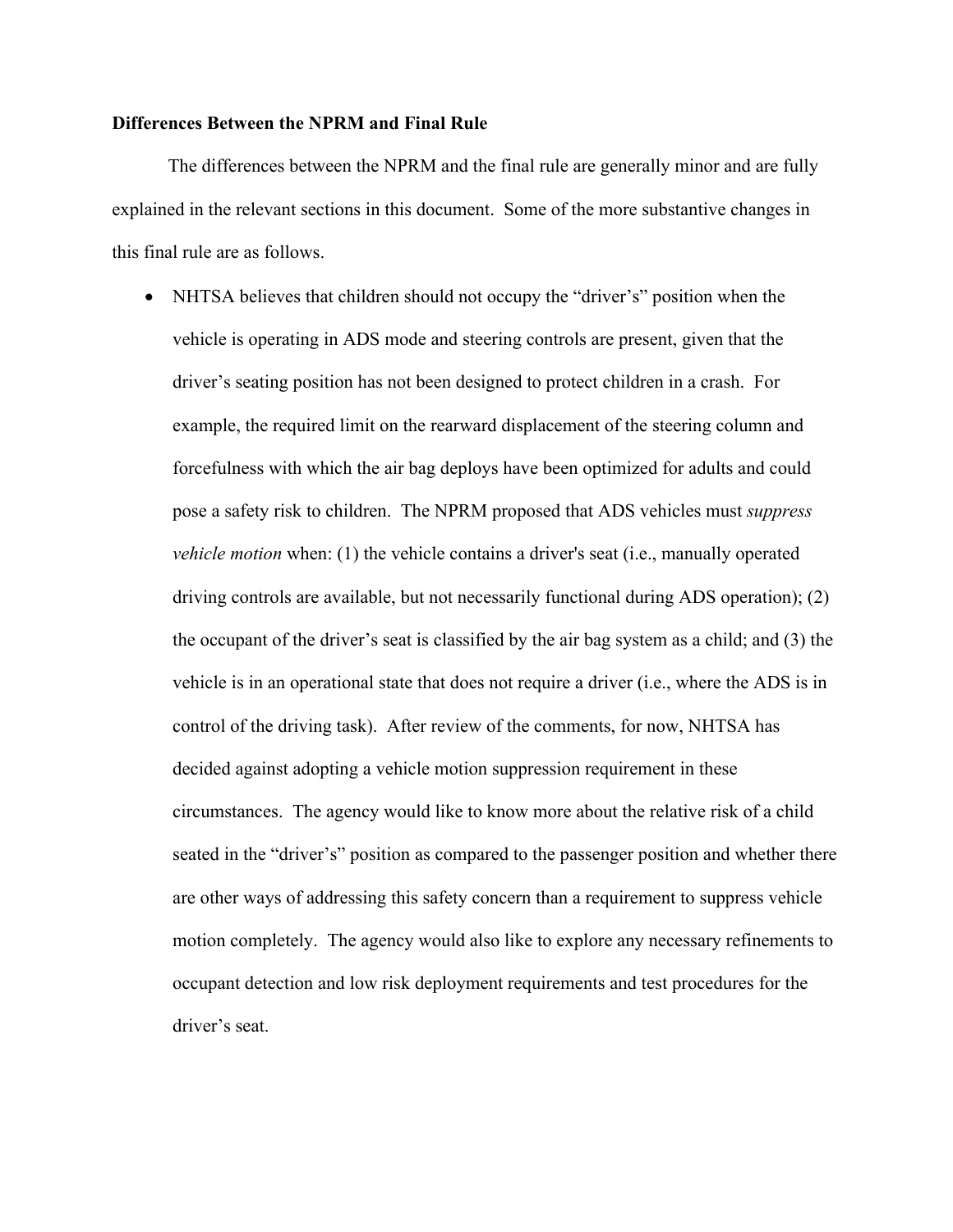- Proposed regulatory text would have changed the front row seat compartmentalization occupant protection requirements for large school buses (gross vehicle weight rating over 4,536 kg (10,000 lb.)) in ways not intended by NHTSA. Such text is not adopted by this final rule.
- NHTSA has modified FMVSS No. 208, *Occupant crash protection*, to be clearer in the protections that are required for inboard seating positions in the front row of ADSequipped vehicles.
- This final rule modifies the application section of FMVSS Nos. 212, *Windshield mounting*, and 219, *Windshield zone intrusion*, to make clear these standards exclude occupant-less vehicles, since these standards meet no safety need when there are no occupants to protect.
- NHTSA has decided not to move forward at this time with changing the FMVSS No. 226, *Ejection mitigation*, requirements for the ejection mitigation countermeasure readiness indicator. The agency will consider amendments to controls and displays in a separate rulemaking.

Minor differences between the NPRM and this final rule are discussed in the appropriate sections in this preamble. Some of these differences include:

- Moving the definition of "seat outline" from FMVSS No. 226 to § 571.3, *Definitions* (see Section IV.a.7 of this preamble);
- Slightly revising the term used to describe occupant-less vehicles, to refer to at least "one" person" rather than referring to "a designated seating position," (see Section V.a of this preamble); and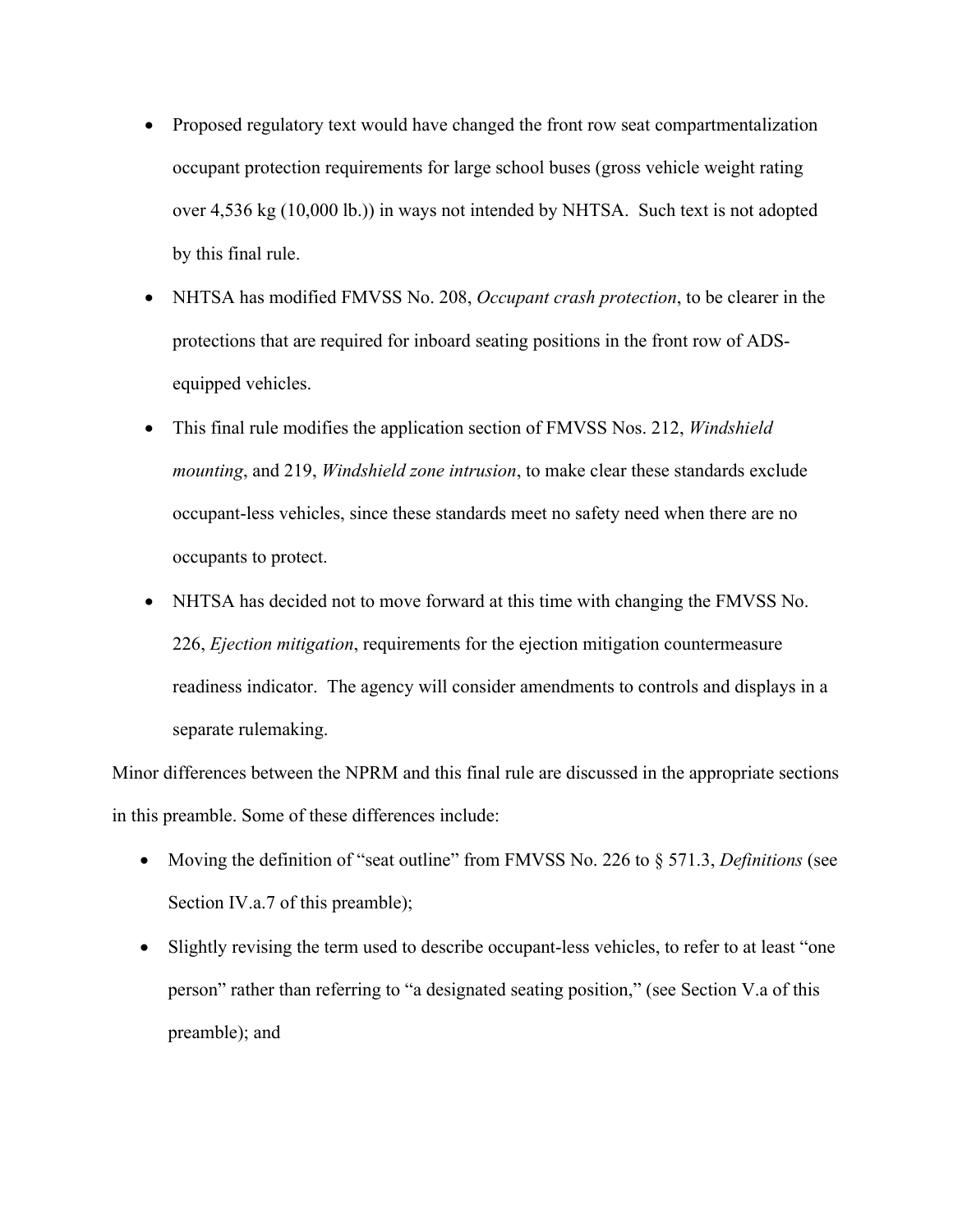• In FMVSS No. 208, correcting a missed revision indicating there can be multiple front seat passengers (S19.2.2(e)) (see Section VI.f of this preamble), and adopting a wording change to clarify the air bag suppression test procedure (S20.2, S22.2, S24.2) (see Section VI.a of this preamble).

 As was the case for the NPRM, to illustrate the precise changes that are being made within the context of the full regulatory text, we are providing in the docket for this rulemaking a document that contains the full regulatory text of each modified standard included in this final rule. The text is color coded in the following manner; blue bold underline (text added by the NPRM), red strikeout (text deleted by the NPRM), green bold underline (text added by the final rule), orange strikeout (text deleted by the final rule). (The information is provided for illustration purposes for the convenience of readers and does not change the amendments provided in the amendatory text of this final rule.)

#### **Guiding Principles**

 In the NPRM, NHTSA expressed certain "guiding principles" for this rulemaking, which continue to be relevant in this final rule. First, the amended FMVSS requirements in this final rule are intended to maintain the level of crashworthiness performance in vehicles with and without ADS functionality, including ADS-equipped vehicles that also have a conventional driving mode (dual-mode ADS vehicles). The level of performance required by the amended FMVSSs is just as appropriate for ADS-vehicles as it is for non-ADS vehicles in protecting the public against unreasonable risk of death or injury in a crash.<sup>11</sup> More specifically, NHTSA sought to maintain the level of safety currently provided to occupants by applying the crash test performance requirements for the right front outboard occupant to the left front outboard

 $11$  49 U.S.C. 30102(a)(10) (from definition of "motor vehicle safety").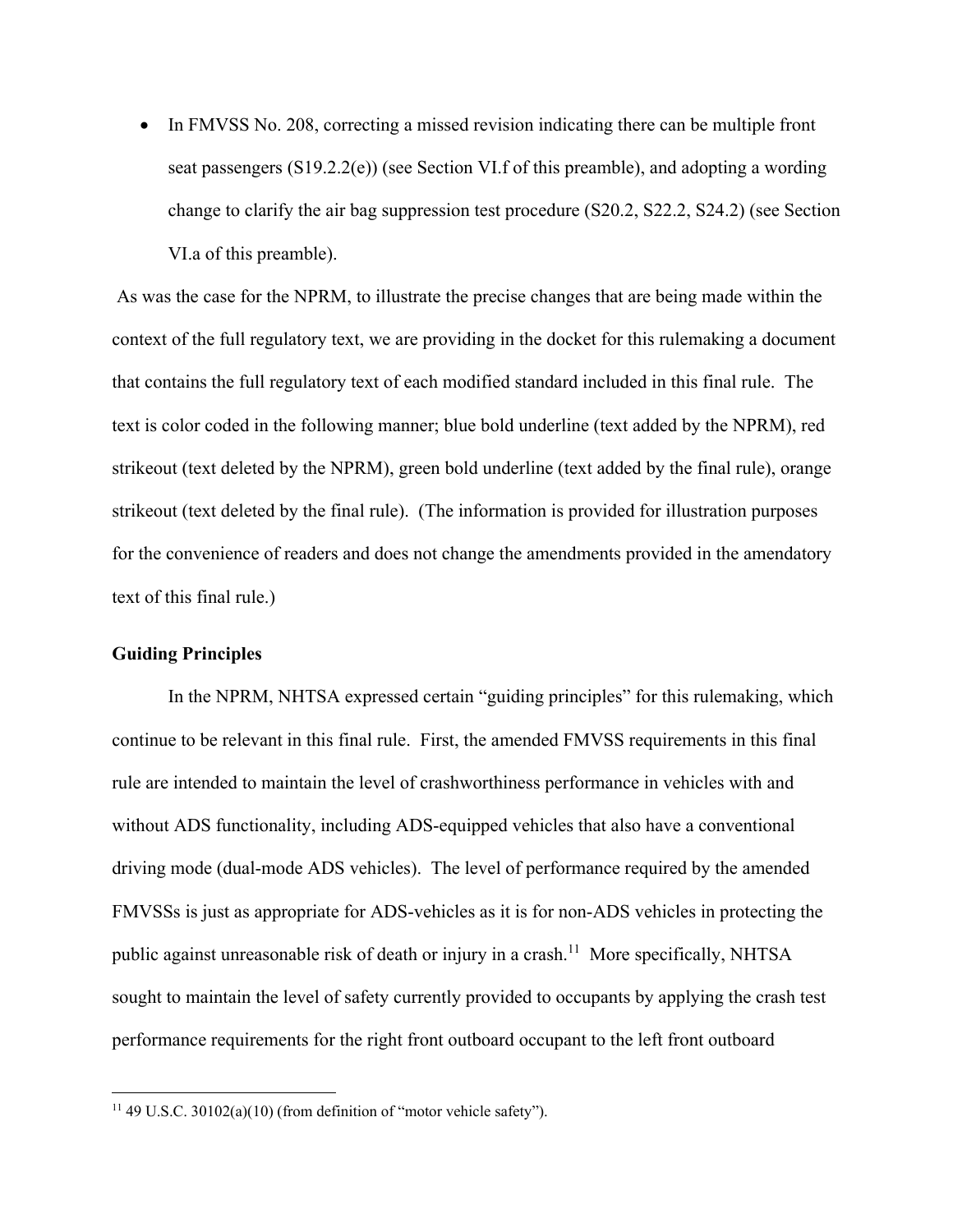occupant of ADS-vehicles, wherever possible. Similarly, occupants seated behind driving controls in ADS-vehicles (dual-mode ADS vehicles) will be protected just as drivers are today. Second, NHTSA sought to amend its standards to account for new designs, and to clarify for manufacturers developing ADS-equipped vehicles, particularly those that lack manual controls, that the standards apply to their vehicles. In short, NHTSA sought to clarify that a manufacturer of ADS-equipped vehicles must continue to apply occupant protection standards to its vehicles even if manual steering controls are not installed in the vehicle. Finally, for the convenience of readers and those familiar with the standards, NHTSA sought to amend the requirements in a manner that minimized the changes to the regulatory text of the standards.

This final rule is purposefully limited in scope based on the bounds listed below.

 1. This final rule only applies to ADS-equipped vehicles that have seating configurations similar to non-ADS vehicles, i.e., forward-facing front seating positions (conventional seating). Thus, NHTSA focused on conventional seating in this rulemaking, noting that additional research is necessary to understand and address different safety risks posed by vehicles with unconventional seating arrangements (e.g., rear-facing seats or campfire seating).

 2. This final rule addresses ADS-equipped vehicles designed exclusively to carry property ("occupant-less vehicles") by amending the application of existing crashworthiness requirements for these vehicles, as appropriate. This final rule does not address potential vehicle-to-vehicle compatibility issues related to occupant-less vehicles, as the existing standards do not test for this issue.<sup>12</sup>

<sup>&</sup>lt;sup>12</sup> Vehicle-to-vehicle compatibility refers to how well two vehicles match up in a two-vehicle crash. Vehicles that are heavier, with higher ground clearance, and with stiffer front ends can pose a higher injury risk to occupants in smaller cars. Currently NHTSA has no evidence of compatibility issues with occupant-less vehicles, but NHTSA is researching this area.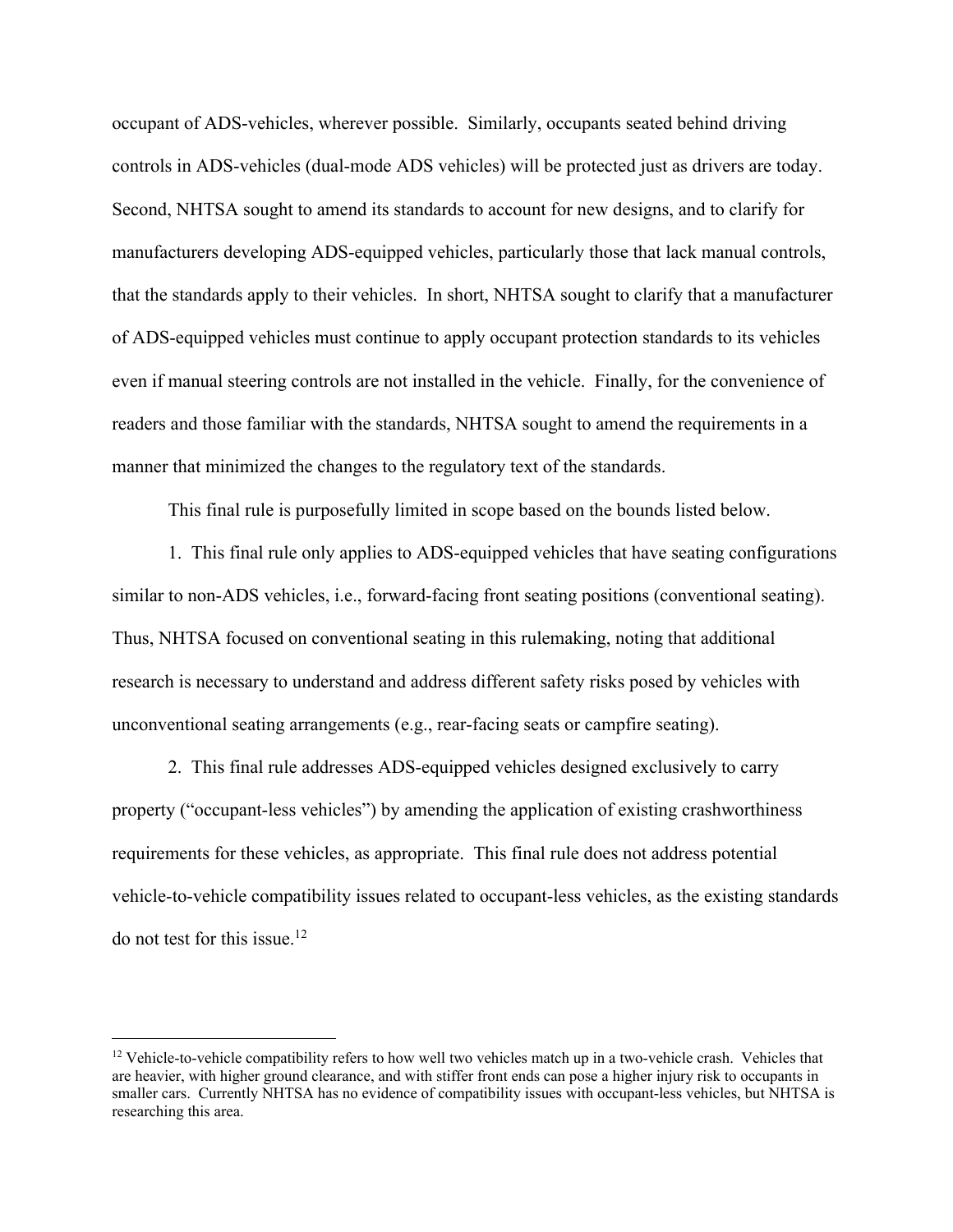3. With one exception, this final rule refrains from amending requirements relating to telltales and warnings, as that area has implications beyond the 200-Series standards and is a subject of continuing NHTSA research. The exception to this is the air bag suppression telltale, which we believe is reasonable to address now. This is described further in section VI.b of this preamble.

#### **Tables of Costs and Benefits**

This rule will eliminate the need for ADS-equipped -vehicle manufacturers to equip vehicles with redundant manual driving controls in vehicles that do not have manual driving capabilities, to comply with FMVSS. In turn, the cost impacts of this rule will be driven predominantly by the per-vehicle costs savings to each vehicle that would no longer need certain manual controls and the number of vehicles produced each year that will be produced without those controls. The Agency has reliable information on the former category, given that we generally know the current costs of this equipment, but can only estimate the broader effects. Thus, NHTSA calculated ranges of estimates of cost impacts using a variety of logical assumptions. NHTSA calculated the impact of the final rule on costs by analyzing production cost savings arising from forgoing the installation of manual steering controls. These cost savings are partially offset by incremental costs associated with augmenting safety equipment in the left front seating position to make that position equivalent to the right front seating position.

NHTSA estimates that this rule would save approximately \$995 per vehicle, as explained in greater detail in the RIA. NHTSA has conducted an analysis that shows how these cost savings would look if these types of vehicles entered the fleet to at least some degree. The results of this estimate show the present value of the final rule's estimated year-2050 savings to ADS-DV manufacturers and consumers, based on the assumption that there will be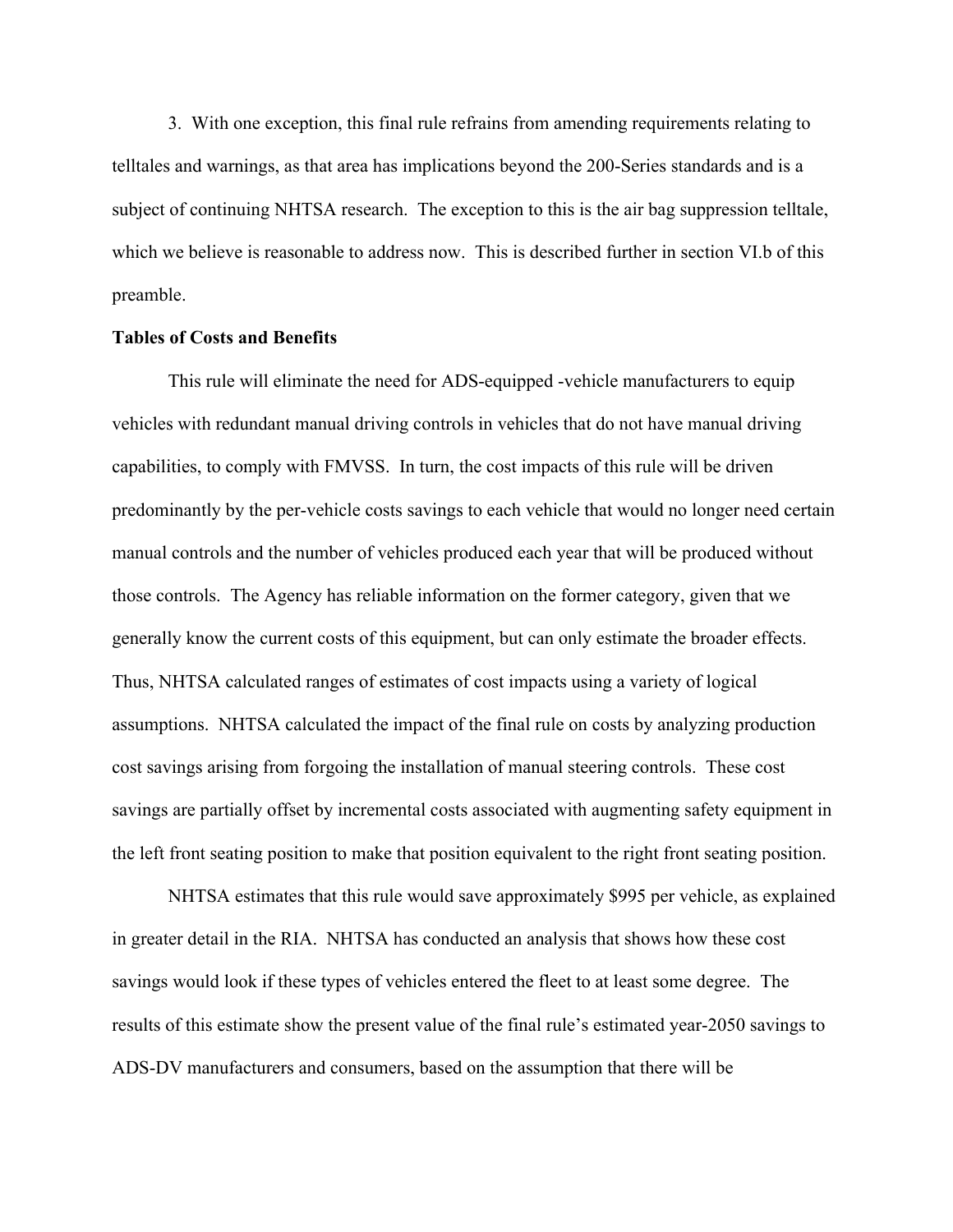approximately 5.8 million affected vehicles, at a three-percent discount rate equal to \$2.5 billion . At a seven-percent discount rate, the estimated year-2050 savings has a present value equal to approximately \$0.9 billion, as presented in Table 1:

| <b>Dual-Mode</b><br><b>Sales Share</b><br><b>Offset</b> | <b>Discount Rate</b>         | Mean<br>Cost<br>Impact |
|---------------------------------------------------------|------------------------------|------------------------|
| $0\%$                                                   | 3% (Discounted back to 2022) | $-$ \$2.5              |
| $0\%$                                                   | 7% (Discounted back to 2022) | $-$ \$0.9              |
| 30%                                                     | 3% (Discounted back to 2022) | $-$1.7$                |
| 30%                                                     | 7% (Discounted back to 2022) |                        |

**Table 1: Estimated Total Monetized Annual Cost Impacts (ADS-DV Cost Impacts in 2050, Billions of 2018 Dollars, 31% ADS-DV Sales Share)** 

These estimates represent an upper bound, in which ADS-DVs do not compete with dualmode ADS-equipped vehicles (i.e., 5.8 million ADS-DVs are sold in 2050, with each including a measure of production cost savings associated with forgoing manual steering controls). Under the alternative EIA scenario in which one percent of new vehicle sales in 2050 are comprised of ADS-DVs, the corresponding estimates are: a present value in 2022 of approximately \$60 million at a three-percent discount rate; and approximately \$20 million at a seven-percent discount rate.

As a sensitivity analysis, NHTSA also considered an alternative case, in which ADS-DV sales in 2050 are reduced by 30 percent relative to the baseline, with the change in sales representing sales of dual-mode ADS-equipped vehicles. This represents a case in which: (1) ADS-DV sales are split between approximately one-sixth fleet sales and five-sixths private ownership, per the EIA scenario; (2) one-seventh of fleet ADS-DV purchases in the baseline analysis are allocated to dual-mode vehicle sales (i.e., approximately 1/7 x 1/6 of all ADS-DV sales); and (3) one-third of private ADS-DV purchases in the baseline analysis are allocated to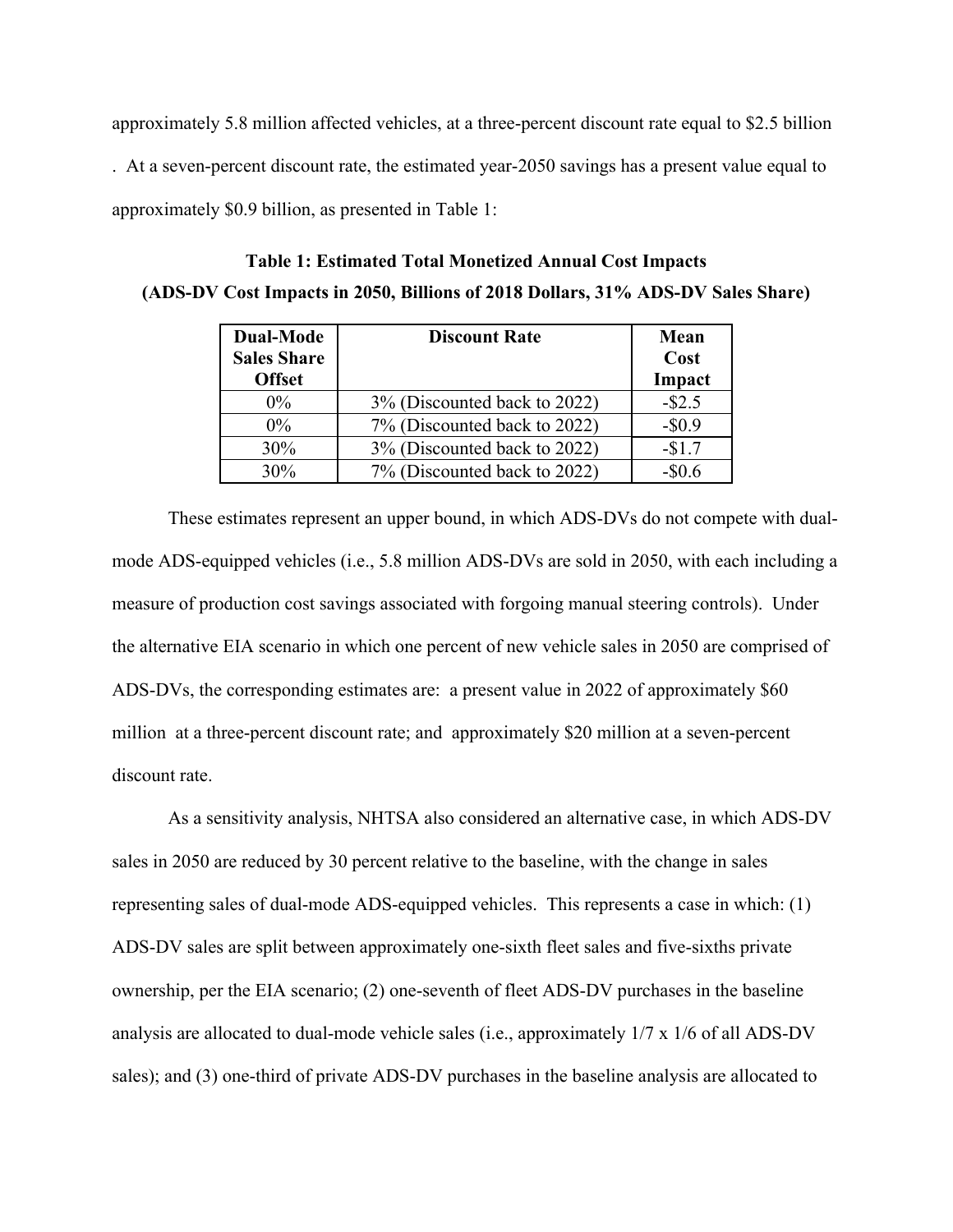dual-mode vehicle sales (i.e., approximately 1/3 x 5/6 of all ADS-DV sales). Under this alternative scenario, savings to ADS-DV manufacturers and consumers under the final rule would be approximately \$1.7 billion at a three-percent discount rate, and approximately \$0.6 billion at a seven-percent discount rate.

There are no other quantified benefits associated with this final rule. NHTSA acknowledges that this final rule may impact safety and fuel consumption and would likely generate benefits associated with incremental producer and consumer surplus beyond the production cost savings quantified above. This final rule may also generate benefits that could lead to increased safety, reductions in administrative burden, and reductions in manufacturer uncertainty, though these benefits are also unquantified.

The final rule is assumed to have no effect on the per-mile risk of travel in ADS-DVs, as it does not revise, remove, or establish anything associated with their safety performance. That is, the removal of manual steering controls is not assumed to offer any direct safety benefit or detriment for travel in ADS-DVs. However, it is feasible that changes in ADS-DV demand associated with the final rule (e.g., due to changes in vehicle design or decreases in cost) could increase the use of ADS-DVs. In turn, safety outcomes associated with the final rule would be equal to the net effects of: (1) changes in per-mile fatality and injury risk for travel that is shifted from conventional vehicles to ADS-DVs; and (2) incremental fatalities and injuries for travel in ADS-DVs that would not have taken place in any vehicle otherwise. It is difficult to project net safety impacts associated with the final rule without information on: (1) per-mile fatality and injury risk for ADS-DVs and conventional vehicles over time; and (2) demand for travel in ADS-DVs and conventional vehicles as a function of ADS-DV price and design attributes. NHTSA continues to engage in various research, regulatory, and enforcement efforts associated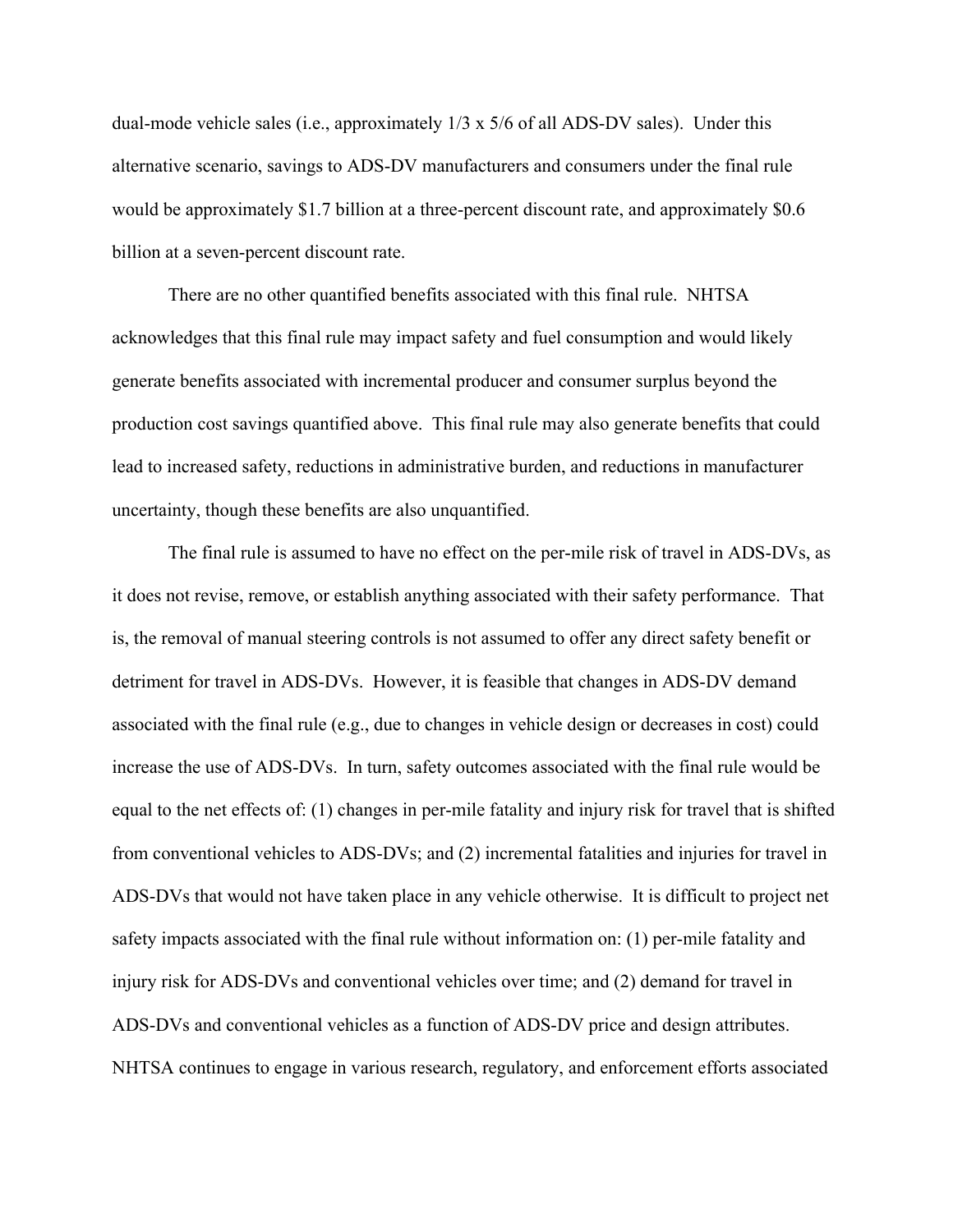with the safety of the automated driving system itself, but those activities are outside the scope of this rulemaking.

The final rule could affect per-vehicle fuel consumption by changing the mass of ADS-DVs. NHTSA expects ADS-DV mass to either decrease (due to the removal of currently required equipment) slightly or remain essentially unchanged (due to the addition of automated steering components that offset the mass savings of the removed equipment) under the final rule. NHTSA acknowledges that, in principle, ADS-DV mass could increase (if vehicle seating configurations and amenities are changed sufficiently when exploiting the reduction in design constraints when removing manual steering controls) under the final rule. In any event, current corporate average fuel economy (CAFE) requirements are based on a vehicle's "footprint," and thus any change in a vehicles mass will not affect a manufacturer's obligations under that program. Finally, as stated in the NPRM, NHTSA has not attempted to address the revisions that may be necessary to provide regulatory certainty for manufacturers that wish to self-certify ADS-equipped vehicles with unconventional seating arrangements.

The final rule would lead to a reduction in the number of standards from which manufacturers of ADS-DVs would have to seek exemptions. The reduction in exemption requests would be associated with a reduction in administrative costs for both manufacturers and NHTSA. NHTSA does not have sufficient information to establish a specific estimate of administrative cost savings. However, the cost savings would be expected to be small relative to the production cost savings associated with the rule.

A less tangible, but still important, expected impact of the final rule would be a reduction in uncertainty for manufacturers of ADS-equipped vehicles. The final rule provides clarity to manufacturers on constraints to developing FMVSS-compliant ADS-equipped vehicles. In turn,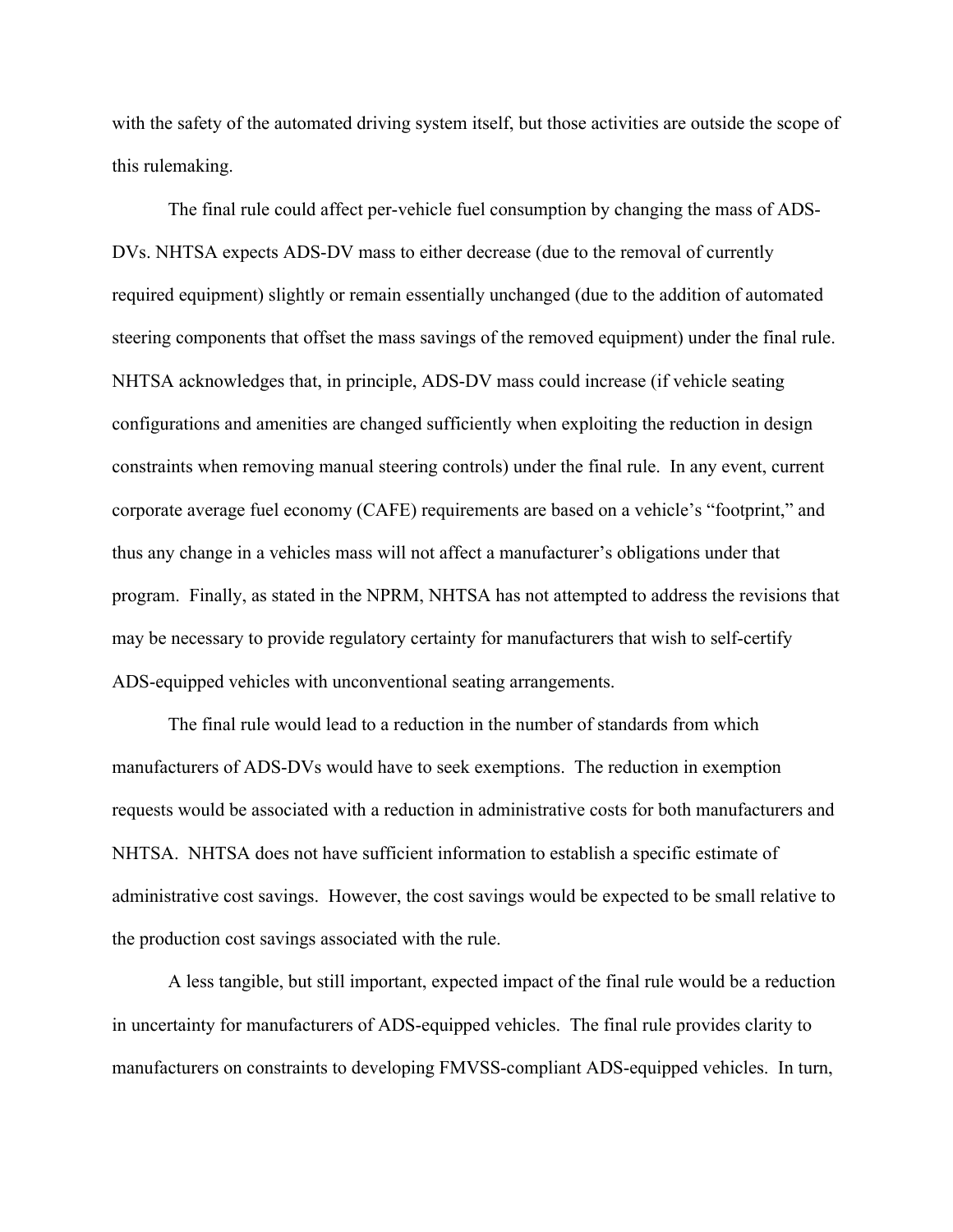developmental paths for ADS-equipped vehicles could be implemented with greater precision and efficiency. The reduction in uncertainty could reduce not only the costs associated with manufacturing ADS-equipped vehicles, but also the time it would take to bring these vehicles to the market. An accelerated development timeline would be a benefit both to manufacturers and consumers.

# **II. NPRM**

 On March 30, 2020, NHTSA issued an NPRM that proposed modifications to certain terms and other regulatory text in the 200-Series FMVSSs to account for ADS-equipped vehicles and certain interior designs that are expected to be present in these vehicles, including the lack of driving controls.<sup>13</sup> The NPRM also included modifications to the regulatory text to take into account some dual-mode ADS-equipped vehicles.<sup>14</sup> The NPRM sought to resolve whether occupant protection requirements ought to apply to occupant-less vehicles.

 NHTSA's proposal sought to account for certain vehicle designs expected to accompany ADS-equipped vehicles in a manner that minimized textual additions and modifications to the 200-Series FMVSSs. The proposal discussed existing terms used in the standards that, through their use, made uncertain how regulatory text applies to vehicle designs that did not incorporate such terms. The proposal discussed existing terms that, by virtue of new vehicle designs, could be misunderstood, and defined them to clarify their meaning for ADS-equipped vehicles. The NPRM proposed a few new terms and definitions and proposed relocating other terms and

<sup>&</sup>lt;sup>13</sup> 85 FR 17624. As discussed below, however, the NPRM assumed the vehicles will have conventional forwardfacing seating.

<sup>&</sup>lt;sup>14</sup> An [ADS-Equipped] Dual-Mode Vehicle is defined as "[a] type of ADS-equipped vehicle designed for both driverless operation and operation by a conventional driver for complete trips." SAE J3016 201806 Taxonomy and Definitions for Terms Related to Driving Automation Systems for On-Road Motor Vehicles.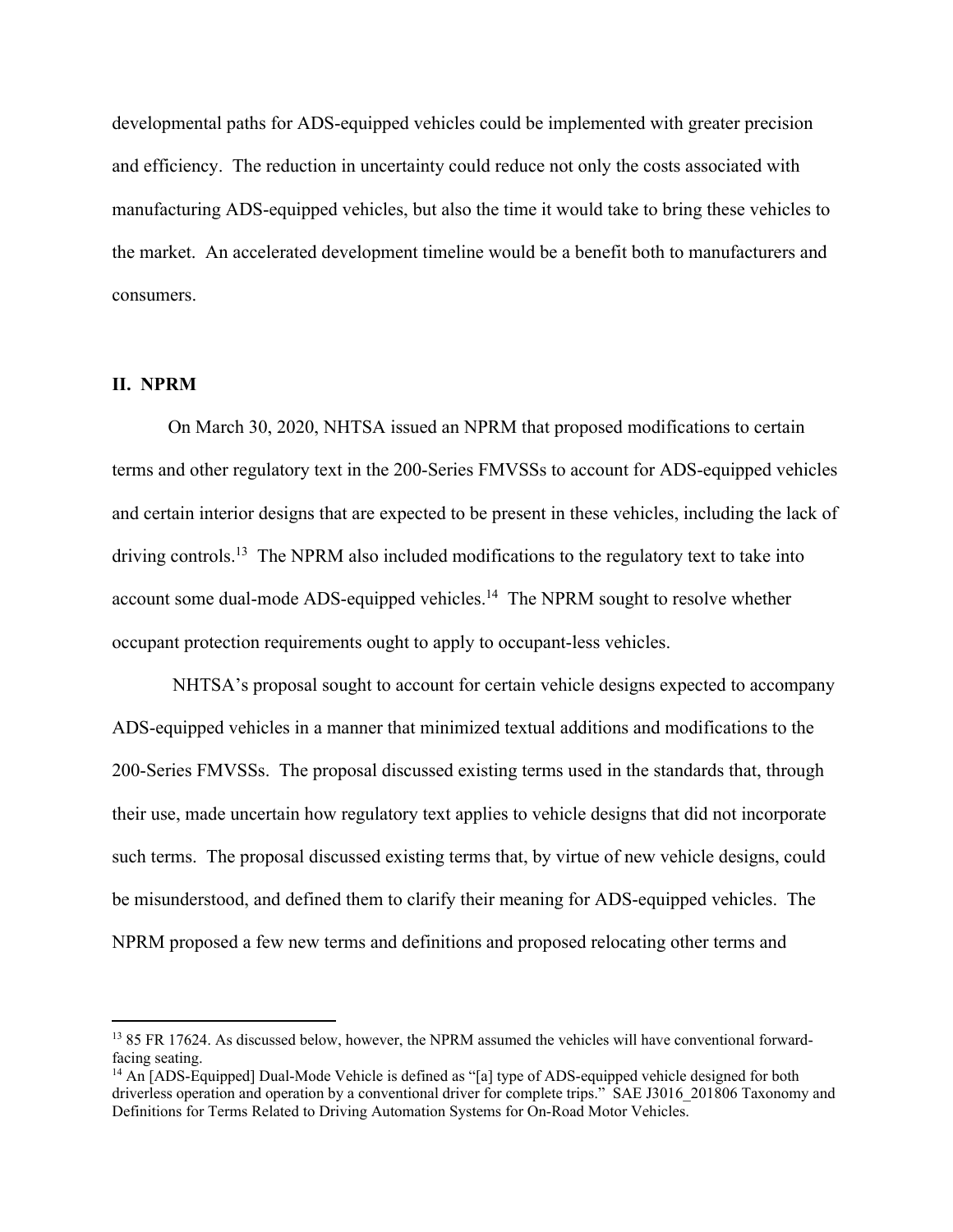definitions. The NPRM proposed to modify regulatory text to address situations where there may be no driver seat, but multiple outboard passenger seats. The agency proposed to consider any left outboard seat that does not have immediate access to traditional manual controls ("manually operated driving controls") as a "passenger seat" and mirror the test procedures and requirements from the right side.

 FMVSS No. 208, *Occupant crash protection*, is a primary focus of this rulemaking, as it is one of NHTSA's most complex standards, and many of this standard's performance requirements and test procedures were written with references to the "driver's" seating position. This emphasis on the driver's position in the standard reflected the fact that, with conventional (i.e., non-ADS) vehicles, the driver's seat should always be occupied by an individual of legal driving age during operation. For our discussions in this document we will typically refer to these individuals as adults, although they may in some cases be legally minors. The NPRM discussed the treatment of advanced air bags and advanced air bag suppression telltales<sup>15</sup> in ADS-equipped vehicles with two front outboard passenger seats. The NPRM proposed to require a separate telltale for each front outboard passenger seat, which must be visible from each front outboard seat. The NPRM addressed FMVSS No. 208's seat belt requirements for "medium-sized" buses (with a gross vehicle weight rating (GVWR) between 4,536 kilograms  $(kg)$  (10,000 pounds (lb.)) and 11,793 kg (26,000 lb.)) and school buses (GVWR greater than 4,536 kg (10,000 lb.)). For such buses equipped with ADS without a driver's seat, NHTSA proposed that all front seats meet the protection requirements that must currently be met by the driver's seat.

<sup>&</sup>lt;sup>15</sup> The term "telltale" is defined in FMVSS No. 101; Controls and displays, as "an optical signal that, when illuminated, shows the actuation of a device, a correct or improper functioning or condition, or a vehicle system's failure to function." The term is used in many other FMVSSs and is used in FMVSS No. 208 for an indicator of air bag operational status as a function of the occupant detection system of the seat.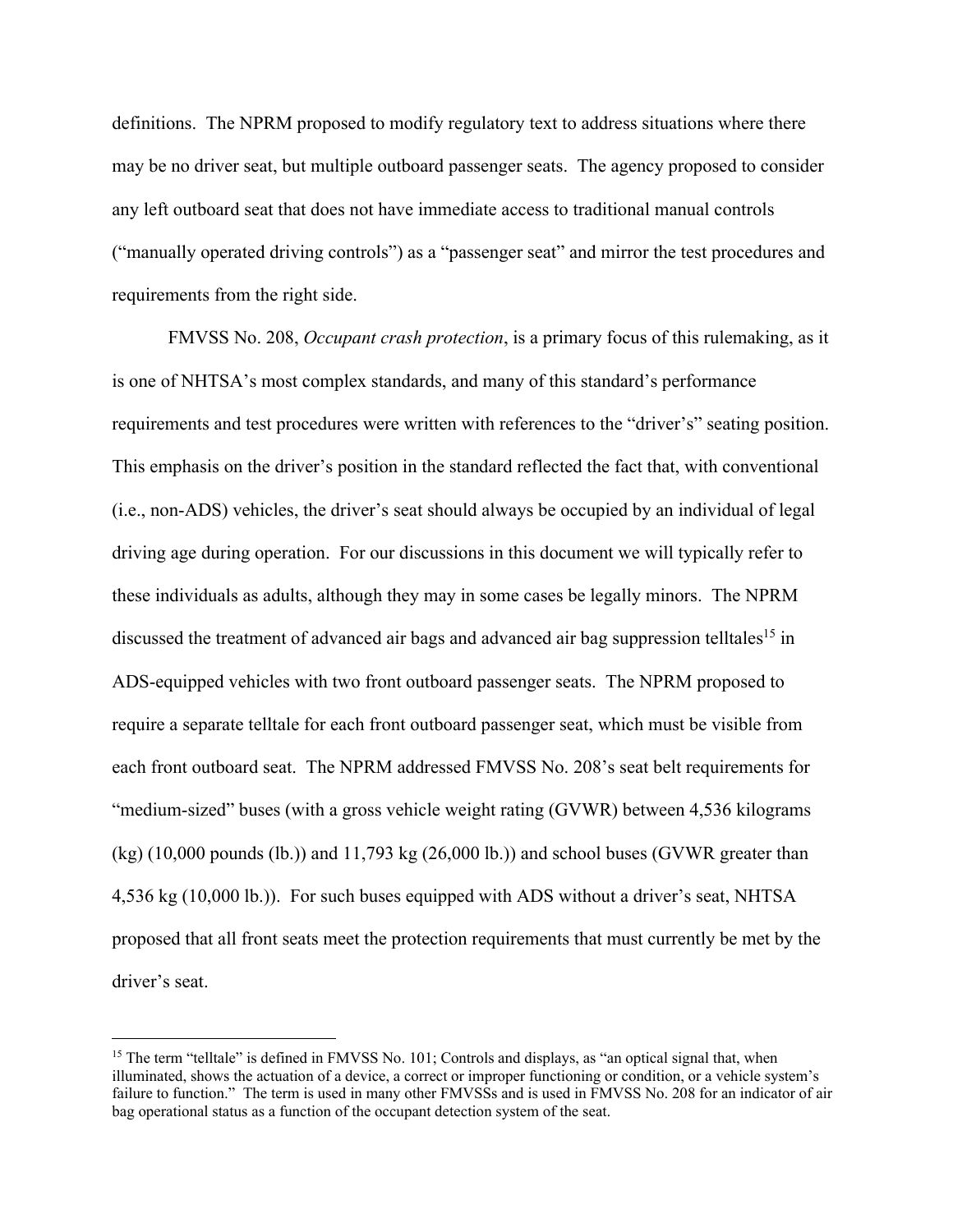The NPRM proposed to streamline the 200-Series FMVSSs so that requirements would not apply when the ADS-configured vehicle posed no safety need for the requirement. For example, the proposal took the position that, when there is not a steering wheel or steering column in a motor vehicle, FMVSS Nos. 203, *Impact protection for the driver from the steering control system*, and 204, *Steering control rearward displacement*, would not apply. Similarly, the NPRM proposed not to apply occupant protection standards to vehicles designed solely to carry cargo, rather than occupants ("occupant-less" vehicles).<sup>16</sup> This was accomplished by proposing to alter the "application" section of various FMVSSs to indicate that the standards only applied to a "truck" with at least one designated seating position (DSP).<sup>17</sup> The NPRM analysis concluded that this change was only required for FMVSS Nos. 201, *Occupant protection in interior impact*, 205, *Glazing material*, 206, *Door locks and door retention components*, 207, *Seating systems*, 208, *Occupant crash protection*, 214, *Side Impact protection*, 216a, *Roof crush resistance; Upgraded standard*, and 226, *Ejection mitigation*.

#### **High-Level Summary of Comments on Overall Approach and Need for Rulemaking**

 In response to the NPRM, NHTSA received 45 comments from vehicle and equipment manufacturers and ADS developers, industry associations, consumer advocates, advocates for persons with disabilities, States, insurance organizations, a university, an oil independence advocacy group, and members of the general public. Generally, most commenters supported the proposal, the revision of terms and use of definitional and textual changes to achieve the goals of the NPRM, and the agency's approach to minimize the complexity of the changes to the

<sup>&</sup>lt;sup>16</sup> We note that a vehicle designed to carry standee passengers (e.g., a transit shuttle) would fall under one of NHTSA's other vehicle classifications.

<sup>&</sup>lt;sup>17</sup> "Designated seating position" is defined in 49 CFR 571.3. Generally described, a DSP is a seat location that has a seating surface width of at least 330 millimeters (13 inches) as measured in the manner described in the definition.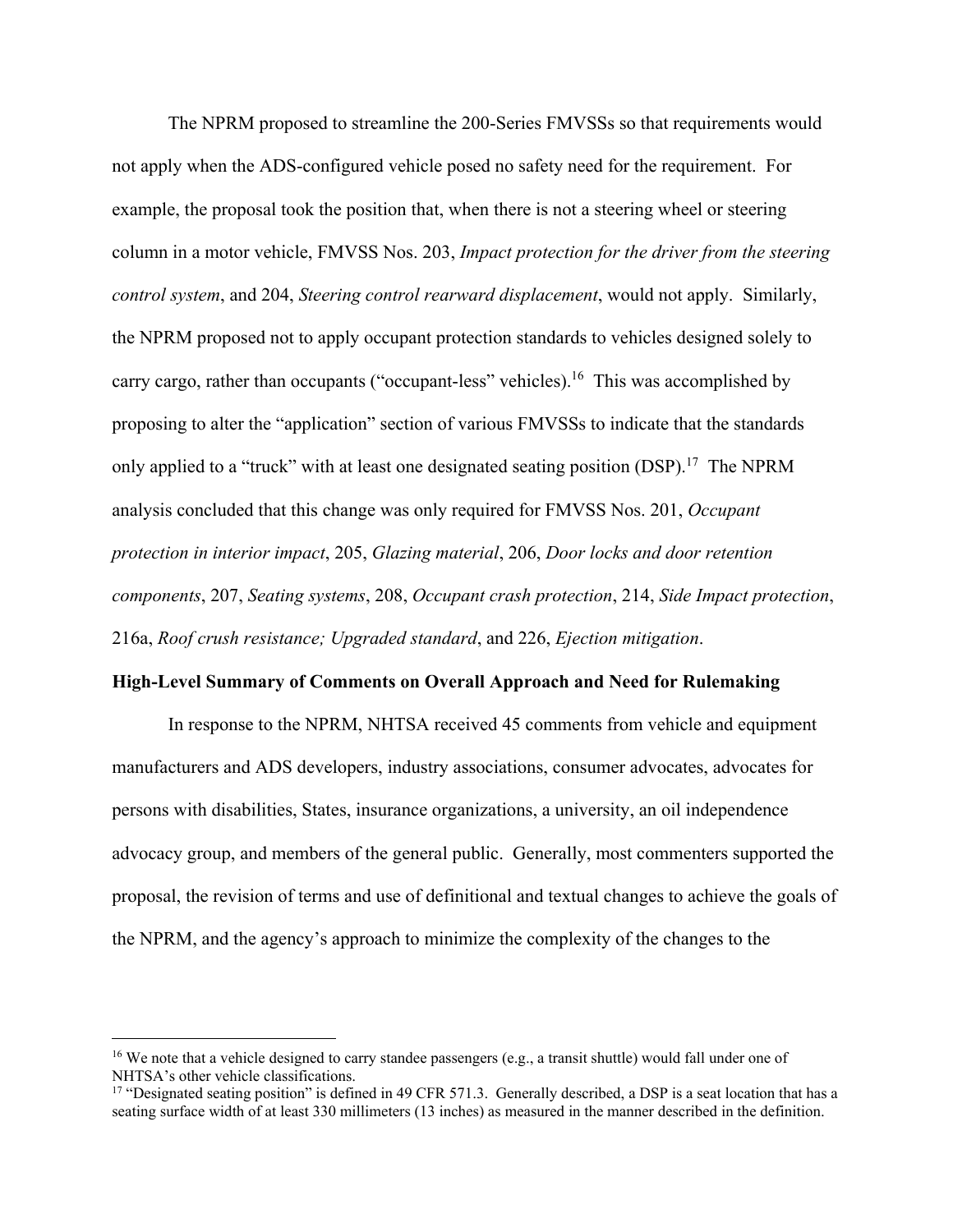FMVSSs.18 However, various other commenters, particularly certain non-governmental organizations, raised concerns about the agency's general approach to ADS regulation and the prioritization of this and similar rules, though many of these commenters had only minor comments concerning specific proposed technical changes.

 Approximately 25 commenters across all commenter types agreed that there is a need for the proposal, and, of these, approximately 17 commenters stated they agreed with the general approach. For example, General Motors (GM) commented that it supports the approach used in the NPRM and that "when finalized into a final rule, [it] will provide needed regulatory certainty for certification, reduce certification costs and minimize (but not completely eliminate) the need for future NHTSA interpretation or exemption requests related to ADS-equipped vehicles." Waymo stated that the proposal would not reduce any protections for automated vehicles without manual controls and strongly supported the limitations in scope of the NPRM "to crashworthiness standards to conventional occupant seating arrangements." The Alliance for Automotive Innovation (Alliance) stated that the rulemaking will work towards "maintaining motor vehicle safety" and "reduce the need to rely on the administratively complex and timeconsuming FMVSS exemption process."

 Several commenters, though, questioned the need for the rulemaking action. The Center for Auto Safety (CAS) argued that a better allocation of limited government resources would be to focus on the "nearer-term technology improvements with immediate impact on the safety of occupants of conventional vehicles, pedestrians, and other vulnerable road users." CAS stated that such an approach was more appropriate because "fully autonomous driving system-equipped vehicles […] do not exist at this time." CAS also asserted that NHTSA should not permit

<sup>&</sup>lt;sup>18</sup> An additional 5 comments were received that were determined to be completely unrelated to this notice  $(\#4, \#5,$ #6, #18, #52), and 1 duplicate submission  $(#42)$ .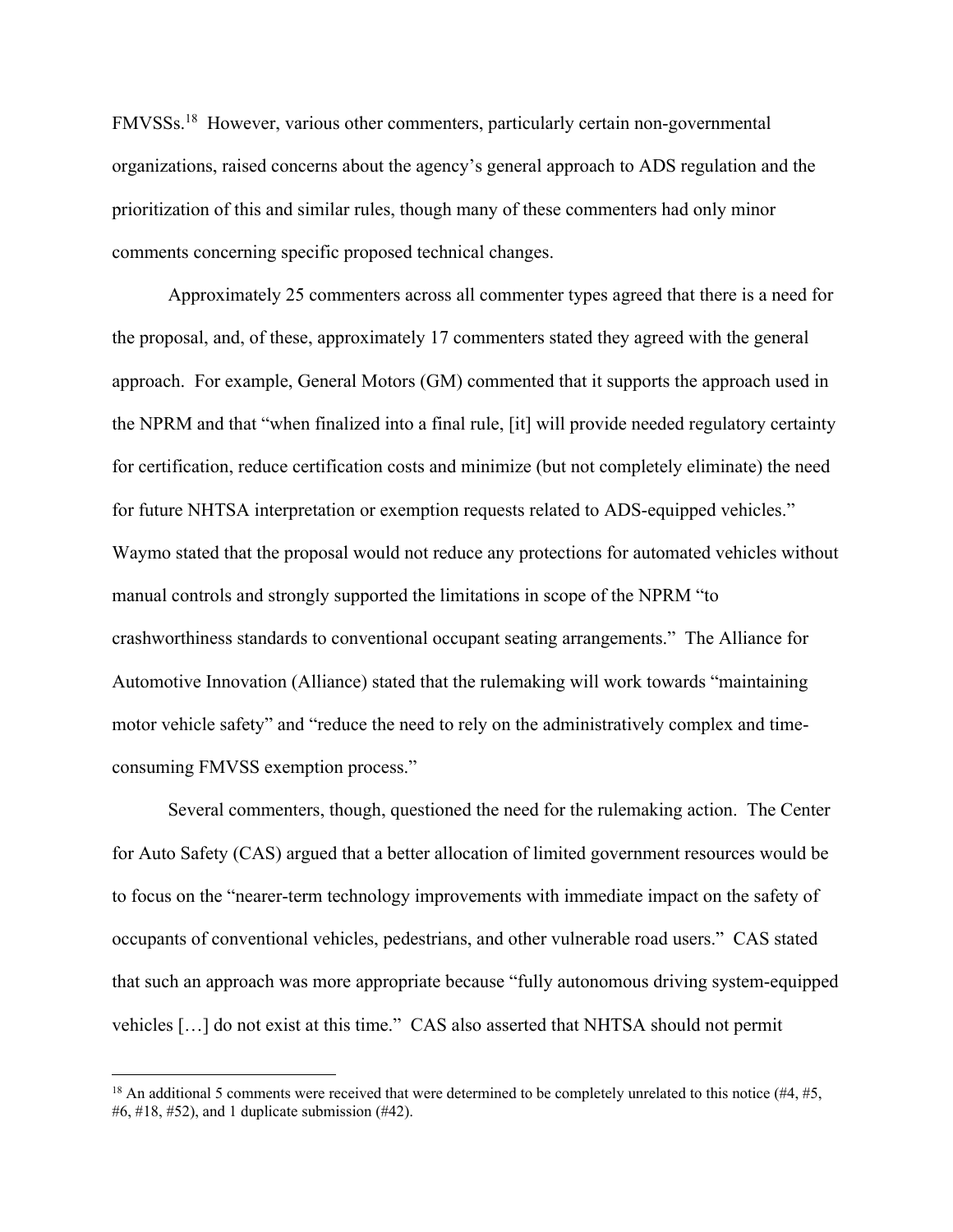traditional manual controls to be removed from vehicles "until at least equivalent safety [of ADS-equipped vehicles] is proven." CAS stated that such controls "might be deployable only as needed but are an absolute necessity for the many conceivable foreseen and unforeseen safetycritical situations that ADS-equipped vehicles will encounter." The National Safety Council (NSC) stated that "shifting focus from tried-and-true vehicle standards is the wrong approach and evaluating the removal of those standards is premature at this time. As most ADS vehicle designs that might benefit from a revision of FMVSS standards are still on the drawing boards and unforeseen issues are certain to arise, eliminating current standards at this point is hasty." NSC argued that NHTSA should redirect resources and prioritize requiring advanced driver assistance systems (ADAS) and other technologies in vehicles. Consumer Reports (CR) also "question[ed] the present focus of the agency on 'removal of regulatory barriers' rather than on developing and implementing standards for proven safety technologies," though CR also stated that it "appreciate[s] the Agency's targeted approach on this topic" and that the narrow scope of the NPRM "is appropriate." The Insurance Institute for Highway Safety (IIHS) expressed concern that "the current Notice of Proposed Rulemaking (NPRM) creates a path for deploying into the market ADS-controlled vehicles without regulations that establish the ground rules for the safe behavior of ADS," Though it also stated that "modifications proposed by NHTSA likely will be helpful to the entities developing automated driving systems (ADS) and the vehicles that will be controlled by ADS" and that the "changes answer some questions about how the occupants of ADS-controlled vehicles should be protected in the event of a crash."

#### **Agency Response**

 NHTSA is sensitive to concerns raised regarding prioritizing rulemakings and other activities that emphasize other technologies, such as advanced driver assistance systems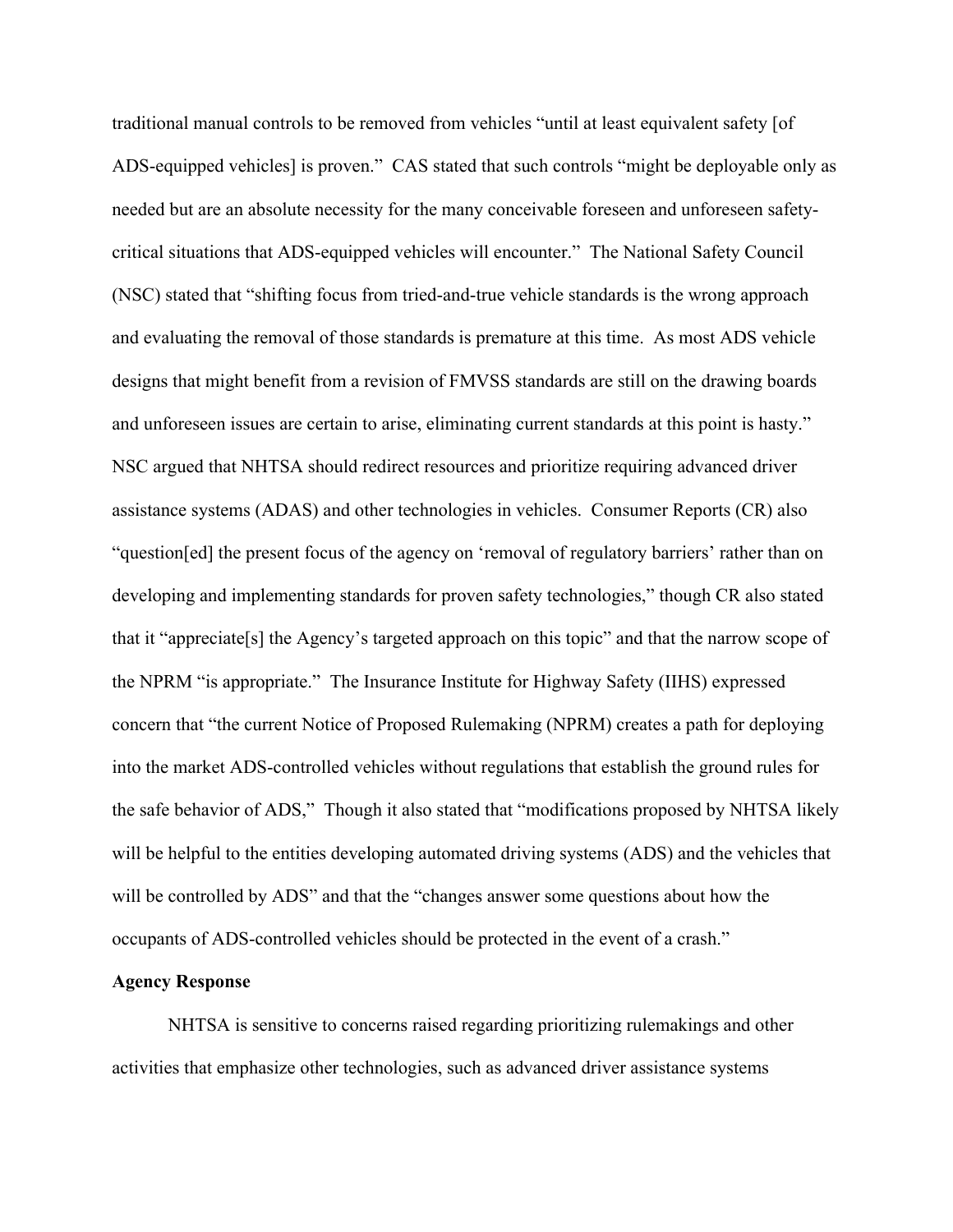(ADAS), instead of focusing on vehicles that remain in development. However, in the case of this rulemaking, the agency focused appropriate resources to address a narrow question. Further, NHTSA has determined it is appropriate to proceed with this final rule at this time, as it will provide ADS manufacturers with certainty on how to comply with these FMVSSs and reaffirm the application of occupant protections standards to vehicles equipped with ADS. Thus, this final rule will have the limited effect of providing clarity on the specific issues addressed here, which will, at the very least, ensure that vehicles with ADS technology provide the same high levels of occupant protection that current passenger vehicles provide. Taking this action now will make clear that the crashworthiness standards apply to vehicles with ADS technologies.

 We also note that, in addition to this action, we have commenced rulemaking and other action on ADAS technologies. In the Spring 2021 Unified Agenda of Regulatory and Deregulatory Actions, NHTSA announced two rulemakings to require emergency braking performance for heavy and light vehicles and to require pedestrian automatic emergency braking performance in light vehicles.19 Furthermore, the agency is working on updates to its New Car Assessment Program (NCAP 5-star safety ratings program) to include additional modern vehicle safety technologies that can address crashes and promote safer behaviors. Thus, the agency is actively engaged in actions related to ADAS.

The purpose of the National Traffic and Motor Vehicle Safety Act (Safety Act), which NHTSA, by delegation, is tasked with administering, is to reduce traffic crashes and their resulting deaths and injuries, through carrying out research and establishing FMVSS.<sup>20</sup> In

<sup>&</sup>lt;sup>19</sup> Heavy Vehicle Automatic Emergency Braking, http://www.reginfo.gov/public/do/eAgendaViewRule?pubId=202104&RIN=2127-AM36 and Light Vehicle Automatic Emergency Braking (AEB) with Pedestrian AEB, https://www.reginfo.gov/public/do/eAgendaViewRule?pubId=202104&RIN=2127-AM37  $20\overline{49}$  USC 30101.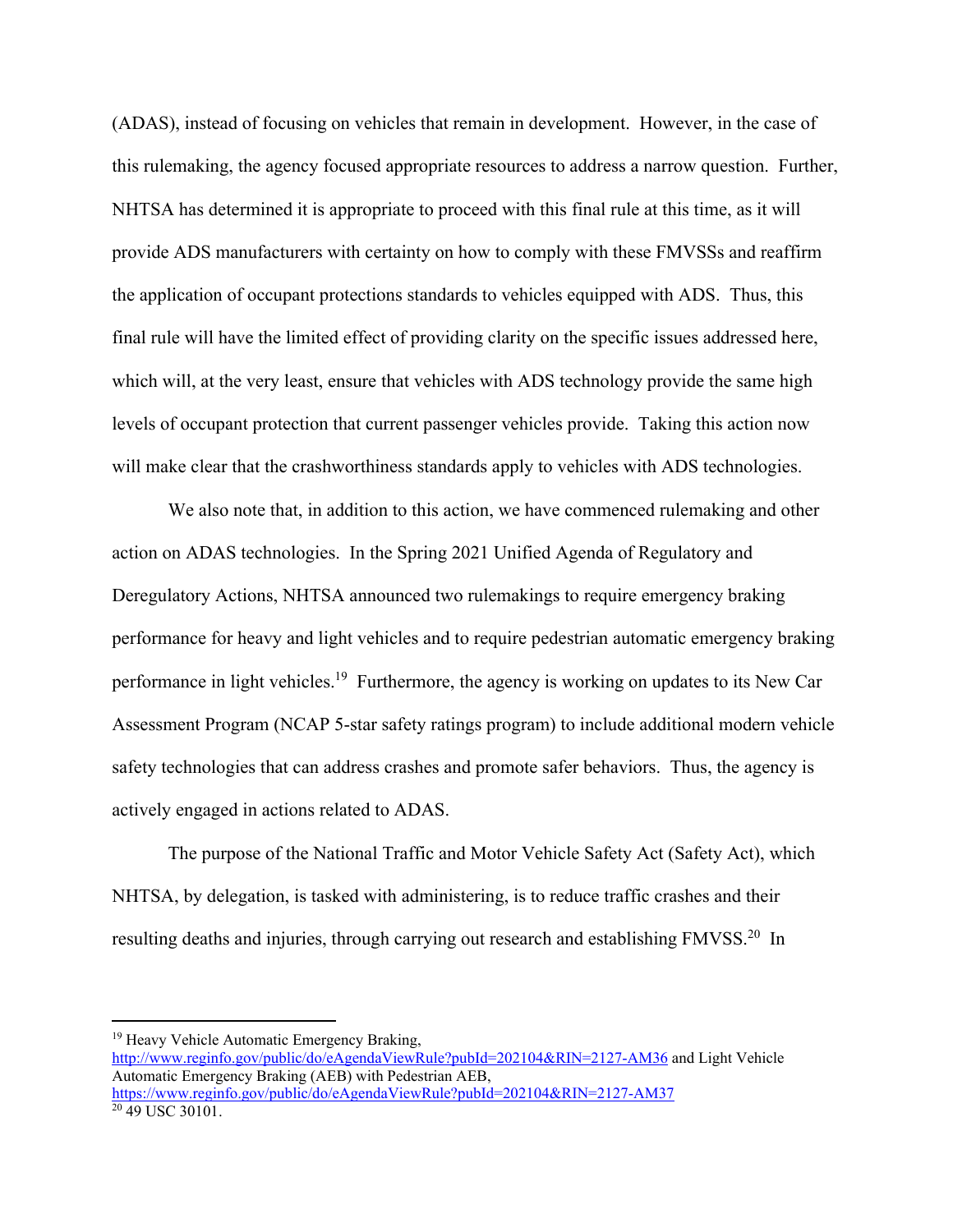establishing FMVSSs, NHTSA sets minimum performance standards that are objective and practicable, and that protect the public against an unreasonable risk of crashes occurring, and death or injury in the event a crash does occur.<sup>21</sup> This final rule is consistent with the goals of the Safety Act by modifying the FMVSSs to account for vehicle designs that NHTSA anticipates will arise with deployment of ADS-equipped vehicles, in a manner that provides occupants with at least the same protections afforded by existing standards that the agency has already found meet the need for motor vehicle safety.

Although NHTSA understands concerns that this final rule is premature given the current state of ADS-equipped vehicle development, the agency has received many requests from industry for information to assist them in determining how existing FMVSSs apply to ADSequipped vehicles developed without traditional manual controls (e.g., steering wheels) and other unconventional vehicle designs. In response to these requests, NHTSA conducted a preliminary analysis of the potential unintended barriers to these vehicle designs,  $2^2$  issued requests for comment, held public meetings, and initiated rulemaking proceedings on the topic—including this rulemaking—to gather as much information as possible on how best to approach modernizing the FMVSS to account for these vehicles.

There also continues to be progress toward development of ADS-equipped vehicles. NHTSA knows of dozens of testing and development activities taking place in more than 40 States and the District of Columbia, many of which involve ADS-equipped vehicles that lack manually operated driving controls.<sup>23</sup> In addition, one manufacturer of small, low speed,

<sup>21 49</sup> USC 30111.

<sup>22</sup> Kim, Perlman, Bogard, and Harrington (2016, March) Review of Federal Motor Vehicle Safety Standards (FMVSS) for Automated Vehicles, Preliminary Report. US DOT Volpe Center, Cambridge, MA. Available at: https://rosap.ntl.bts.gov/view/dot/12260/dot\_12260\_DS1.pdf.<br><sup>23</sup> https://www.nhtsa.gov/automated-vehicles-safety/av-test-initiative-tracking-tool.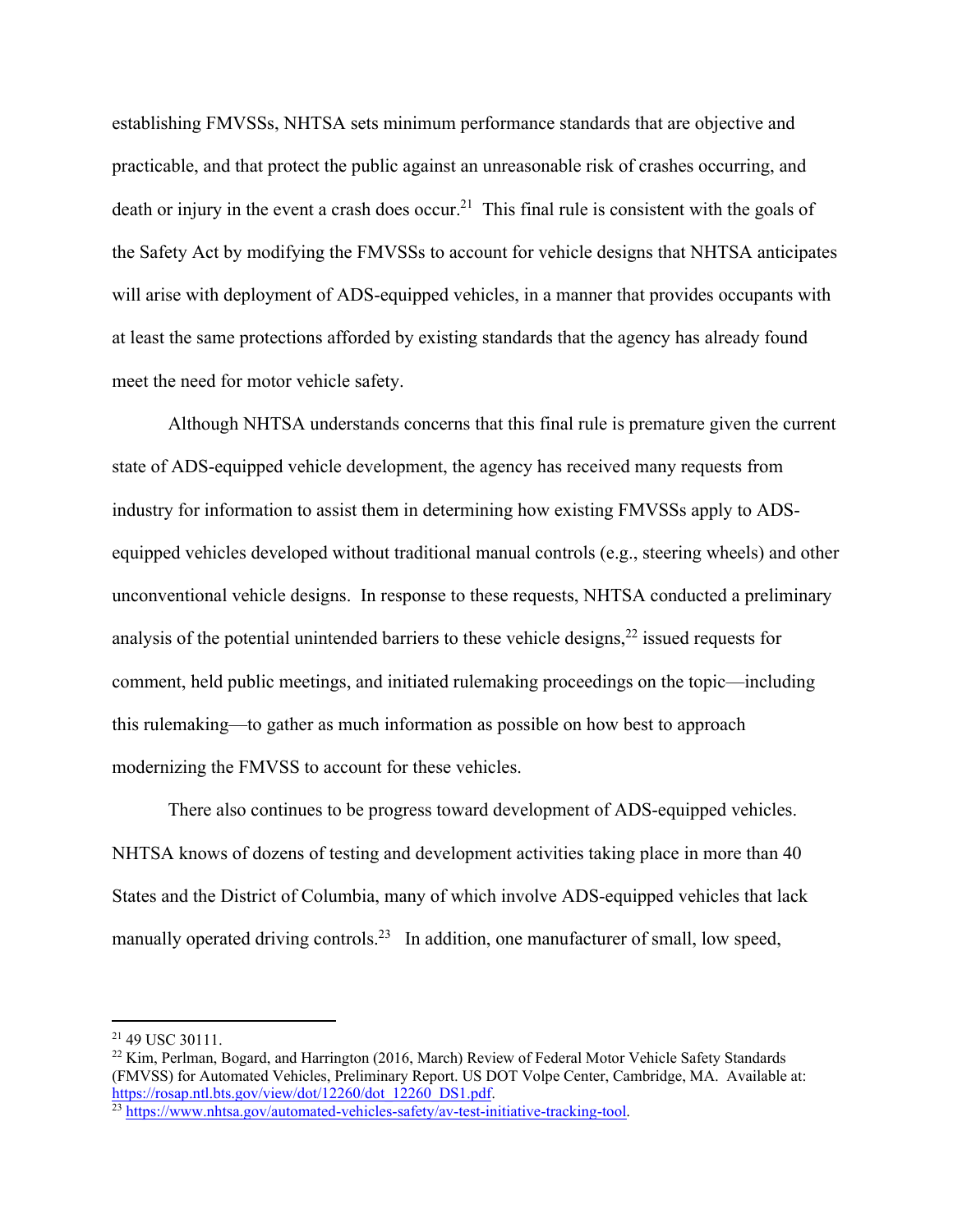occupant-less ADS delivery vehicles received a temporary exemption from NHTSA to deploy up to 2,500 vehicles per year for two years.<sup>24</sup> These activities, and the advancements toward development of ADS-equipped vehicles, have created an opportunity for new vehicle designs that warrants evaluation of current FMVSSs.

 When NHTSA promulgated most of the current FMVSSs, the agency did not consider the sorts of vehicle designs that would be possible if a vehicle could operate without human intervention. Today, an increasing number of companies are developing technologies to make that idea a reality. NHTSA is issuing this final rule to amend terminology, definitions, and other nomenclature found in the relevant FMVSS that inadvertently and unnecessarily impede the unconventional vehicle designs described by manufacturers.

 NHTSA identified the narrow scope of the NPRM clearly and has retained that scope for this final rule. Although the agency is sympathetic to many of the suggestions from CAS, CR, NSC and IIHS that NHTSA should focus on other vehicle safety issues and technologies, the agency believes it remains appropriate to finalize today's action on the narrow grounds identified in the NPRM, while continuing its other research and ongoing rulemaking actions on the issues identified by those commenters, including those related to ADS performance and ADAS technologies. Issues related to agency allocation of resources are also outside the scope of this final rule.

NHTSA also disagrees with the IIHS assertion that this final rule alone creates a path for ADS deployment. NHTSA's existing FMVSSs do not prevent the deployment of ADS in

<sup>&</sup>lt;sup>24</sup> 85 FR 7826 (Feb. 11, 2020). NHTSA has also received two other petitions for exemption for ADS-equipped vehicles that would lack manually operated driving controls. However, the agency has only requested comment on one of these petitions, which was later withdrawn. The agency is currently developing notices of receipt for the two other petitions it received, including GM's updated petition. *See* https://www.reuters.com/article/us-autonomouscruise-nhtsa-idUSKBN2762SP.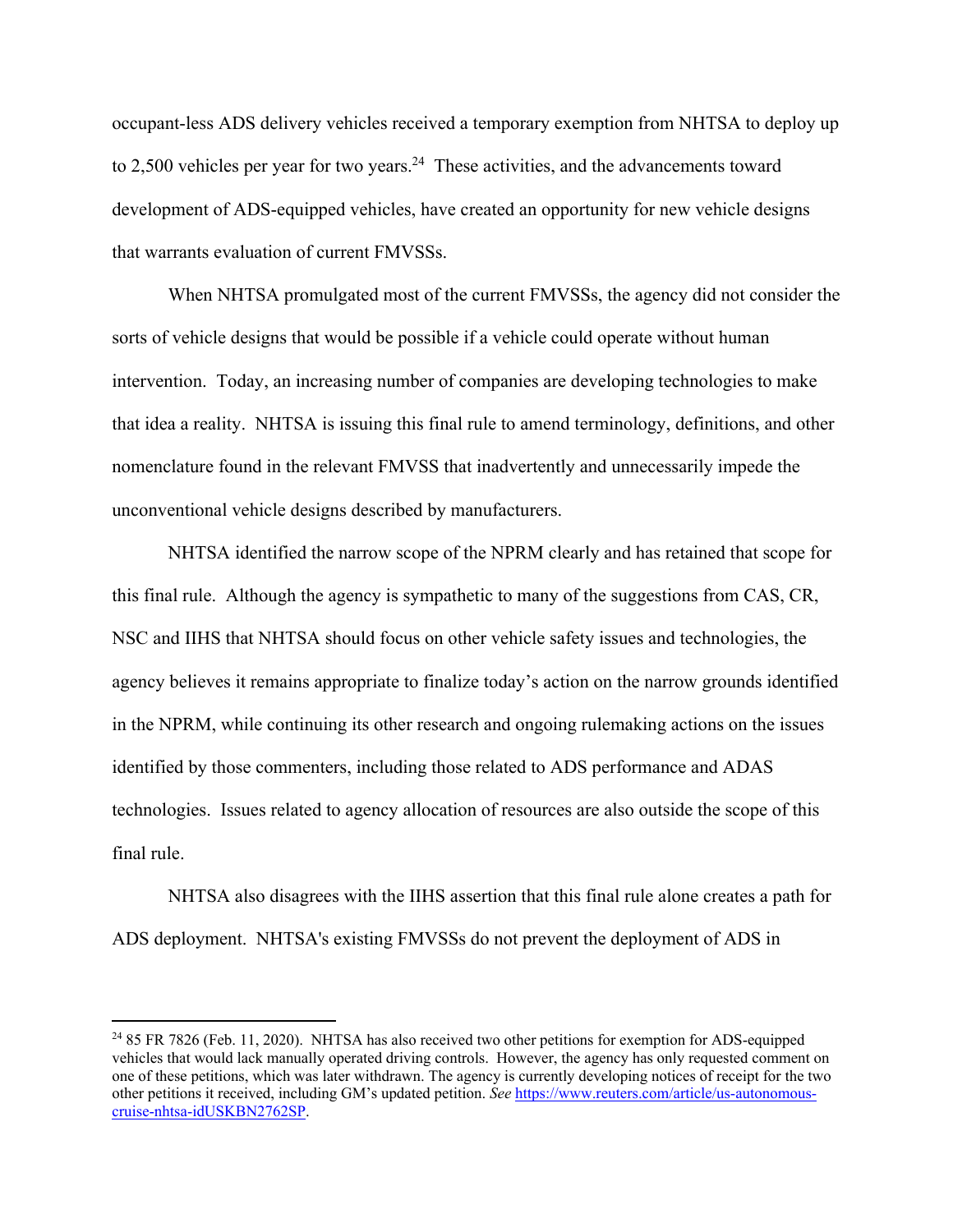vehicles configured like traditional vehicles (*i.e.,* equipped with manually operated driving controls), when the vehicles meet all applicable FMVSSs. If the vehicle can be certified as meeting the FMVSSs, it can be deployed with ADS regardless of issuance of this final rule. This final rule simply makes targeted changes to the FMVSSs to account for certain vehicle designs that NHTSA has seen from some manufacturers or has otherwise been made aware. In addition, this final rule only addresses the crashworthiness standards. As the agency continues to assess how and whether to change other relevant FMVSSs in response to these types of vehicles, at this stage, an ADS-equipped vehicle may still be required to petition for and receive an exemption from NHTSA to be manufactured for sale, sold, offered for sale, introduced or delivered for introduction in interstate commerce, or imported into the United States.25

This final rule is substantially similar to the NPRM, with some alterations resulting from consideration of the comments. A summary of the substantive differences between the NPRM and final rule was provided in Section I of this preamble.

#### **III. Introduction to this Final Rule**

 This final rule preamble is organized by critical subject matter. First, the rule addresses subjects that affect all 200-Series FMVSSs, such as changes to the terminology used in the standards. For example, the agency is defining some terms already used in many of the 200- Series FMVSSs to account for ADS-equipped vehicles (e.g., "driver's designated seating position," "passenger seating position"), or is adopting new definitions as appropriate ("manually operated driving controls," "steering control"). These changes to nomenclature provide clarity about how the crashworthiness FMVSSs apply to ADS-equipped vehicles and seek to amend the FMVSSs to include these new vehicle designs. Another issue that affects all 200-Series

<sup>25 49</sup> USC 30112(a).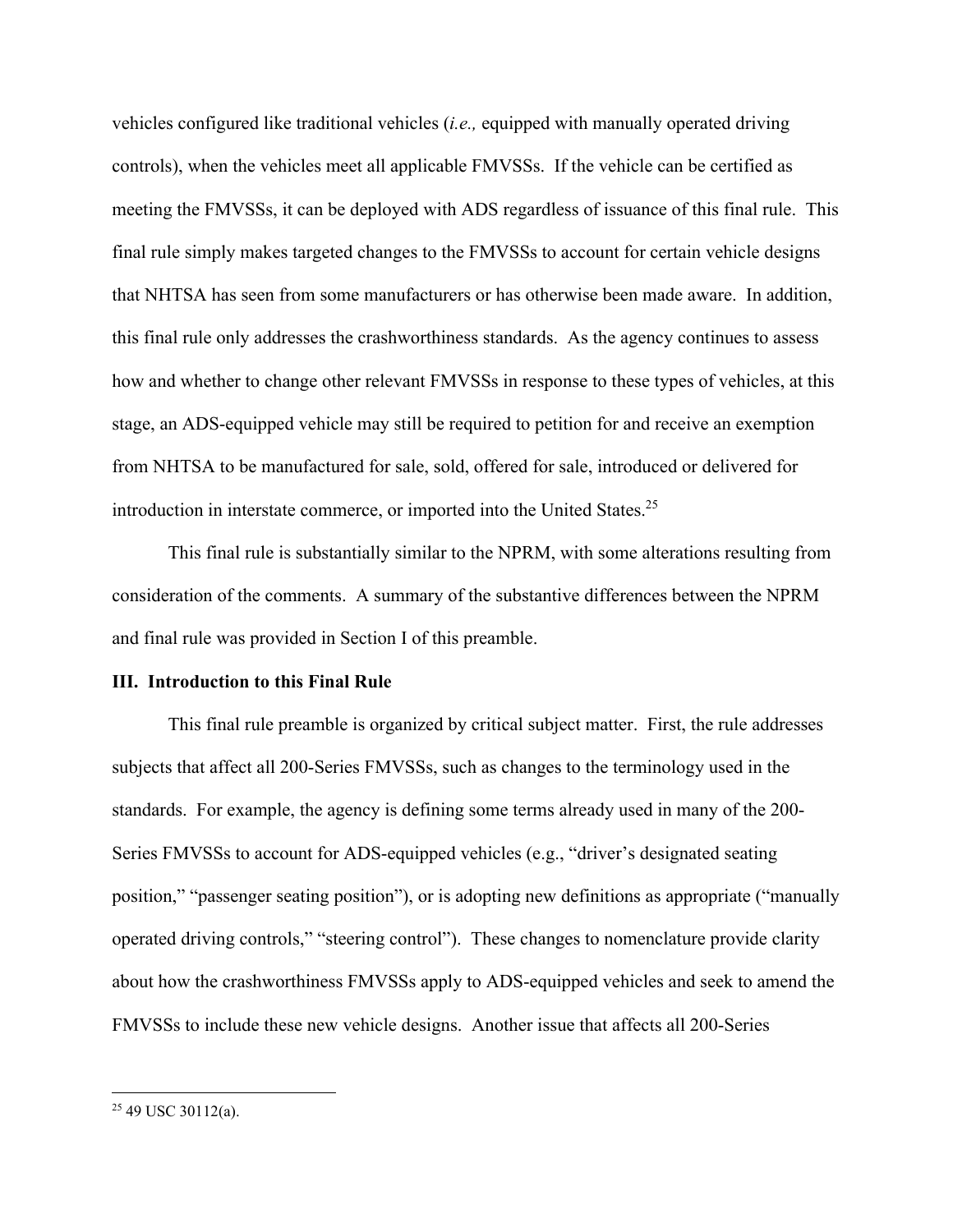FMVSSs is the way in which the standards use features such as the "driver's seat," "passenger seat," and "steering controls" as spatial references to describe where things are located within the vehicle. This final rule amends the terms so that the spatial references make sense as applied to the interior designs of ADS-equipped vehicles, which may, for example, lack a driver's seat and have an additional passenger seat instead. Other issues of general significance include clarifications regarding how the 200-Series FMVSSs apply to vehicles that can be operated by both ADS and by a steering control (dual-mode vehicles), and how some test procedures pertain to vehicles that do not have components referenced therein (e.g., a manual parking brake mechanism).

 Second, this final rule achieves an objective of the agency with regards to "occupant-less vehicles," by tailoring the 200-Series FMVSSs to exclude vehicles that are intended not to have human occupants. Occupant-less vehicles are designed for the transportation of property, not people, and have no DSPs. The agency has determined that the original safety need of the 200- Series FMVSSs no longer exists when there are no occupants to protect. A more fulsome discussion of this topic is provided in section V of this preamble.

 Third, this final rule preamble discusses amendments to terminology used in certain FMVSSs, and focuses on FMVSS No. 208 as a critical subject, as many of the performance requirements of this standard were written with reference to the driver's and passenger's seating positions. This final rule discusses changes to substantive requirements of the standard resulting from those revisions to terminology, such as the treatment of advanced air bags and advanced air bag suppression telltales in ADS-equipped vehicles, lockability requirements, and changes to FMVSS No. 208's seat belt requirements for medium-sized buses and large school buses following the removal of the term "driver."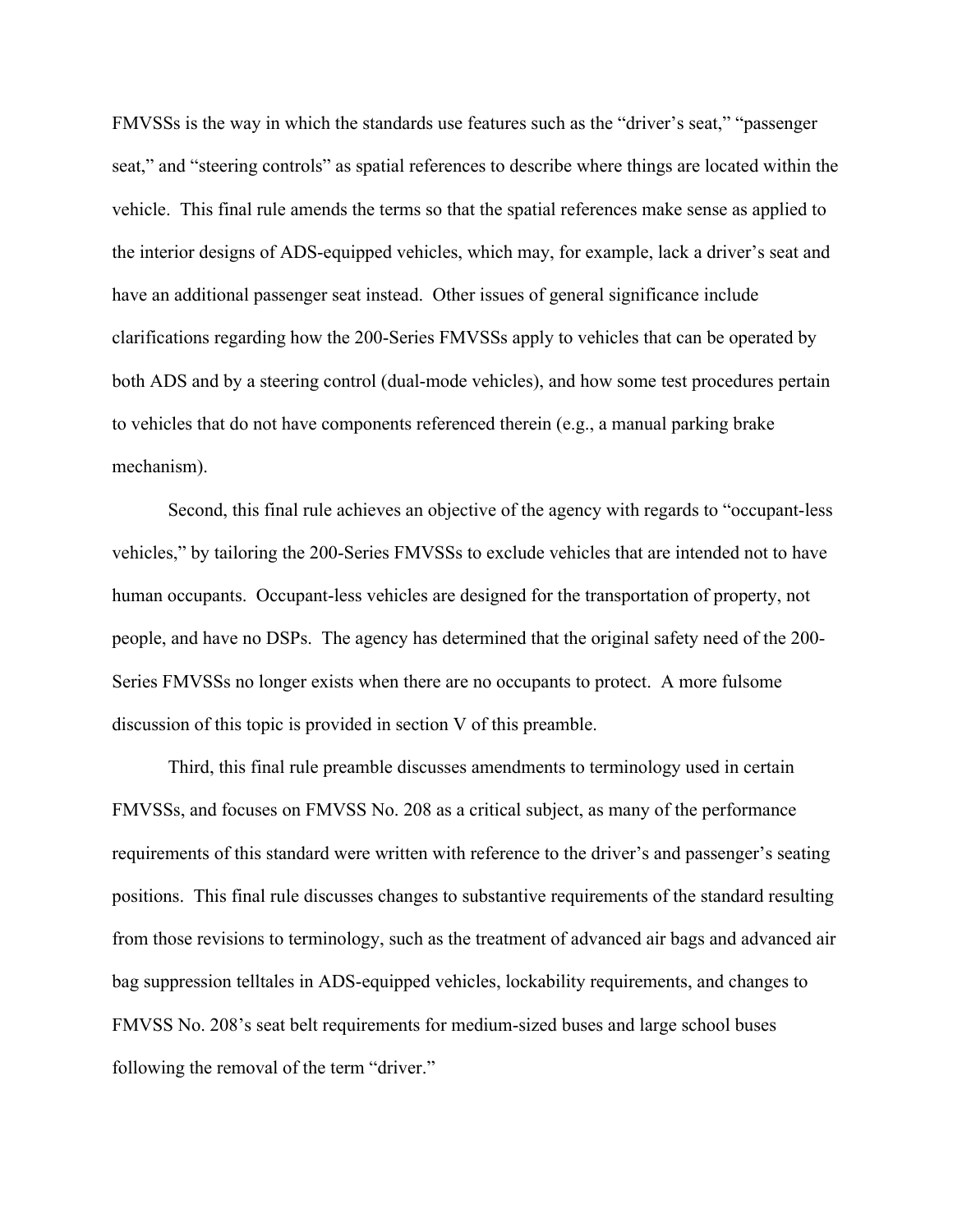Fourth, after the FMVSS No. 208 discussion, this final rule discusses amendments to other FMVSSs.

Lastly, the final rule discusses the effective date and cost impacts of the rule.

# **IV. Implications**

#### **a. New and current terms and definitions**

#### **1. NPRM's approach to driver definition**

In the NPRM, NHTSA proposed to define, modify, or relocate existing terms and proposed new terms both to clarify application of the 200-Series FMVSSs to ADS-equipped vehicles and to facilitate the implementation of other proposed regulatory changes. However, NHTSA did not propose to amend the definition of "driver" in 49 CFR 571.3 to include ADS, and it did so intentionally. NHTSA cited four primary reasons for this decision. First, NHTSA believed it would not be appropriate to consider changes to such a fundamental and ubiquitous concept ("driver") in a rulemaking that focused solely on the 200-Series without completing the additional research necessary to address implications for those other FMVSSs. Second, the regulatory changes NHTSA proposed in the NPRM did not necessitate examination of the issue of "what is a driver." Third, NHTSA determined that revisiting the definition of driver would best be done in a different context, perhaps if the agency undertakes defining the ADS itself. Finally, keeping the current definition of driver was consistent with the input NHTSA received through the initial phase of a research project under which the FMVSSs were reviewed to identify potential approaches for addressing barriers.<sup>26</sup>

<sup>26</sup> DOT HS 812 796, April 2020.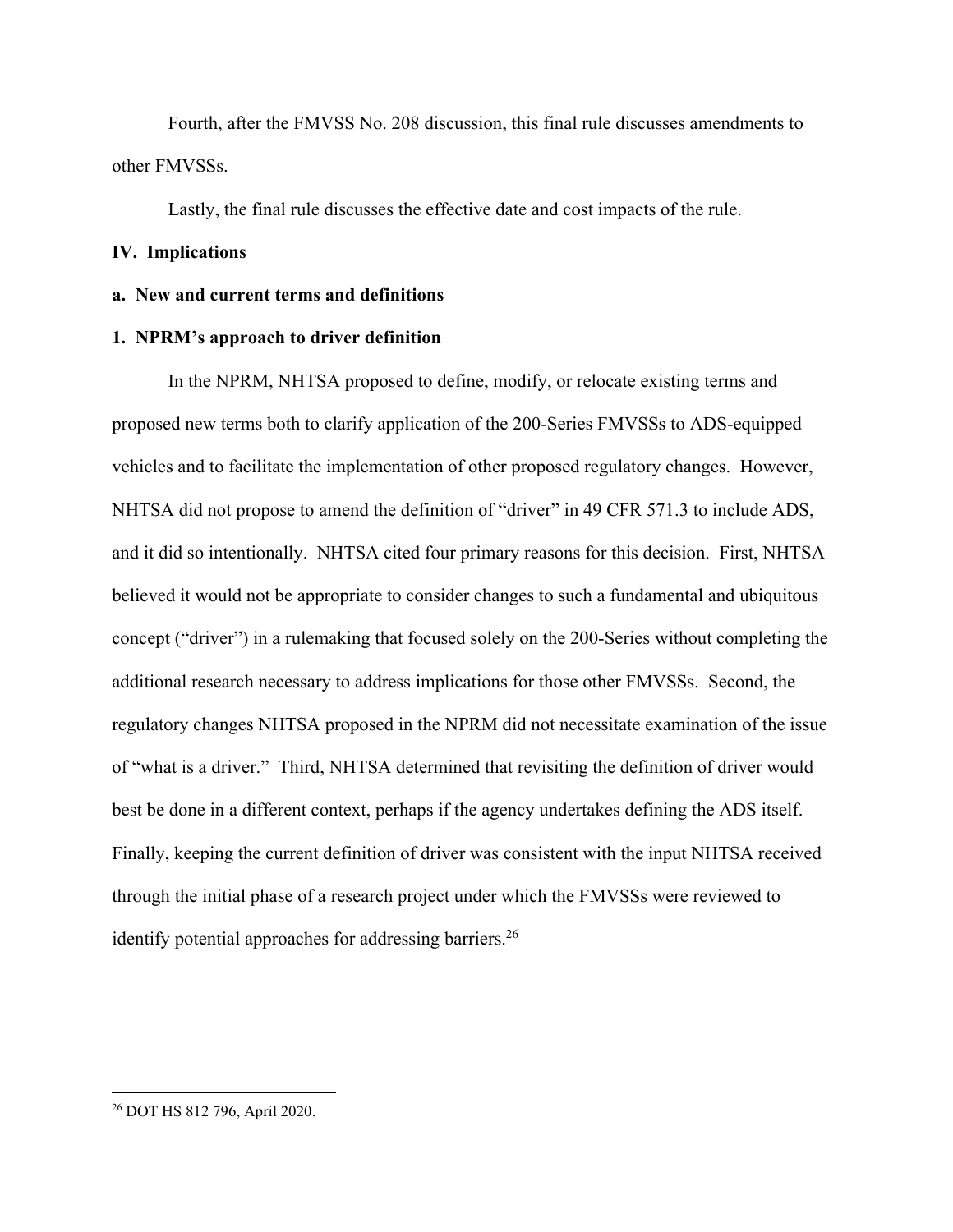Notwithstanding NHTSA's statements above, NHTSA received several comments

suggesting amendments to the driver definition.<sup>27</sup> However, none of these comments addressed NHTSA's four areas of concern. Accordingly, NHTSA does not amend the definition of driver in this final rule. However, the agency will consider the input received from comments on this rulemaking in proposing future regulatory actions.

# **2. Newly defined, new, modified, and relocated terms**

The agency proposed several changes to terms and definitions to implement the goals of the rulemaking. These definitions were proposed to be located or were already located in part 571.3, "Definitions." Table 2, below, summarizes the NPRM's proposal for the reader.

| Table 2. I reposed enanges to terms and deminitons |                  |                            |
|----------------------------------------------------|------------------|----------------------------|
| Proposed term or definition                        | <b>Type</b>      | <b>Justification</b>       |
| Driver air bag means the air bag installed for     | New definition   | Clarify the application of |
| the protection of the occupant of the driver's     | of existing term | occupant protection        |
| designated seating position.                       |                  | requirements               |
| Driver dummy means the test dummy                  | New definition   | Clarify the application of |
| positioned in the driver's designated seating      | of existing term | occupant protection        |
| position.                                          |                  | requirements               |
| Driver's designated seating position means a       | New definition   | Clarify the application of |
| designated seating position providing              | of existing term | occupant protection        |
| immediate access to manually operated driving      |                  | requirements               |
| controls. As used in this part, the terms          |                  |                            |
| "driver's seating position" and "driver's seat"    |                  |                            |
| shall have the same meaning as "driver's           |                  |                            |
| designated seating position."                      |                  |                            |
| Manually operated driving controls means a         | <b>New</b>       | Clarify the application of |
| system of controls:                                |                  | occupant protection        |
|                                                    |                  | requirements               |
| (1) That are used by an occupant for real-time,    |                  |                            |
| sustained, manual manipulation of the motor        |                  |                            |
| vehicle's heading (steering) and/or speed          |                  |                            |
| (accelerator and brake); and                       |                  |                            |
|                                                    |                  |                            |
| (2) That are positioned such that they can be      |                  |                            |
| used by an occupant, regardless of whether the     |                  |                            |

**Table 2: Proposed changes to terms and definitions** 

<sup>&</sup>lt;sup>27</sup> For example, some commenters suggested adding "human" or "conventional" in front of driver. As the agency noted in the preamble to the NPRM, since the "driver" definition clearly indicates an "occupant," specifying "human" is superfluous.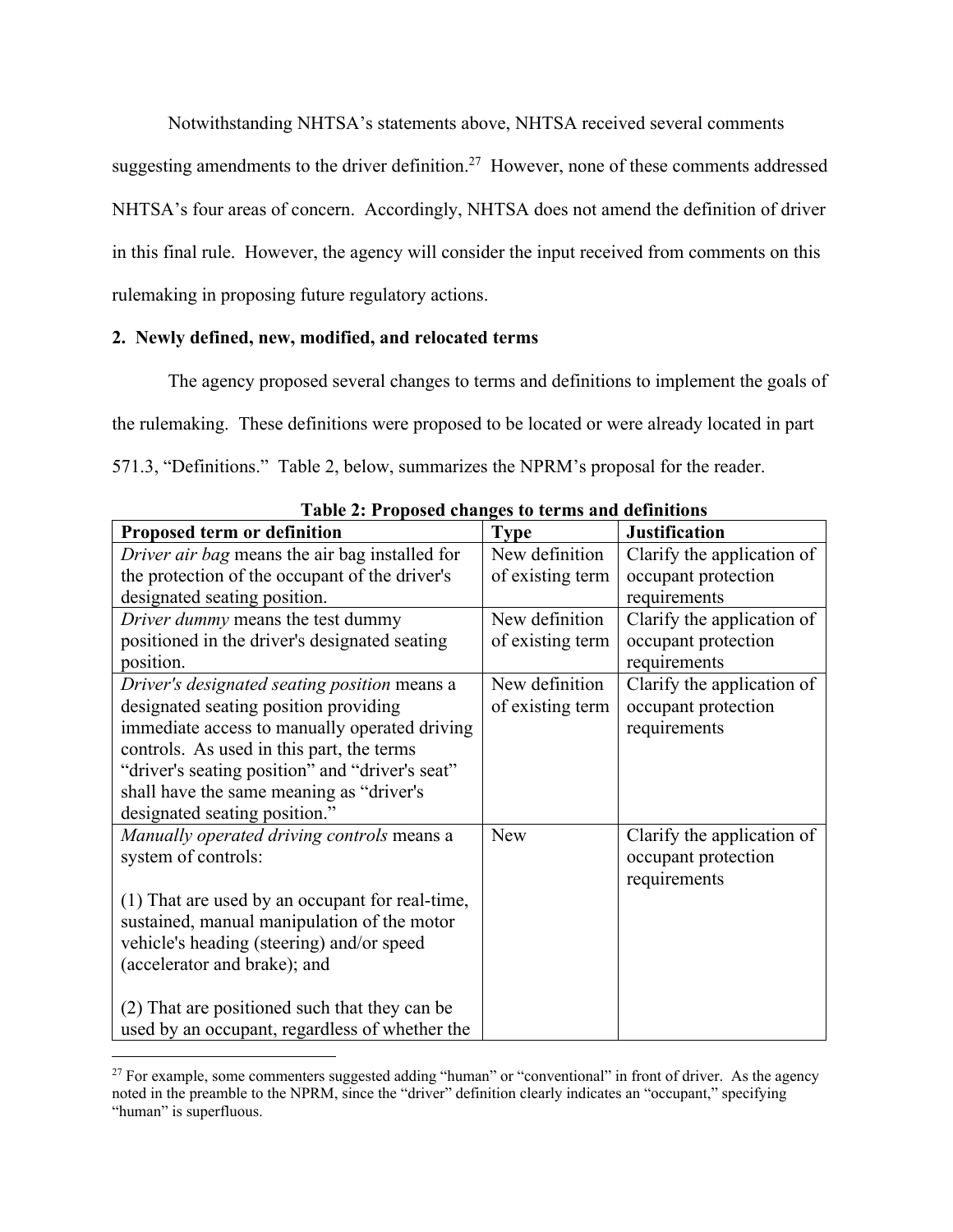| occupant is actively using the system to         |                  |                             |
|--------------------------------------------------|------------------|-----------------------------|
| manipulate the vehicle's motion.                 |                  |                             |
| Outboard designated seating position means a     | Modification     | Clarify that the            |
| designated seating position where a              |                  | undefined terms             |
| longitudinal vertical plane tangent to the       |                  | "outboard seating           |
| outboard side of the seat cushion is less than   |                  | position" and "outboard     |
| 12 inches from the innermost point on the        |                  | seat" have the same         |
| inside surface of the vehicle at a height        |                  | meaning as "outboard        |
| between the design H-point and the shoulder      |                  | designated seating          |
| reference point (as shown in fig. 1 of Federal   |                  | position."                  |
| Motor Vehicle Safety Standard No. 210) and       |                  |                             |
| longitudinally between the front and rear edges  |                  |                             |
| of the seat cushion. As used in this part, the   |                  |                             |
| terms "outboard seating position" and            |                  |                             |
| "outboard seat" shall have the same meaning      |                  |                             |
| as "outboard designated seating position."       |                  |                             |
| Passenger seating position means any             | New definition   | Clarify the application of  |
| designated seating position other than the       | of existing term | occupant protection         |
| driver's designated seating position, except as  |                  | requirements                |
| noted below. As used in this part, the term      |                  |                             |
| "passenger seat" shall have the same meaning     |                  |                             |
| as "passenger seating position." As used in this |                  |                             |
| part, "passenger seating position" means a       |                  |                             |
| driver's designated seating position with        |                  |                             |
| stowed manual controls.                          |                  |                             |
| Row means a set of one or more seats whose       | Relocation       | Eliminate the necessity     |
| seat outlines do not overlap with the seat       |                  | to cross-reference          |
| outline of any other seats, when all seats are   |                  | <b>FMVSS No. 226.</b>       |
| adjusted to their rearmost normal riding or      |                  |                             |
| driving position, when viewed from the side.     |                  |                             |
| Steering control system means the manually       | Relocation;      | To incorporate new          |
| operated driving control(s) used to control the  | Modification     | definition for "manually    |
| vehicle heading and its associated trim          |                  | operated driving            |
| hardware, including any portion of a steering    |                  | controls," and to clarify   |
| column assembly that provides energy             |                  | that the definition applies |
| absorption upon impact. As used in this part,    |                  | to the undefined terms      |
| the term "steering wheel" and "steering          |                  | "steering wheel" and        |
| control" shall have the same meaning as          |                  | "steering control."         |
| "steering control system."                       |                  |                             |

 In proposing these definitions, NHTSA acknowledged that vehicle designs are changing in response to technological innovation. Given that the agency is already seeing ADS-equipped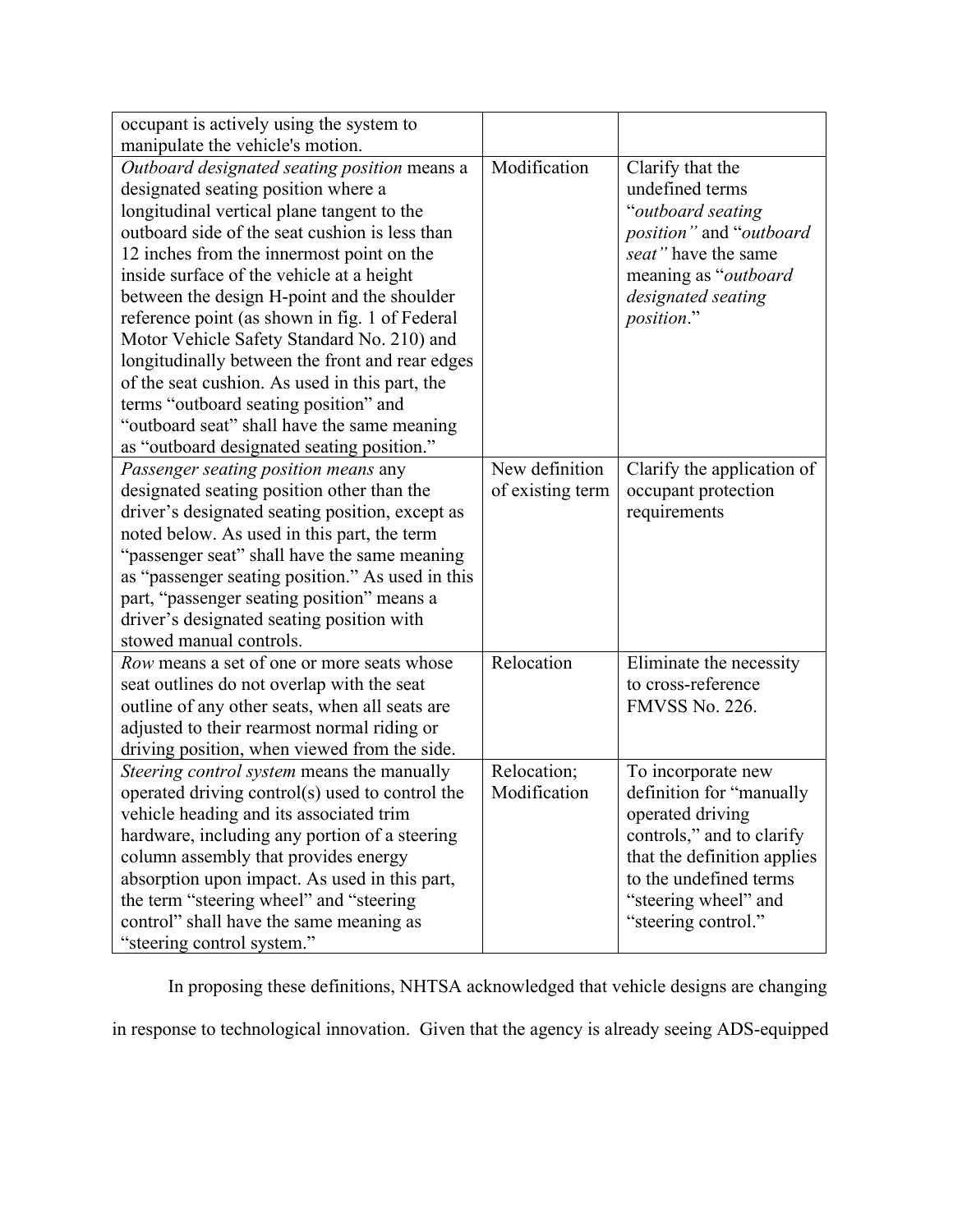vehicles being designed to operate in a "driverless" mode at all times,<sup>28</sup> and understanding that more vehicles may be designed as such in the future, the underlying assumption behind many of the current FMVSSs that manually operated driving controls will be present in all vehicles at all times is no longer controlling. For vehicles designed to be solely operated by an ADS, manually operated driving controls are logically unnecessary.29 To account for this, the NPRM proposed a regulatory scheme in which the affected standards would not assume that a vehicle will always have a driver's seat, a steering wheel and accompanying steering column, or just one front outboard passenger seating position. The definition modifications proposed allows the regulatory text, to be unambiguous related to, for example, which front seating positions are driver or passenger designated seating positions (DSPs). Taking the left front outboard seat as an example, this seating position may be a *passenger seating position* (modified definition) because it is not a *driver's designation seating position* (modified definition). It is not a driver's (DSP) because by virtue of the definition of *driver* (unmodified definition), it does not have access to a *steering control system* (modified definition), which is a type of *manually-operated driving control* (new definition).

 The NPRM proposed to accomplish this regulatory scheme by modifying the text of the affected standards so that the front outboard passenger seat performance requirements and test procedures would apply to all front outboard seating positions for these vehicles. For most standards, the NPRM proposed to accomplish this by slight textual changes that would enable the performance requirements and test procedures that currently apply to the right front

<sup>&</sup>lt;sup>28</sup> *See*, *e.g.*, Nuro R2X, discussed further below.<br><sup>29</sup> Note that other regulatory changes to the FMVSS not impacted by this rulemaking (e.g., with regard to the 100-Series FMVSSs) would likely be necessary to permit such a vehicle to be manufactured for sale, even with the changes made by this rule (absent an exemption to the FMVSS under 49 CFR part 555). Note also that the Safety Act's defect provisions apply to an ADS and ADS-equipped vehicle.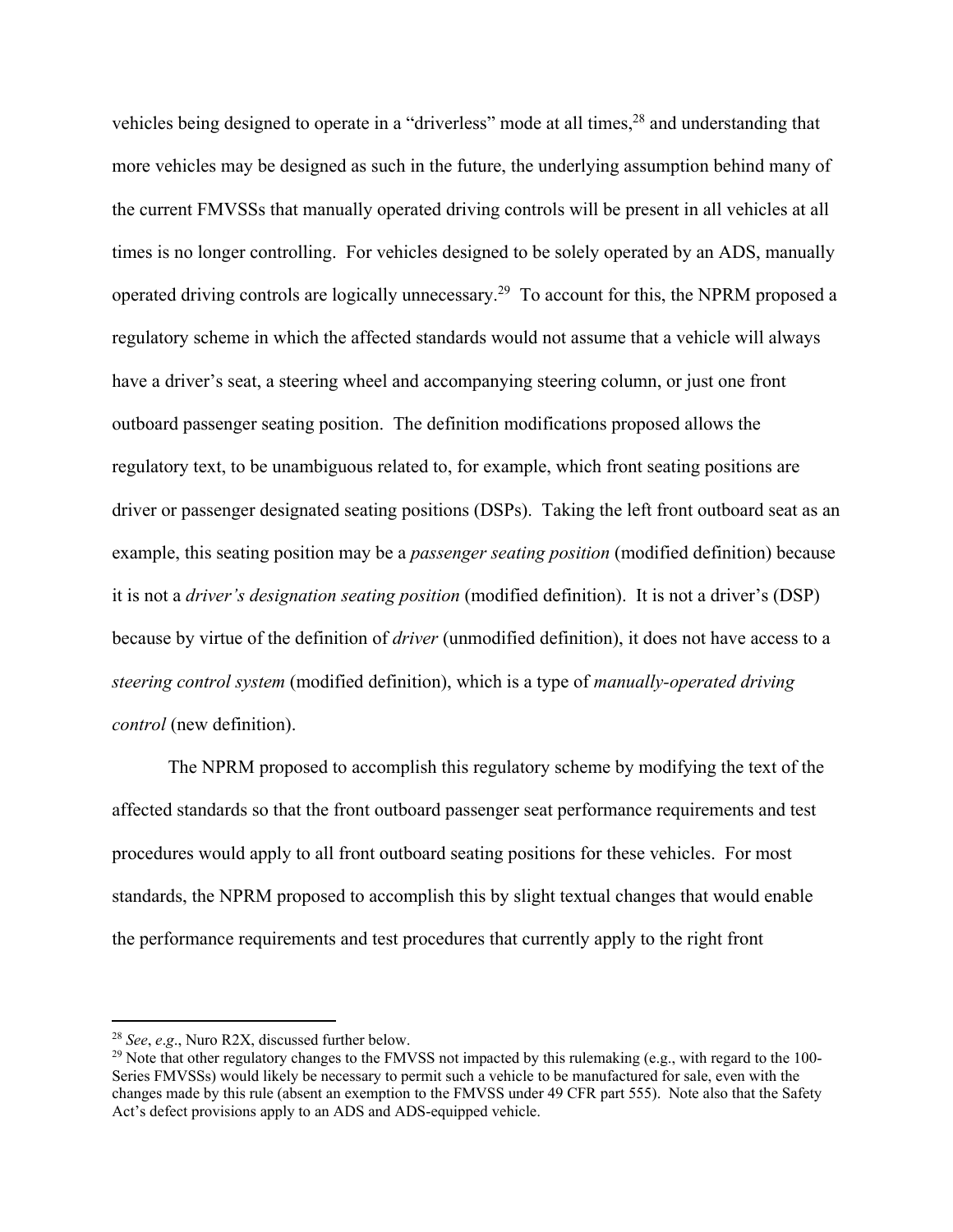passenger seat to be "mirrored" for the left side of the vehicle. If the ADS-equipped vehicle retained a driver's seat, the NPRM proposed keeping performance requirements and test procedures for the driver's seat, when it exists, effectively unchanged. These proposed changes effectively turn occupant protection requirements for the driver's seat into "if-equipped" requirement, meaning that when a vehicle does not have a driver's seat, all front outboard seating positions must meet the current front outboard *passenger* seat requirements. The standards to which NHTSA proposed making this type of change were FMVSS Nos. 201, 208, 214, and 226.

 Commenters generally supported NHTSA's proposed changes to the terms and definitions. Some commenters provided suggestions and minor modifications to the proposals. This final rule maintains the proposed definitions and changes to terminology, except for "passenger seating position." We address specific comments below.

#### **3. Driver's designated seating position, Manually operated driving controls**

The NPRM proposed to define *driver's designated seating position* as "a designated seating position providing immediate access to manually operated driving controls. As used in this part [571], the terms 'driver's seating position' and 'driver's seat' shall have the same meaning as 'driver's designated seating position."

 This definition incorporated another proposed term, *manually operated driving controls*, which was defined in the NPRM as "a system of controls: (1) That are used by an occupant for real-time, sustained, manual manipulation of the motor vehicle's heading (steering) and/or speed (accelerator and brake); and (2) That are positioned such that they can be used by an occupant, regardless of whether the occupant is actively using the system to manipulate the vehicle's motion. The definition of *steering control system* was clarified to state that it is a type of *manually operated driving control*.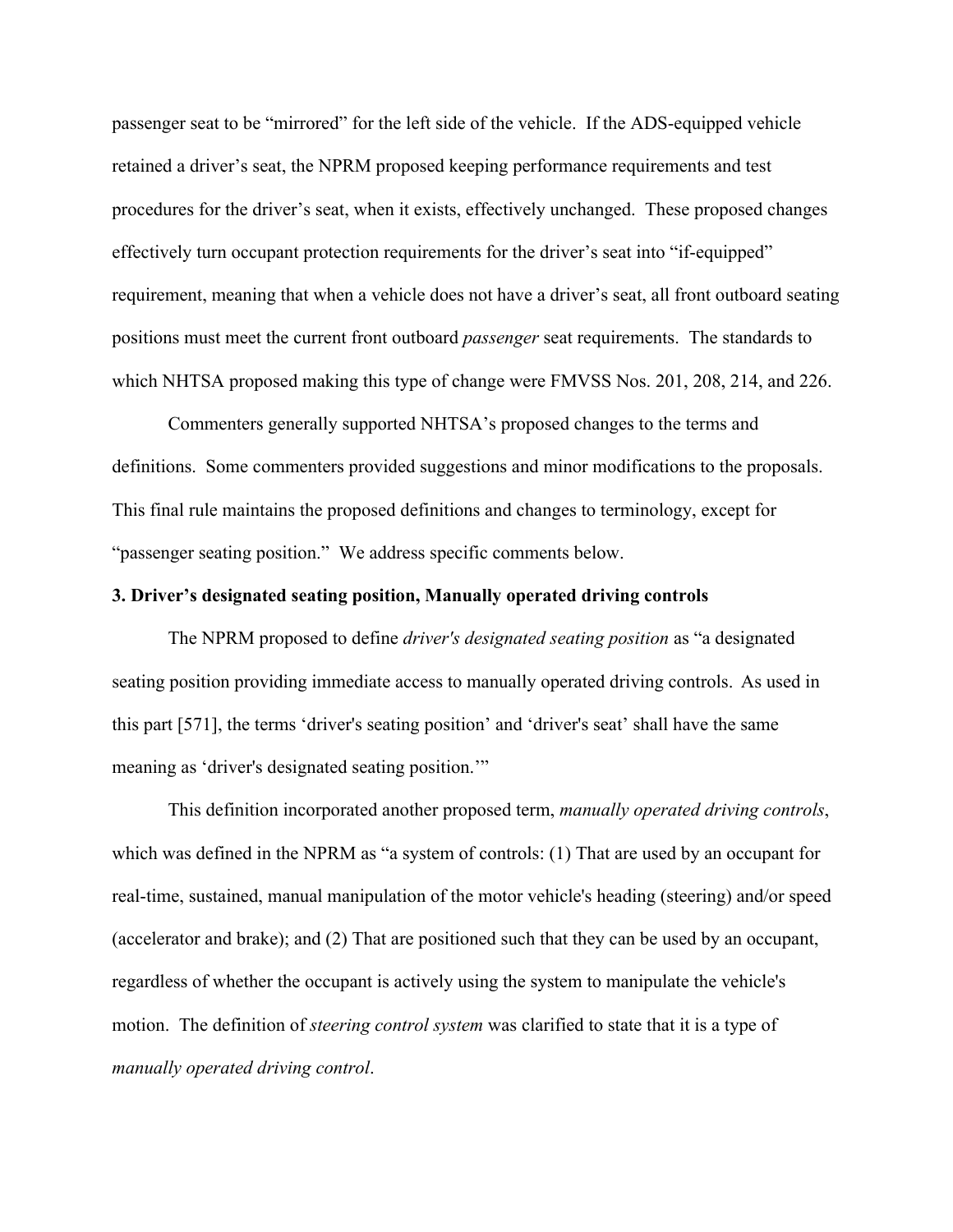#### **Comments**

 Many of the comments related to these definitions focused on "unconventional" driving controls. The Center for Auto Safety (CAS) argued that the definition of "driver's designated seating position" should be written to exclude non-conventional controls such as joysticks, computers, tablet computers or wireless remote controls, and that reference should be made to controls that are "permanently attached to the vehicle in a fixed location." In contrast, Tesla argued that the definition should consider situations where, for example, "the manual controls may be removable, or where they may still be present, but are 'locked' or rendered inoperative when the ADS is in control of the driving task, or where the vehicle may be operated remotely by portable steering controls within the vehicle (e.g., by cell phones or tablets)." Tesla stated that the definitions may not fully consider the "range of possibilities" of types of controls, such as "buttons, joysticks, screens" and "should not necessarily be determinative of whether the designated seating position should be considered a driver's rather than a passenger's seat for purposes of occupant protection." The Alliance and Toyota commented that there may be a lack of clarity with respect to joystick type controls as to how they would fit into the proposed definitional structure.

#### **Agency Response**

 NHTSA has considered the comments but is not revising the two proposed definitions. The agency concludes that CAS's suggested changes would add ambiguity to the definition of the driver designated seating position. The commenter's suggestion to add "conventional" to the definition raises a question about the meaning of this term. Similarly, we believe that making the recommended change to refer to permanently attached controls in a fixed location may cause confusion with respect to stowable controls that may be installed in "dual-mode" vehicles.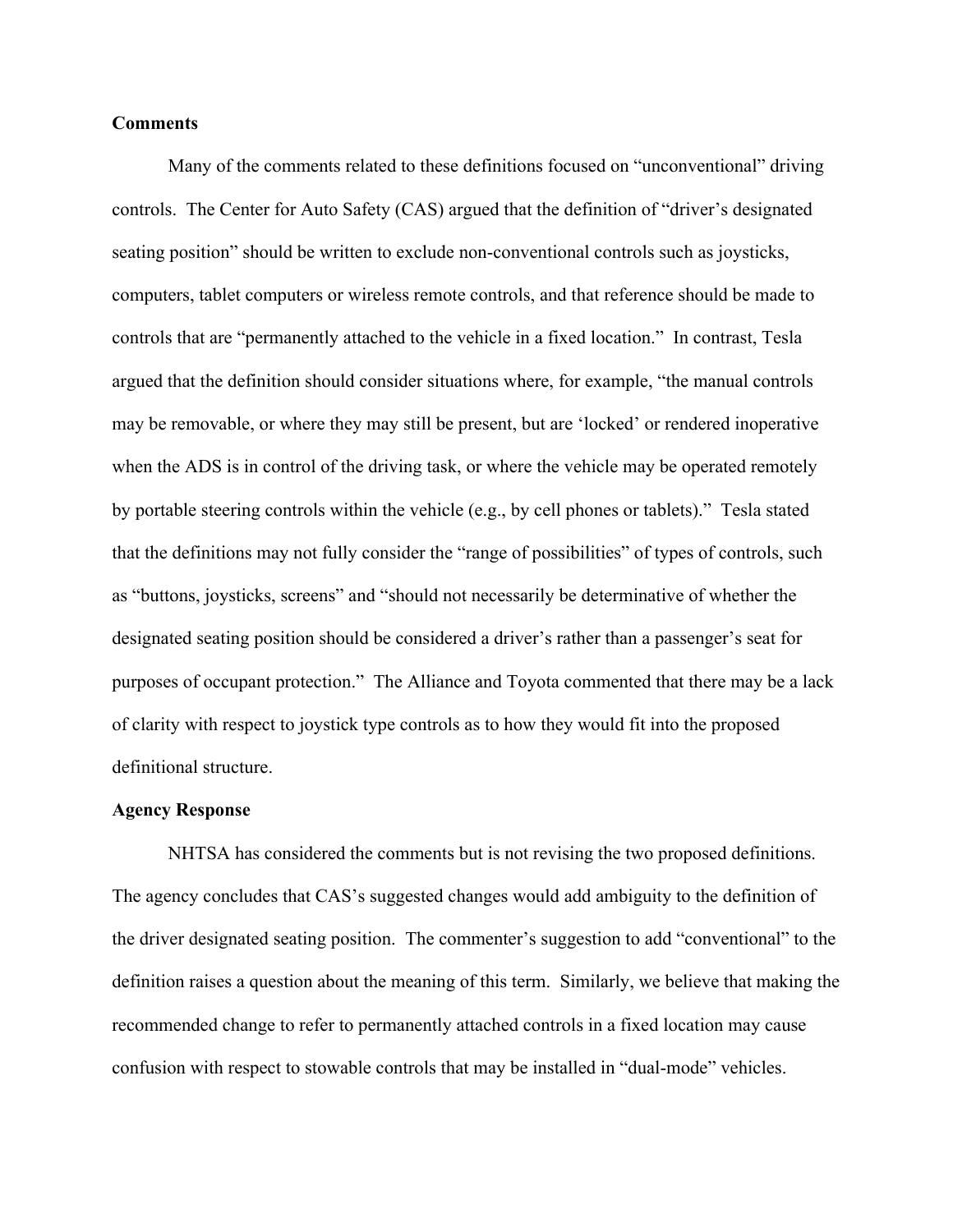NHTSA does not agree with Tesla that it is necessary at this time that the definition for manually operated driving controls account for the use of tablets or cell phones to control the vehicle. The new definition is meant to encompass traditional driving controls, not future controls that have not yet been developed. We also note that this rulemaking does not address joystick-type designs that are intended to be the only manual driving control or driving controls that have no fixed position at a particular seating location. Since this issue raises crash avoidance and crashworthiness safety concerns that are beyond the scope of this rulemaking action, we will not address the matter in this final rule.<sup>30</sup>

 Tesla argued that only one of the terms "steering control system" and "manually operated driving controls" may be necessary, not both. NHTSA disagrees and believes having both terms allows for a more consistent regulatory text and less disruption from the existing text structure. Tesla claimed that the NPRM did not address the situation where the driving controls may still be present but are "locked" or "inoperative." The NPRM explicitly considered inoperative controls that remain in position.<sup>31</sup> Tesla sought clarity on whether remote operation fell into the definition of "manually operated driving controls." In response, under the definition of "manually operated driving controls," it specifies that such controls are positioned such that they can be "used by an *occupant"* (emphasis added). Accordingly, the definition of "manually operated driving controls" excludes remote operation controls.

 The Alliance stated there is a lack of clarity with respect to stowed manual controls. The commenter suggests the term "stowed" could mean a range of positions. The commenter points

<sup>&</sup>lt;sup>30</sup> GM focused on the plural nature of the proposed definition to suggest that an unconventional control, such as a joystick, could in fact be a single manually operated *control* (not a system of *controls*) for use by a technician or for fleet management to move the vehicle across a lot, for example. GM believed that this single control would not be intended for use by a motorist for real-time, sustained manual manipulation of steering or acceleration or braking. Instead, GM envisioned this single control to be used for the short-term, temporary activation of the vehicle for fleet management purposes.

<sup>31 85</sup> FR at 17637, VI.a.vi.6.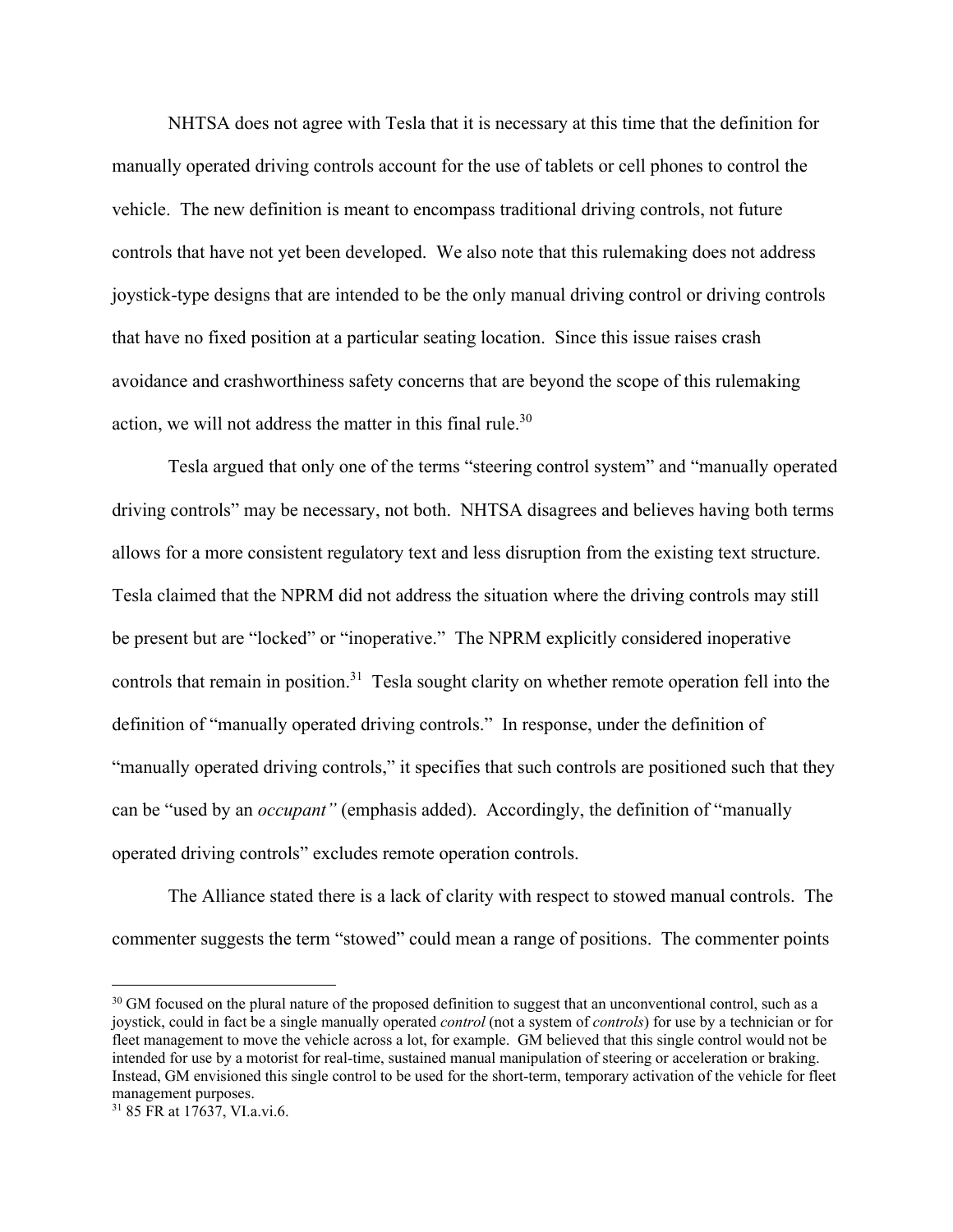to the preamble statement that research may be needed into the "transition of traditional manual controls in dual-mode ADS equipped vehicles."

 To be clear, issues arising from the physical act of stowing manual controls is beyond the scope of this rulemaking. We believe the existing standards clearly provide for occupant protection when the controls are stowed, creating a passenger DSP. As for the meaning of the term "stowed," it is the past tense of "stow," which has the plain language meaning of "pack or store away." In the 200-Series standards, it is a term that is already used in relation to air bags, seat belts, and sun visors. We believe that a stowed manually operated driving control will be self-evident. Stowed controls could have multiple potential stowed positions and configurations, but not positioned such that they can be used by the driver.

### **4. Passenger seating position**

The NPRM proposed to define "*passenger seating position*" as—

any designated seating position other than the driver's designated seating position, except as noted below. As used in this part, the term "passenger seat" shall have the same meaning as "passenger seating position." As used in this part, "passenger seating position" means a driver's designated seating position with stowed manual controls.

 GM suggested slightly revising the last sentence in a manner that clarifies the provision about stowed controls. NHTSA agrees in part with GM's suggestion, and has decided in this final rule to change the last sentence to state:

As used in this part, "passenger seating position" includes what was a driver's

designated seating position prior to stowing of the manually operated driving

controls."

#### **5. Steering wheel to steering control**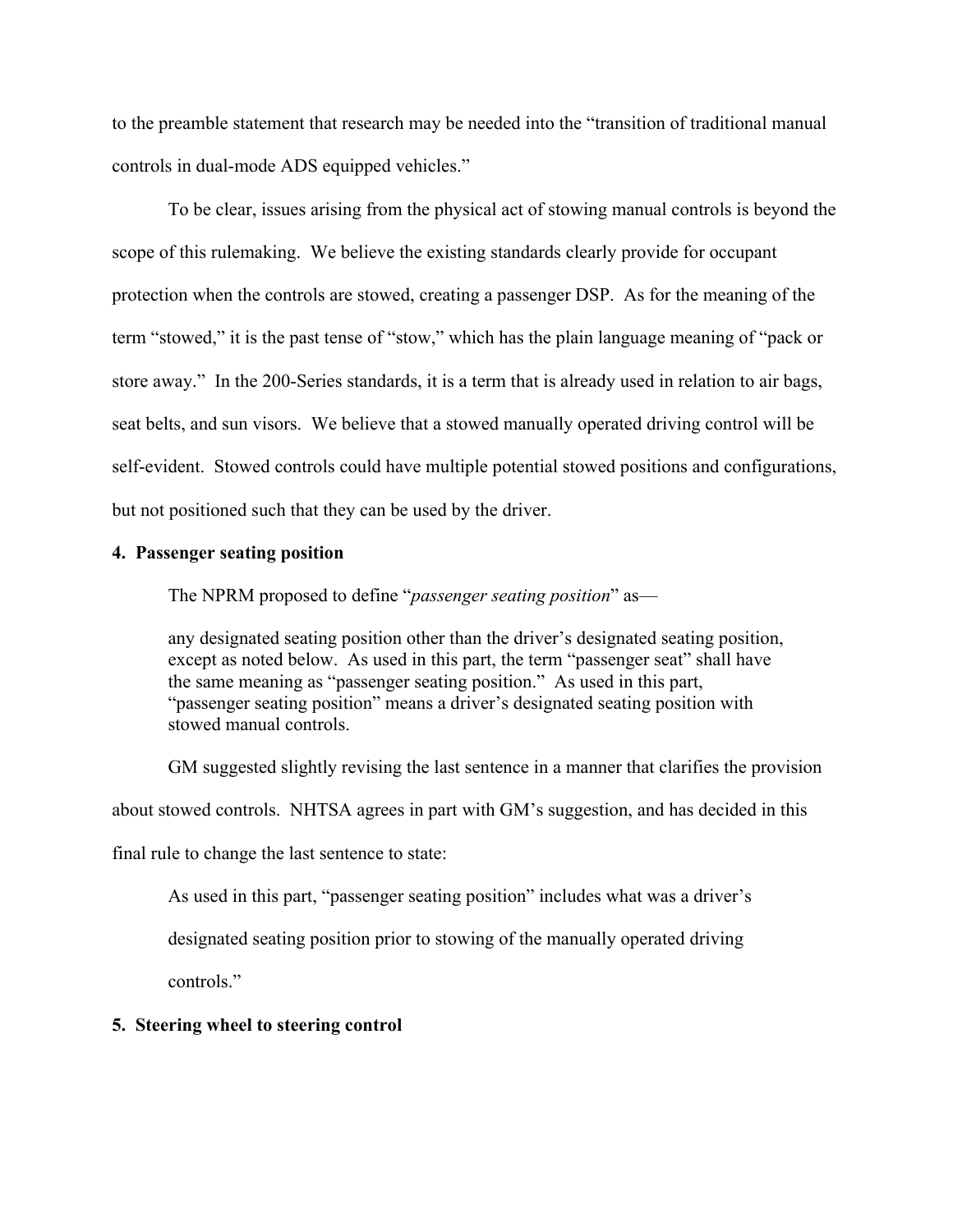The NPRM proposed to change the term "steering wheel" to "steering control" in consideration of steering controls that may not be circular, such as those shaped more like an airplane yoke control. At every occurrence of the term "steering wheel," the NPRM substituted the term "steering control." These terms were meant to be synonymous as is evident by the use of the terms in the proposed definition of "steering control system."

#### **Comments**

 Comments were generally supportive, although some commenters raised concerns about issues tangential to the proposal. The California State Transportation Agency<sup>32</sup> (State of California, or CalSTA) and Securing American's Future Energy (SAFE) expressed support for the proposal. Safe Ride News (SRN) expressed concerns related to potential dangers for noncircular steering controls. Tesla did not comment on the change from "wheel" to "control," but rather was concerned that the term "steering control rim" in FMVSS No. 208 implied a circular control.

 The final rule will adopt the proposed change. With respect to SRN's concerns, the change in terminology does not newly enable manufacturers to equip vehicles with non-circular steering controls, since such controls were never prohibited. All of the standards that address the impact protection of steering controls remain in place. We also disagree with Tesla's contention that the use of the term "rim" limits the shape of the steering control to a round object. We believe "rim" can reasonably be interpreted as "outer edge." Thus, various shapes are possible. We decline to make any change to the term "steering control rim" in this final rule.

# **6. Outboard designated seating position**

<sup>&</sup>lt;sup>32</sup> Comments submitted in coordination with the California Highway Patrol and the California Department of Motor Vehicles.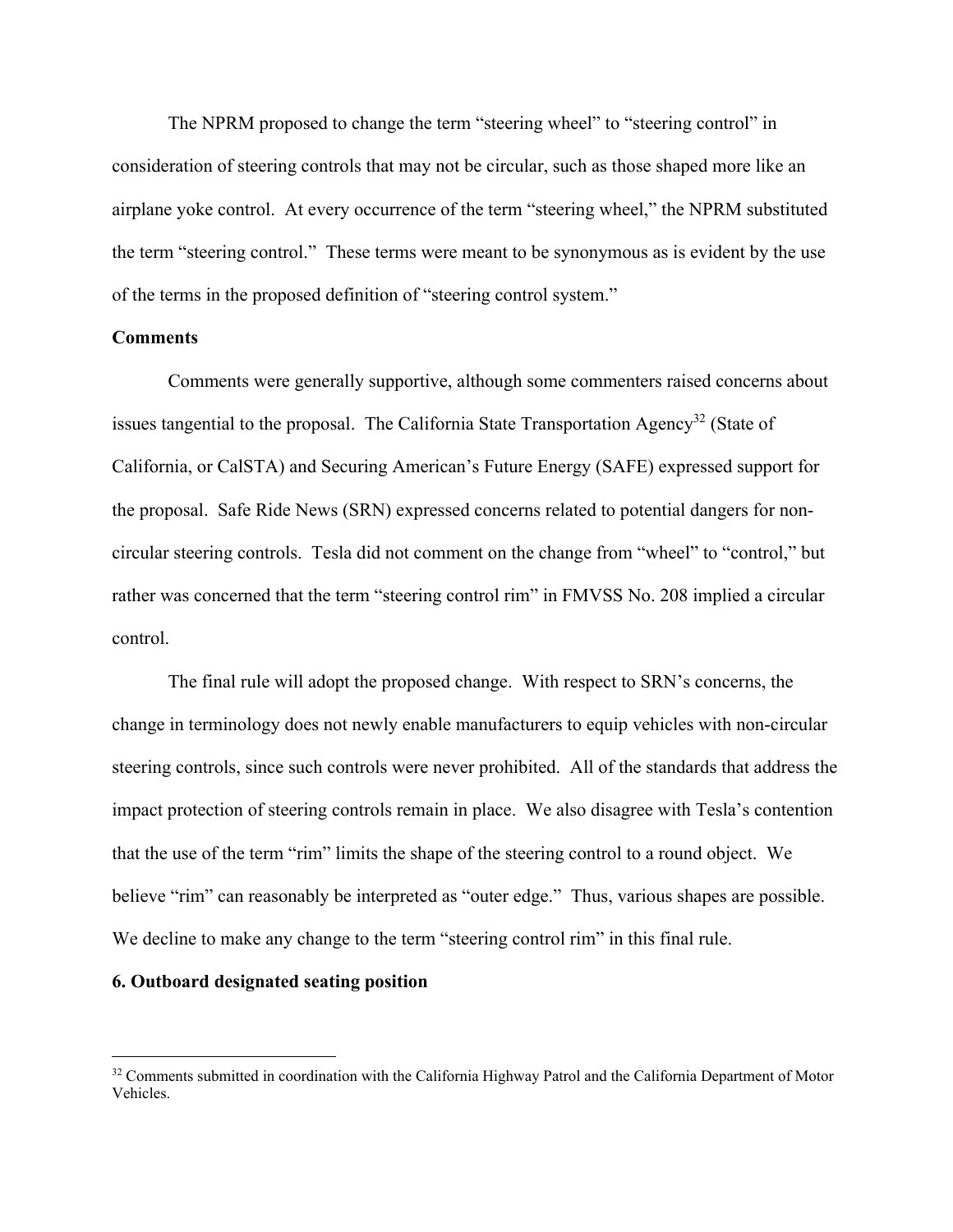NHTSA proposed to clarify that the terms "outboard seating position" and "outboard seat" have the same meaning as used in the existing definition of "outboard designated seating position." Our analysis of the regulatory text of the crashworthiness FMVSSs, determined these three terms have the same meaning. Therefore, to clarify this point, we proposed added language specifying that "outboard seating position" and "outboard seat" have the same meaning as "outboard designated seating position."

### **Comments**

 There were no adverse comments made to this proposal and the final rule will adopt the proposed change.

# **7. Row and Seat outline**

The NPRM proposed to relocate the definition of "row," which is currently located in FMVSS No. 226, to Part 571.3. The term was proposed to be used in multiple standards (FMVSS Nos. 201, 206 and 208). Moving it to part 571.3 would eliminate the need to insert a reference to its current location.

### **Comments**

 There were no adverse comments related to moving the definition of "row." However, Alliance, Zoox and GM recommended that the definition of "outline" similarly be moved to part 571.3 because the definition of "row" uses this term. The final rule will make this change.

#### **8. Driver air bag and Driver Dummy**

 The NPRM proposed to define "driver air bag," "driver dummy." These are new definitions, but the terms already appear many times in the FMVSSs. This is also the case for "passenger seating position" and "driver's designate seating position," which we discussed extensively above. However, there was previously no strong need to define these terms.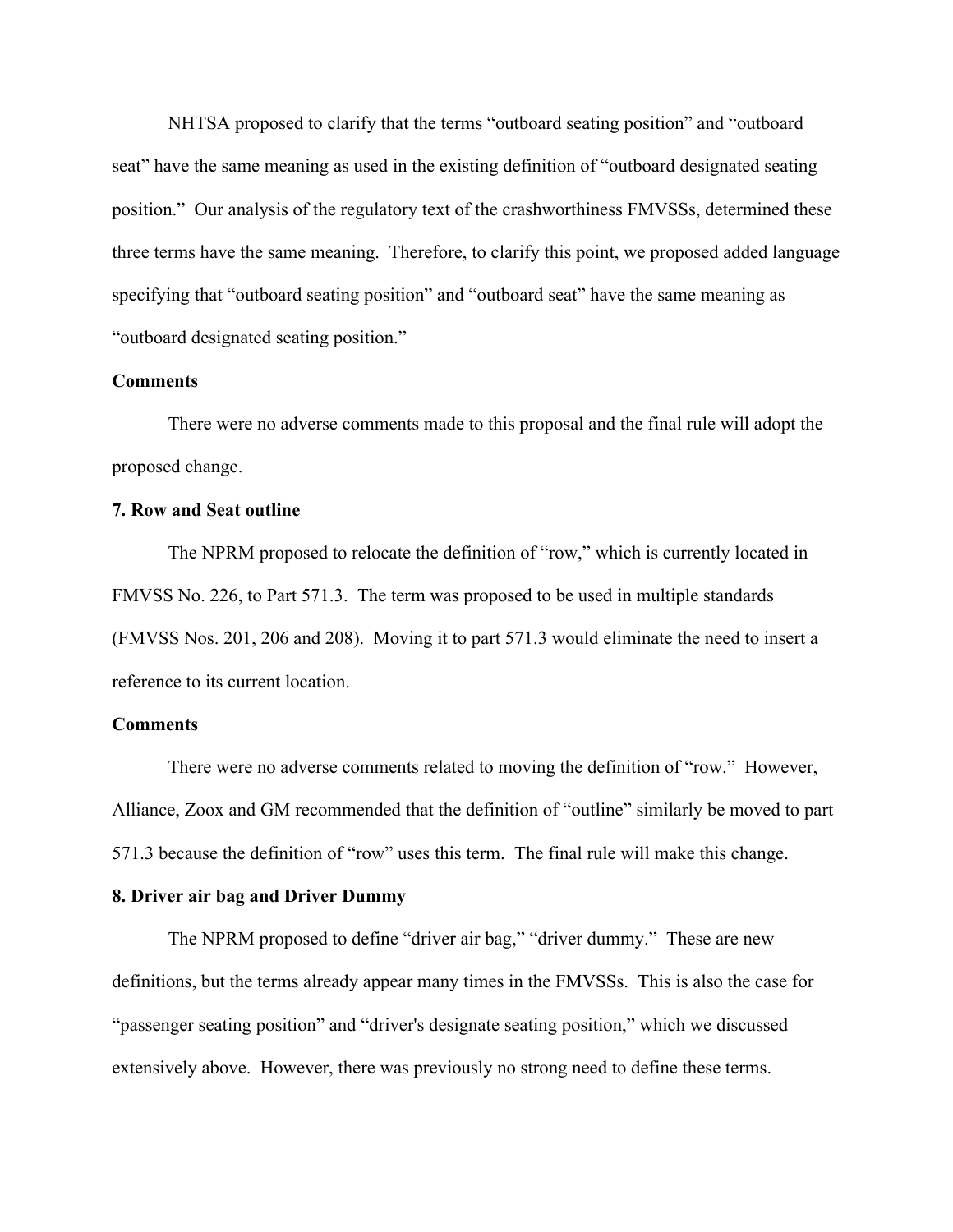NHTSA proposed to define them now because they help to clarify the application of the FMVSSs to ADS-equipped vehicles while maintaining their application to traditional vehicles and minimizing textual disruption.

#### **Comments**

There were no adverse comments made to this proposal and the final rule will adopt the proposed change.

# **b. Modifying spatial references in test procedures and definitions that rely on the presence of a driver's seat and/or manual-operated driving controls**

 FMVSS Nos. 201, 206, 208, 214, 216a, 225 and 226 contain terms or definitions that reference the driver's seat or steering controls to provide a spatial reference for where equipment in the vehicle must be installed, or test equipment (such as test dummies) placed in a compliance test. The NPRM proposed various changes addressing the situation where there is no driver's seat, a lone passenger seat, or no steering control to provide a spatial reference frame. In some instances, the agency proposed using the front row or the front outboard seating position as a reference rather than the driver's seat. In some cases, the "left" or "right" side of the vehicle was proposed to be used rather than "driver's side" or "passenger side."

#### **1. Driver's seat**

 The NPRM proposed using the front row, or the seating reference point of a seat in the front row, as a spatial reference rather than the driver's seat. Such changes were proposed for FMVSS Nos. 201, 206, 208 and 225, for buses.<sup>33</sup> Most commenters were supportive of the proposed changes.

<sup>&</sup>lt;sup>33</sup> The Center for Auto Safety did not comment on the specifics of the change, but as with other bus-related issues, stated that "it is inappropriate to consider ADS for buses within the stated NPRM scope." NHTSA has responded to this issue earlier in this preamble.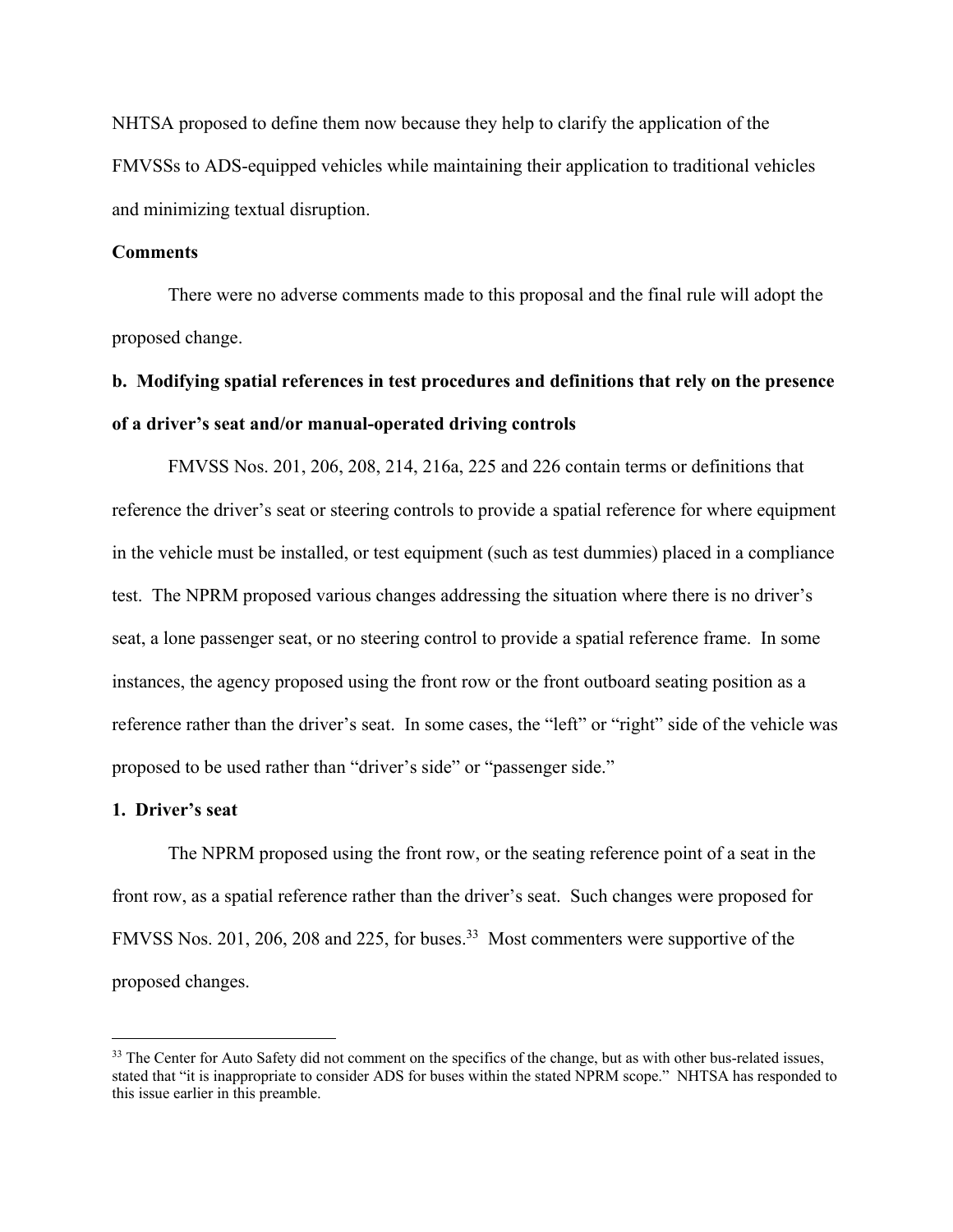FMVSS No. 225, "Child restraint anchorage systems," currently defines "shuttle bus" as "a bus with only one row of forward-facing seating positions rearward of the *driver's* seat" (emphasis added). The NPRM proposed modifying the definition to state that if the bus does not have a driver's seat, it would meet the definition of a shuttle bus if it has only one row of forward- facing seating positions rearward of the front row. The NPRM made no alteration for non-ADS vehicles.

## **Comments**

The Alliance supported the change to the definition of "shuttle bus," but requested that this change be made for all vehicles, not just vehicles without driving controls, using the same language. In contrast, the State of California (CalSTA) commented that the "proposed change may result in practical design and configuration changes to shuttle buses. Further research into how these changes will impact occupant safety on shuttle buses, if at all, is needed and suggests that it may be premature to address at this time." The Alliance further addressed provisions for rear-facing front row seating.

 NHTSA is not implementing the Alliance's suggestion to apply the definitional change to non-ADS-equipped vehicles and is not accounting for rear-facing front row seating. This decision is in line with the agency's intent to focus this rulemaking narrowly to address unique designs that might be implicated by ADSs. This rulemaking is NHTSA's first step toward modernizing the FMVSSs to account for these new vehicle designs. No doubt there will be other steps, as the technologies mature, and suggestions for further amendments will be considered at those appropriate times.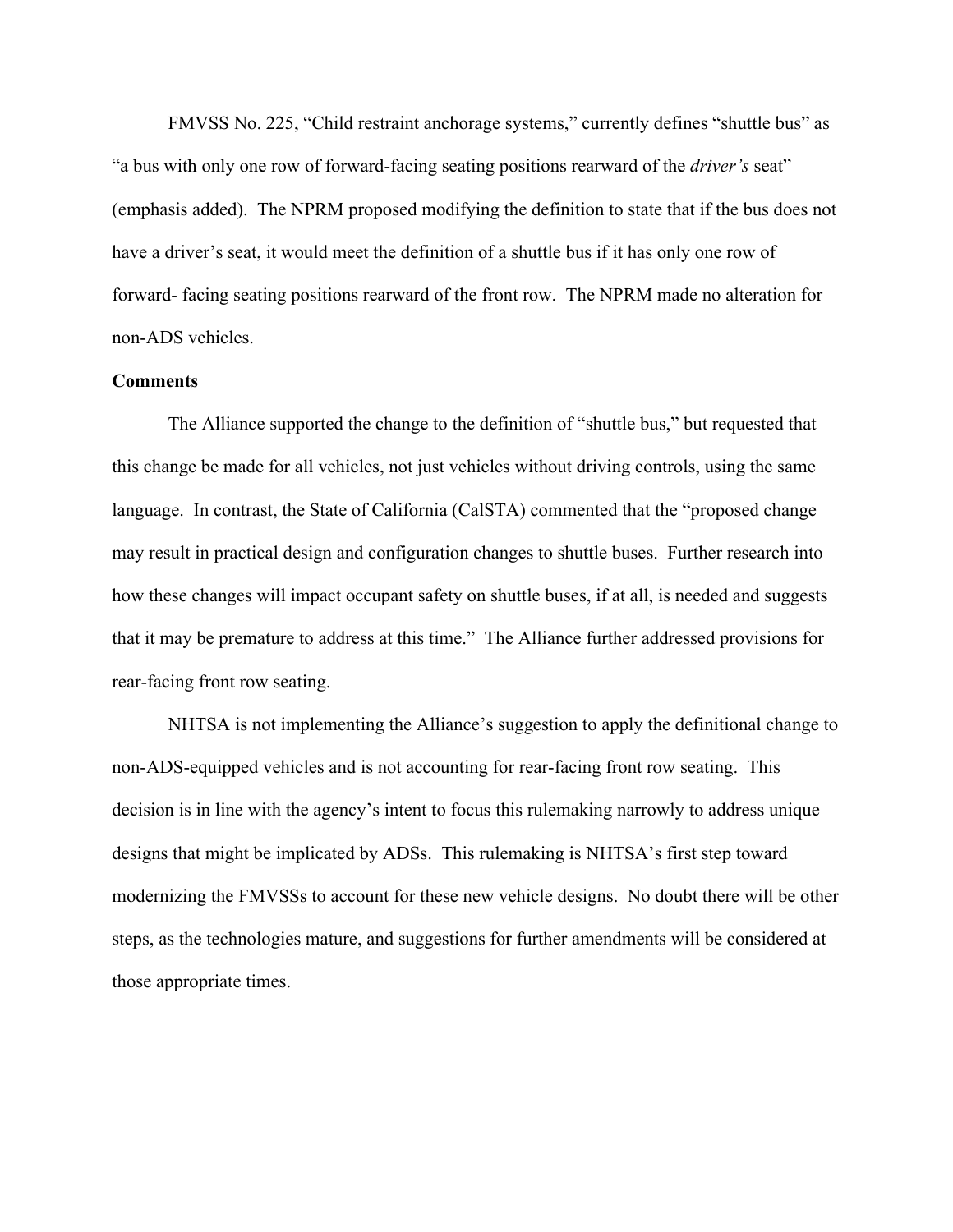NHTSA disagrees with CalSTA since the changes will have no effect on vehicles with driver's seats. Further, it is our expectation that using a front row seat as a reference rather than a driver's seat will have little to no effect on the reference point location.

 For the reasons above and explained in the NPRM, this final rule adopts the changes that refer to the front row instead of to the driver's seat.

## **2. Dummy placement in bench seats**

 Currently FMVSS Nos. 208 and 214 refer to the driver's DSP when specifying where to place and position test dummies in bench seats of vehicles in the respective compliance tests. The NPRM proposed to use the seating reference point of outboard seats as the spatial reference for the lateral placement of test dummies when there is no driver's DSP.

## **Comments**

All comments were generally in favor of using the seating reference point of outboard seats as the spatial reference for the lateral placement of test dummies when there is no driver's DSP.

 The Center for Auto Safety (CAS) agreed with the proposed change to FMVSS No. 208 on the use of the seating reference point as the spatial reference for bench seats when there is no driver's seat. However, CAS stated: "[T]his proposal should not pertain to vehicles that include fixed or deployable human-accessible primary or backup (potentially deployable on demand or need) controls." NHTSA understands this comment as conveying CAS's belief there should not be any reduction in the safety of the driver as a result of this final rule—a belief with which the agency agrees. The agency notes that the proposed regulatory text was purposefully drafted in a manner that would not affect the protection currently provided by vehicles with manually operated driving controls, *i.e.*, those with a driver's seat.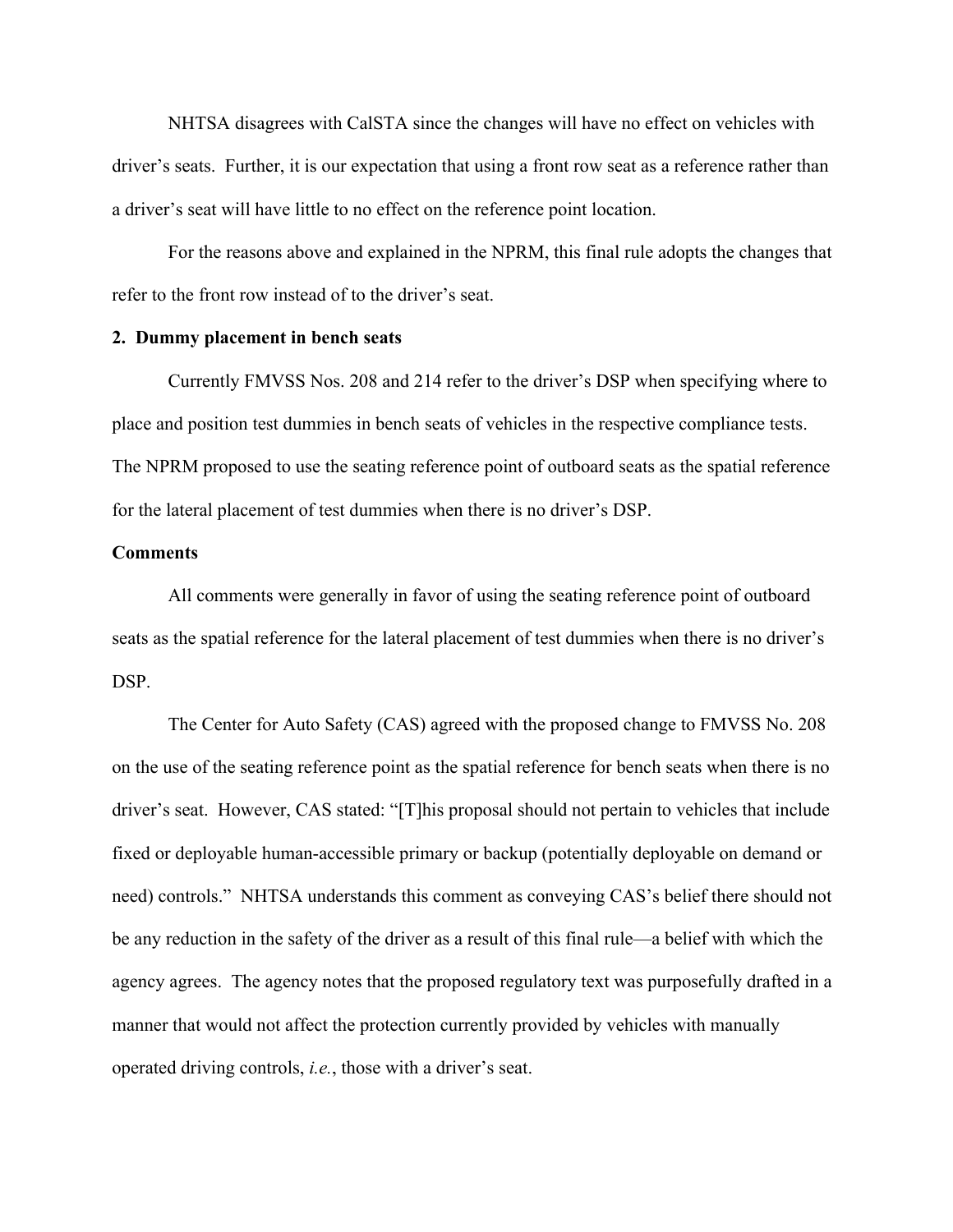IIHS stated that the proposed method to position passenger side dummies in the absence of a "driver's" seat "seems sensible." However, the commenter requested that the agency "ensure that this change will not result in unrealistic dummy positioning for all relevant dummy sizes before making its proposed change." NHTSA has assessed how this final rule would impact dummy placement during compliance testing and concluded that the dummy positioning procedures are feasible for all the test dummies used in the standards, and dummy positioning would remain realistic for all tests. The Alliance supported the proposed language and suggested that such a method should be used with vehicles with unconventional steering controls. This suggestion is beyond the scope of this rulemaking but will be considered for future actions.

## **3. Driver's side and passenger side**

 FMVSS Nos. 206, 208, 216a and 226 refer to "driver's side" and "passenger side" in describing substantive requirements and compliance test procedures. The NPRM proposed to substitute "left side" for driver's side and "right side" for passenger side.

### **Comments**

 Some commenters were in favor of the approach NHTSA took in the NPRM. The Alliance supported the proposed language substituting "left side" for "driver's side." CAS indicated that this approach is sufficient to provide for testing under FMVSS No. 208. CalSTA supported the proposal, stating that this approach does not result in any "loss in meaning." The commenter also agreed with similar proposed changes in FMVSS Nos. 206, 214 and 216a.

 A few commenters did not support this change. In contrast to its comment about FMVSS No. 208, CAS stated that for FMVSS No. 214, optional manual controls normally associated with the driver's position could be located on the right side of the vehicle. CAS also contended that, for FMVSS No. 226, the proposed changes to "left front door sill" from "driver's door sill"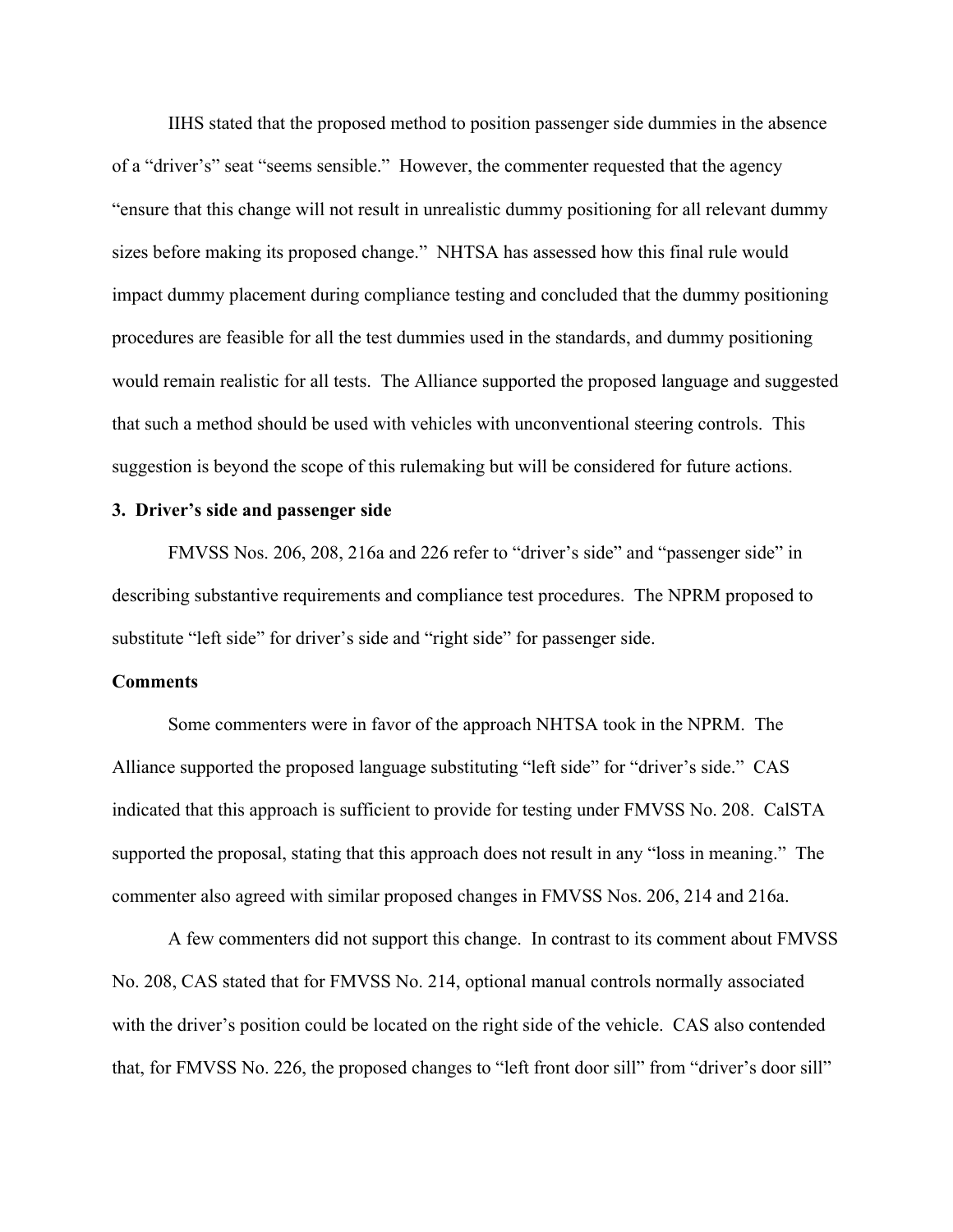could have implications for vehicles that may only have doors or seating on the right side of the vehicle. ZF stated that the question of whether this option would result in the same performance outcome is one that needs additional study because it is unclear to them that "the occupant will be in the exact same position."

 The agency is adopting its proposal to change references to the driver's and passenger side of the vehicle to the left and right side of the vehicle. With respect to CAS's concern about FMVSS No. 214, whether manual controls associated with a defined driver position are on the left or right side of the vehicle has no bearing on the application of the standard's requirements and test procedures to a vehicle. The standard's side impact protection requirements currently and will continue to apply equally to the left and right sides of the vehicle. Further, the spatial reference changes proposed for FMVSS No. 214, S10.2 were nearly identical to the changes CAS supported in FMVSS No. 208. Regarding FMVSS No. 226, the agency is not aware of any vehicles under 10,000 lb. GVWR without a door on the left side of the vehicle. Regardless, placement of doors and seating on the right side of the vehicle does not affect the application of the requirements and test procedures of FMVSS No. 226. Finally, in response to ZF, we believe that it is reasonable to assume at this time that occupants would remain in the same position as currently contemplated by the standard, and thus, the same performance outcome could be expected by modifying the current language to "left side" and "right side." NHTSA does not believe that additional research is necessary at this time since this rule only changes the term used to describe the seating position ("driver's" seat) and not the performance requirements or placement of the seat itself. Finally, as mentioned previously, the scope of this rule includes conventional seating, not unconventional seating arrangements.

#### **4. Steering controls as a spatial reference**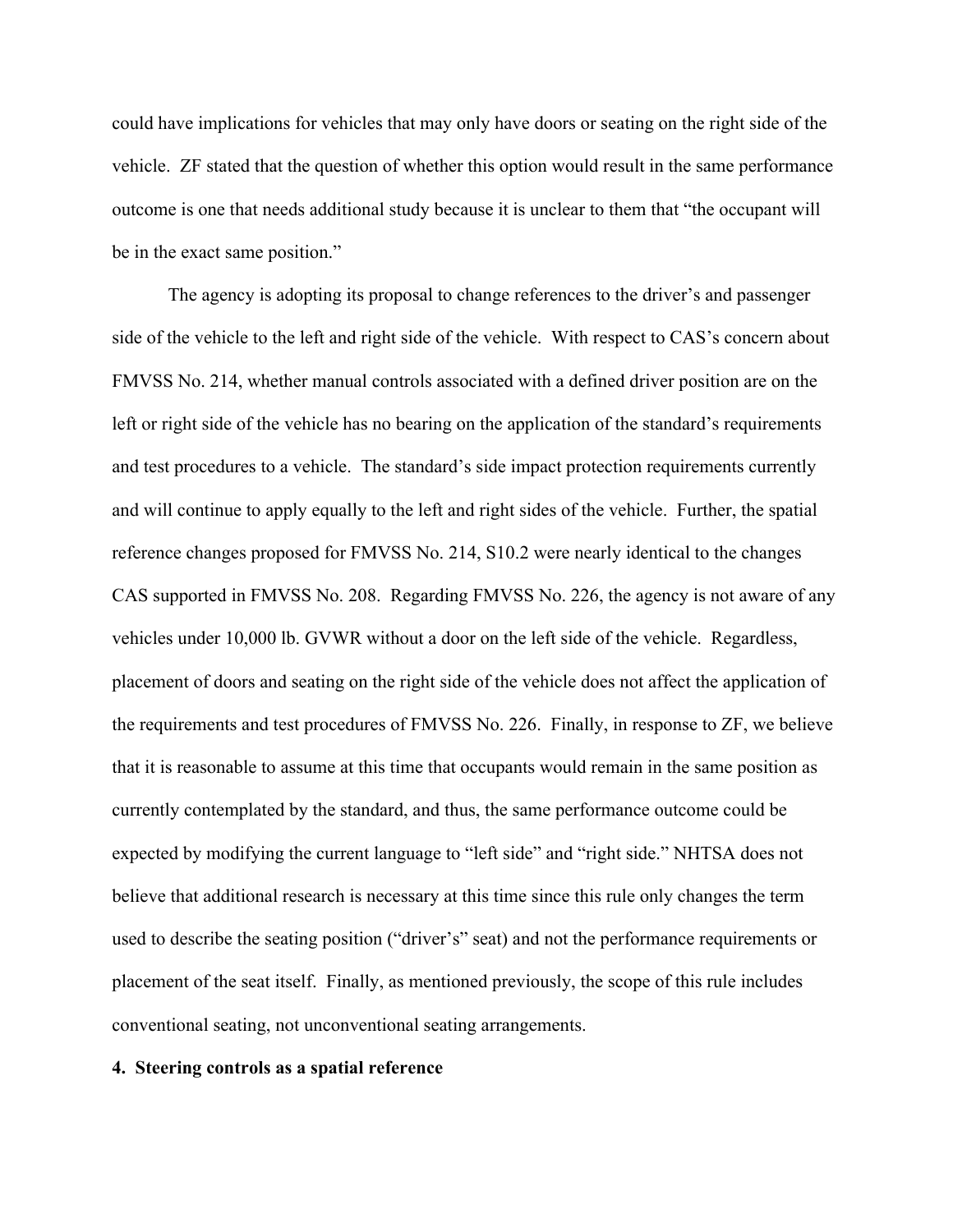FMVSS No. 201 S5.1.1(d) excludes from S5.1 "areas outboard of any point of tangency on the instrument panel of a 165 mm diameter head form tangent to and inboard of a vertical longitudinal plane tangent to the inboard edge of the steering wheel." The NPRM proposed to amend S5.1.1(d) so that an area of the instrument panel excluded from S5.1 (the impact procedure) would no longer be excluded if the steering control were not present, i.e., the exclusion only applies to situations where the steering control is present.

 CAS argued that the standard should apply to ADS-equipped vehicles that include optional manual controls that are either fixed or deployable if they are associated with a defined position. The Alliance believed additional clarity for S5.1.1(d) is needed for dual-mode vehicles with stowed controls, suggesting that NHTSA add the phrase "if the steering control is present or, in the case of dual-mode vehicles, fully deployed in manual driving mode" to the beginning of S5.1.1(d).

 In response to CAS, the proposed amendment was intended to address vehicles without "steering wheels" and where the steering control is not present. The rule change was to ensure the protection provided by the current passenger side of the instrument panel (right side) is provided to the left side (former driver's side). The revised standard will provide the same level of protection as the current standard when a steering control system is present.

 Relatedly, NHTSA declines to make the Alliance's suggested clarification because it is unnecessary. Steering controls are defined as a type of "manually operated driving control." Manually operated driving controls are "positioned such that they can be used by an occupant." Thus, by definition, these controls are not stowed controls. The suggestion also raises additional questions related to how "dual-mode vehicles," "fully deployed," and "manual driving mode" should be defined.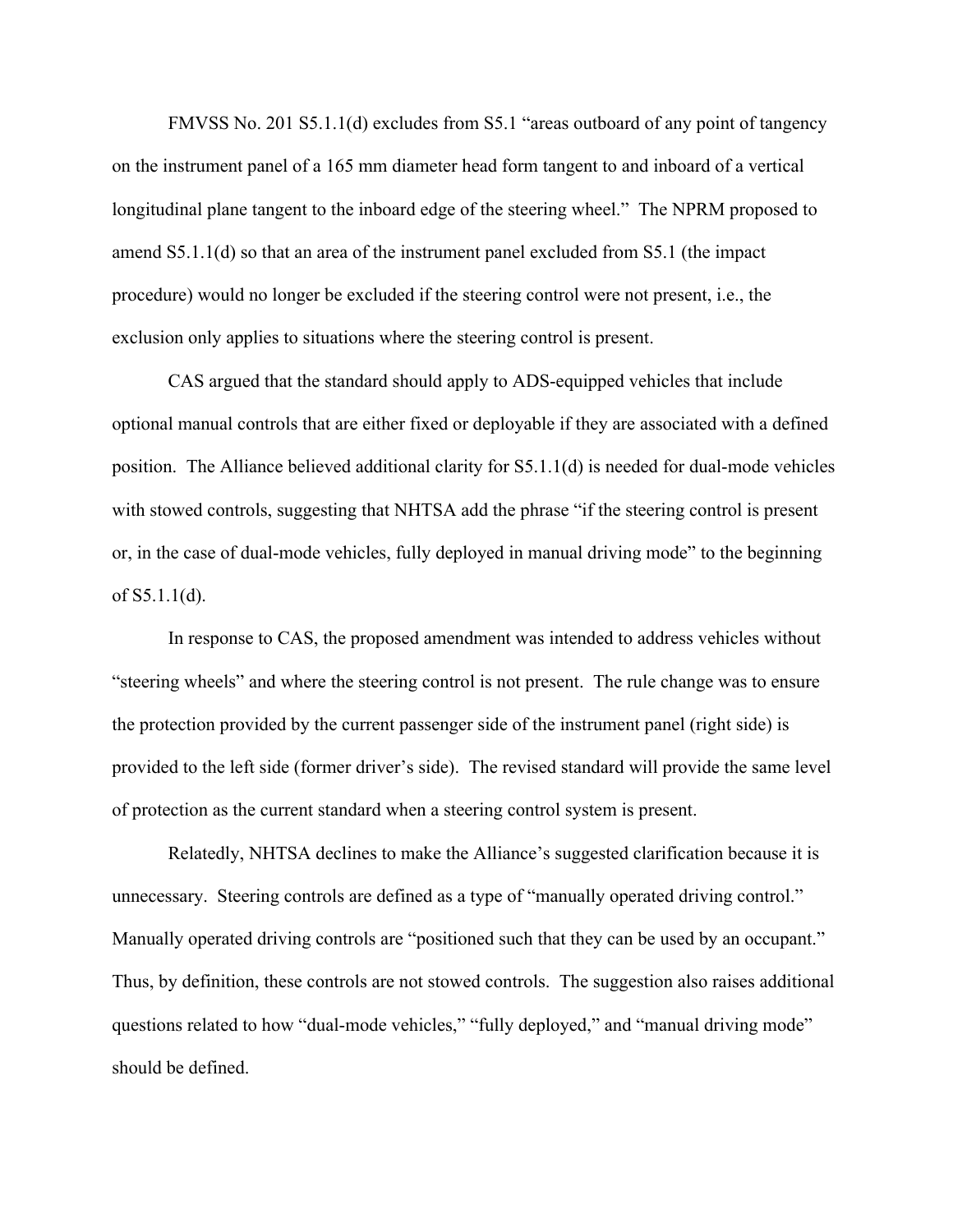## **c. Dual-mode certification**

 The NPRM stated that for dual-mode vehicles with the capability of stowing driving controls, NHTSA would require manufacturers to certify compliance with all applicable FMVSSs in both modes (*i.e.*, with the manually operated driving controls available and with the controls stowed).<sup>34</sup> When the manually operated driving controls are available, the vehicle would be subject to the FMVSS requirements at that DSP as applied to a driver's DSP. When they were stowed, the vehicle would be subject to the FMVSS requirements at the DSP as applied to a passenger seat.

#### **Comments**

 Many commenters supported NHTSA's approach to dual-mode vehicles. IIHS noted that the agency's statement in the preamble<sup>35</sup> that "NHTSA *expects* that manufacturers will need to certify compliance in both states (*e.g.*, manually operated driving controls available and stowed)" [emphasis added] was unclear and urged NHTSA to modify the regulatory text to ensure its expectation is met. The Automotive Safety Council (ASC), Securing America's Future Energy (SAFE), and Uber agreed with NHTSA's proposal to require that manufacturers certify compliance to, and conduct validation testing in, both modes. Tesla suggested that NHTSA add "even more clarity regarding the applicability of the FMVSS to such [dual-mode] vehicles. Dual-mode vehicles are likely to be some of the first ADS-equipped vehicles on the road." In addition, Tesla believes it sees a conflict in the agency statements that a seating position is not a driver's DSP, *i.e.,* it is a passenger DSP, if that position is not equipped with a manually operated driving control and the statement that a DSP remains a driver's DSP when driving controls are in place and the ADS is engaged.

<sup>&</sup>lt;sup>34</sup> 85 FR at 17634.

<sup>35</sup> *Id*.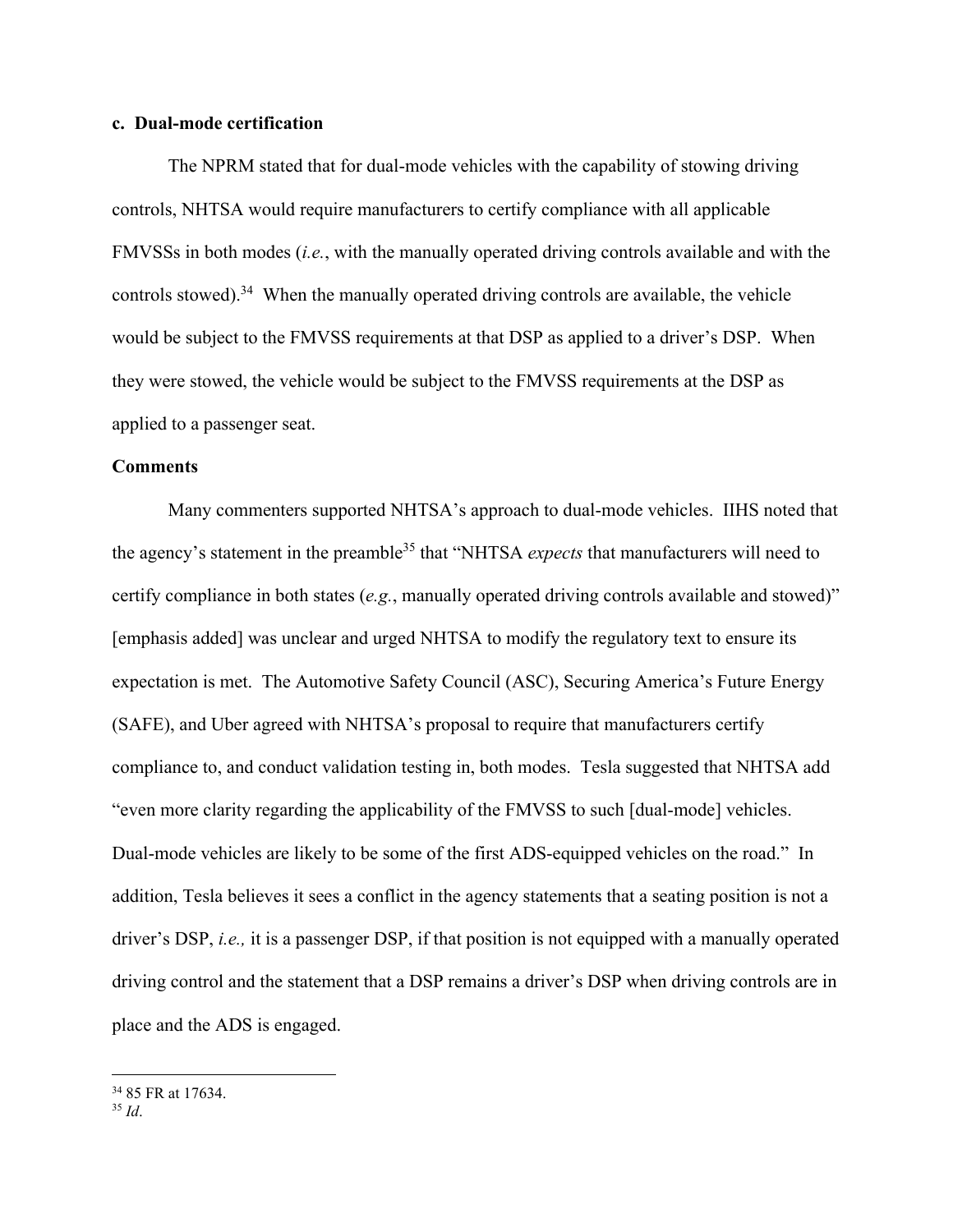## **Agency Response**

 Among commenters addressing the issue of certification of dual-mode vehicles, there was agreement on the need to certify in both modes. In response to IIHS, we have reviewed the regulatory text to assure the text is not worded in terms of "expectations" but is clear in terms of requirements.<sup>36</sup>

 With respect to the Tesla comment about seeing a conflict in the agency statements that a seating position is not a driver's DSP, NHTSA believes these statements are not in conflict and clearly proceed from the terms used in the regulatory text (driver, steering control system, manually operated driving controls, driver's DSP, and passenger seating position). For example, the definition of "manually operated driving controls" makes no statement about the state of any ADS system. It simply states, among other things, that the controls are "positioned such that they can be used by an occupant." While the steering controls might not be used, as would be the case of a dual-mode vehicle with the ADS engaged, the seating position where they are located and positioned for potential use, by definition, remains the driver's DSP.

 NHTSA believes that no additional regulatory text changes are needed beyond that proposed in the NPRM to assure clarity with respect to certification of dual-mode vehicles. NHTSA notes that if a left front seat has both a driver configuration and a passenger configuration, the agency may choose either configuration for compliance testing, or test both configurations.

### **d. Parking brake and transmission position**

<sup>36</sup> Uber presented several hypothetical situations relating to the Safety Act's "make inoperative" provision, 49 U.S.C. 30122, which were beyond the scope of the NPRM. The Agency recommends persons seeking a request for interpretation of NHTSA's standards or regulations, or of the statutory provisions of the Safety Act, submit a request for interpretation to NHTSA's Chief Counsel's Office.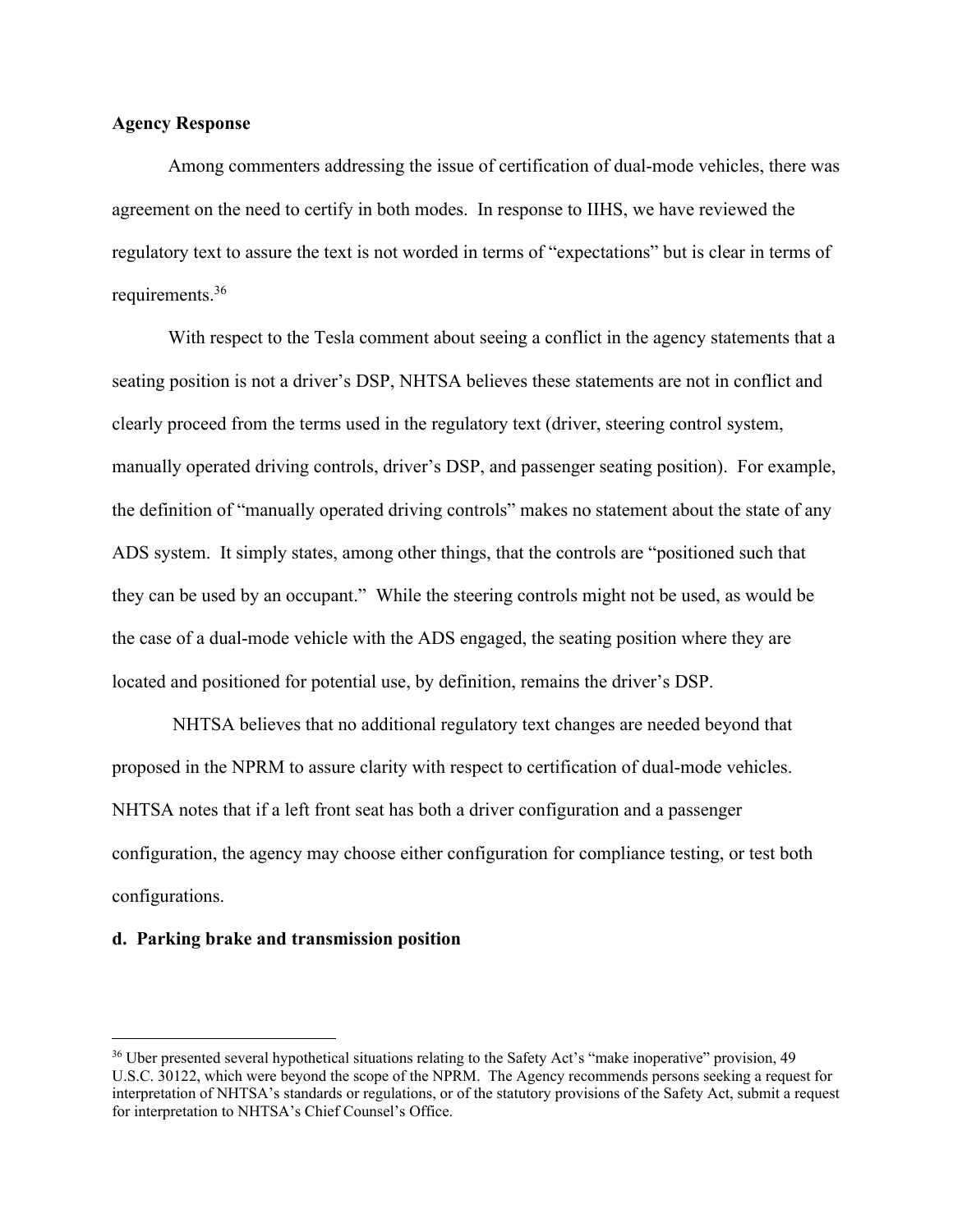Many of the 200-Series FMVSSs incorporate a full vehicle crash test or other kind of dynamic vehicle test in the standard's compliance test. For some of these dynamic tests, a test condition applies such that the vehicle transmission is in neutral, and/or the parking brake applied. For vehicles without driver-accessible transmission shift selectors or parking brake mechanisms, NHTSA may not have readily available means to set the vehicle in neutral, activate a parking brake, or achieve other test conditions described in the compliance test.

 NHTSA did not propose any regulatory text changes related to interfacing with ADSequipped vehicles on pre-test transmission and brake status. The agency believed such changes were unnecessary for the purposes of this notice, as the important factor for the 200-Series FMVSSs was whether the transmission was in the proper gear and the pre-test brake activated; the way that pre-test state was achieved was of no consequence to performance of the crash test. It was envisioned that manufacturers would provide the know-how for the agency to achieve the necessary transmission and brake status when NHTSA conducts its compliance tests. However, comments were requested on this issue.

### **Comments**

Commenters were generally in agreement with the agency's approach. The Center for Auto Safety (CAS) supported the agency's views on this matter. The Alliance agreed that manufacturers could and would work with the agency to achieve the necessary transmission and parking brake status. Waymo stated that it "agree[s] with the line of thinking that the important element is whether the transmission is in the proper gear and whether the pre-test brake is activated--not the manner in which that state is achieved."37 GM stated it would work with

<sup>&</sup>lt;sup>37</sup> Waymo stated the Agency should remain flexible in compliance testing in general: "[t]o implement this principle, NHTSA could adopt policies allowing manufacturers to provide the tools and information necessary for the agency to conduct compliance tests in a manner befitting each manufacturer's unique automated vehicle designs."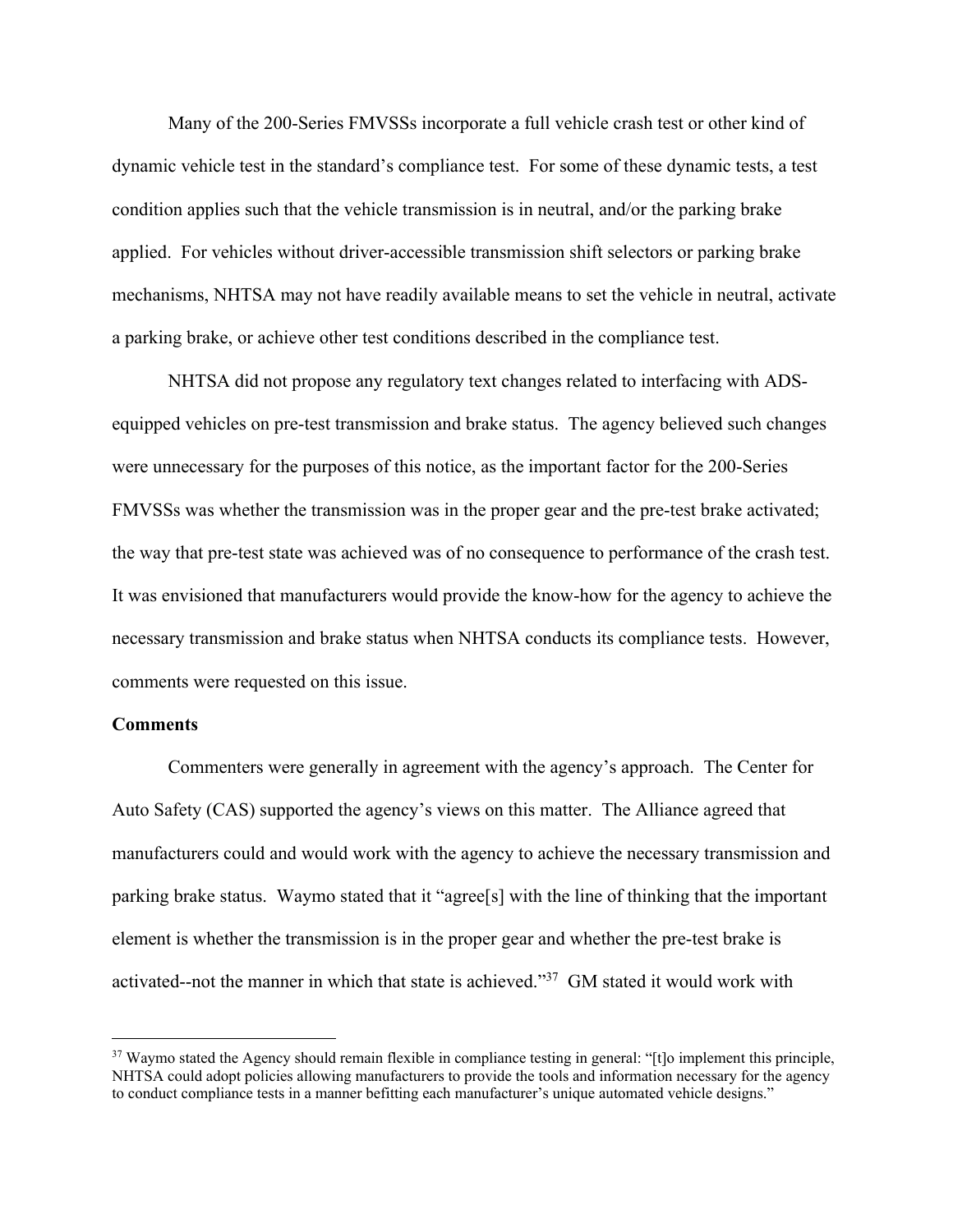NHTSA and the agency's test labs should the need for such consultation arise. Alternatively, Tesla believed NHTSA should "consider updates to the parking brake status in compliance testing where it may not reflect real-world scenarios."

## **Agency Response**

 NHTSA's view of how compliance tests would be conducted on vehicles without traditional transmission shift levers or parking brake mechanisms was supported by the commenters. The agency envisions compliance testing will be conducted with the above framework in mind. Tesla may be raising a point that certain test conditions may not be necessarily relevant or appropriate for some vehicles, if, for example, the vehicle parking brake status is not appropriate. While NHTSA agrees that FMVSS test conditions should be relevant and appropriate for the vehicle and for the safety need addressed by the standard at issue, the agency is not currently aware of a situation where the parking brake status is an inappropriate test condition or would be inappropriate for an ADS-equipped vehicle. Consistent with the NPRM, the final rule does not change any regulatory text related to interfacing with ADSequipped vehicles on pre-test transmission and brake status.

#### **V. Occupant-less Vehicles**

 Currently, the 200-Series "vehicle" standards apply to passenger cars, multipurpose passenger vehicles (MPVs), trucks, buses, and school buses. These vehicle types, as they are defined in 49 CFR 571.3, are all, by definition, passenger-carrying vehicles, except for "trucks." (A driver of a truck is considered an occupant but is not considered a "passenger.") Occupantless vehicles would not have designated seating positions or any other vehicle features that aid in the transportation of seated or standing occupants. These vehicles, which would not even have a driver's DSP, are expected to be more oriented to commercial movement of goods. Thus, by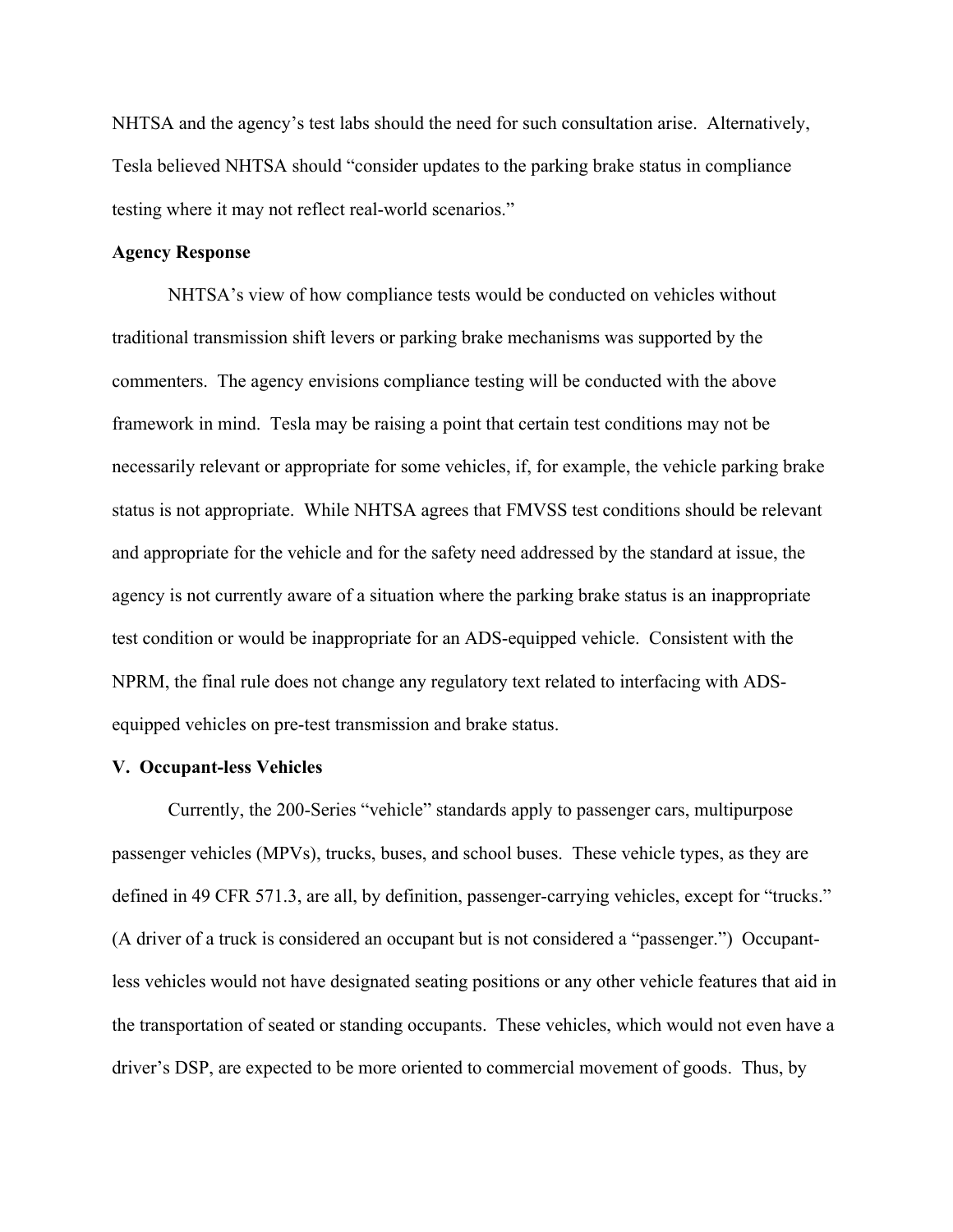definition, occupant-less vehicles cannot be categorized as a passenger car, MPV, or bus of any kind. The definition of "truck" in  $\S 571.3$  is the only vehicle type definition that specifically covers vehicles designed to carry property and not "persons."

Because occupant-less vehicles qualify as trucks,  $38$  and since the 200-Series standards apply to trucks, occupant-less vehicles are currently subject to the 200-Series standards even though they do not carry occupants. In the NPRM, NHTSA tentatively determined that a safety need did not exist to apply the existing 200-Series standards to occupant-less vehicles. In addition, the analysis concluded that for some 200-Series standards, the application to occupantless trucks could create uncertainty about certification because the requirements are seemingly linked to the existence of specified designated seating positions. Accordingly, with respect to trucks, NHTSA proposed to amend the application sections of FMVSS Nos. 201, 205, 206, 207, 208, 214, 216, and 226 to apply only to trucks with DSPs.

 There are some standards that are applicable to trucks that the NPRM did not propose to amend because they only apply if a DSP were present. One such example is FMVSS No. 202a, *Head restraints*. Similarly, the agency did not propose amending the applicability of FMVSS No. 203, *Impact protection for the driver from the steering control system,* and 204, *Steering control rearward displacement*, to trucks. As discussed in the NPRM, this is because those standards only apply to vehicles with steering controls, which an occupant-less vehicle necessarily lacks. No change was proposed for FMVSS No. 209, *Seat belt assemblies*, because the standard is an equipment standard, and no change was proposed for FMVSS No. 210, *Seat belt assembly anchorages*, because that standard's requirements only apply to DSPs. That said,

<sup>&</sup>lt;sup>38</sup> Under NHTSA's self-certification framework, manufacturers must certify their vehicles as meeting all FMVSSs applicable to the vehicle type, and, to do so, must classify their vehicles for purposes of determining which FMVSSs apply. NHTSA may take issue with that classification if the agency believes the manufacturer has misclassified the vehicle and thus failed to certify the compliance of the vehicle appropriately with applicable FMVSSs.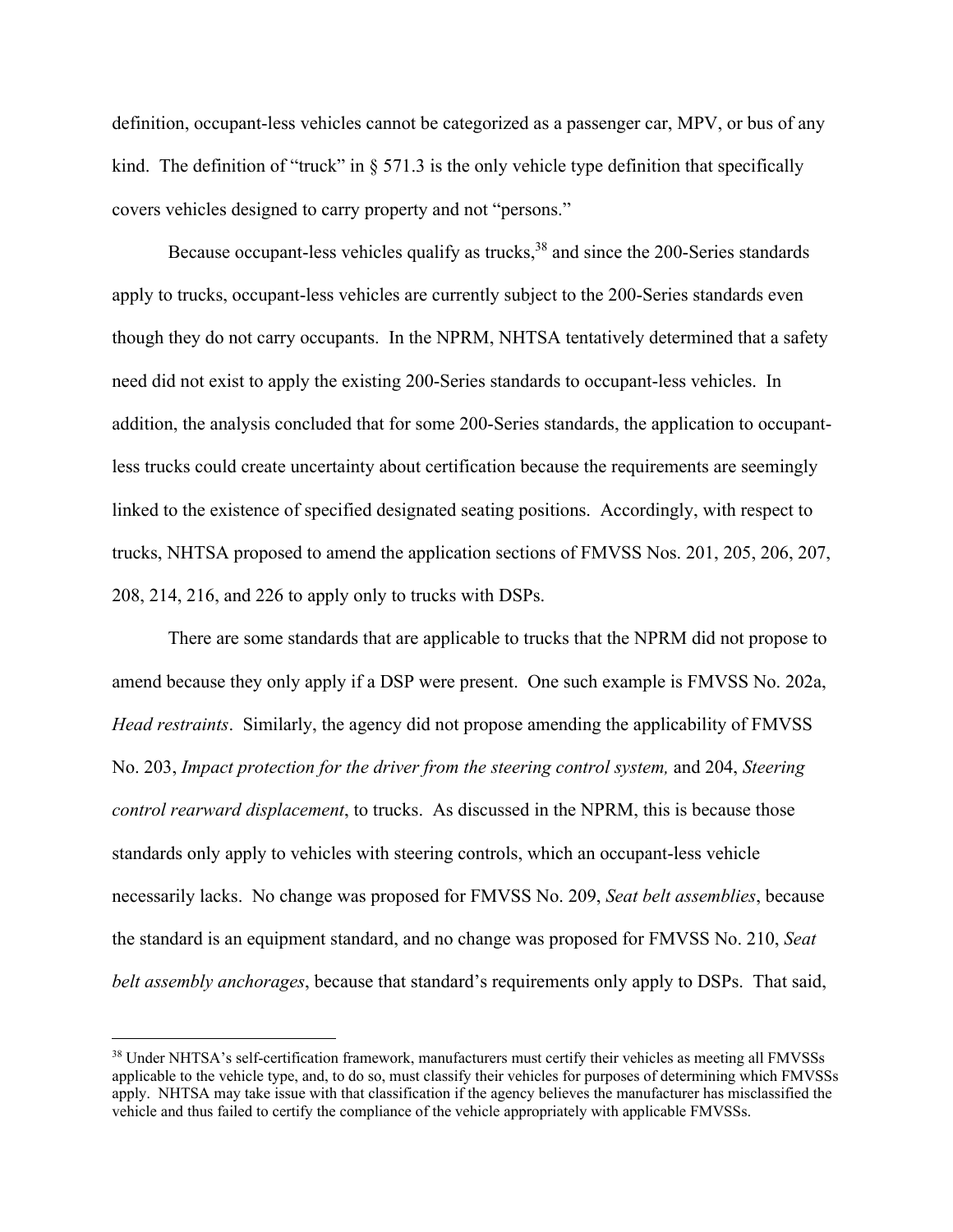NHTSA requested comment on whether any "additional changes are necessary or appropriate" to accomplish the goals of the NPRM.39

## **Comments**

 Most commenters that addressed this issue were supportive of the proposal, but a few had reservations about how the approach could affect crash compatibility and other safety matters. A number of commenters focused on the applicability of FMVSS Nos. 203 and 204, FMVSS No. 205, *Glazing materials,* FMVSS Nos. 212, *Windshield mounting*, and 219, *Windshield zone intrusion*.

 Most commenters believed that no safety need exists requiring occupant protection standards for occupant-less vehicles, and that the 200-series standards were not relevant for such vehicles. The American Trucking Associations (ATA) specifically supported changes to standards that apply to trucks with a GVWR greater than 4,536 kg (10,000 lb.). Uber argued that "equipment that is designed to protect occupants in traditional vehicles will do nothing but create unnecessary potential safety hazards in the event of a crash or if that equipment malfunctions." Nuro stated that applying occupant protection standards to occupant-less vehicles could degrade safety by adding weight and rigidity, which may increase "the risk to occupants" of other vehicles. A number of other commenters suggested that NHTSA overlooked several other 200- Series FMVSSs that should also be amended to exclude occupant-less trucks from their applicability, namely FMVSS Nos. 212 and 219.

 Commenters expressing concern about the proposal included the State of California (CalSTA) regarding possible degradation to the safety of vulnerable road users, such as pedestrians and bicyclists, if occupant-less vehicle were excluded from FMVSS No. 205. The

<sup>39 85</sup> FR at 17625.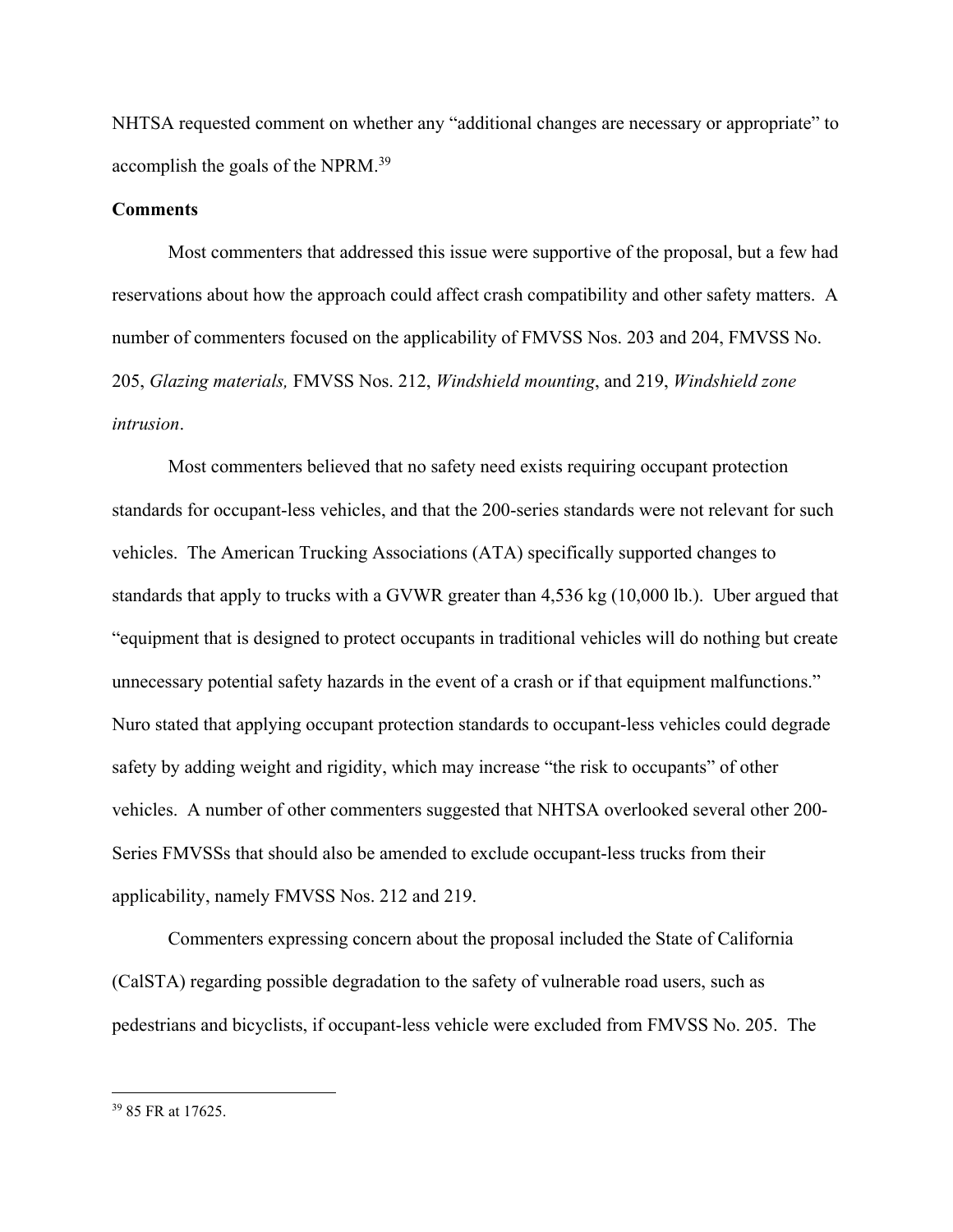Automotive Safety Council (ASC) raised the potential for crash compatibility concerns stemming from the potential loss of energy absorption in a crash involving an occupant-less vehicle.

#### **Agency Response**

 While NHTSA believes the non-applicability of certain standards was implicit in the proposal, the agency has considered the comments and is adopting amendments to provide clarity. Several commenters (including the Alliance, the Consumer Technology Association (CTA), Nuro, and, Zoox) suggested that additional clarity is needed with respect to the 200- Series FMVSSs sections the NPRM did not propose to modify. As discussed later below, NHTSA agrees to amend FMVSS Nos. 212 and 219 to clarify non-applicability to occupant-less vehicles.

## **a. General observations**

 The Center for Auto Safety argued that a truck with an optional or deployable control system should not be excluded from FMVSS Nos. 201, 205 and 206. NHTSA would like to be clear that this subject pertains to occupant-less vehicles that are specifically designed *not* to contain occupants. NHTSA's intent is to keep the safety of occupants, including drivers, at the forefront of this rule.

 Nuro suggested three possible ways to limit the applicability of the FMVSSs to occupantless vehicles: (1) a blanket exclusion in section 571.7; (2) a preamble statement; or (3) a change to all application sections. First, a blanket change to section 571.7 or to change "all" application sections would be overly broad and exceed the scope of this notice, which focuses exclusively on the 200-series standards. Second, a statement in the preamble would not provide appropriate transparency and clarity. In other words, the applicability of the standards to the vehicles in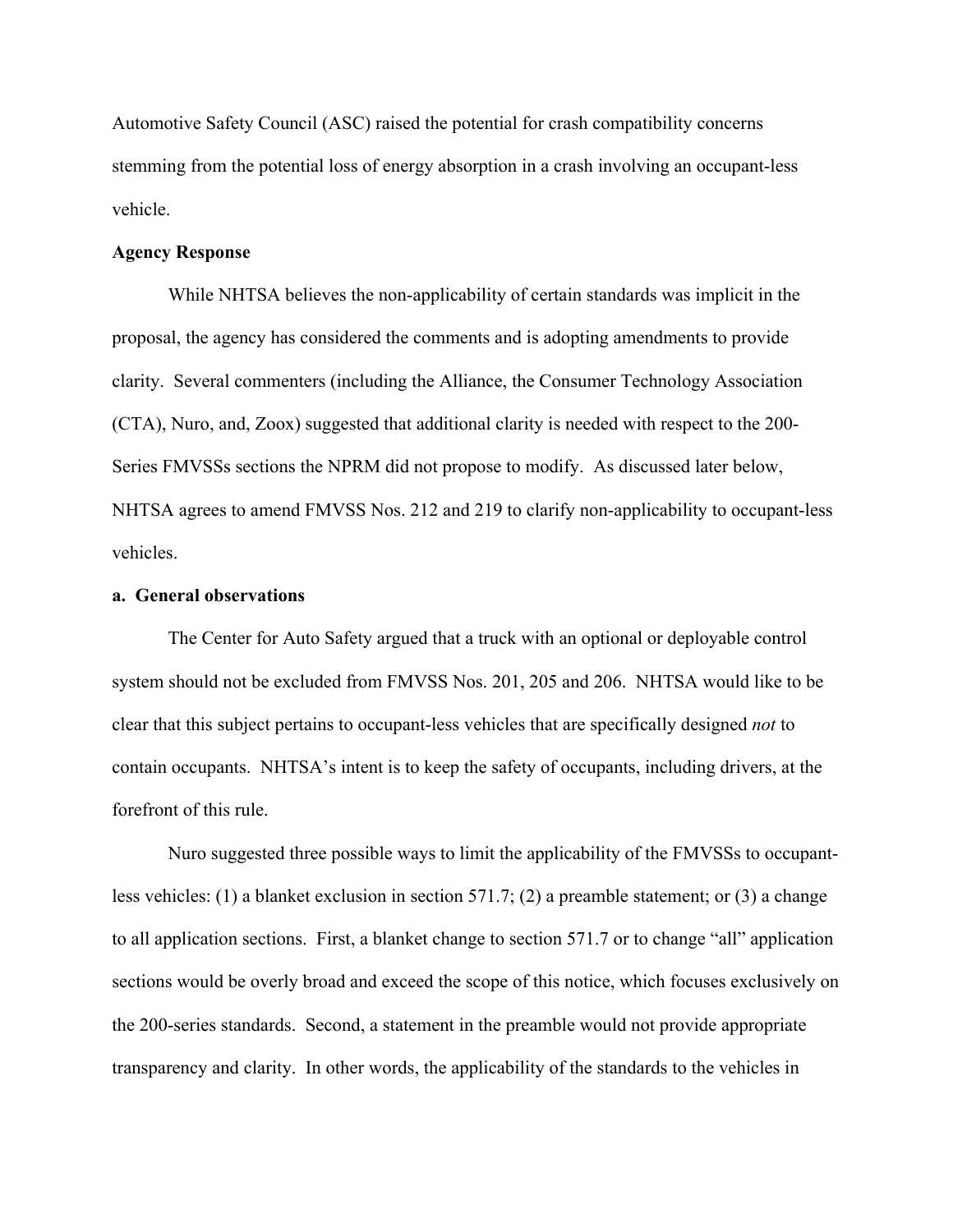question would not be apparent from the actual text of the standards. Thus, to assure a full and careful consideration of the applicability of the FMVSSs to subject vehicles and avoid unintended consequences, NHTSA has decided to evaluate each standard and determine applicability on a standard-by-standard basis. In some cases, no change was needed because the non-applicability of the standard to occupant-less vehicles is indirect (*e.g.,* by virtue of reference to a seating position, such as for FMVSS No. 202a).

In the NPRM, NHTSA proposed to exclude occupant-less trucks from the FMVSS occupant protection requirements, tentatively concluding that, "the safety need that supports the crashworthiness requirement of FMVSS No. 208 for the protection of vehicle occupants does not exist for occupant-less trucks." While this final rule affirms this conclusion, the agency notes that the language proposed to accomplish this exclusion applies standards to "trucks with at least one designated seating position." Commenters such as the National Disability Rights Network, in different contexts covered in Section VI.f of this preamble, raised the prospect of vehicles with ADS that do not include a DSP, but accommodate people with certain physical disabilities (*e.g.,* through wheelchair securement mechanisms). NHTSA notes that the definition of DSP only encompasses wheelchair securement devices for a "vehicle sold or introduced into interstate commerce for purposes that include carrying students to and from school or related events." Accordingly, the proposed applicability language (referring to trucks with at least one designated seating position) may leave ambiguity as to whether an occupant-less truck could be permissibly outfitted with a wheelchair securement mechanism and avoid occupant protection requirements. While the NPRM's preamble discussion tentatively concluded that occupant-less trucks do not present a safety need for occupant protection requirements, the language used to exclude such trucks was imprecise and conflicted with the tentative conclusion, which could lead to confusion.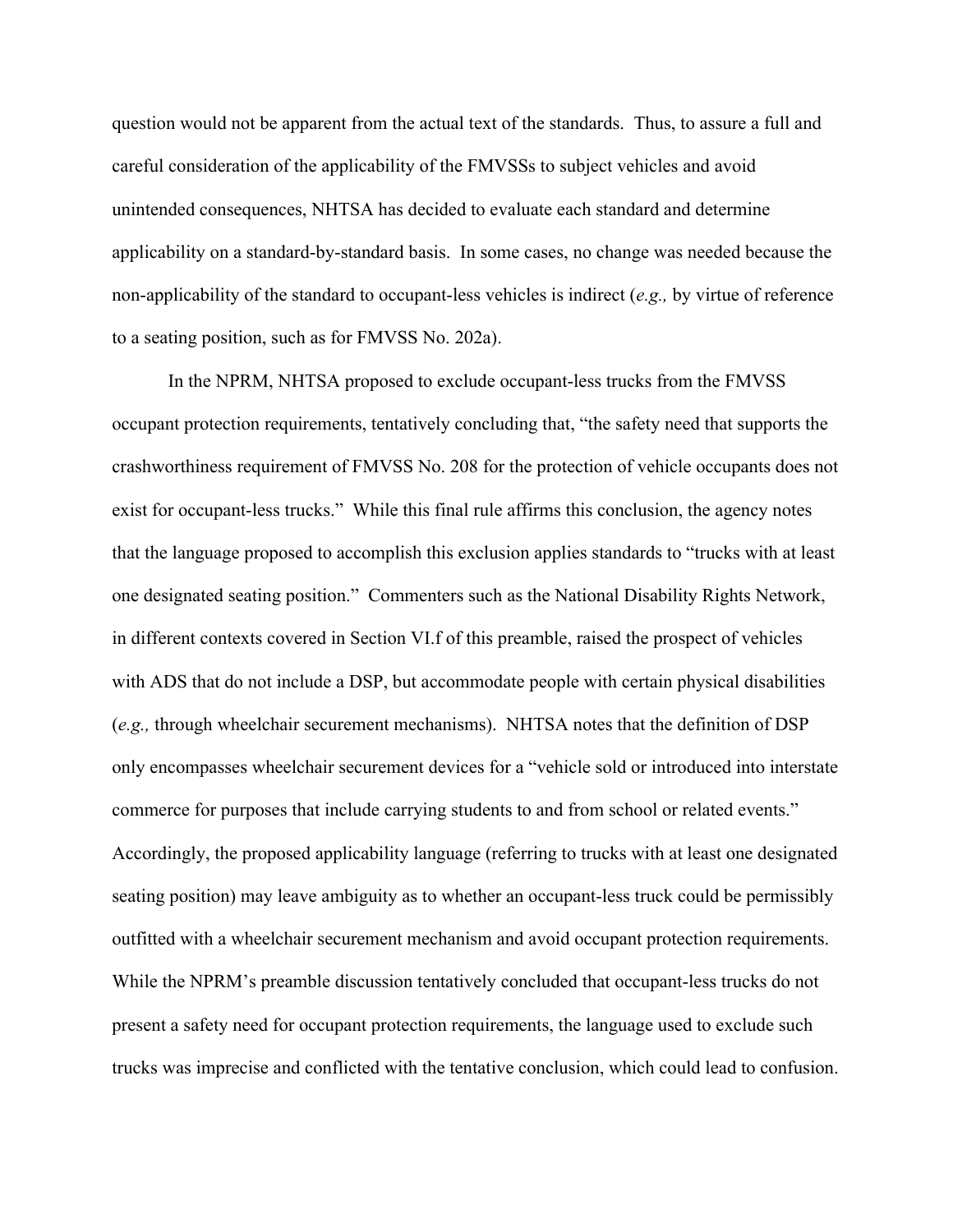Accordingly, the agency has decided that, rather than amending the application sections to include "trucks with at least one designated seating position," the final rule will specify, "trucks designed to carry at least one person," which would include occupants in wheelchair securements. We believe this will ameliorate the problems related to referencing the DSP definition, yet will achieve the same purpose. We note that this change should not result in any reduction in objectivity since the definitions of passenger car, MPV, and bus all refer to being designed to carry a certain number of persons.

#### **b. FMVSS No. 205,** *Glazing materials*

 CalSTA posited that vulnerable road users, such as pedestrians and bicyclists, might be placed at risk if occupant-less vehicles are excluded from meeting FMVSS No. 205. The State suggested that "[i]f the glazing materials standard is removed, a standard providing a commensurate level of safety for vulnerable road users should be implemented."

 Given that one of NHTSA's guiding principles for this rulemaking was maintaining safety levels provided by existing FMVSS, the agency carefully considered this issue. The agency first analyzed the intended purpose of FMVSS No. 205. The focus of the Society of Automotive Engineers (SAE) standard, SAE J673-Automotive Safety Glasses—on which FMVSS No. 205 is based—was to benefit the occupants of motor vehicles. The purpose of Standard No. 205 as promulgated, and as specified today, references vehicle occupants and makes no mention to persons struck outside the vehicle. Nonetheless, the commenter raises the possibility that FMVSS No. 205 has had an unintended benefit for vulnerable road users, and the agency sought to understand any unintended consequences of this rulemaking. Accordingly, NHTSA undertook a thorough search, but found no crash data or research studies that could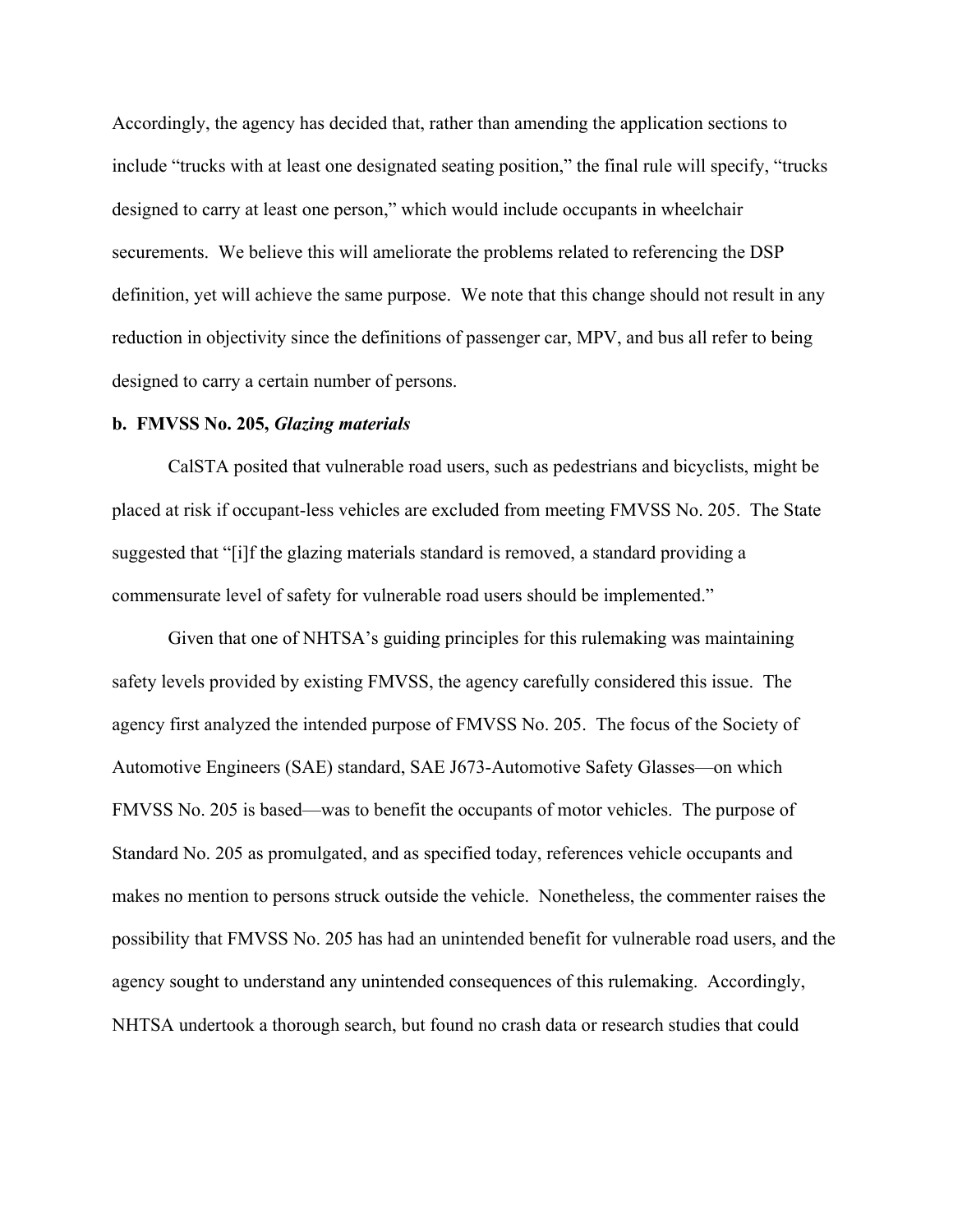verify unintended benefits for pedestrians, cyclists or other persons resulting from FMVSS No. 205 glazing.

 The effect of glazing in pedestrian and other road users' collisions with motor vehicles is complex, as the crash may manifest potential tradeoffs between various design aspects of glazing and glazing retention. The center of the windshield, if it breaks on impact, can be a relatively forgiving area with respect to the impact forces/deceleration of the struck person. However, in contrast to the middle of the windshield, the area of windshield attachment, particularly at the Apillars, may be relatively hazardous to a person striking it as the pillars are stiff structural elements. For a windshield to protect occupants, it must be adequately retained in a crash. FMVSS No. 212 specifies windshield mounting requirements that must be met, for the benefit of occupants, when subjected to a 48 km/h (30 mph) barrier crash test. In order to retain the windshield, the perimeter mounting must be sufficiently stiff. It is unclear whether or to what extent the crashworthiness test requirements of FMVSS No. 205 contribute to, or are offset by, these forgiving yet stiff aspects of a windshield. That is, even if the glazing is forgiving in the center once it breaks, the windshield mounting must be stiff enough to meet FMVSS No. 212. Any overall benefit to pedestrians and cyclists from compliance with FMVSS No. 205 is uncertain.

 It bears noting that FMVSS No. 205 is an "if equipped" standard. Accordingly, the standard only requires FMVSS No. 205 glazing if vehicles have glazing. The extent to which occupant-less vehicles would have glazing is unknown at this time.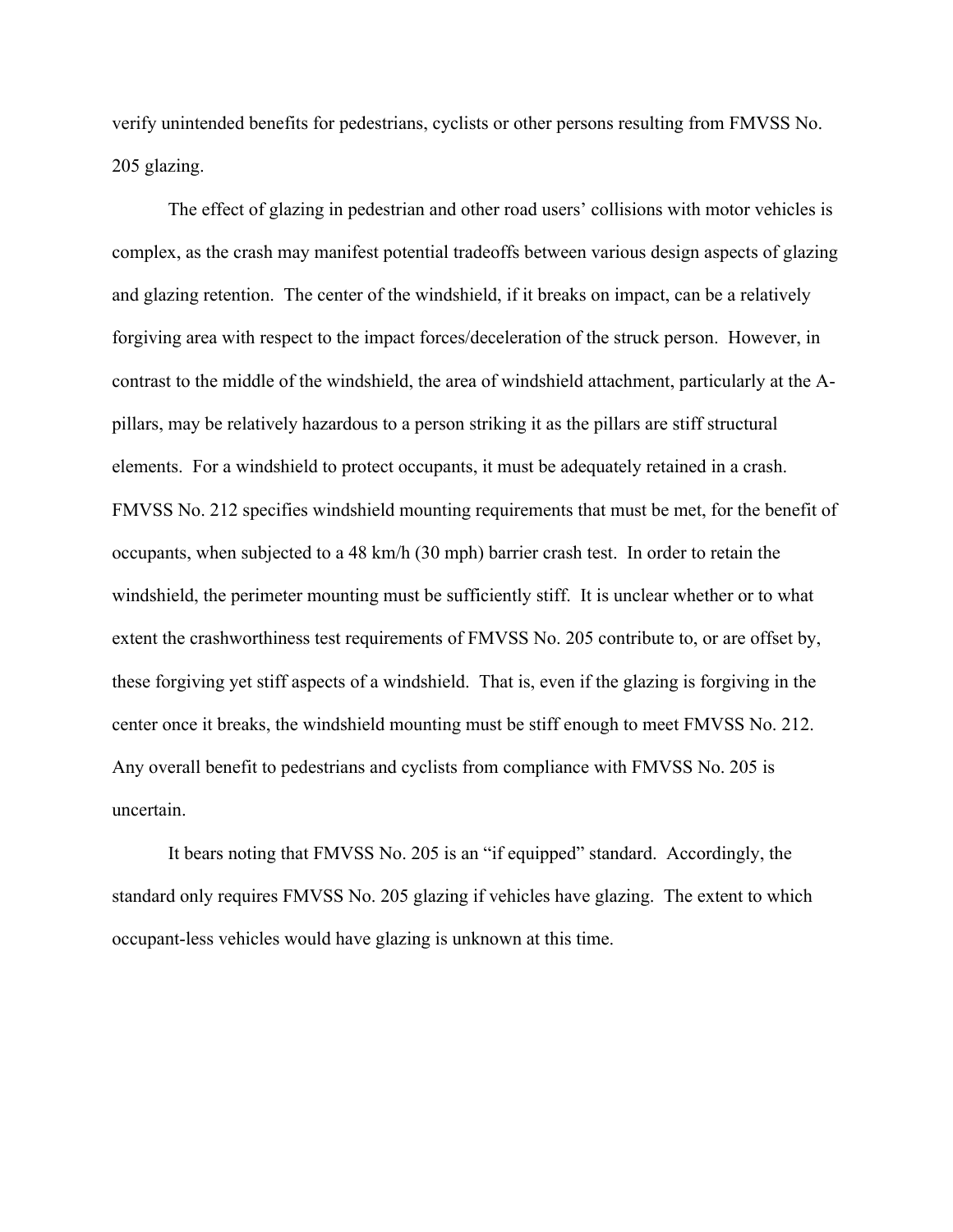In its comment, Nuro argued that, if manufacturers of occupant-less vehicles were not required to meet occupant protection requirements, they could concentrate on protection of other road users.40

 After consideration of the information above, NHTSA has decided that information is not available to substantiate the view that there would be lost safety benefits to pedestrians and other road users by excluding occupant-less vehicles from FMVSS No. 205. However, NHTSA will monitor this issue. In view of Nuro's statement above, NHTSA believes that the amendment adopted by this final rule may open up avenues for potential development of more pedestrianfriendly designs for occupant-less vehicles, though the agency is not relying on this belief in making the decision to exclude these vehicles, as these vehicles would not be required to make these changes.

 As to more general matters, both NADA and Ford asserted that the change to FMVSS No. 205 would not address the standard in its entirety, and that transmissibility/visibility aspects of the standard would need to be revisited in the future. In response, NHTSA notes that the NPRM proposed, and this final rule adopts, revisions to FMVSS No. 205 that apply the standard only to vehicles with occupants.

 In its comment to the NPRM, Nuro stated that, just as the NPRM proposed changes to FMVSS No. 205, conforming changes should be made to FMVSS No. 500, *Low speed vehicles*, and part 565, *Vehicle identification number (VIN) requirements*. Nuro sought a change to FMVSS No. 500 to make clear that a windshield is required only if the low speed vehicle had at least one DSP. In response, NHTSA has decided no change to the low speed vehicle standard is

<sup>&</sup>lt;sup>40</sup> Nuro made similar arguments specific to FMVSS No. 205 in its petition for a temporary exemption from aspects of FMVSS No. 500, which the Agency granted on February 11, 2020. Docket NHTSA-2019-0017-0002; 85 FR 7826. FMVSS No. 500 requires low speed vehicles to have a windshield that meets FMVSS No. 205.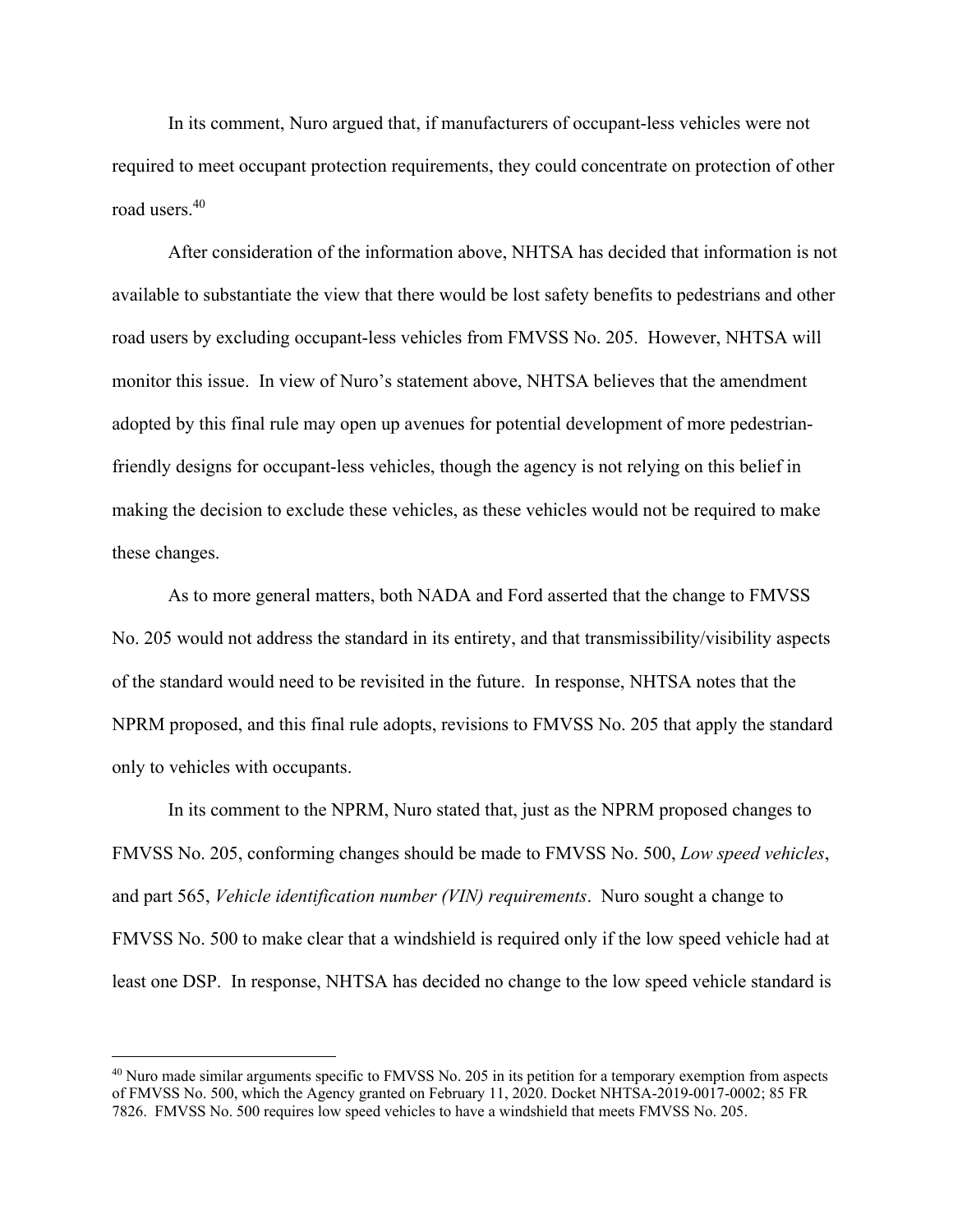necessary because FMVSS No. 500 incorporates by reference various aspects of other FMVSS. This means, in practice, that when NHTSA makes changes to FMVSS No. 205, those changes will automatically be incorporated into FMVSS No. 500. While the low speed vehicle standard refers to FMVSS No. 205, the change to the application section of FMVSS No. 205 makes clear that it does not apply to occupant-less vehicles. Also, other aspects of FMVSS No. 500 will still apply to occupant-less vehicles, so changing FMVSS No. 500 could be confusing.

 Nuro noted that part 565 requires that the VIN be visible through "the vehicle glazing" by an observer "whose eye-point is located outside the vehicle adjacent to the left windshield pillar." This final rule does not amend part 565, as the matter is beyond the scope of the NPRM. However, the agency understands the issue and will consider addressing it in a future action.

## **c. Vehicle crash compatibility**

 The Automotive Safety Council (ASC) supported limiting the crash protection requirements of FMVSS No. 208 to vehicles with at least one designated seating position but argued that measures are still needed to ensure adequate crash compatibility with the fleet. ASC referenced ADS 2.0 statements that "unoccupied vehicles equipped with ADSs should provide geometric and energy absorption crash compatibility with existing vehicles on the road." ASC stated that crash compatibility "is currently controlled to some degree by the crash requirements of FMVSS [No.] 208. Energy absorption in the crash by the unoccupied vehicle structure is a necessary factor in helping to protect the occupied vehicle passengers."

 In its comment, Nuro mentioned that the preamble of the NPRM indicated NHTSA is considering crash compatibility research and possible rulemaking for occupant-less vehicles. Nuro stated that crash compatibility should not be the agency's initial foray into drafting standards for these vehicles. Nuro argued there is no reason to believe that occupant-less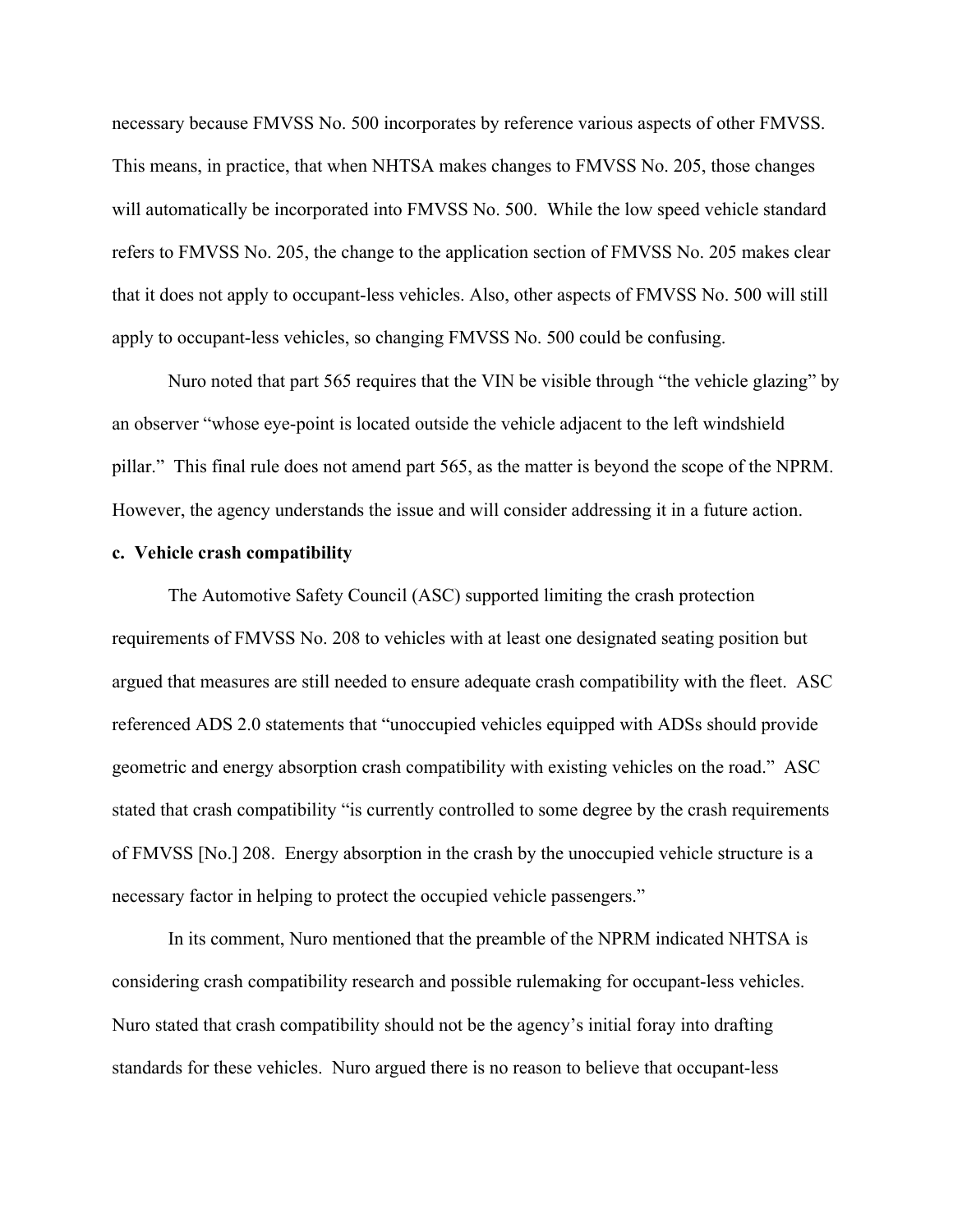vehicles should be less compatible than existing vehicles, but that "the opposite is true due to the lower mass and smaller size that can be achieved for vehicles that will not carry, and need not include protections for, humans."

 The NPRM did not include provisions related to potential vehicle-to-vehicle crash compatibility, and this final rule continues this approach. As stated in the NPRM, this is a complex issue that has not yet been adequately researched and we have no evidence that vehicleto-vehicle crash compatibility might cause adverse safety consequences at this time, as occupantless vehicles do not exist in the fleet in any significant number. However, NHTSA is engaged in research on this subject and will also monitor on-road deployments. In addition, NHTSA does not agree with Nuro's assertion that all future occupant-less vehicles will necessarily be small and light and thereby a safer collision partner because NHTSA's decision in this final rule is not limited by weight and thus will apply to any occupant-less vehicle. NHTSA notes that the American Trucking Associations' comment on this subject, as previously mentioned in the Comments subsection of section V. of this preamble, was especially supportive of changes made to standards applying to occupant-less trucks with a GVWR greater than 4,536 kg (10,000 lb.), thus indicating that there may be occupant-less vehicles that are much larger and heavier than Nuro's vehicles. Further, the fact that an occupant-less vehicle does not have to protect its own occupant does not mean that they will necessarily be designed to protect other road users more, as it is possible that manufacturers of occupant-less vehicles might tolerate increased risks to other road users in the interest of protecting their own cargo. Potential crash compatibility implications relating to occupant-less trucks is an area of interest for the agency and warrants further examination.

### **d. FMVSS Nos. 212,** *Windshield mounting* **and 219,** *Windshield zone intrusion*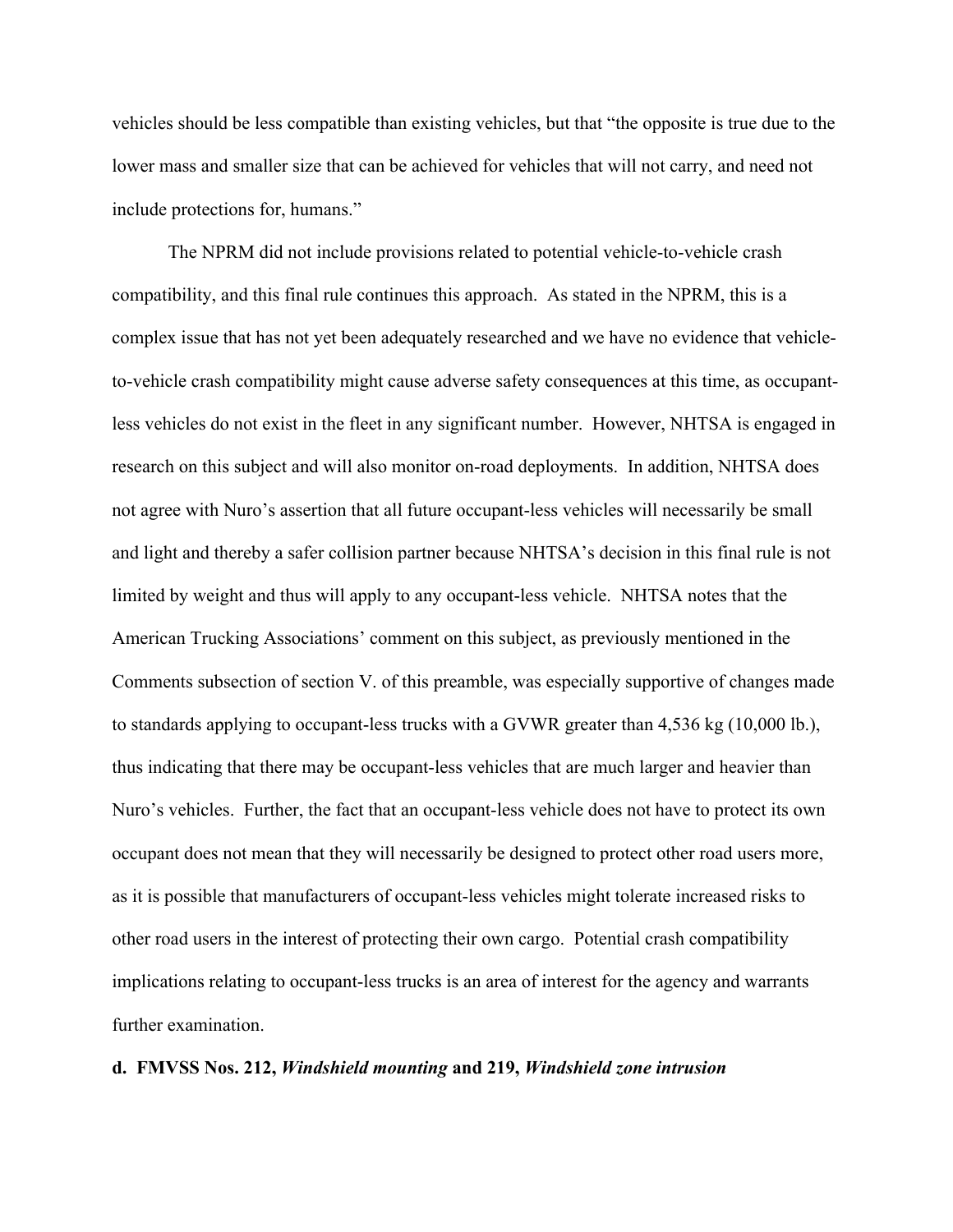The NPRM requested comment on whether the agency had included all relevant FMVSSs that might need changes similar to those identified in the proposal. Many commenters suggested there was no safety need to apply FMVSS Nos. 212 and 219 to occupant-less vehicles, as there would be no occupants in the vehicles to protect with the countermeasures installed to meet these *Windshield mounting* and *Windshield zone intrusion* standards, respectively.

## **Agency Response**

 NHTSA agrees that FMVSS No. 212 and 219 should also be amended to exclude occupant-less vehicles. It was an oversight by NHTSA not to have included those standards in the NPRM. The NPRM for this rulemaking action was broad and intended to include all crashworthiness (200-Series FMVSSs) standards. In the NPRM, NHTSA discussed whether there was a need to apply FMVSSs that serve primarily to protect vehicle occupants to occupantless vehicles, and whether those FMVSSs had a continuing safety purpose for occupant-less vehicles. NHTSA requested comment on "whether additional changes are necessary or appropriate" to accomplish the goals of the NPRM. $41$  This request sought the very input that NHTSA received from commenters on FMVSS Nos. 212 and 219, and was included in the NPRM with the intent of soliciting input on whether the agency had included all relevant FMVSSs that might need changes.

 As requested, commenters provided additional input, and the comments received on FMVSS Nos. 212 and 219, helped NHTSA assure the final rule would address a more complete set of relevant standards. Given that NHTSA proposed FMVSS No. 205, *Glazing materials* be amended so as not to require a windshield in an occupant-less vehicle to meet that standard due to an absence of a safety need for the glazing, failing to make conforming changes to FMVSS

<sup>41 85</sup> FR at 17625.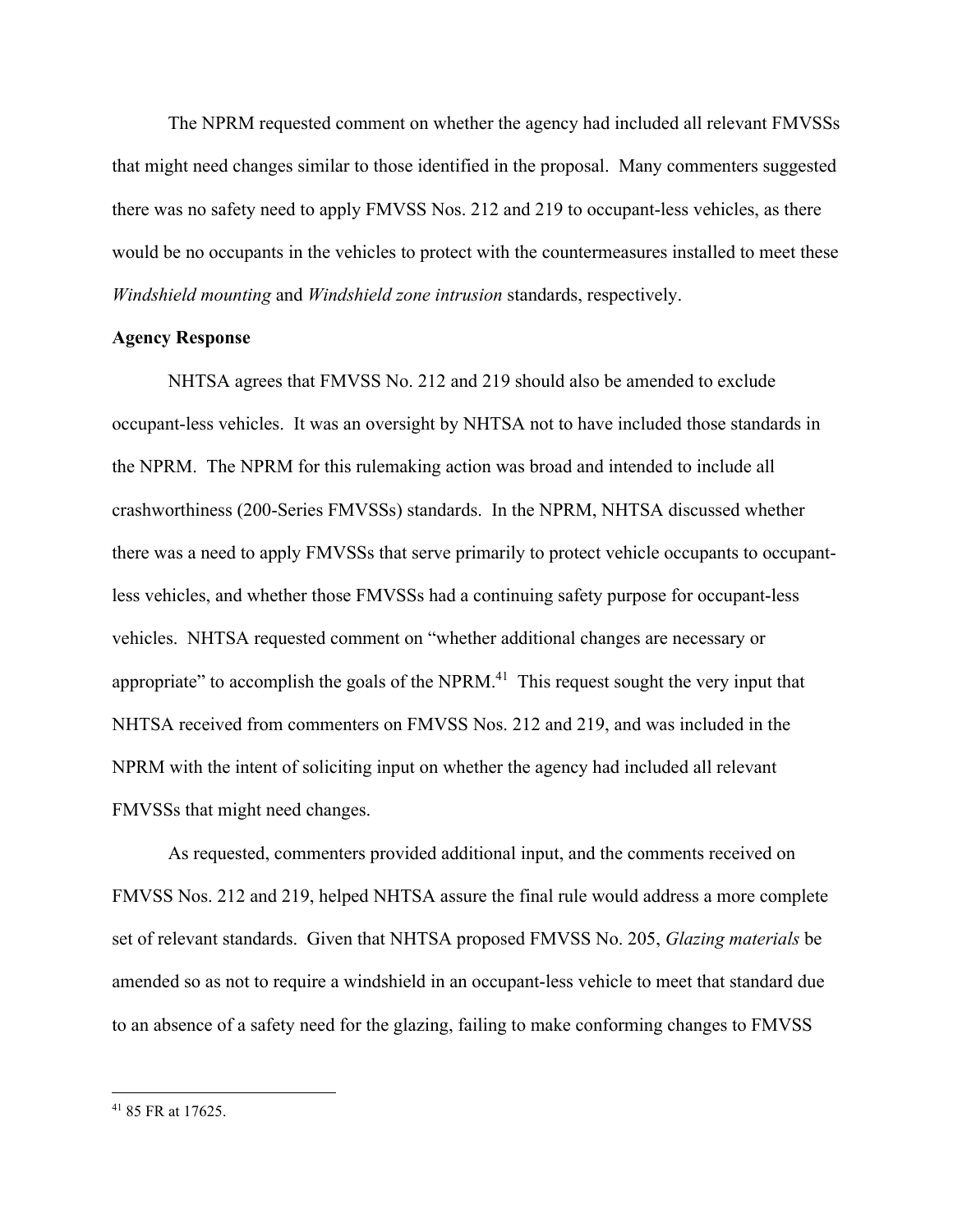Nos. 212 and 219 would be inconsistent with both the Agency's intended outcome and with commenters' requests. The modifications to FMVSS Nos. 212 and 219 are the logical outgrowth of both the discussions related to occupant-less vehicles and the proposed regulatory text for FMVSS No. 205. Given the absence of a safety need to apply FMVSS No. 205 to occupant-less vehicles, there is also no safety need for occupant-less vehicles to retain a windshield to protect against injury from penetrating objects or ejection (FMVSS No. 212), or from windshield intrusion (FMVSS No. 219).

 Accordingly, NHTSA is amending FMVSS Nos. 212 and 219 in this final rule to exclude trucks that are not designed to carry at least one person (occupant-less vehicles).

## **VI. FMVSS No. 208,** *Occupant crash protection*

 Making appropriate amendments to FMVSS No. 208, *Occupant crash protection* is one of the most important aspects of this rulemaking. Not only is Standard No. 208 a significant 200-Series standard, but it includes several terms that differentiate a "driver's" position from a front "passenger's" seating position. Thus, translating the terms of FMVSS No. 208 to account for vehicles that do not have manually operated steering controls, or vehicles where the manually operated steering controls could be stowed, is central to this final rule.

 The NPRM discussed proposals for: applying FMVSS No. 208's advanced air bag requirements to front outboard seats without manually operated driving controls (including to seats that had been considered a driver's seat); applying the standard's telltale requirements; applying requirements for front outboard seats to seats that are no longer "outboard"; and suppressing vehicle motion when a child restraint system is sensed in a seating position with manually operated steering controls. The NPRM also proposed amending FMVSS No. 208's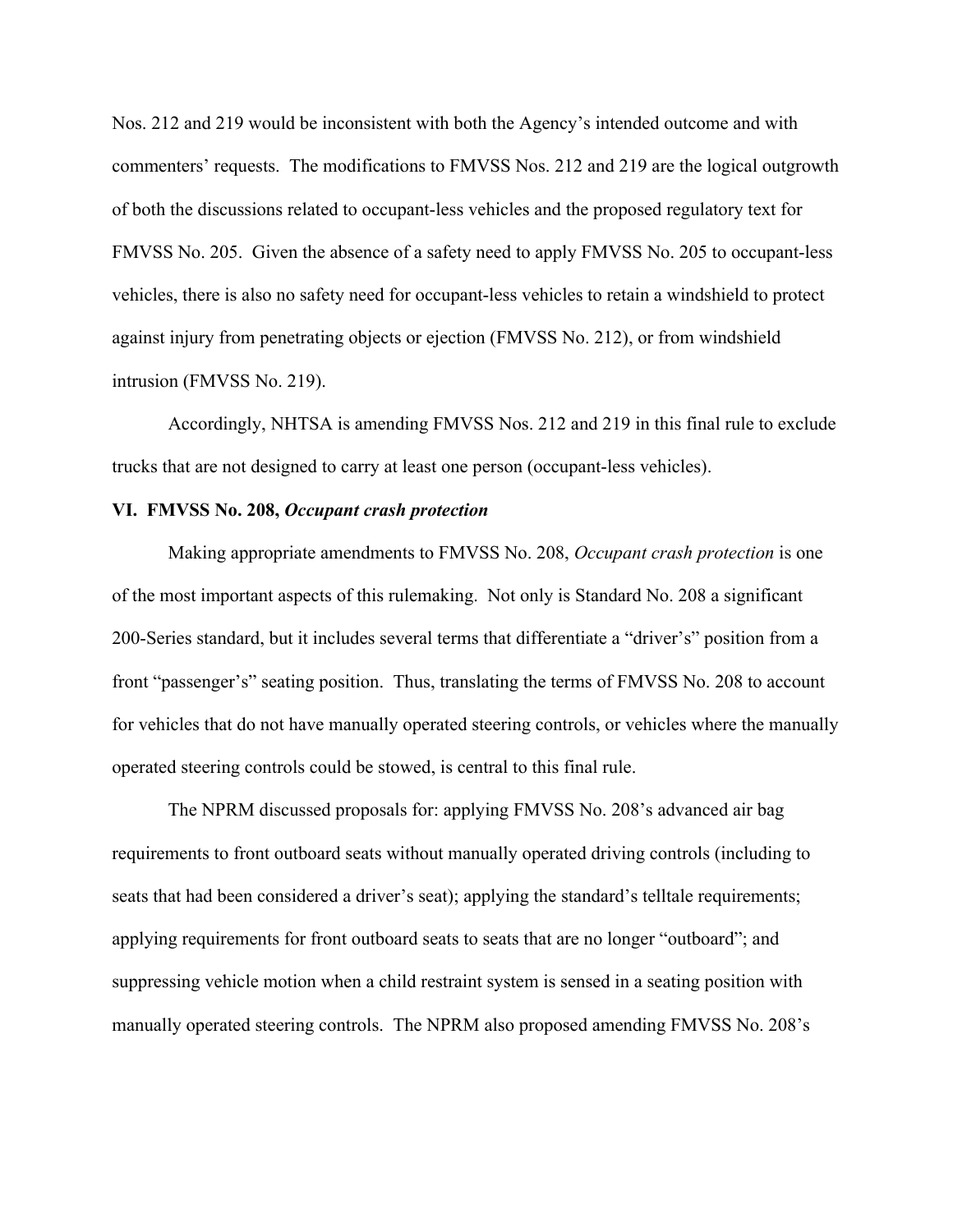bus requirements to account for buses equipped with ADS and that lack manually operated steering controls.

 FMVSS No. 208 currently establishes crash protection requirements that are the same for the driver's designated seating position (DSP) as for the right front outboard seating position (commonly referred to as the front passenger seat). The vehicle's compliance with the requirements is assessed in a frontal crash test using adult-sized crash test dummies.

 To minimize air bag risks to children and small-statured adults, however, FMVSS No. 208 also establishes "advanced air bag" requirements that, among other things, require the air bags at the right front DSP to either turn off automatically in the presence of detected young children, or deploy in a manner less likely to cause serious or fatal injury to child occupants. Manufacturers may also choose to combine these approaches. Vehicles that disable the passenger air bag utilize weight sensors and/or other means of detecting the presence of young children. To test detection capability, FMVSS No. 208 specifies that child dummies be placed in child restraint systems (child seats) that are, in turn, placed on the passenger seat. It also specifies "out-of-position" tests that are conducted with unrestrained child dummies sitting, kneeling, standing, or lying on the passenger seat. For manufacturers that design their passenger air bags to deploy in a low risk manner, the standard specifies that unbelted child dummies be placed against the instrument panel. The air bag is then deployed. The ability of driver air bags to deploy in a low risk manner is tested by placing the  $5<sup>th</sup>$  percentile adult female dummy against the steering wheel and then deploying the air bag.

 In the NPRM, NHTSA tentatively concluded that the most practical way to maintain occupant protection in ADS-equipped vehicles with no "manually operated driving controls" (and thus, with no driver's seat) would be to treat any seat that does not have immediate access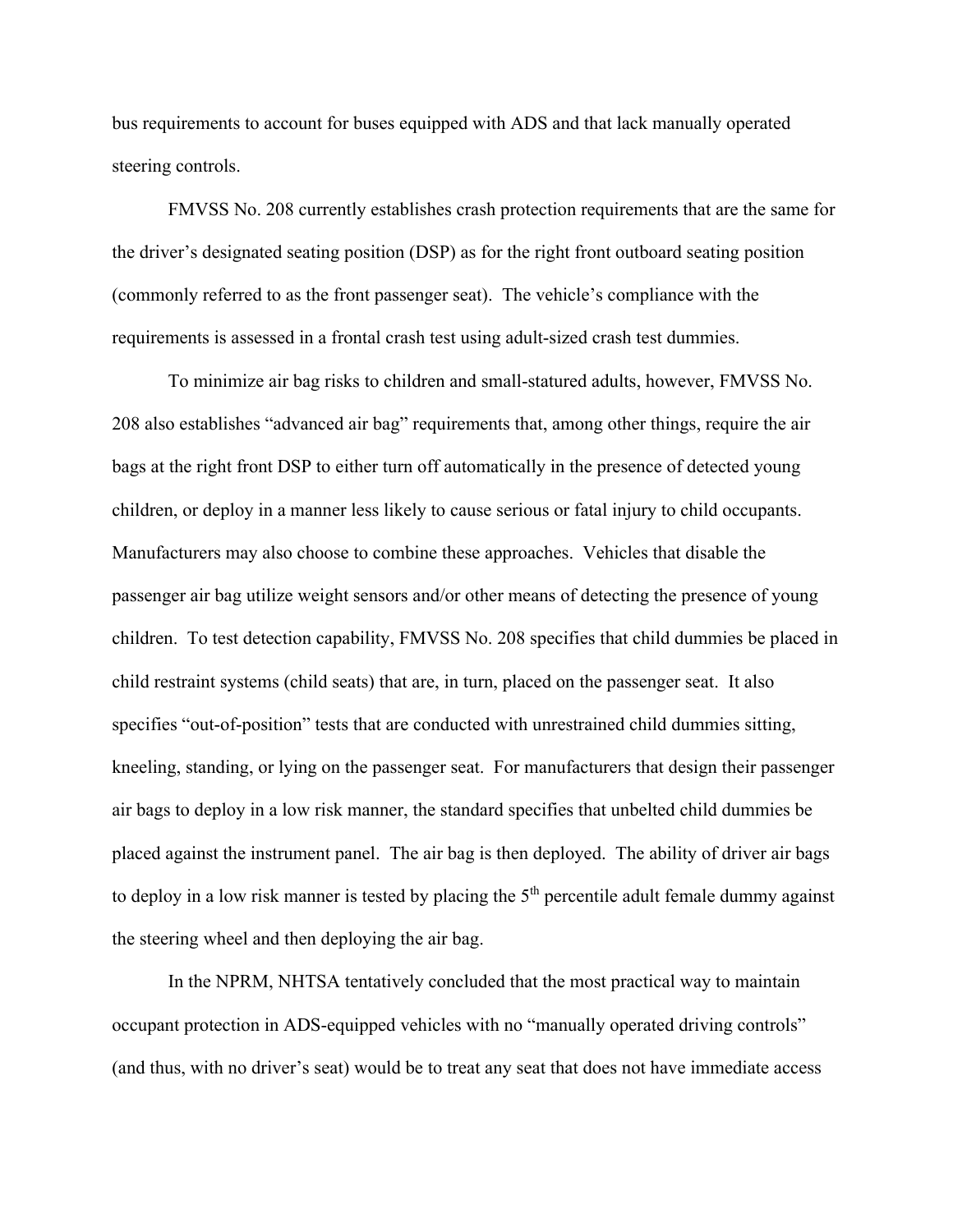to such controls as a passenger seat under the standard. Thus, all front outboard seats in such vehicles are front outboard passenger seats and would be required to meet FMVSS No. 208's performance requirements that currently apply to the right front outboard passenger seat. For a seat located in the left front outboard position, this would be done by mirroring the test procedures and requirements from the right side. Among other things, to maintain the level of safety currently afforded to right front outboard passengers under FMVSS No. 208, NHTSA proposed requiring that all front outboard "passenger seats" meet advanced air bag requirements.

# **Comments**

 Commenters were generally supportive of the proposed changes to FMVSS No. 208. Consumer Reports (CR) stated NHTSA should, "maintain the maximum protection under the standard in any modification. In the case of vehicles without manual controls, this means treating each front seat as a front outboard passenger seat and requiring all the protections required by that designation."

 Ford supported the proposal, but with a caveat that occupant protection requirements should not apply to an "occasional use seat" which is clearly marked.

 Safe Ride News (SRN) supported the proposed changes but raised the lockability requirements of S7.1.1.5a of FMVSS No. 208. These requirements require vehicles to have a seat belt assembly with a lockable lap belt at each seating position to facilitate the secure attachment of child restraint systems. The standard currently excludes the driver's seating position from lockability requirements, since, in traditional vehicles, a child restraint would not be installed at the driver's seat. SRN suggested NHTSA remove the exception from lockability for seats without manually operated driving controls or with stow-able controls in the left front seat.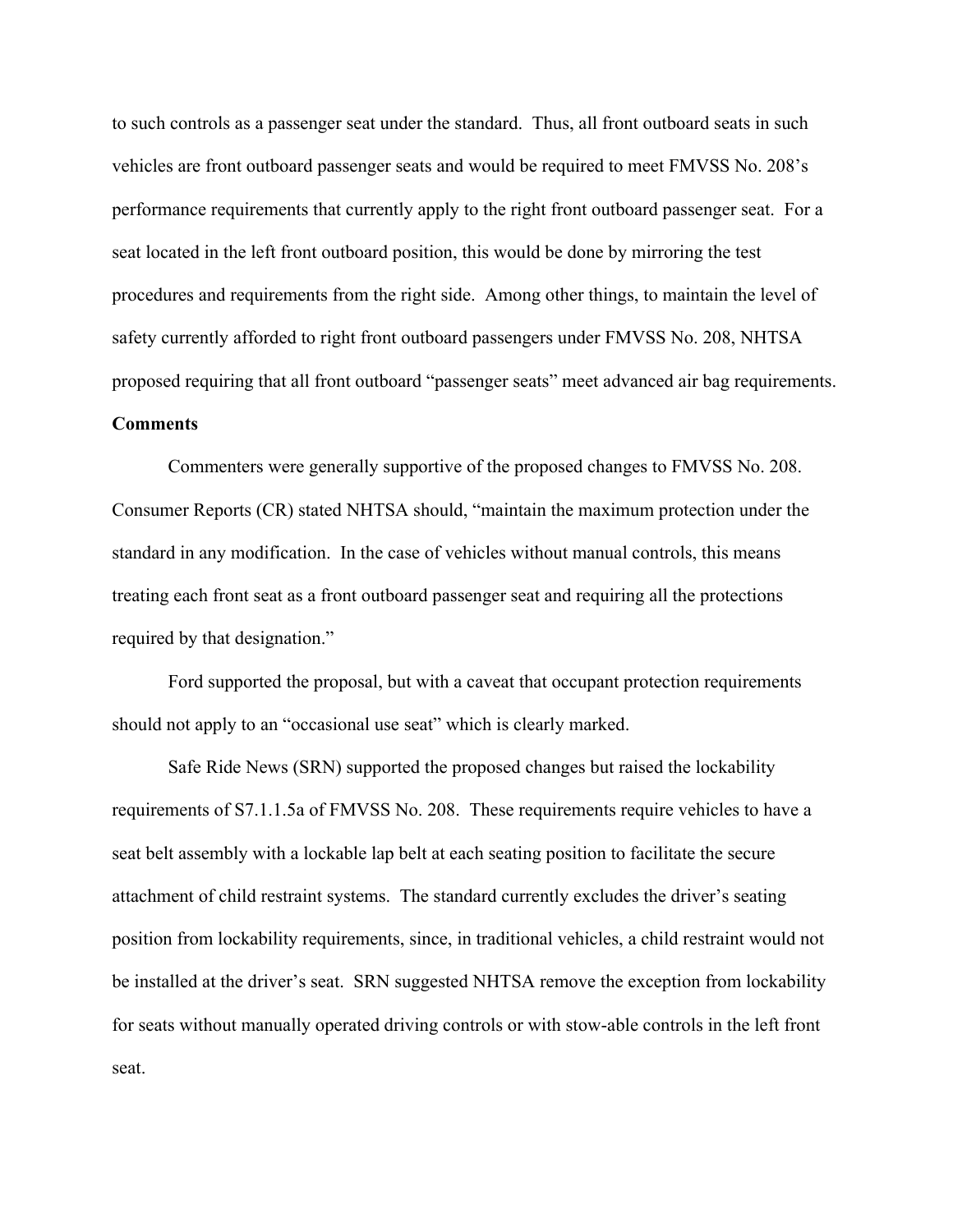## **Agency Response**

 In response, NHTSA emphasizes that under this final rule, a left front DSP without manually operated driving controls is a passenger seat. Similarly, a left front DSP with stowable controls will have a mode that makes it a passenger seat. In either case, the DSP would be required to have a lockable seat belt. In response to Ford, we would make clear that the requirements would apply if the seat in question meets the definition of a DSP. Part of the DSP definition allows the labeling of certain seats as "not designated for occupancy while the vehicle is in motion." We believe this addresses Ford's concern, but the agency is not further expanding this provision. In the situation of a dual-mode vehicle whose controls are always in place, i.e., the controls cannot be stowed so the seat is always a driver's seat, the lockability requirements would not apply, since a child restraint is unlikely to be used at this DSP.<sup>42</sup> Issues relating to children seated in a DSP with driving controls are discussed in more detail later in this document.

 CalSTA requested that NHTSA ensure that any changes in nomenclature relative to the terms "passenger seat" or "driver's seat" would not degrade occupant safety and requested research to confirm there is no unintended degradation of occupant safety.

In response, NHTSA emphasizes that the left front outboard passenger will be required to have the same protection as the right front outboard passenger DSP, which for adults are the same requirements that would apply to a driver's seat. The current occupant protection requirements have been in place for almost 30 years. The immense technical data and information NHTSA and the occupant safety community have acquired over this period indicate there is no difference in the FMVSS No. 208 protection afforded adult occupants by the left or

 $42$  Further, NHTSA discourages the use of child restraints in this driver's designated seating position. A lockable belt at that position might imply that the DSP is appropriate for a child restraint, and it is not.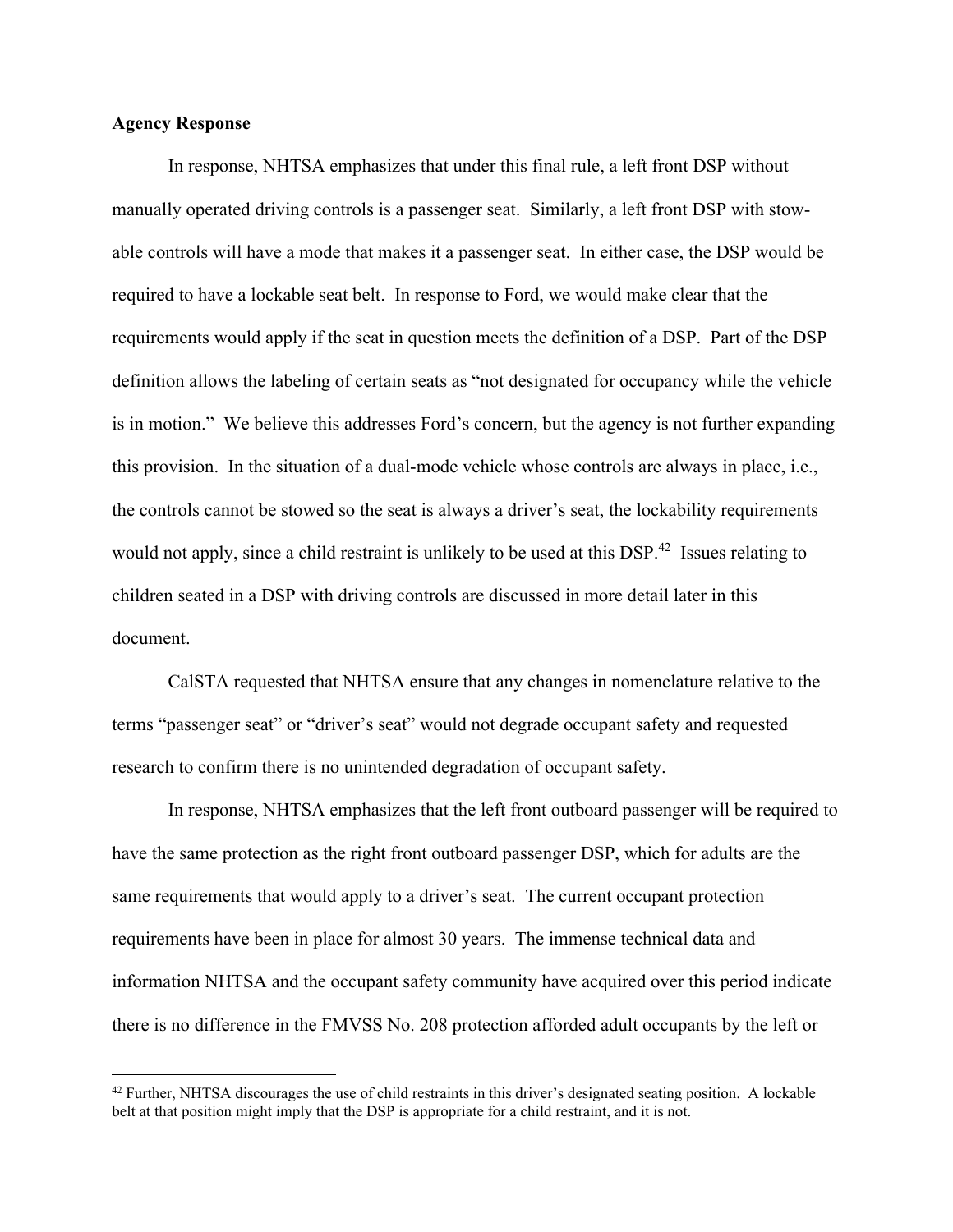right front seating position. The data and other information on advanced air bag safety protections also indicate there are no technical reasons why the protections provided by a seat in the right front outboard seating position could not be mirrored by a passenger seat on the left side. Additional research is not necessary to verify that protections afforded to one seating position would be sufficient for the other seating position, as identical designs could be applied to the opposite sides of a vehicle.

 This final rule adopts the proposal's provisions relating to the left front seat when that DSP meets the definition of a passenger seating position. The final rule makes minor clarifying changes to the regulatory text in response to comments, which are discussed below. This final rule adopts the provisions of the NPRM that relate to advanced air bag requirements, telltale requirements (indicating air bag suppression for the left front outboard seating position), and other requirements, except as discussed below.

#### **a. Advanced air bags**

 As discussed in the proposal, applying advanced air bag requirements to all front outboard seating positions maintains the current levels of safety for ADS-equipped vehicles without manually operated driving controls. Applying the requirements meets the need for safety because an occupant will receive the same crash protection whether they choose to sit in the left or right front outboard seat. In addition, an important benefit of advanced air bags over conventional air bags is the protection of out-of-position occupants, particularly children. In a traditional vehicle, the occupant in the driver's seat is typically an adult. In contrast, occupants of the left front outboard passenger seats in an ADS-equipped vehicle without manually operated driving controls could possibly be children, as there would be no driving control mechanism at any position that may deter occupancy of the seating position by a child. NHTSA tentatively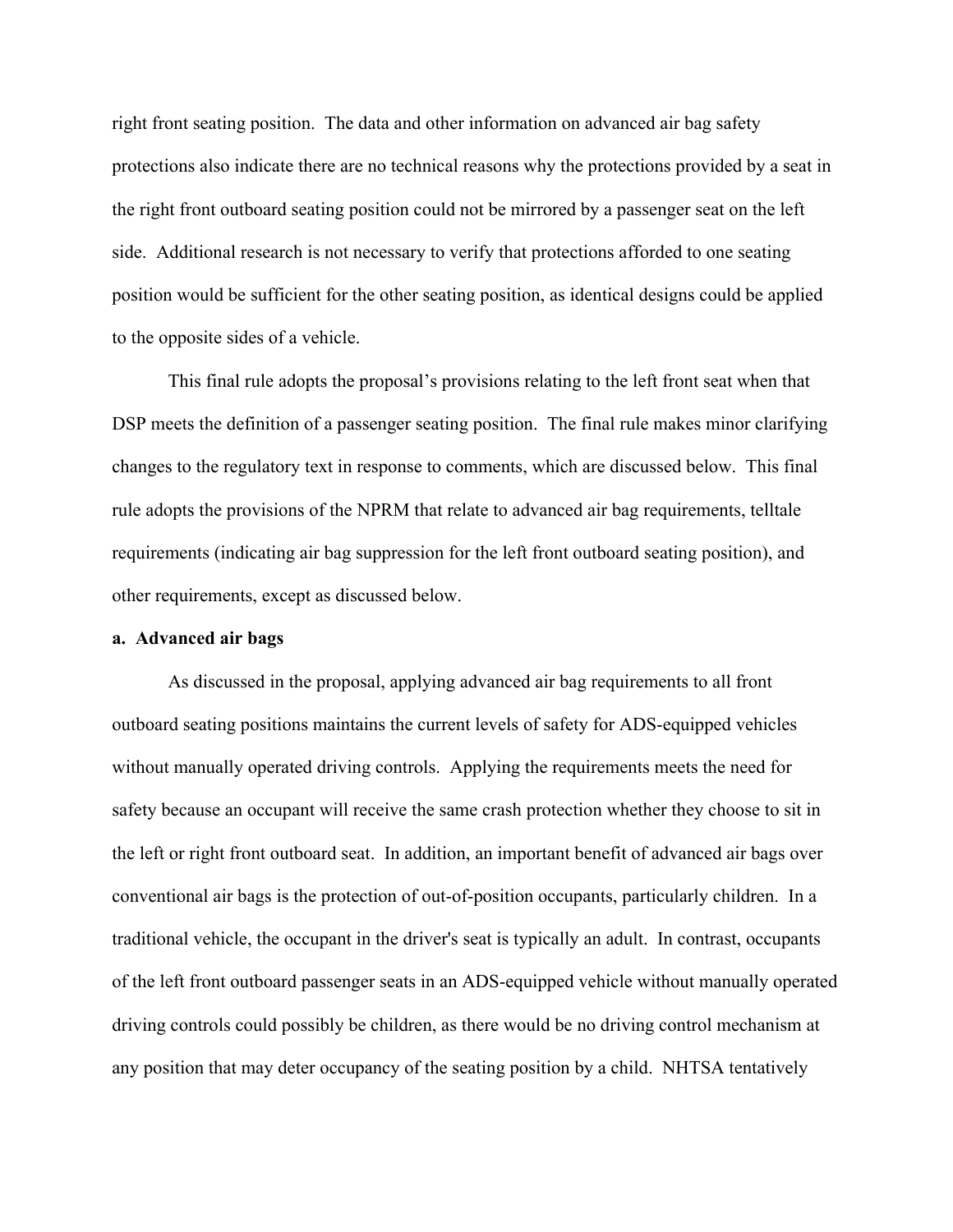concluded in the NPRM that the most straightforward way to protect children against air bag risks would be to require that any front outboard seat that could potentially be occupied by a child (i.e., a passenger seat) must meet the current advanced air bag requirements. This final rule adopts the provisions of the NPRM that relate to the protection of the left front seat occupant when that DSP meets this final rule's definition of a passenger seating position.

 With regard to the static suppression requirement of FMVSS No. 208 S22.2 for the 3 year-old child dummy, GM and the Alliance asked that the regulatory text "clearly specify that suppression is tested only for the seating position where the child dummy is placed." NHTSA agrees the clarification is warranted and has added language to S22.1 to make clear that the relevant air bag that is to be suppressed is the air bag associated with the designated seating position being assessed. NHTSA has made similar clarifications to the text of FMVSS No. 208 regarding tests with the 12-month-old (S20.2) and 6-year-old (S24.2) child dummies.

 NADA commented that air bag switch installation should apply, "to the extent applicable and appropriate." However, air bag on/off switch requirements comprise a topic beyond the scope of this rulemaking. Accordingly, NHTSA is not considering this suggestion in this rulemaking.

## **b. Telltales**

 FMVSS No. 208 currently requires that vehicles display a telltale, visible to the front row occupants, which indicates whether the front outboard passenger seat air bag is suppressed. Given that this rulemaking may result in multiple front outboard passenger seats, NHTSA proposed amending this requirement to specify that a separate telltale would be required for each outboard front passenger seat based upon the belief that doing so would maintain the current level of safety provided by the standard. The NPRM proposed that the current telltale's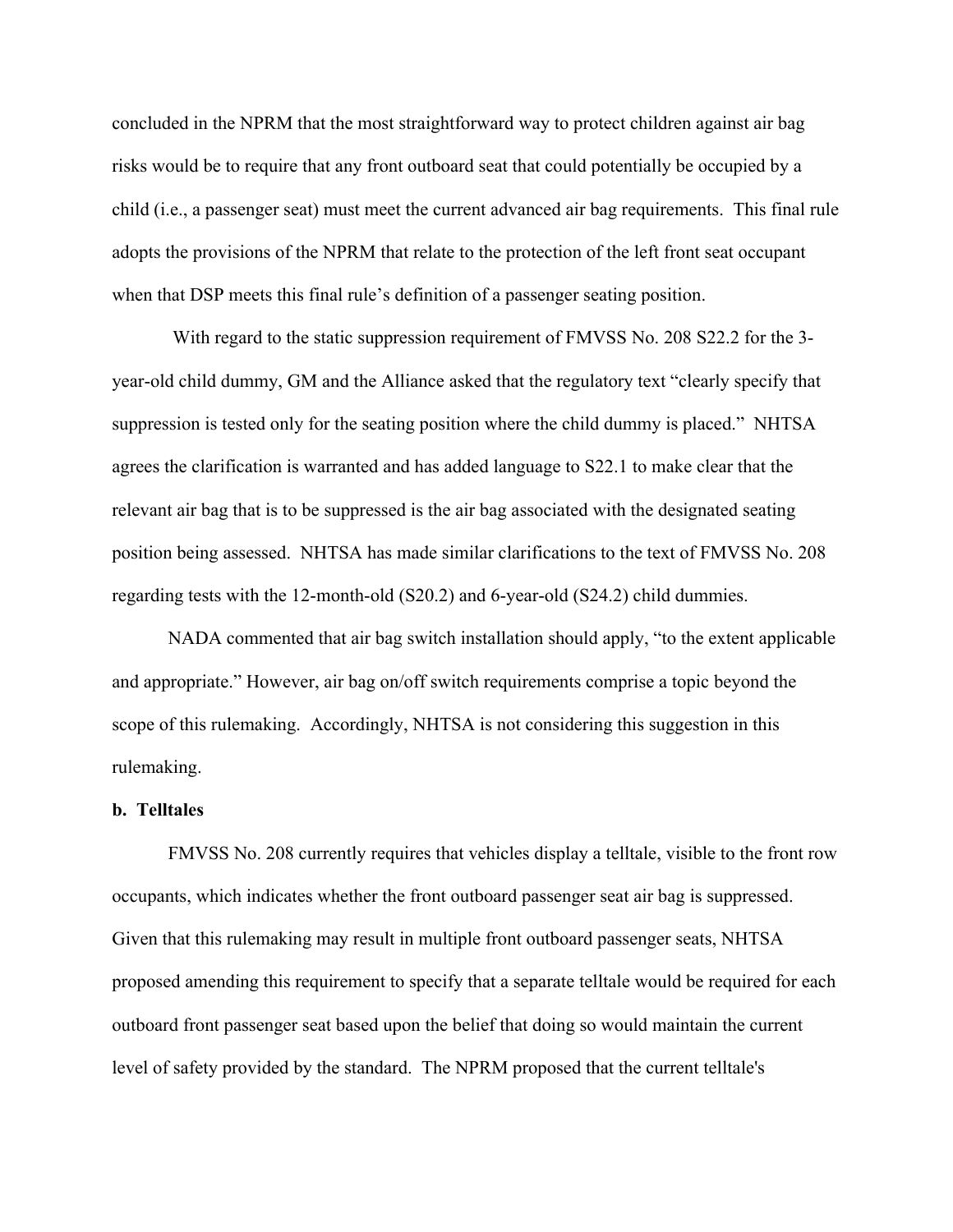substantive performance criteria would remain the same to provide occupants with the same level of information about the status of each pertinent air bag as provided by the current standard. Because the left front seat without manually operated controls would be a passenger seat, the NPRM proposed to require an additional telltale.

 Commenters had differing views on this issue. The Alliance and GM requested that NHTSA consider a single telltale unit for both front outboard seating positions, so long as that telltale is visible from each seating position. The Center for Auto Safety (CAS) stated, "it is important for occupants to verify the operational capability of safety-critical equipment in vehicles they occupy, including telltales for suppression-based advanced air bag systems." Safe Ride News (SRN) supported requiring seat-specific telltales. Various commenters had concerns or suggestions that are addressed below.

## **Agency Response**

 The final rule adopts the provisions of the NPRM, with a few modifications in response to comments received. The Alliance and GM requested allowing a single telltale for both front outboard seating positions. It is NHTSA's position that, while a single telltale unit that distinguishes both indicators would be acceptable, a single light indicating the suppression status of both air bag systems, but not distinguishing their individual state of suppression would not. Separate suppression telltales clarify which associated seating position is suppressed, allowing the corresponding passenger to respond to the information with appropriate action. Separate suppression telltales verify to the caregiver of children placed in seating positions that the corresponding air bag is suppressed and allow other users to determine whether the air bag corresponding to their seating position is properly functioning. Thus, this final rule requires the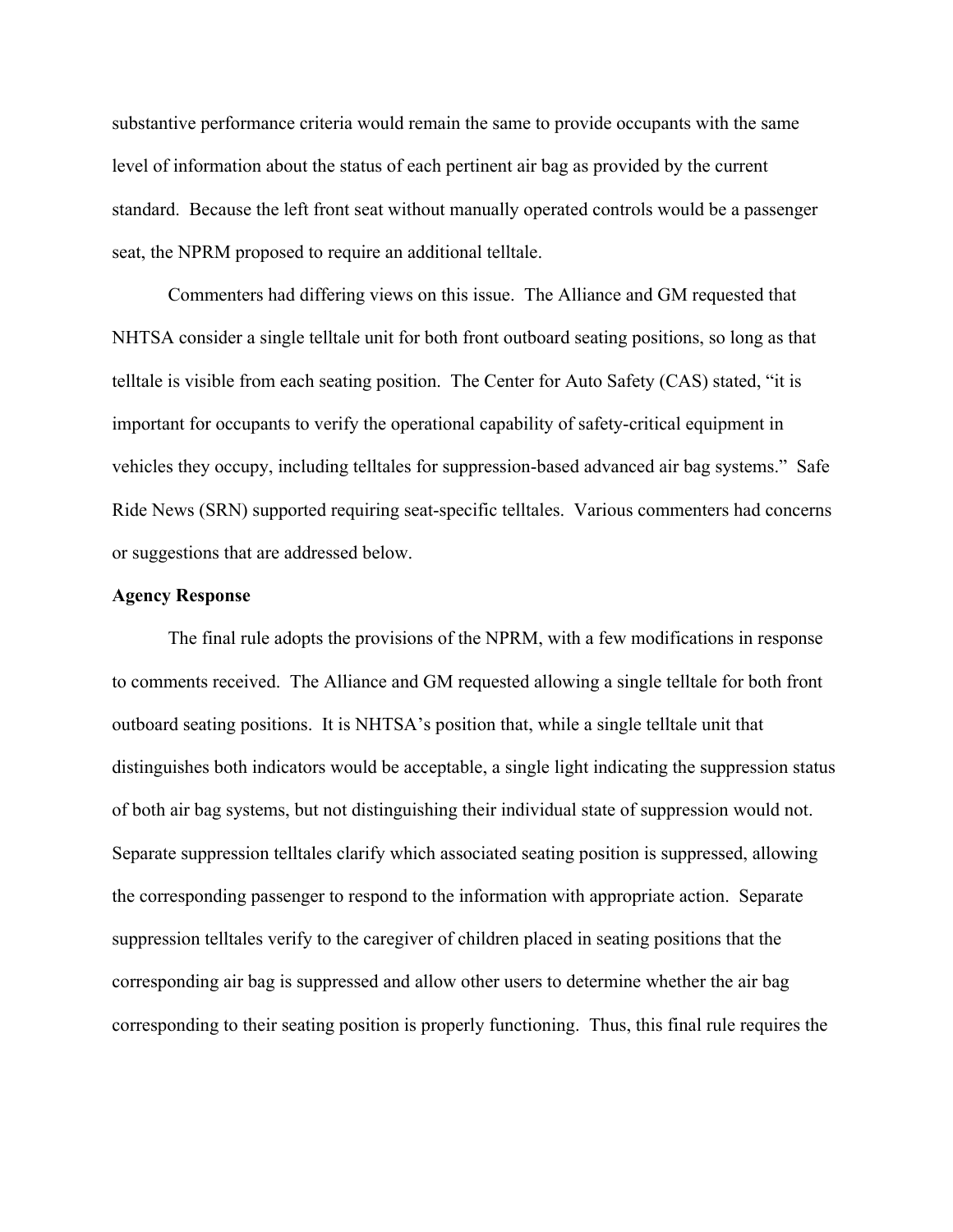telltale to be clearly recognizable to a driver and any front outboard passenger with which seat each telltale is associated.

 IIHS argued that the proposal's use of "any" in reference to seating position requirements from which telltales required by FMVSS Nos. 226 (S4.2.2) and 208 (S19.2.2(d)) must be visible, is ambiguous, and suggested that the final rule use the term "all." The IIHS comment seems to interpret the proposal as seeking to require that the suppression telltale be visible from any DSP in the vehicle. This is incorrect. The proposal restricted visibility to the front outboard seats for the FMVSS No. 208 telltale. Accordingly, the final rule will retain the word "any" in FMVSS No. 208 S19.2.2(d). Comments specific to the FMVSS No. 226 telltale are addressed later in this document.

 Safe Ride News commented that the location should be "on the dash in easy-to-see, logical juxtaposition to the seat for which it applies." On the other hand, the Automotive Safety Council (ASC) believed that the location of the telltale should be chosen to provide information regardless of where an adult may be seated in the vehicle. As noted above in our response to IIHS, we decline to implement the suggestion that the suppression telltales be visible from all seating positions. While expanding telltale visibility requirements generally is worthy of discussion, it is beyond the scope of this rulemaking. As stated elsewhere in the proposal and this document, NHTSA plans to issue a separate notice that will focus on telltales and warnings for ADS-equipped vehicles. In the interim, this final rule will establish requirements that will allow front seat occupants in vehicles without manual controls to determine whether either outboard front seating position has a suppressed air bag.

 Disability rights advocacy groups (National Disability Rights Network (NDRN), Disability Rights Education Fund (DREDF), and the Consortium for Citizens with Disabilities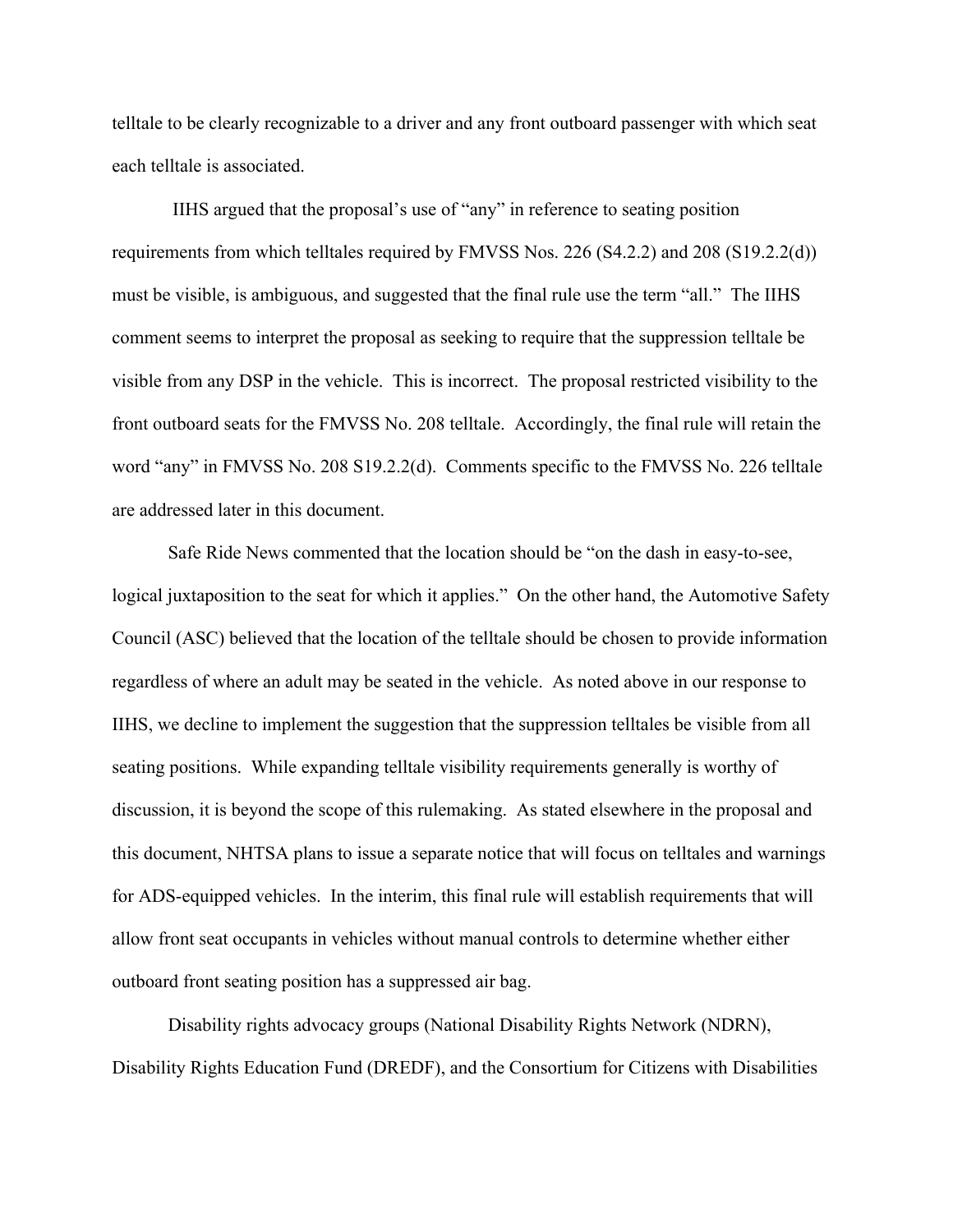(CCD)) requested that NHTSA consider adding audible or haptic alerts to the visual alerts for suppression telltale information.<sup>43</sup> NHTSA is not aware of any previous implementation of haptic non-driving related warnings. More information and research may be necessary to implement types of layered alerts to ensure that vehicle occupants receive clear information that would not confuse or conflict with other information. NHTSA is aware that audible warnings have been implemented and there may be merit to such an implementation. However, as we reasoned above, we decline to implement audible warnings now because they require a larger discussion and more input on how best to achieve the goals of providing information, while also avoiding confusing vehicle occupants. That discussion is beyond the scope of this rulemaking but could be explored in the forthcoming notice on telltales. The agency notes, though, that nothing in this rule would prohibit audible or haptic alerts when used to complement the required visual alert.

 IEE expressed concern that ADS-equipped vehicles might have no seat belt warning system as required by FMVSS No. 208, S7.3 because they may have no driver's DSP. IEE recommended that NHTSA require a seat belt reminder system in ADS vehicles that provides audio-visual warnings for unbelted occupants. The requested revisions are beyond the scope of the present rulemaking. NHTSA may consider this issue in future agency work related to telltales and indicators for ADS-equipped vehicles.

#### **c. Front outboard versus center or inboard seating position**

<sup>&</sup>lt;sup>43</sup> These groups also suggested the Agency look to information presented at the November 2019 meeting, NHTSA Research Public Meeting, [www.regulations.com NHTSA-2019-0083-0007]. Among many topics, this meeting covered research on vulnerable and disabled road users. The Agency presented a brief summary of a research program entitled "Vulnerable and Disabled Road Users: Considerations Inside and Outside the Vehicle." The research program is ongoing and scheduled for completion in 2022.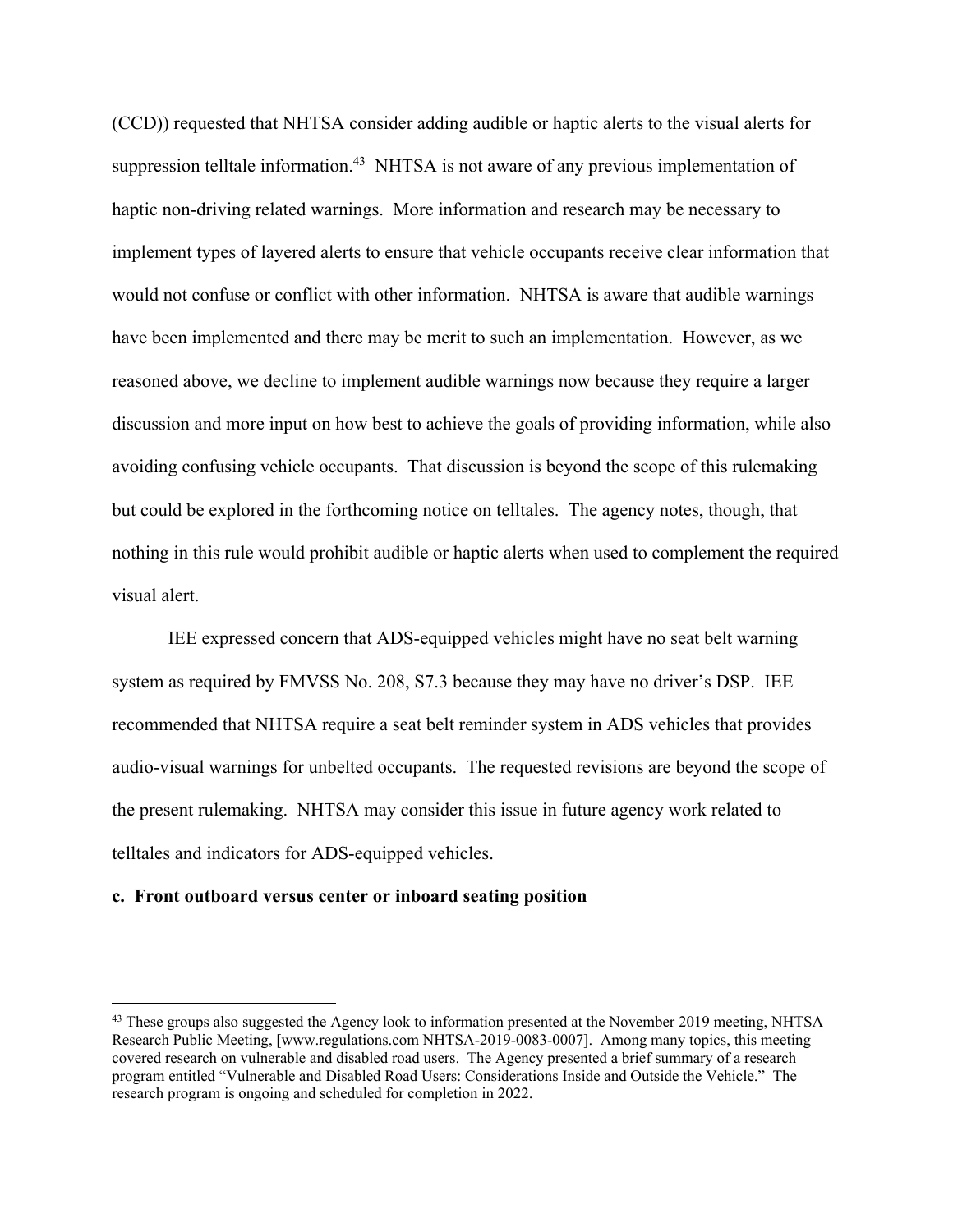An "outboard seating position" is defined in 49 CFR 571.3 as "a designated seating position where a longitudinal vertical plane tangent to the outboard side of the seat cushion is less than 12 inches from the innermost point on the inside surface of the vehicle at a height between the design H-point and the shoulder reference point (as shown in fig. 1 of Federal Motor Vehicle Safety Standard No. 210) and longitudinally between the front and rear edges of the seat cushion." FMVSS No. 208 requires, for most light vehicles (GVWR less than 4,536 kg (10,000 lb.)), each "outboard designated seating position," including the driver's seat, to have a lap/shoulder (Type 2) seat belt assembly that conforms to FMVSS No. 209, *Seat belt assemblies*. Moreover, the subset of light vehicles that have a GVWR of less than 3,855 kg (8,500 lb.) and unloaded weight of 2,495 kg  $(5,500 \text{ lb.})$  are statutorily required<sup>44</sup> to have frontal air bag protection at the driver's and right front DSPs, which are evaluated by FMVSS No. 208's frontal barrier crash tests. Under FMVSS No. 208, any center seating positions in these light vehicles can be equipped with only a lap belt.

 In the NPRM, NHTSA acknowledged that future vehicle designs might not have two front outboard seating positions. The agency sought to amend FMVSS No. 208 to be inclusive of and account for ADS-equipped vehicles (particularly those without driving controls) that might not have a front left outboard DSP or, for that matter, any outboard DSP, as those terms are defined in NHTSA's regulations. NHTSA envisioned that one or both of the outboard seating positions on a current vehicle could be moved toward the center of the vehicle and thus fall outside of the outboard seating position definition. NHTSA sought to amend FMVSS No. 208 to provide occupants of an ADS-equipped vehicle with fewer than two front outboard seating positions no degradation in the crash protection now required by the standard for vehicles

<sup>44</sup> Intermodal Surface Transportation Efficiency Act of 1991, Pub. L. No. 102-240, § 2508 (Dec. 18, 1991).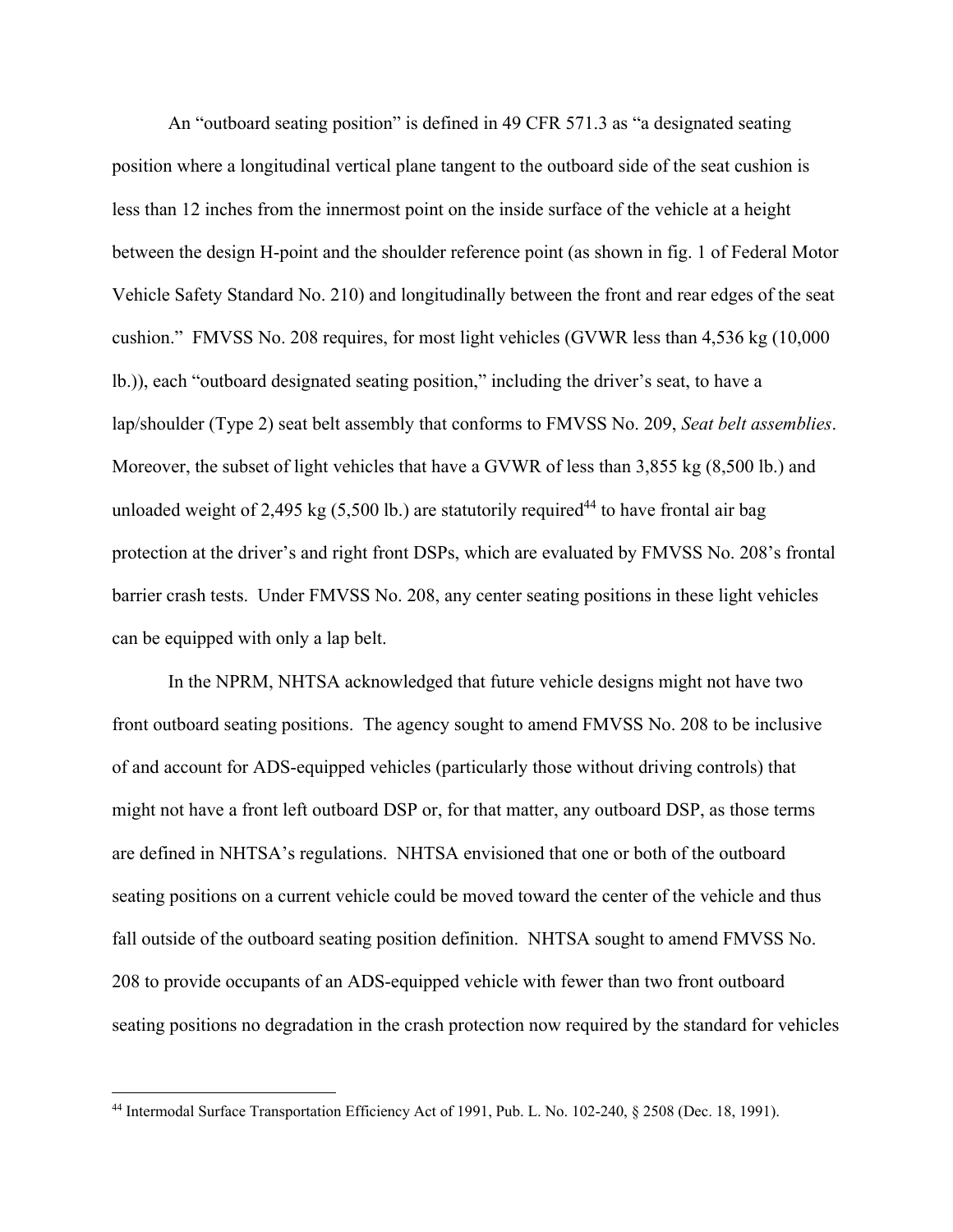that are not ADS vehicles. The agency requested comment on including in the final rule air bag (including out-of-position occupant protection) and lap/shoulder (Type 2) seat belt protection to these inboard seating positions if outboard positions were removed. We also requested comment on the implications of such designs upon the statutory obligation for frontal air bags.

### **Comments**

 Several entities, primarily consumer advocacy groups, commented in favor of providing Type 2 belts and air bags at all inboard seats. The Center for Auto Safety (CAS) stated that both lap/shoulder belts and air bags should be required for inboard seating positions in ADS-equipped vehicles. Safe Ride News (SRN) commented that the front center seating position in ADS and non-ADS vehicles "should no longer be allowed to be equipped with Type 1 (lap-only) belts, which are far less protective than Type 2 belts." SRN noted that it believes this request is even more important since it expects it will be more likely that children would be seated in the front row in ADS-equipped vehicles, though did not provide any support for this expectation. IEE requested FMVSS No. 208 require advanced air bags at inboard seats. The Automotive Safety Council (ASC) stated that "automated vehicles may have increased usage/presence of a center seating position, possibly without accompanying outboard seating positions." ASC argued that "it is reasonable" to apply the out-of-position advanced air bag requirements for all front designated seating positions. IIHS stated that all designated seating positions should receive "the same level of crash protection" in ADS-equipped vehicles, and that front row center positions should be required to have Type 2 belts and air bag protection.

 Some commenters focused on the protection that should be afforded a single center seat. The Alliance commented that "[w]here there is only a single forward-facing front row center seat (and no other front row seating positions), current levels of FMVSS 208 crash performance,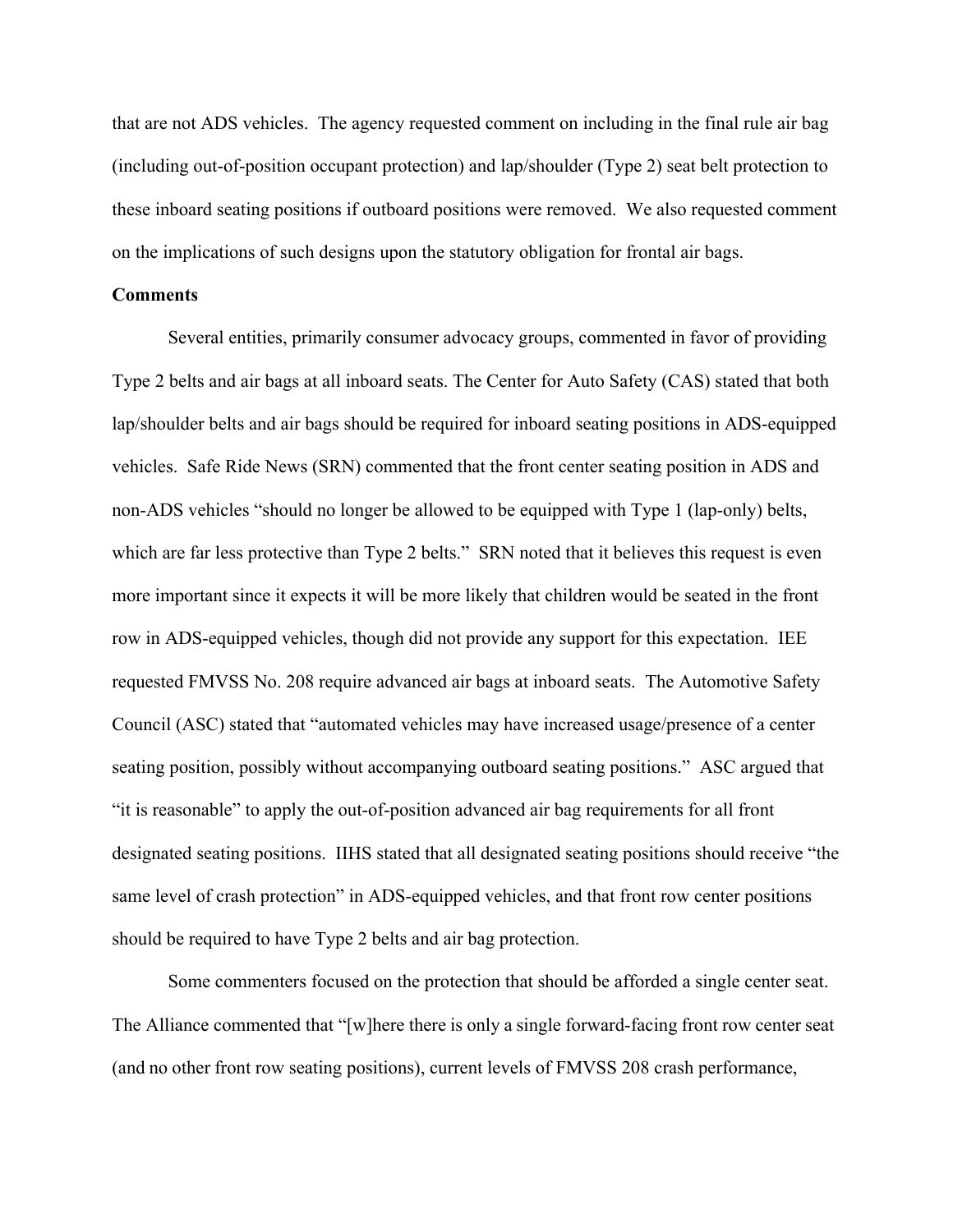including advanced air bag performance criteria, if applicable, should be required for that position." However, the commenter also stated, "there should not be a specific air bag installment requirement to meet this crash performance." Ford expressed support for the final rule "to apply the current performance requirements for the passenger seat called out in FMVSS [No.] 208, to both outboard positions when there are no controls, or to the center seat when the outboard seating positions are absent."45 GM also suggested that "where there is only a single forward-facing front row center seat, GM supports applying current right front outboard passenger side FMVSS [No.] 208 crash performance requirements." ZF argued that if a single seat is installed in the front of the vehicle without driving controls, that occupant should be protected in the same manner as an outboard passenger occupant, including seat belts, and an air bag. The National Automobile Dealers Association (NADA) stated that "any vehicle (ADSequipped or otherwise) with a single forward-facing front row center seat should be subject to FMVSS [No.] 208 crash performance requirements, including applicable advanced air bag performance criteria."

 Several commenters requested additional research on the issue. Waymo stated "considerable technical research and a new proposed rule" may be needed to address the protection that should be offered to inboard front seats when there are no outboard seats. Waymo also stated that "[i]f such seating arrangements are in fact likely," Waymo prefers that NHTSA finalize this rule and deal with this "novel" issue in a separate rulemaking. Tesla urged NHTSA first to conduct research on the appropriateness and type of equipment (especially for out-ofposition) that is needed to protect an occupant in the non-outboard seating position, including, e.g., where the center seat could serve as both an armrest for outboard occupants and a foldable

<sup>&</sup>lt;sup>45</sup> To clarify, Ford suggested these occupant protection requirements should not apply to an "occasional use seat" which is clearly marked. This comment was addressed previously in this preamble.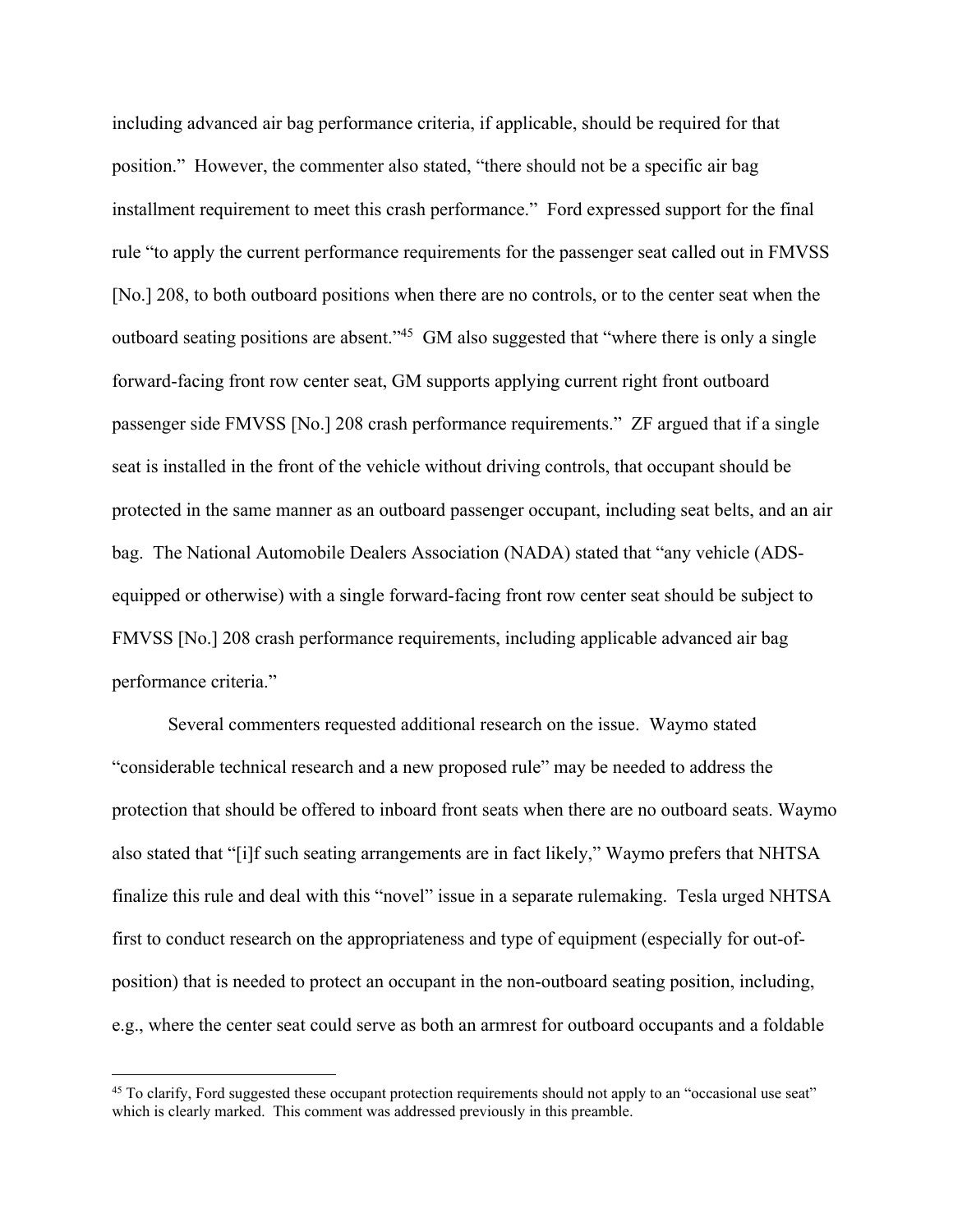seat. CalSTA recommended further testing to ensure there is not an unintended compromise to occupant safety if implemented.

## **Agency Response**

 In deciding how to respond in this final rule to the comments expressed on this topic, NHTSA considered its guiding principles for this rulemaking.<sup>46</sup> One principle is for NHTSA to take every effort to maintain the level of crashworthiness performance in ADS-equipped vehicles without traditional manual controls currently required for vehicles without ADS functionality. Another is for NHTSA to adapt existing FMVSS requirements to ADS-equipped vehicles in a way that does not change requirements for non-ADS vehicles. In addition, NHTSA seeks to modify the FMVSSs in a manner that is more attentive to the innovative interior designs that are expected to accompany ADS-equipped vehicles.

 Applying these principles, NHTSA's decisions focus on protecting the public and minimizing any potential loss in crash protection provided by vehicles if outboard seats are removed in favor of inboard seats. Further, NHTSA primarily seeks to retain the protections from existing requirements in a manner that allows for innovators to develop certain alternative configurations that can accommodate vehicles with ADS. NHTSA has also made decisions considering the practicability of meeting requirements and the reasonableness of applying current FMVSS No. 208 requirements to inboard seat designs.

 Taking these principles into account, NHTSA notes that passenger cars, multipurpose passenger vehicles, trucks and buses with a GVWR of less than 3,855 kg (8,500 lb.) and unloaded weight of 2,495 kg (5,500 lb.) are already required to have advanced air bag systems installed at the front outboard seating positions. Accordingly, the agency has decided to apply

<sup>&</sup>lt;sup>46</sup> These are set forth in the Executive Summary at the beginning of this preamble.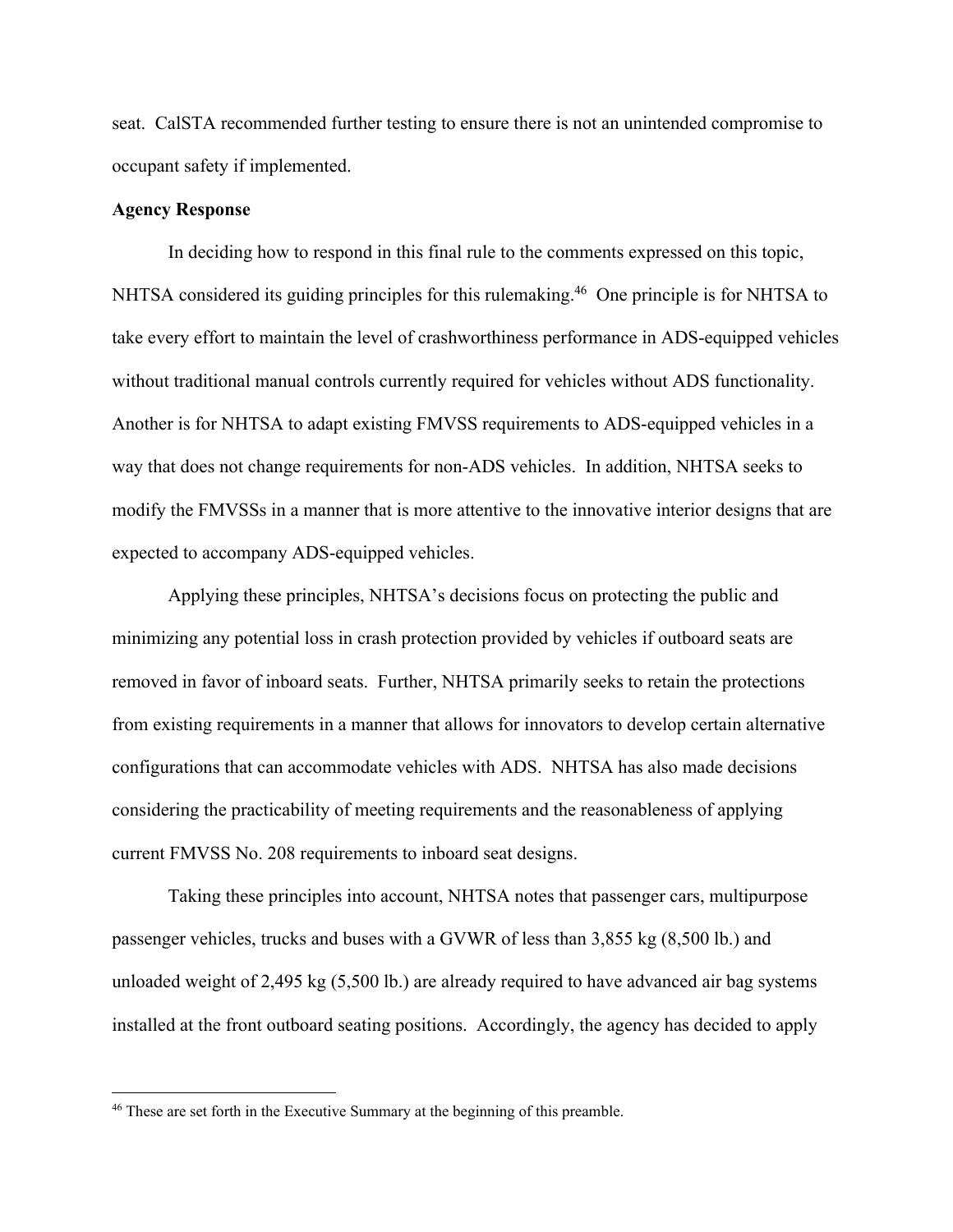the FMVSS No. 208 protections now applying to the outboard seating positions to inboard seating positions, to the extent technically feasible. This final rule adopts a balanced path between the commenters that desire air bag and lap/shoulder belt protection at *all* inboard seats and those that believe such protection should be required only at a *single* inboard seat.

 To accomplish this, this final rule will implement the following (see Figure 1). First, FMVSS No. 208 currently protects two designated seating positions in the front row of seats with a "full" suite of occupant protection countermeasures: Type 2 (lap/shoulder belt system), and an advanced air bag system. Those protected seats are currently the outboard seating positions. To maintain FMVSS No. 208's protection of two seating positions in the front row--to the extent technically feasible--this final rule continues protecting two designated seating positions in the front row with the full suite of protective countermeasures (Type 2 belt and advanced air bag). Thus, where there is a single inboard seat and one or no outboard seats, the single inboard seat would be required to have lap/shoulder seat belts and advanced air bag protection in that single front row inboard seat, and any one remaining outboard seat will continue to offer the same protection as it does currently in vehicles with driving controls (the full suite of crash protection).

 Second, NHTSA considered a front row with multiple inboard seats and one or no outboard seats. As discussed above, this final rule seeks to maintain protecting two designated seating positions in the front row with the full suite of protective countermeasures (Type 2 belt and advanced air bag). Thus, for this situation, the protection required by the vehicle depends on whether there is a remaining single outboard seat or not. If there is a remaining single outboard seat, that outboard DSP will be required to provide the full suite of protection (lap/shoulder seat belts and advanced air bag protection), and one of the inboard seats will be required to offer the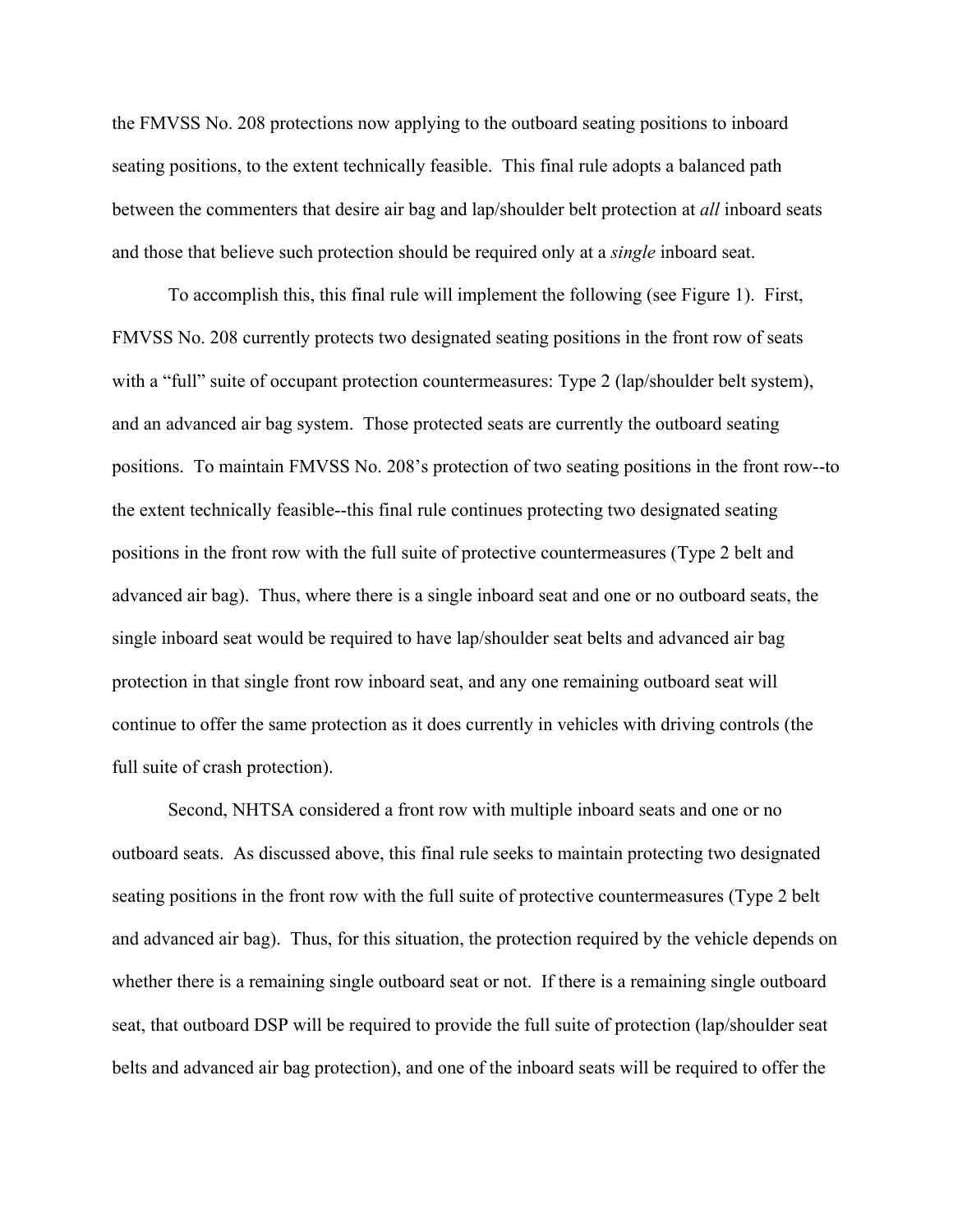same full suite. The manufacturer will have the discretion to determine which of the inboard seats will offer this protection. The other inboard seat (if any) would only require a lap belt (a lap/shoulder belt may be provided at the manufacturers' choice), as this is the requirement now specified for an inboard first row seat under FMVSS No. 208. Thus, the protection offered by this configuration is essentially the same as vehicles with driving controls and three front seats (i.e., two DSPs with full suite of protection and one with lap belt protection).

 In the second case, it is possible there is no outboard seat, but multiple inboard seats. For this situation, only a single inboard seat will be required to provide the full suite of protection (lap/shoulder seat belts and advanced air bag protection). The other inboard seat will only be required to offer a lap/shoulder belt. While the agency would like to require the full suite of protections for two DSPs in accordance with our principles above, we are not requiring a full suite of protection for the second DSP because of potential safety risks posed by air bags operating in close proximity to each other (*e.g.,* interaction between the two air bags or between occupants in close proximity when reacting to the air bags), as in the case of two inboard sideby-side seats. Commenters Waymo, Tesla and CalSTA suggested that additional research may be needed to discern if there are any unintended consequences related to more than one inboard seat with frontal air bag protection being in close proximity. NHTSA agrees with these commenters and plans to conduct research to determine the minimum lateral distance between the seats where air bag protection could be provided to both DSPs. The agency does not know how commonly such vehicle configurations will be produced and will seek additional information on this issue before pursuing a regulatory mandate.

To be clear, NHTSA does not believe any such research is needed for the situation where a single inboard passenger seat has frontal air bag protection, even with another non-air bag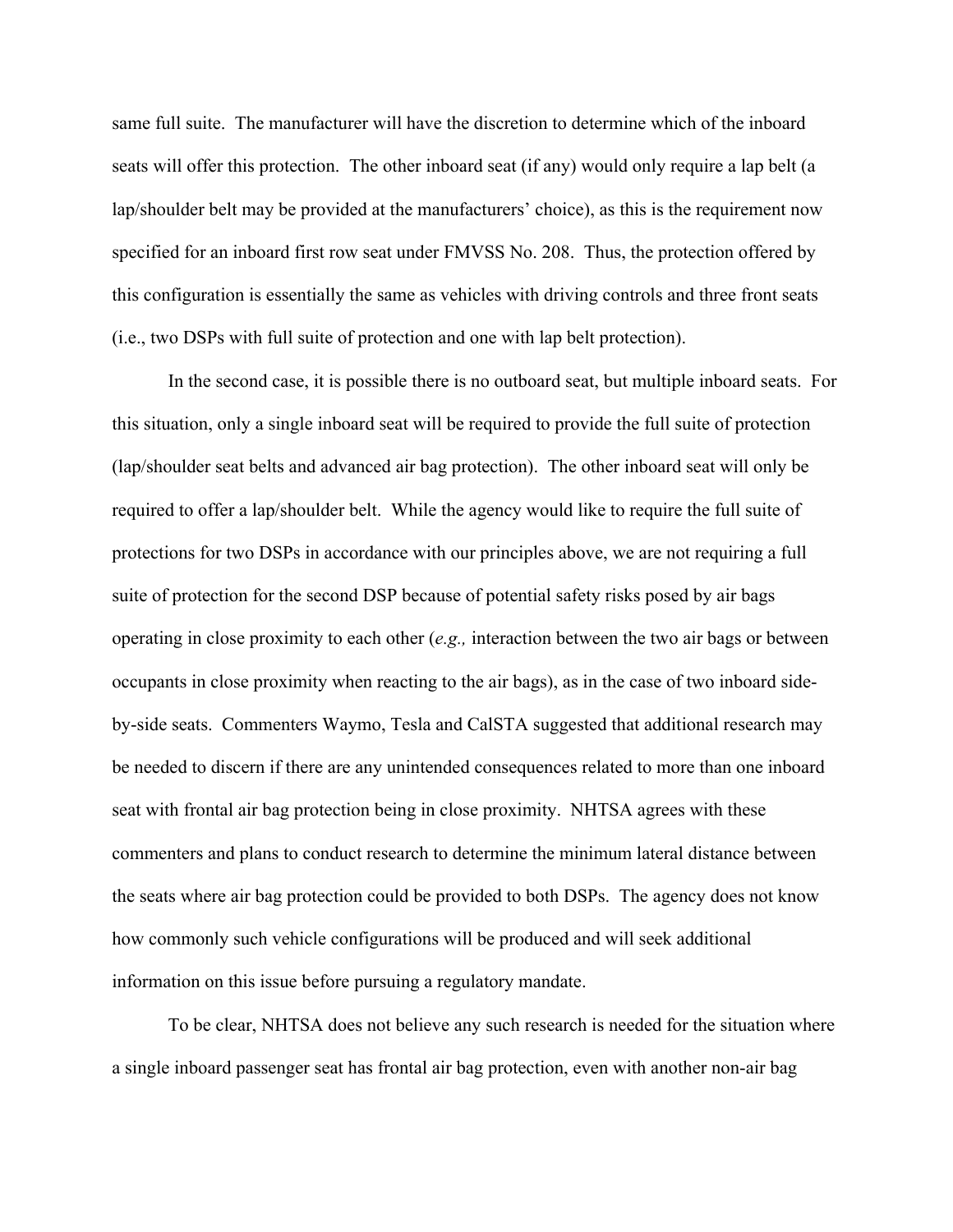protected seat in close proximity. Neither does NHTSA believe that a separate rulemaking is necessary to provide FMVSS No. 208 protections to a single inboard seating position. This is because the technology required in that situation is used by the millions in vehicles today, with decades of experience (currently there are front outboard seating positions with Type 2 belts and air bags right next to a center seating position with a lap belt or Type 2 belt). Vehicle manufacturers may need to address the specifics of the vehicle interior geometry and crash pulse to develop an appropriate design, but the agency has no reason to believe that providing a full suite of protection to a single inboard seat will be more challenging than for an outboard seat.

 The above specified regulatory changes have been implemented in S4.1.5.6 and S4.5.6.4 of FMVSS No. 208. The regulatory approach taken in these sections was to point to the test procedures as specified for front outboard designated seating positions and apply them to the inboard seats, as appropriate. We believe that, except as noted below for bench seat positioning, the procedures as written can be performed on inboard seats, without adaptations. The agency has made minor edits to  $S16.2.10$  and  $S16.2.10.3$  to clarify positioning of inboard seats, in the case where seat positioning cannot be independently controlled.

 Finally, NHTSA carefully considered the Alliance comment on inboard seat protection suggesting that current levels of crash performance be provided, including advanced air bag performance criteria, but without a specific air bag installation requirement. We interpreted this to mean that any stipulation for "inflatable restraint" should be removed from S4.1.5.6.3, with all other provisions remaining. The agency is declining to make this change at this time. The text is clearer with the reference to "inflatable restraint" than without it. Also, there are questions of scope related to this request and NHTSA would like to consider further comments on the suggestion.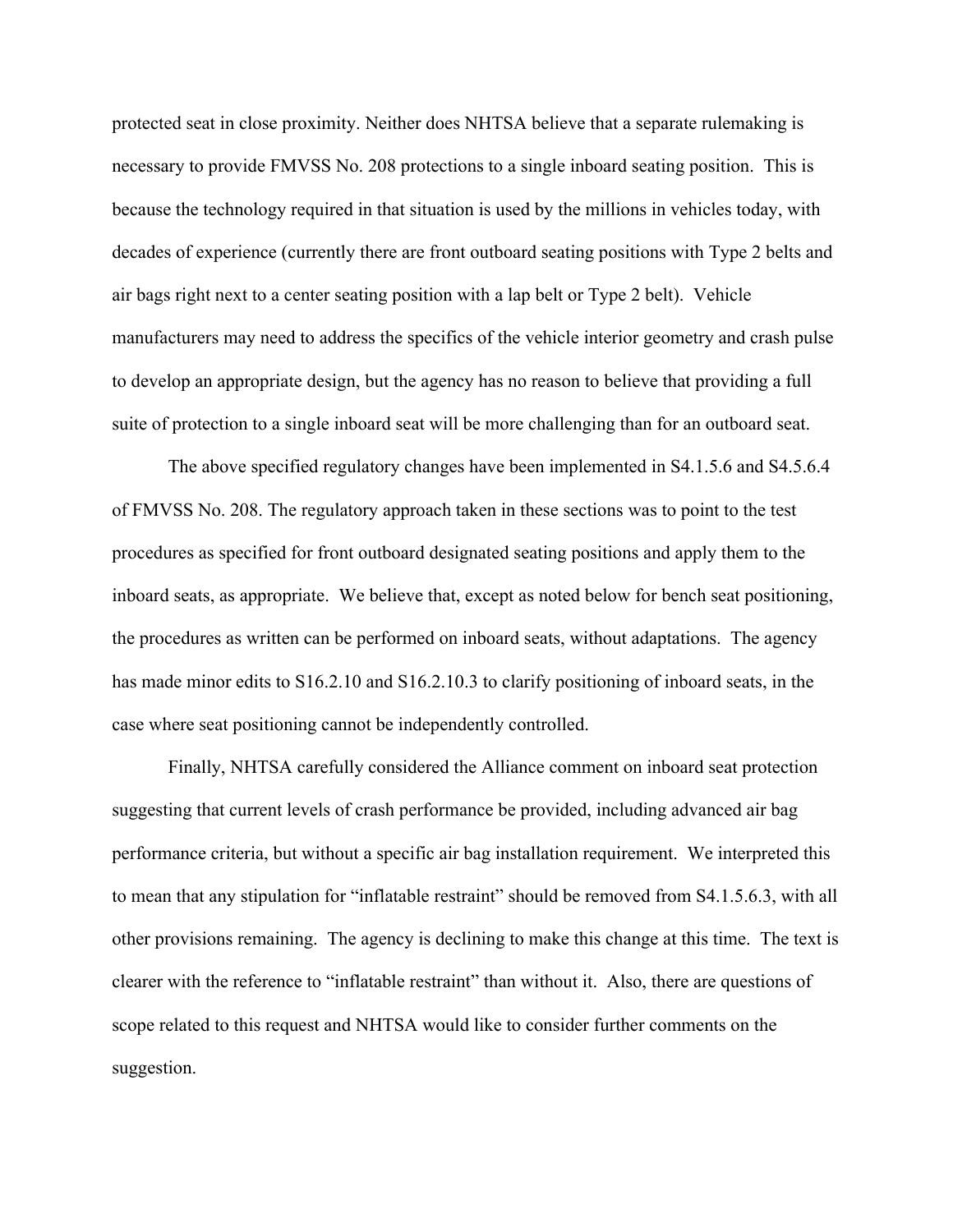

Front Row of Seats





Row with One Outboard Seat



Figure 1- Schematic of air bag (AB) and seat belt protection for vehicles without driving controls and fewer than 2 outboard DSPs (provided for illustration purposes only).

# **d. Suppression of vehicle motion when a child is detected in the driver's seat**

Because some ADS-equipped vehicles may be designed with a driver's seat (i.e., a seat

with immediate access to manually operated driving controls), NHTSA explored the possibility

that a child may be seated in a driver's seat during ADS operation. As stated previously,

NHTSA believes that children should not occupy the driver's position when the vehicle is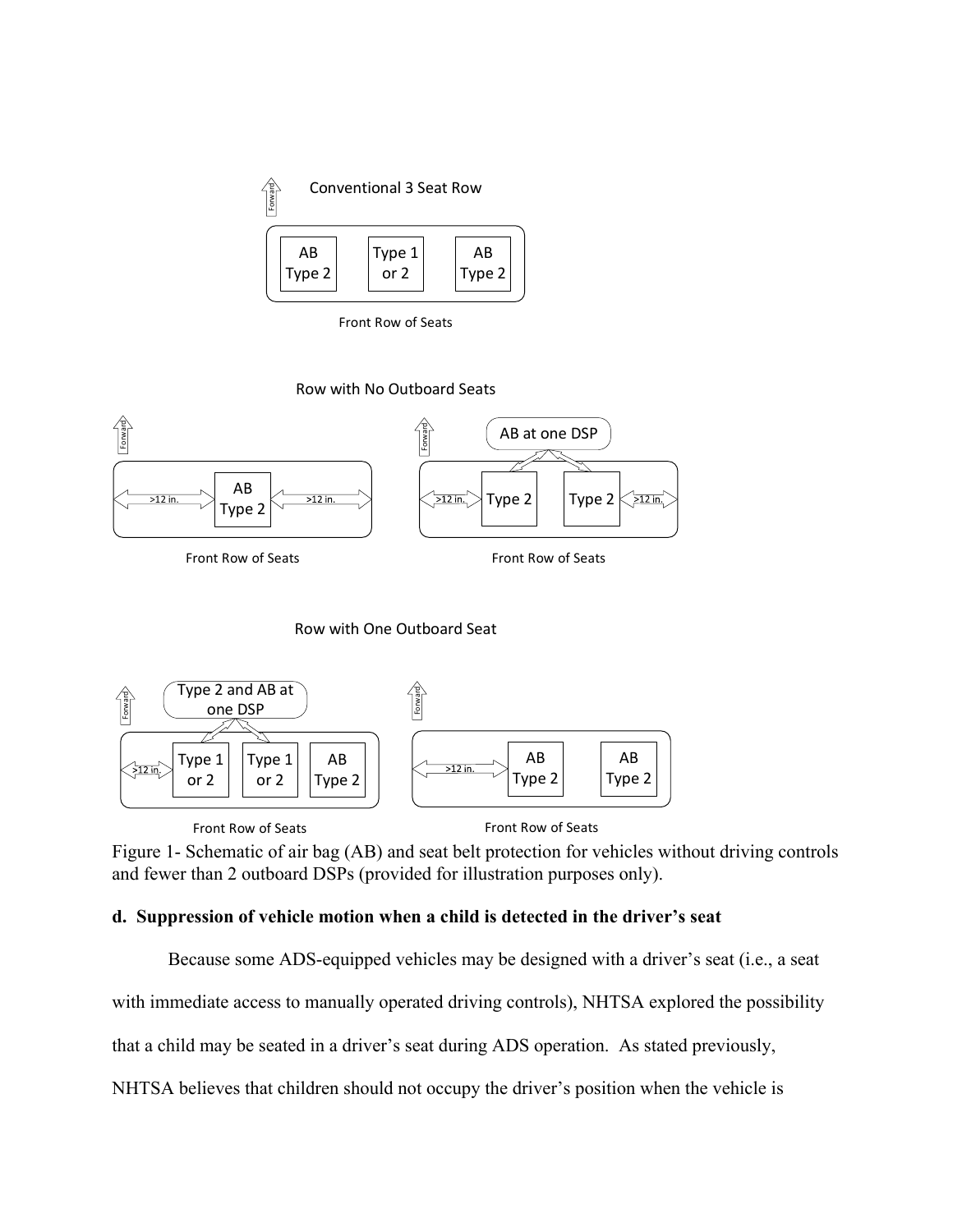operating in ADS mode and steering controls are present. Such a situation might occur when a caregiver places a child in this seat or when an older child places themselves in this position. This is a concern because a driver's seat is not a passenger seat, a driver's seat would not be subject to advanced air bag requirements protecting out-of-position children from air bag risks. In addition, the crash protection in the driver's seat is not tailored to a child. NHTSA was concerned about this possibility and proposed that ADS-equipped vehicles that have manually operated driving controls must render the vehicle incapable of motion if a child is detected in the driver's seat. The agency proposed that the ADS vehicle would be tested for compliance with this "motion suppression" requirement using the 12-month-old, 3-year-old and 6-year-old child test dummies currently used for out-of-position testing in the standard.

 Many comments discussed this aspect of the proposal, with a variety of approaches. In general, commenters on this topic acknowledged that a potential problem exists that should be addressed but differed in their approach to a solution and beliefs about the readiness for a regulatory solution. Many non-industry commenters agreed with the proposal, as did some suppliers and an ADS developer. However, a couple commenters raised concerns about the proposal. Additional details on these comments are provided below.

Many commenters, including Consumer Reports, Safe Ride News (SRN), Johns Hopkins University, IIHS, IEE, the Automotive Safety Council (ASC), and the Center for Auto Safety (CAS) supported NHTSA's proposal to require motion suppression if a child were detected in the driver's seat of an ADS-equipped vehicle. CAS stated that the vehicle should be immovable if any child were detected in the driver's seat while the vehicle is stationary and should revert to a safe stop if a child is detected in the driver's seat while underway. CAS and SRN recommended that the suppression test be performed with a Hybrid III 10-year-old child test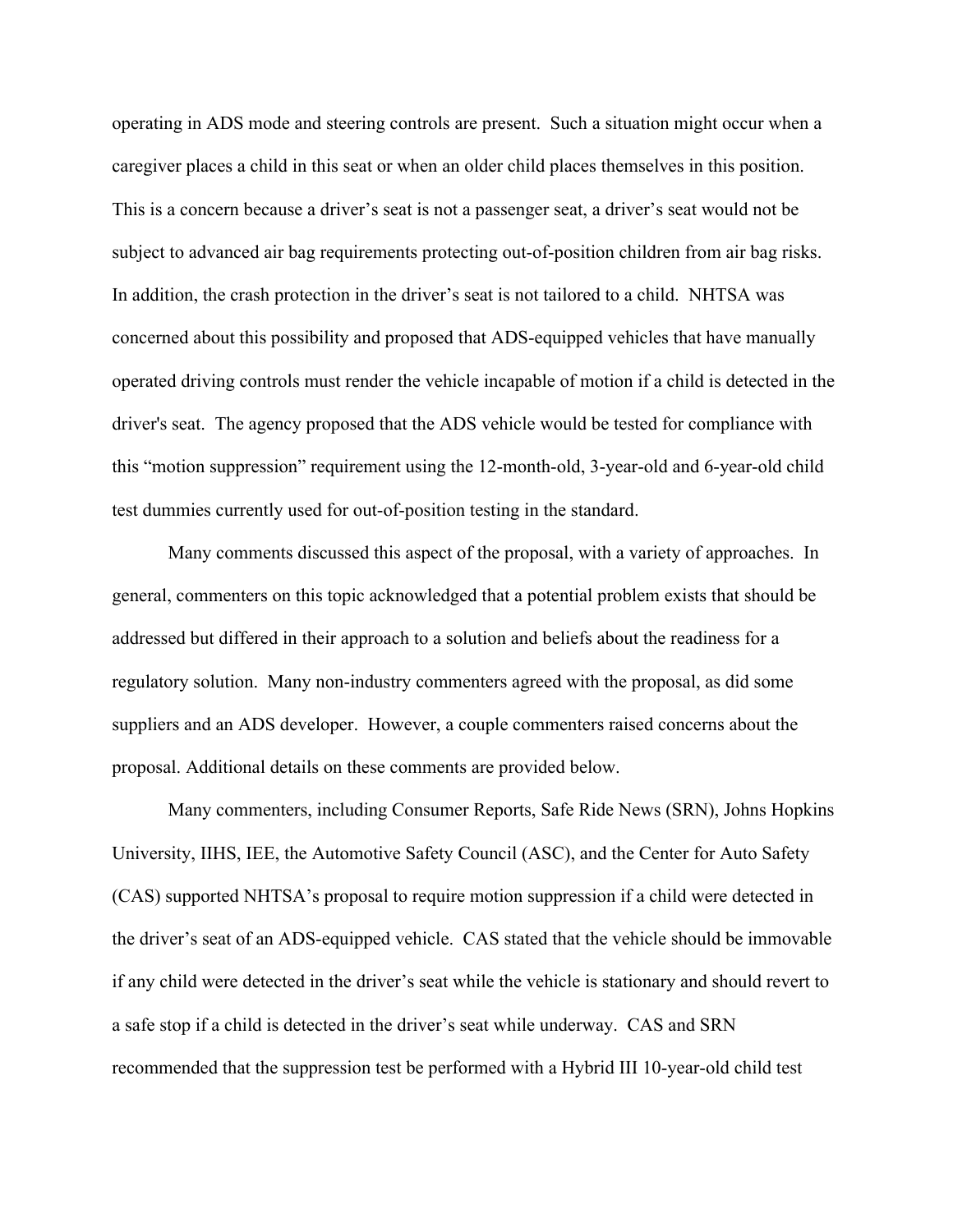dummy. Johns Hopkins University requested research on the behavior of occupants of various ages and sizes when seated as passengers in the driver position to ensure that they will receive the same protections.

 In contrast, a number of commenters expressed concerns about the proposal. The NDRN explained that "child protections that limit the vehicle's motion would have the unintended consequence of prohibiting access and discriminating against adult drivers of short stature." This concern was also expressed by DREDF and CCS. NDRN stated that a vehicle's sensors would not know the difference between a child and an adult driver whose weight and height may be similar. The Alliance stated that "whenever a child can be placed in front of an air bag when the vehicle is in motion the appropriate advanced air bag requirements should apply at that seating position." That said, the Alliance argued that "the issue of vehicle motion suppression does not fall within the category of a simple technical translation of current FMVSS [No.] 208 requirements," but is an "operational topic" that NHTSA can and should address "on a separate track." Waymo stated that it recognized the importance of protecting small children from air bag risks but had concerns about the proposed vehicle motion suppression approach. Waymo stated, "it may be technically feasible to address that risk by requiring the same advanced air bag protections in the driver's seat of dual-mode vehicles as those that are currently required in the right front outboard passenger seat. In fact, there may be other technical solutions that would obviate the need for the NPRM's proposal…. Waymo is confident that auto manufacturers can develop sound technical ways to address this issue."

 Ford stated that it "appreciates NHTSA's safety concerns for child seats mounted in the driver seat of a 'Dual mode' AV when the ADS is active," but sought an additional compliance option beyond motion suppression. Ford identified two risk categories for children in the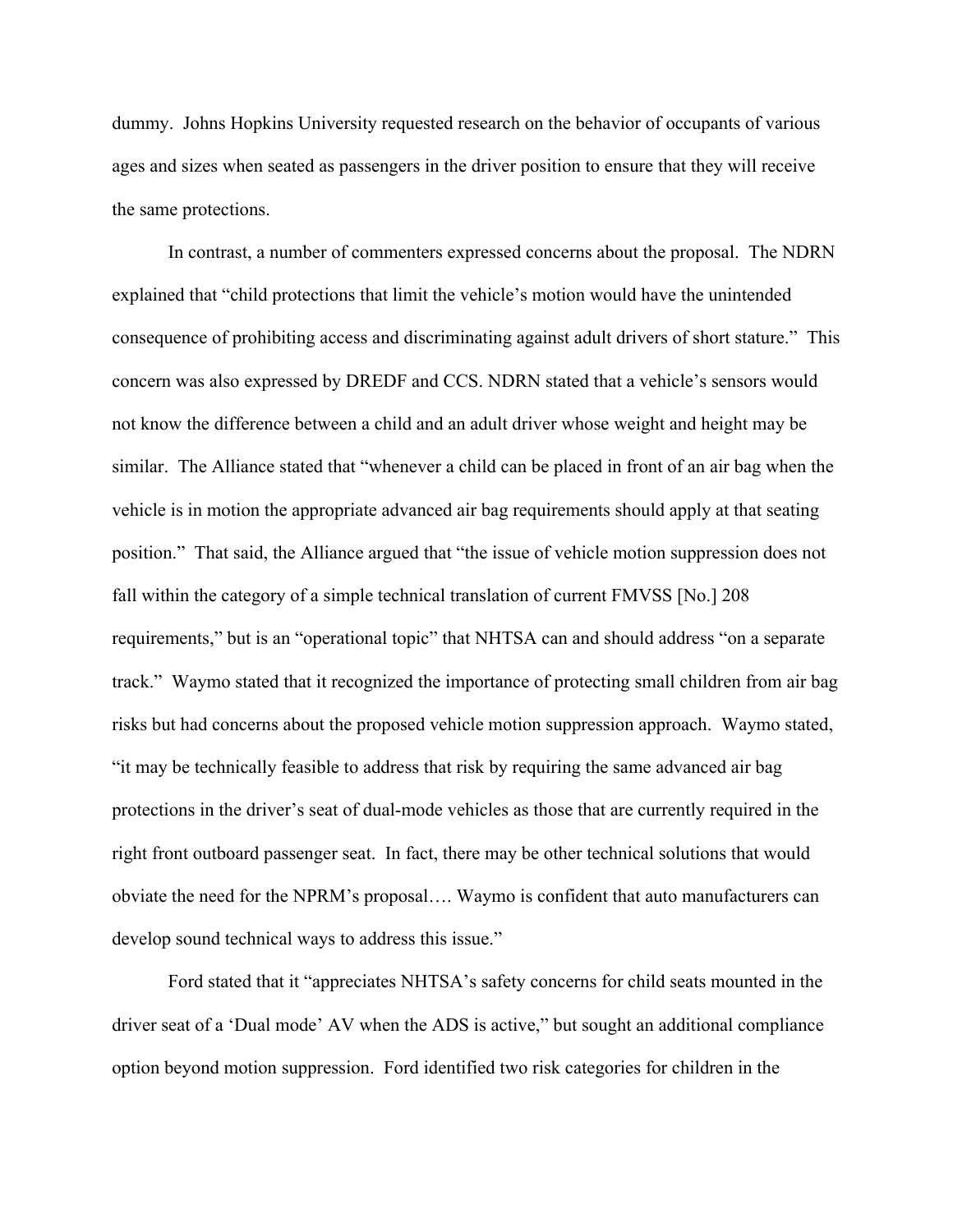driver's seat: crash protections; and unintentional takeover of the driving task. Ford stated that the crash protection risk could be addressed by "[e]nsur[ing] the same level of crash protection for children of various ages in the driver seat position as provided today in the passenger outboard seating position," while the risk of unintentional take-over could be addressed "by suppressing manual requests to the steering control in ADS mode when a child is detected in the driver seat." GM asserted that motion suppression for dual-mode ADS-vehicles should not be the focus of the NPRM, but that it "is aligned with the need to address child occupant safety in dualmode ADS-equipped vehicles and would support applying existing air bag suppression requirements (and/or low risk deployment) to accomplish this."

## **Agency Response**

 NHTSA has decided not to adopt the proposal for motion suppression of the vehicle in this final rule. Additional information is needed to gain a fuller understanding of potential unintended consequences of the proposal, the potential safety problem related to interaction with driving controls, and available regulatory solutions before a final decision can be made. While the agency believes that FMVSS No. 208's air bag suppression test procedure could form the basis of a test procedure for a vehicle motion suppression regulatory option, such as that proposed in the NPRM,<sup>47</sup> additional work is necessary to address problems relating to a vehicle's sensors distinguishing between a child and an adult driver similar in size to a child.<sup>48</sup>

 While several commenters suggested potential alternative regulatory solutions, they are outside of the scope of this rulemaking, require research to determine their technical feasibility,

<sup>&</sup>lt;sup>47</sup> Many commenters were under the mistaken impression that the NPRM only proposed that the 12-month-old CRABI dummy was to be used to assure vehicle motion suppression. To clarify, the NPRM proposed to use the 12 month-old, the 3-year-old, and the 6-year-old child dummies in the proposed procedure.

<sup>&</sup>lt;sup>48</sup> At this time, NHTSA is not aware of any production-ready technical solution for occupant detection that would be able to discriminate between a 6-year-old or younger child and an adult of a similar or smaller size, and does not know of a test procedure that could be used to test a system's ability to do so.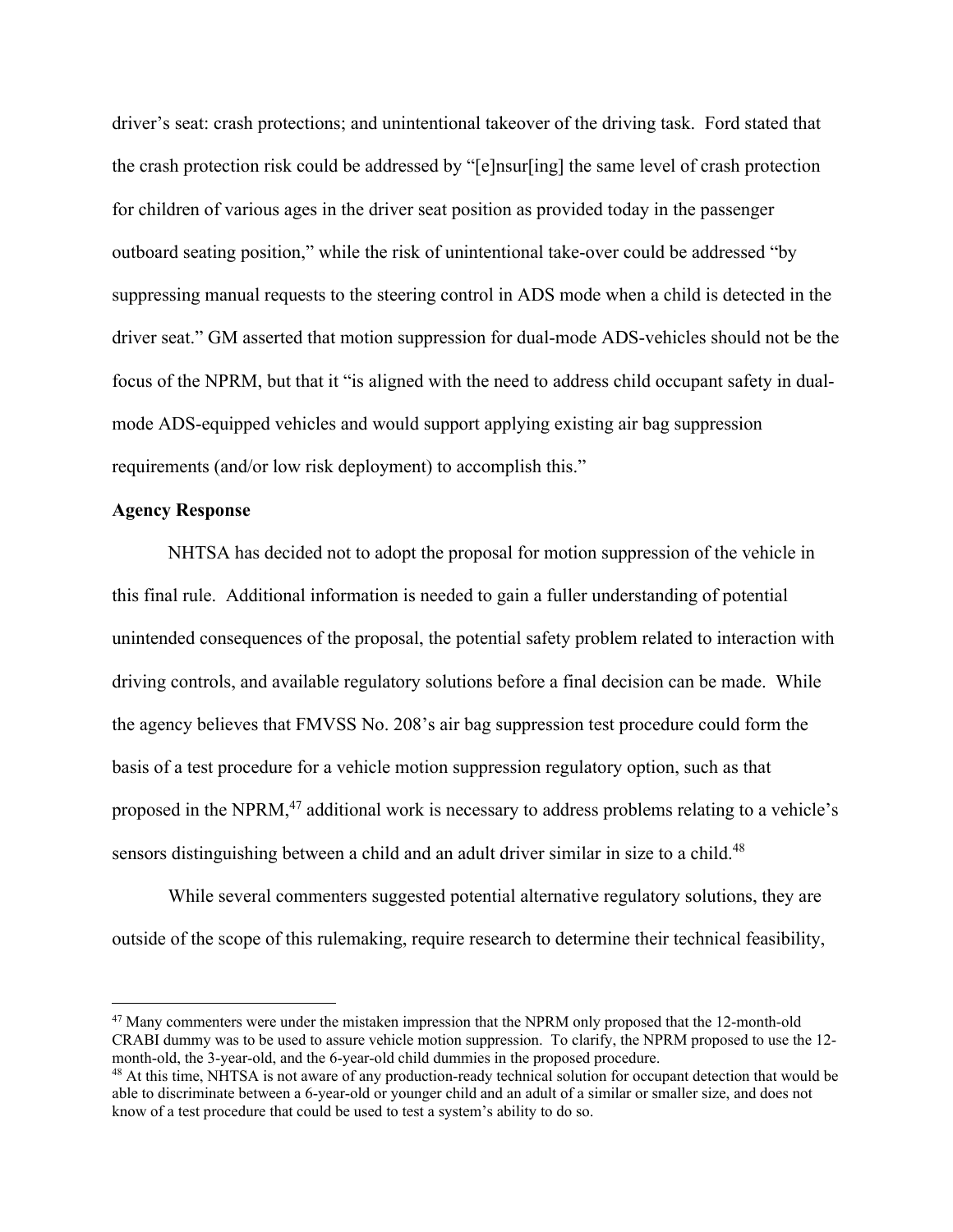or require further analysis to determine whether they would be consistent with the requirements of the Safety Act. Some suggested requiring the same advanced air bag protections in the driver's seat of dual-mode vehicles as those that are currently required in the right front outboard passenger seat. That approach does not address concerns with the effect the manually operated driving controls themselves could have on the children's crash protection. For instance, would an infant in a rear-facing child restraint in a seating position with a steering control system be adequately protected when the air bag is suppressed? Would a child in a forward-facing child restraint in a seating position with a steering control system be adequately protected when the air bag is suppressed or in a low risk deployment state? How should test procedures be developed to assess the crash protection provided to children in a driver's seating positions relative to the passenger position? While caregivers are taught to transport children in rear seating positions, to what extent would children be transported in ADS vehicles in seating positions that have manually operated driving controls? To finalize a rule in this area, the agency would like to answer these questions, and those answers require additional research.

 NHTSA plans to initiate research into the possibility of alternative regulatory options that allow vehicle motion, but that also address the risk of children in a driver's seat. The agency is interested in the development of an analogous procedure to the child passenger low risk deployment tests, but for seats with manual controls. A test could be developed that assesses the injury risk from a deploying air bag on an out of position child. Another aspect of this research may attempt to discern whether the presence of the steering control (even with a suppressed or low risk deployment air bag) results in an unreasonable safety risk to an in-position child in the driver's seat compared to a child in a passenger seat.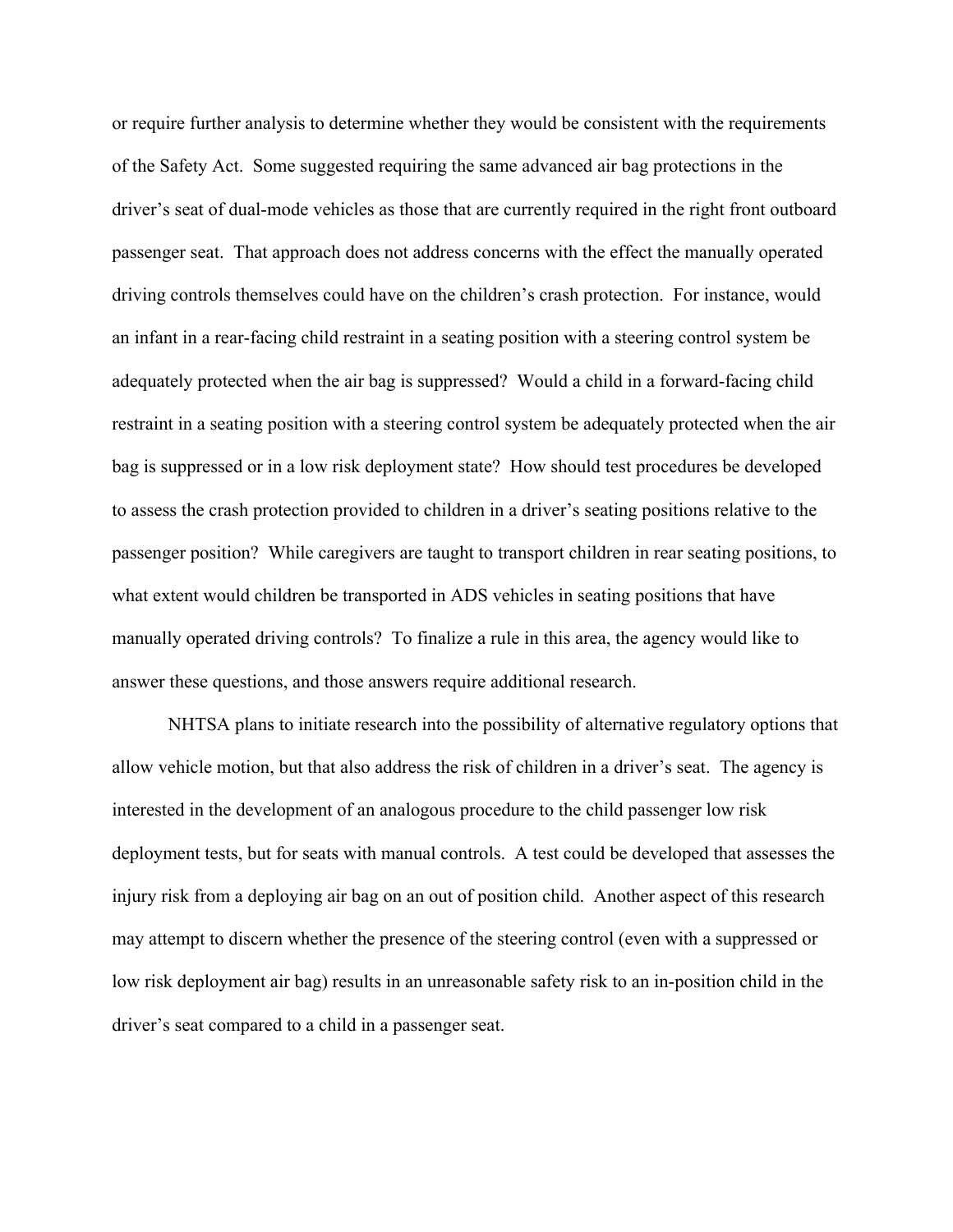While NHTSA has decided not to proceed with adopting the proposed requirement for vehicle motion suppression, we disagree with the assertion that this proposal was not appropriate for the rulemaking. While the rulemaking focused on translating the current FMVSS No. 208 requirements to account for ADS vehicles, the agency appropriately discerned what it believed to be a crash protection issue and a risk case that is a consequence of the vehicle design changes that may accompany vehicles equipped with ADS technology. After review of the comments, NHTSA has concluded that more information is needed to identify and understand the nature and extent of the potential safety problem and available regulatory alternatives.<sup>49</sup> The agency anticipates revisiting this issue as more is learned from research and as the technologies develop.

#### **e. Belts in buses**

 FMVSS No. 208 establishes seat belt requirements for "medium-sized" buses (with a GVWR between 4,536 kg (10,000 lb) and 11,793 kg (26,000 lb)) and "large" buses (GVWR greater than 11,793 kg (26,000 lb)). For school buses, the driver's seating position is required to have a Type 2 seat belt. For the other buses, the driver's seating position is required to have a Type 1 or 2 seat belt (alternatively, a vehicle may meet a crash test option in FMVSS No. 208, depending on the vehicle). The NPRM sought comment on how the belt requirement should apply to an ADS bus that does not have a driver's seat. Comments were requested on whether the standard should require a seat belt for all front seats, for just the left front outboard seating position, or for only at least one front passenger seat. NHTSA proposed that all front passenger seats should be protected with the same level of protection that would apply to the driver of a non-ADS vehicle. Our stated rationale was that there is likely a similar safety risk in all front row seats of these medium and large buses and that the prediction of where an individual might

<sup>49</sup> This decision accords with E.O. 12866, *Regulatory Planning and Review*, Section 1.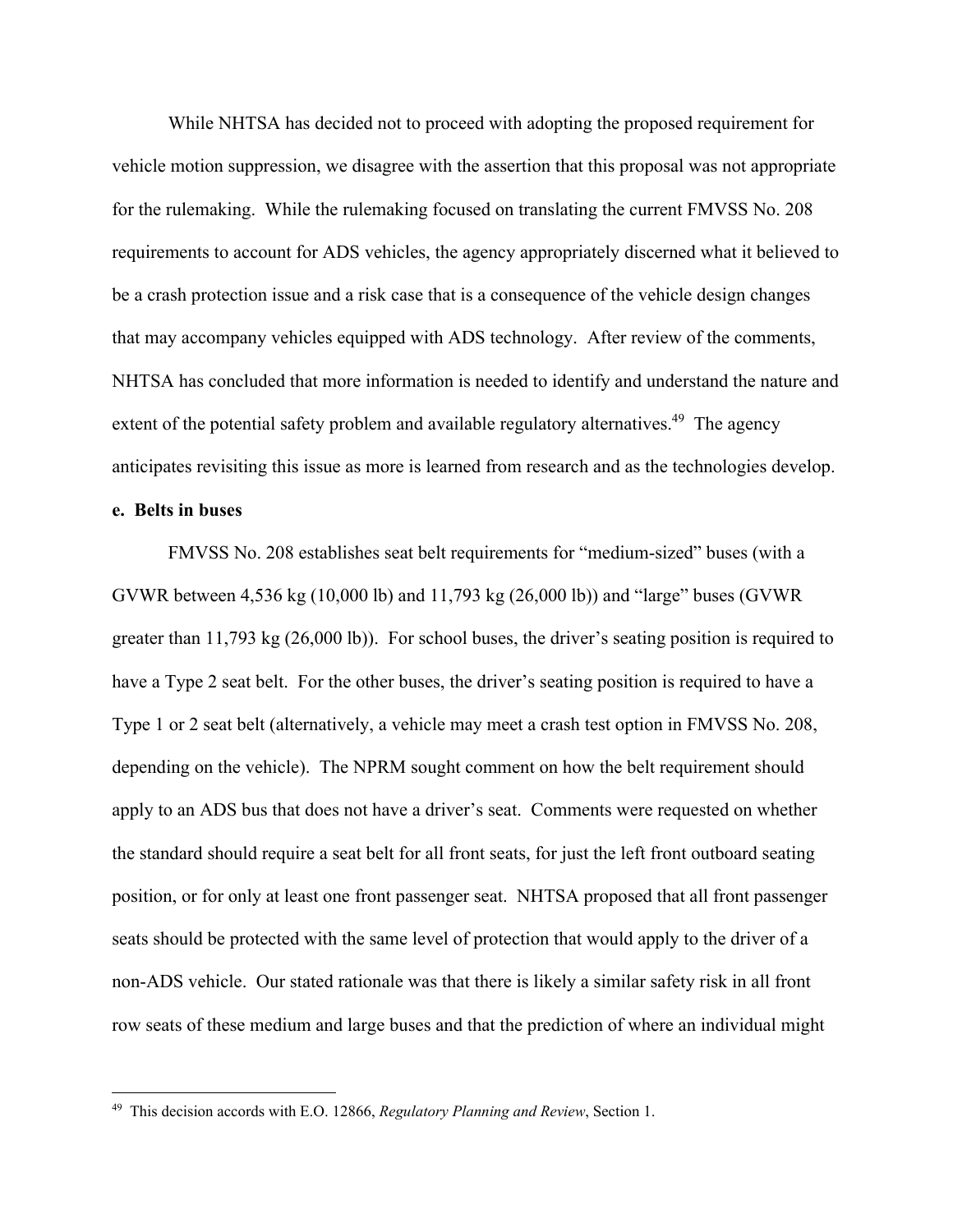sit in the front row is likely to change in ADS-equipped vehicles. The NPRM discussed concerns with arbitrarily determining which front row occupant receives the protection of a seat belt or allowing manufacturers to make that determination. (*See* proposed amendments to FMVSS No. 208 S4.4.4.1.2, S4.4.4.2 and S4.4.5.3.)

 Many commenters (including the Alliance, Hyundai, Safe Kids, CAS, CalSTA, the Automotive Safety Council (ASC), Safe Ride News (SRN)) supported NHTSA's proposal. ASC also believed the proposed text should apply regardless of whether they are ADS or non-ADS vehicles and suggested there should be a seat belt warning for each position. SRN believed that the occupant protection formerly provided for an adult driver should be available for a supervisory adult or adults in school buses with ADS.

## **Agency Response**

 The final rule adopts the proposed changes to the seat belts required for the front seats of medium sized buses (GVWR or more than 4,536 kg (10,000 lb), but not greater than 11,793 (26,000 lb)) without driver's DSPs, but will not proceed with the changes for large school buses (GVWR of more than 4,536 kg  $(10,000 \text{ lb})$ ).<sup>50</sup> We will separate this discussion into large school buses and medium size non-school buses.

 For large school buses described above, we have decided that more examination is necessary before finalizing a requirement. The FMVSS No. 222 compartmentalization requirements for passenger seats remain in place. We believe any changes to the compartmentalization requirement of FMVSS No. 222 for front row seats of novel ADSequipped school buses require a more fulsome discussion before moving forward.

<sup>&</sup>lt;sup>50</sup> FMVSS No. 222, "School bus passenger seating and crash protection," considers buses with a GVWR greater than 4,536 kg (10,000 lb.) as large school buses  $(S5(a))$ .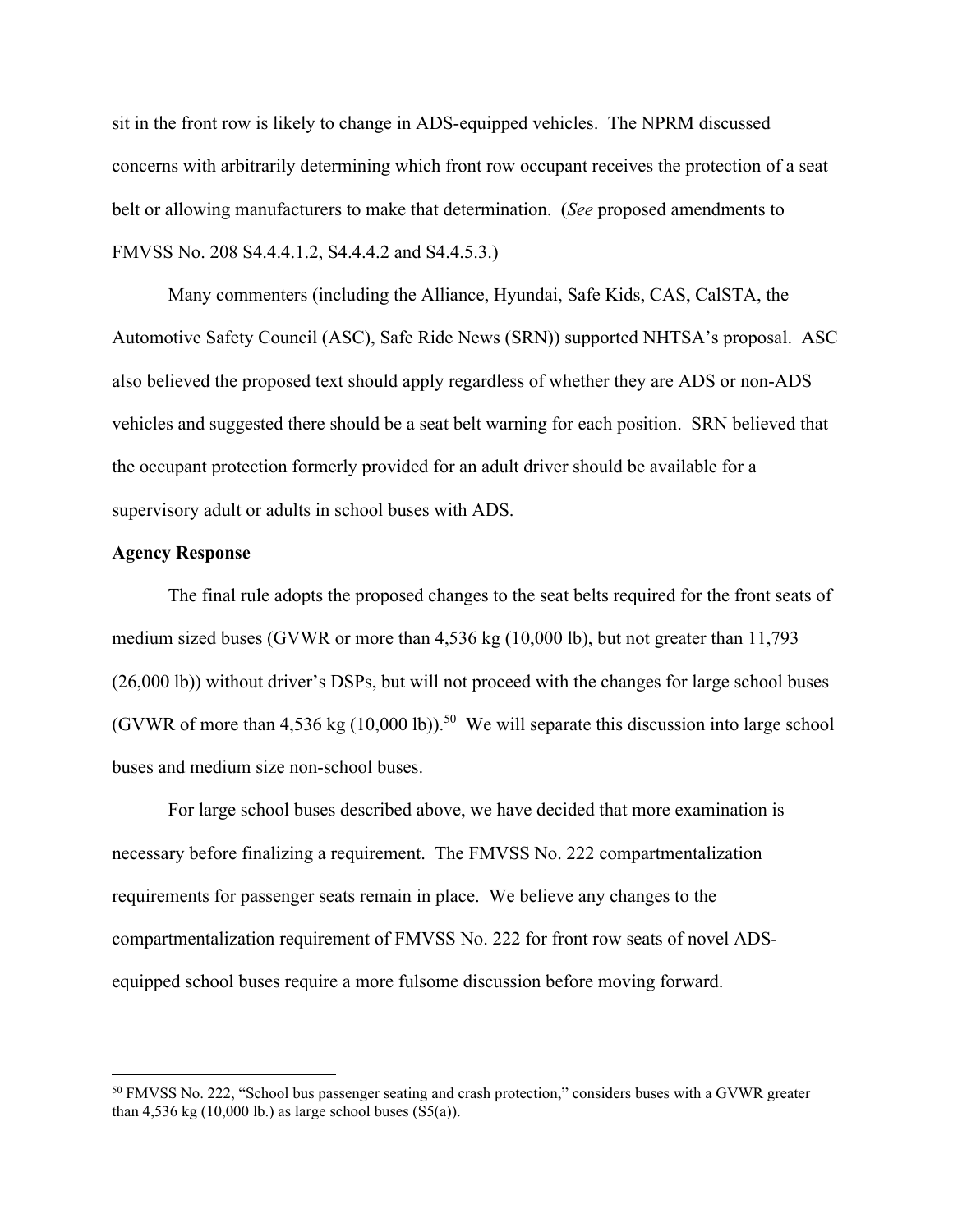NHTSA is finalizing its proposal for medium size buses, other than school buses, to require the same occupant protection at the front seat of an ADS as would currently be met by the driver's seat. However, modifying existing FMVSSs to require seat belt warnings for each bus seat would be outside the scope of this rulemaking.

 CAS submitted that school buses should not be included in this rulemaking due to the unique role a human driver has in interacting with and overseeing the student occupants. The commenter is concerned about a rulemaking that has the effect of encouraging the development of school buses with ADS, because school buses rely on the human driver for more tasks such as "safety during ingress and egress, for discipline while underway, and for emergency evacuation in a variety of life- endangering situations." They argue that "any proposed rule on occupant protection for driverless school buses should be withdrawn unless and until all safety aspects of such operation are considered."

 In response, NHTSA believes the CAS request that this rulemaking action exclude any changes that affect school buses is unwarranted. The final rule simply updates terms in the standards to make them technology-neutral to account for ADS-equipped vehicles, particularly those without manual controls, while providing the same amount of occupant protection. NHTSA notes that Federal law does not prohibit installation of an ADS on a school bus, currently. CAS did not provide any particularized safety issues within the scope of this rulemaking that would justify NHTSA's not proceeding with amending the school bus FMVSSs. NHTSA does not regulate the use or operation of school buses, so even with this final rule, States or local school districts can continue to purchase only non-ADS school buses if they wish to do so, and existing operational and supervisory requirements on a State, local or school district level could apply as well.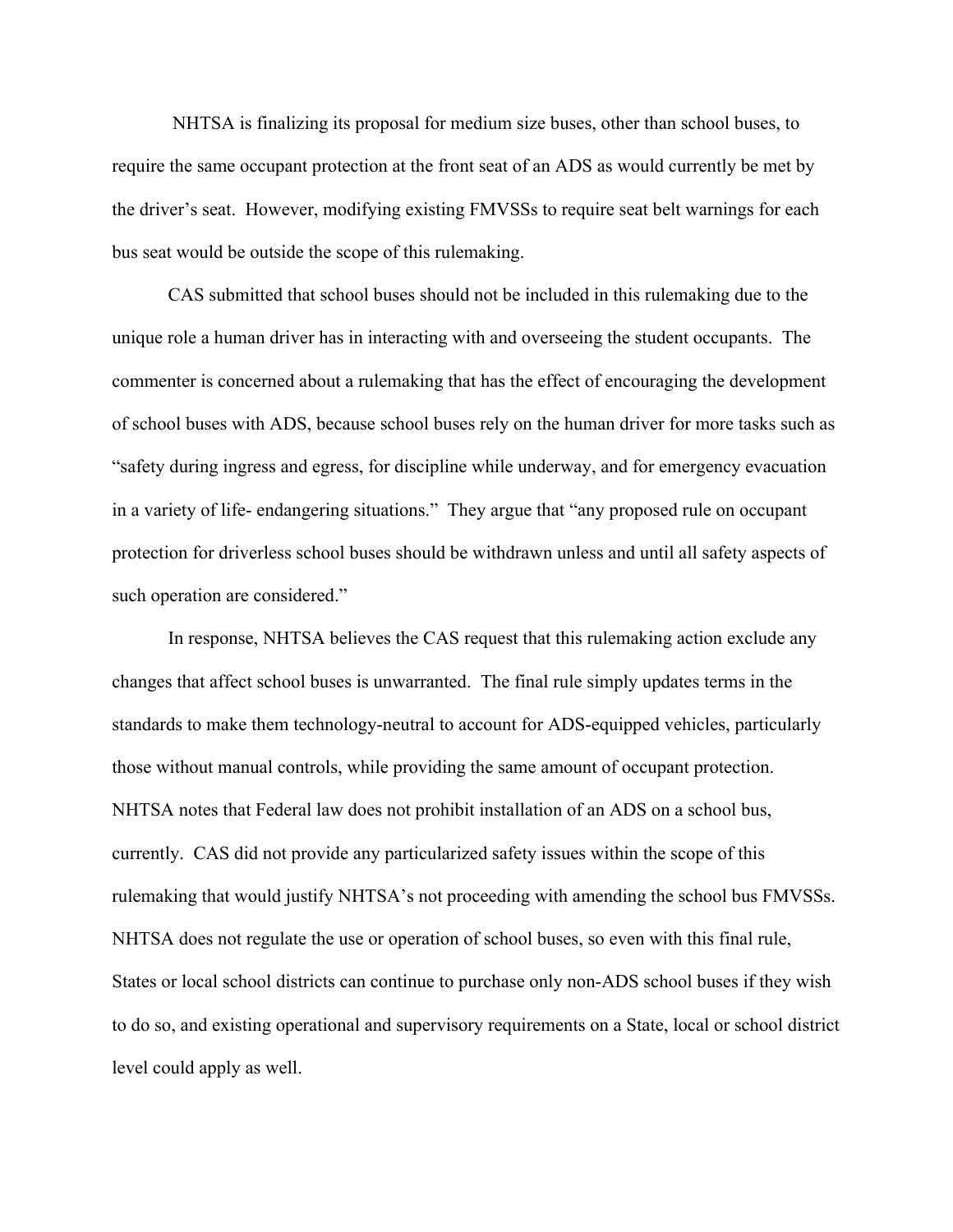## **f. Corrections to FMVSS No. 208 regulatory text**

 NHTSA realized from some of the comments that editorial corrections should be made to some of the provisions of FMVSS No. 208.

 Zoox believed that a change in S19.2.2(e) is needed for consistency throughout the regulatory text. NHTSA agrees with Zoox that S19.2.2(e) should be changed such that the reference to the "right front passenger" is changed to "any front outboard passenger." The agency believes this is consistent with changes made throughout the FMVSSs to address the situation where there may be more than one front outboard passenger.

 FMVSS No. 208, S4.2 defines, for use in that section, the term "vehicles manufactured for operation by persons with disabilities." The purpose of this definition was to allow an exception to the type of seat belt required in the driver's seating position in S4.2.1.2(b), which is a superseded section of FMVSS No. 208. The National Disability Rights Network (NDRN) commented that "[l]anguage needs to be added to these provisions that takes into consideration the potential for wheelchair accessible ADS-equipped vehicles without manual controls or a driver's seat and reference to a front left outboard seat."

 In response, S4.2.1.2(b) has been superseded and the term "vehicles manufactured for operation by persons with disabilities" is no longer used anywhere in active portions of FMVSS No. 208, aside from the definition that is provided in S4.2. NHTSA interprets NDRN's comment as requesting that "vehicles manufactured for operation by persons with disabilities" be added in active portions of FMVSS No. 208, as had been included in superseded portions of the standard. Though such a request is outside the scope of this final rule and requires additional analysis, NHTSA may consider similar language in future rulemakings.

#### **VII. Amendments to Various FMVSSs**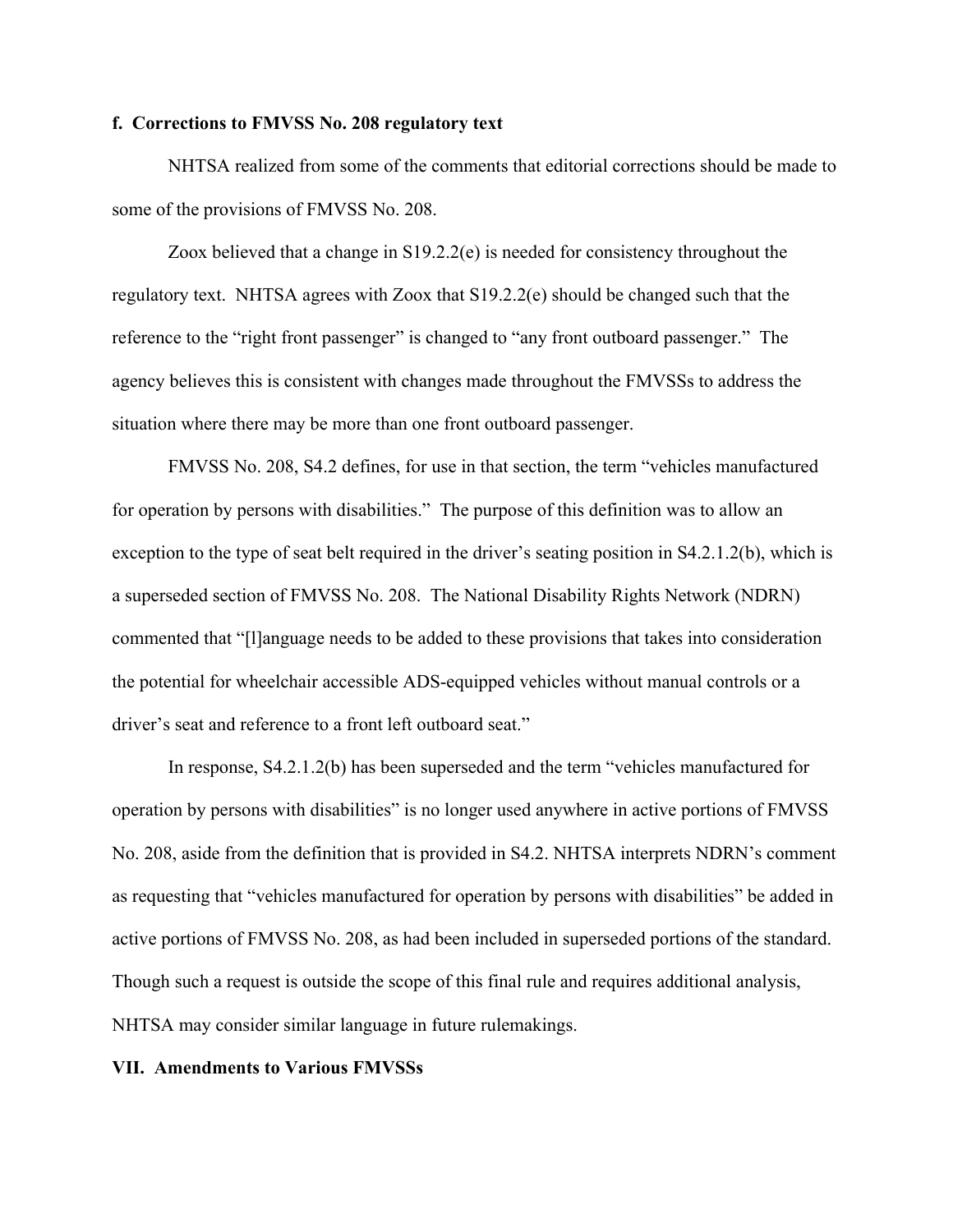This section discusses comments received on proposed amendments to various FMVSSs. **FMVSS Nos. 203,** *Impact protection for the driver from the steering control system* **and 204,**  *Steering control rearward displacement*

NHTSA proposed modifying the application section (S2) of FMVSS Nos. 203 and 204 to state that the standards do not apply to vehicles without steering controls. The agency tentatively determined that the proposed changes would not reduce vehicle safety because, if no steering control is present at the seating position where the driver's seat would normally be located, that seating position would become a passenger seat that is still subject to the protection afforded by the requirements of FMVSS No. 201.

 Several commenters supported the proposed wording change, and no commenter opposed. NHTSA is adopting the change. In their comments to the NPRM the American Trucking Association stated their belief that FMVSS No. 204 applied to heavy trucks. In response to this comment we would like to clarify that FMVSS No. 204 does not apply to trucks with a GVWR over 10,000 lb.

 The Center for Auto Safety (CAS) discussed implications for vehicles with configurations that could change (*i.e.,* a vehicle could have configurations with steering controls and without), but such controls do not meet the definition of a manually operated driving control while stowed. The agency believes that no change is necessary to address the CAS concern, because it is already addressed by virtue of the fact that when the steering control is not stowed, both FMVSS Nos. 203 and 204 apply (unless otherwise excluded).

## **FMVSS No. 207,** *Seating systems* **– Driver's Seat Requirement**

 NHTSA proposed to modify a requirement that a vehicle have a driver's seat (FMVSS No. 207, S4.1), to specify instead that a driver's seat would be required only for vehicles with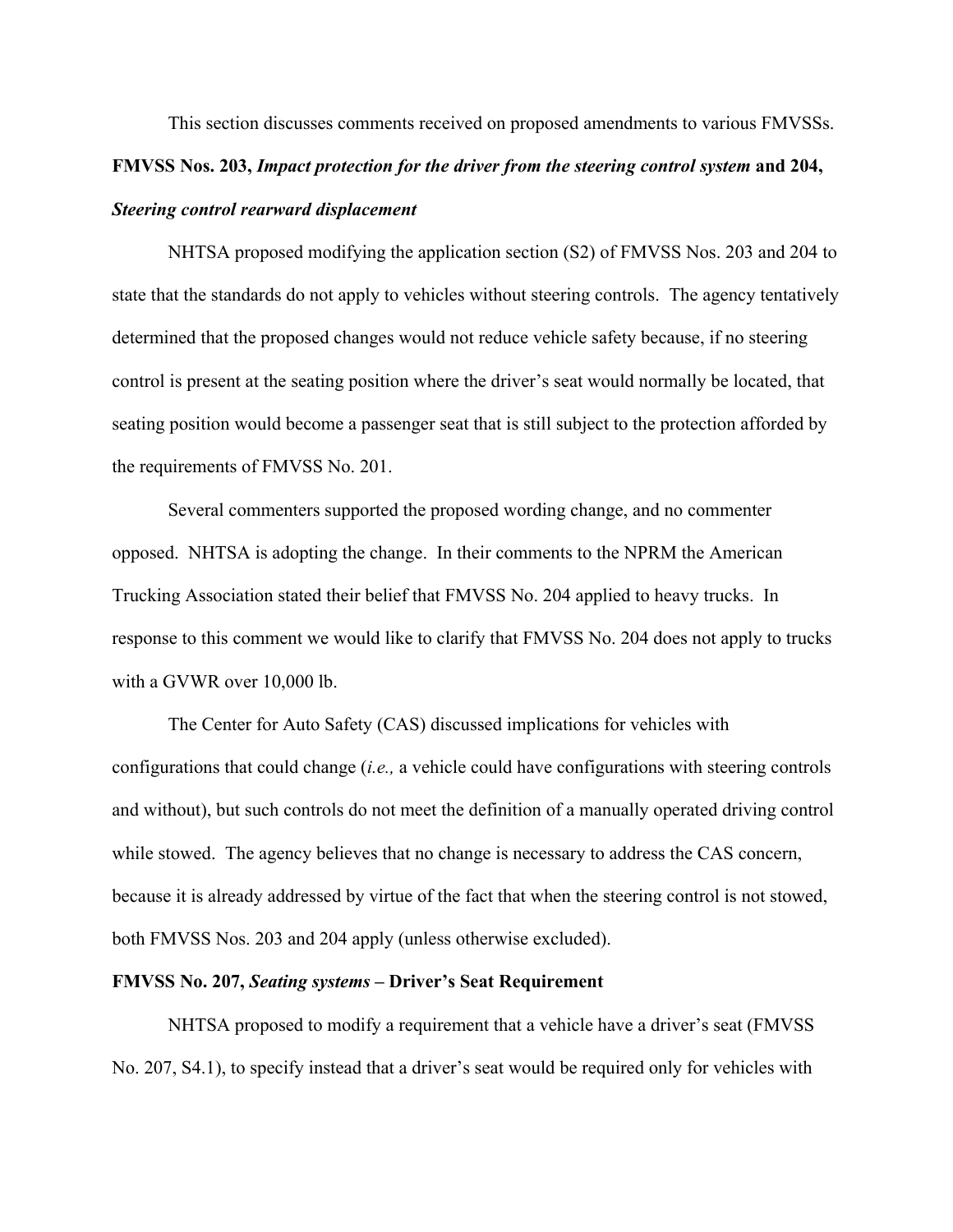manually operated driving controls. By virtue of the new definition of driver's seat ("driver's designated seating position") and "manually operated driving controls," a driver's seat inherently has immediate access to such controls. Therefore, the proposed addition to S4.1 would clarify that a vehicle equipped with ADS, without traditional driving controls, need not have a driver's seat.

 Most commenters responding to this issue (the California State Transportation Agency (CalSTA), GM, CAS) favored or were neutral on the proposal. GM noted that the NPRM's use of the term "manually operated driving control" as used in the requirement for a driver's seat in FMVSS No. 207 was incorrectly singular and instead should be plural. NHTSA agrees with this comment and has adopted the correction in the final rule.

 Tesla asked NHTSA to reconsider this requirement, stating that, "in certain circumstances involving dual-mode vehicles, the driver's designated seating position may become a passenger's designated seating position (*e.g.,* when the manually operated driving controls are stowed)." Tesla stated that in such cases, there may be no driver's designated seating position, which could create uncertainty about compliance with FMVSS 207, S4.1 for dual-mode vehicles.

 NHTSA does not understand how the situation Tesla describes creates uncertainty about S4.1 certification, since the driver's seat requirement is predicated on the presence of driving controls. If the vehicle were dual-mode with stowable controls, the manufacturer would need to provide a seat so that when the controls are in place, the seat would be available. Although such a system would be unnecessary, a manufacturer could provide a system that stows the driver's seat when the controls are stowed.

#### **FMVSS No. 214,** *Side impact protection*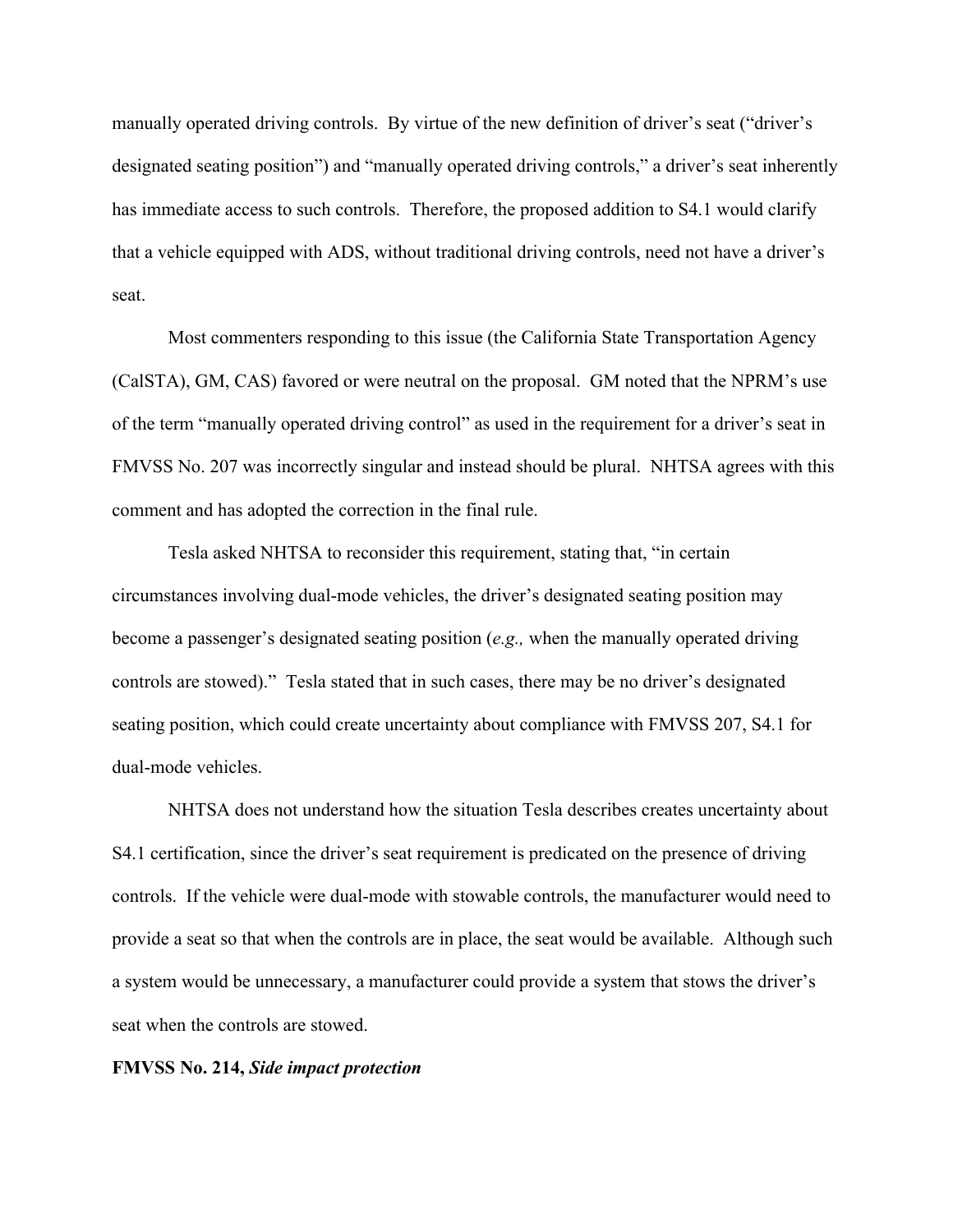Zoox commented that the first sentence of FMVSS No. 214, S12.2.1(c) is unnecessary. This section of the standard refers to the positioning of the arms of the test dummy. The NPRM proposed adding a sentence to assure that the specification would apply if the vehicle had multiple front seat passenger dummies. However, since the specification would apply to any dummy, the additional sentence is redundant. NHTSA agrees with Zoox's assessment and is deleting the unnecessary text.

#### **FMVSS No. 220,** *School bus rollover protection*

 The Alliance suggested that in S5.2(b), the term "occupant compartment" should be substituted for "passenger and driver compartment." NHTSA did not propose changes to FMVSS No. 220 because the agency does not believe any are necessary.

 We decline to make the requested change to FMVSS No. 220 because the agency continues to believe no changes are necessary. We note that a lack of a driver simply indicates that there is only a passenger compartment.

#### **FMVSS No. 226 – Ejection Countermeasure Readiness Telltales**

 The agency stated in the preamble of the NPRM that it would not address telltales and warnings as they relate to ADS vehicles where there is no requirement for any occupant to be seated in what is currently considered the driver's DSP.<sup>51</sup> The NPRM stated that this is a broad topic that will be discussed in a future notice focused solely on these issues, where the agency can engage stakeholders on those issues requiring additional policy and technical discussion. The proposed regulatory text from the NPRM (in S4.2.2 of FMVSS No. 226) included changes

 $<sup>51</sup>$  The preamble stated (85 FR at 17630): "The Agency notes that other barriers, such as those involving the ejection</sup> mitigation countermeasure indicator included in FMVSS No. 226, would be more appropriately addressed in the Agency's planned future notice relating to the appropriate applicability of telltale requirements in ADS-equipped vehicles."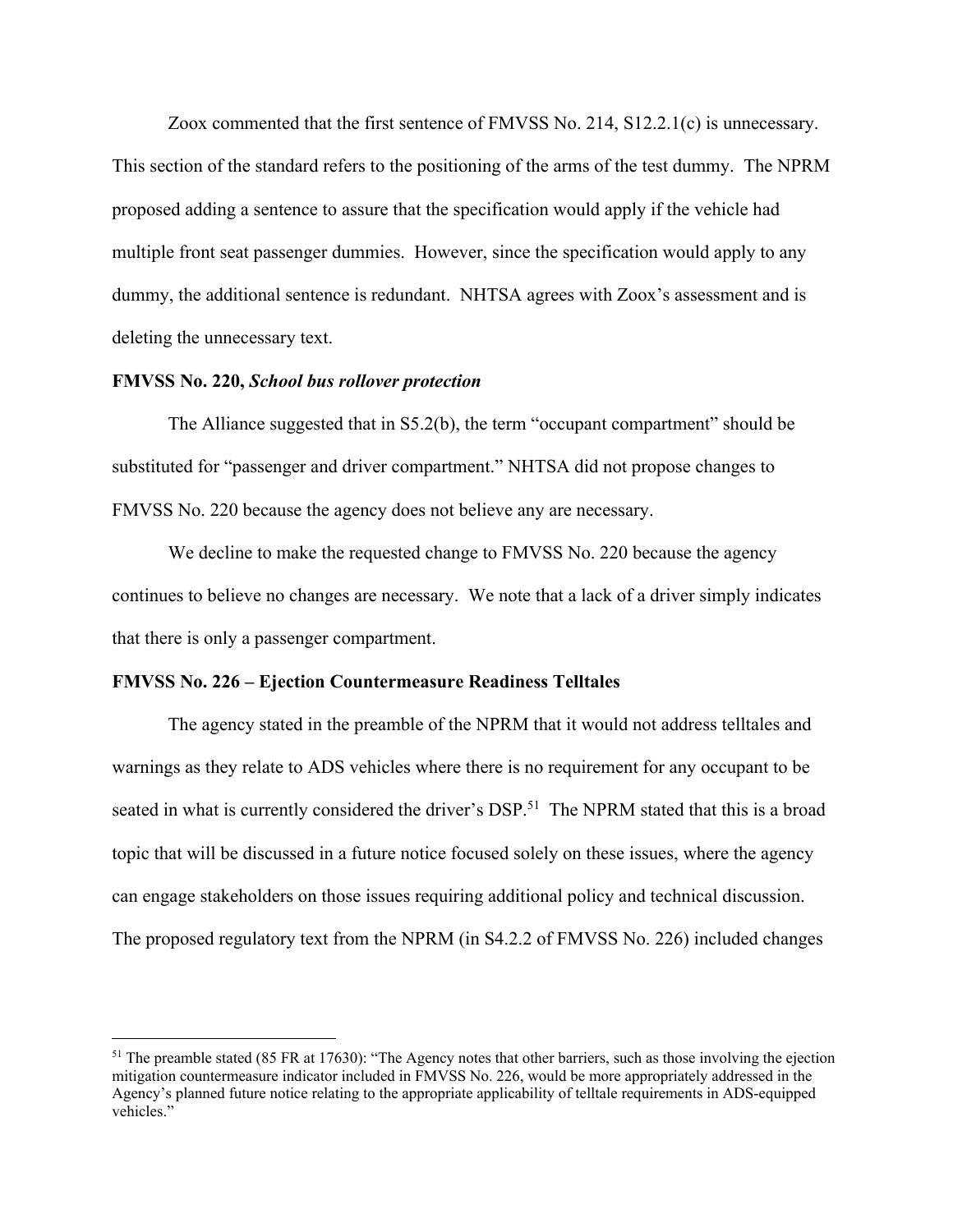that inadvertently would have required the ejection mitigation countermeasure readiness indicator to be visible to the occupant of any DSP for vehicles without a driver's DSP.

 This final rule does not proceed with this proposal. Changes to the ejection mitigation readiness indicator in FMVSS No. 226 were not intended to be included in the scope of this rulemaking. The agency will take the comments received on this issue into consideration when developing its next actions related to telltales and indicators for ADS-equipped vehicles.

#### **FMVSS No. 226,** *Ejection mitigation* **– Modified Roof Definition**

 FMVSS No. 226 excludes "modified roof vehicles" from the standard (S2). The existing FMVSS No. 226 definition of "modified roof" (in S3) uses the term "driver's compartment." NHTSA proposed to make a simple substitution of "occupant compartment" to replace "driver's compartment." We noted that this change would affect the applicability of the standard to all vehicles. However, we expected that it would not have any substantive effect on non-ADS vehicles, *i.e.,* we expected that the driver's compartment and the occupant compartment would be identical and requested comment on our expectation.

 This final rule adopts the proposed change. Only CalSTA commented on this aspect of the proposal, and they did so in agreement with the change. CalSTA asserted that this modification will increase occupant safety. NHTSA does not have information demonstrating that this change affects the level of protection provided by current requirements, since the modification does not expand applicability.

#### **VII. Effective Date**

 This final rule is effective 180 days after date of publication in the Federal Register, with optional early compliance permitted. 49 U.S.C. 30111(d) states that a FMVSS may not become effective before the 180th day the standard is prescribed unless good cause is shown that a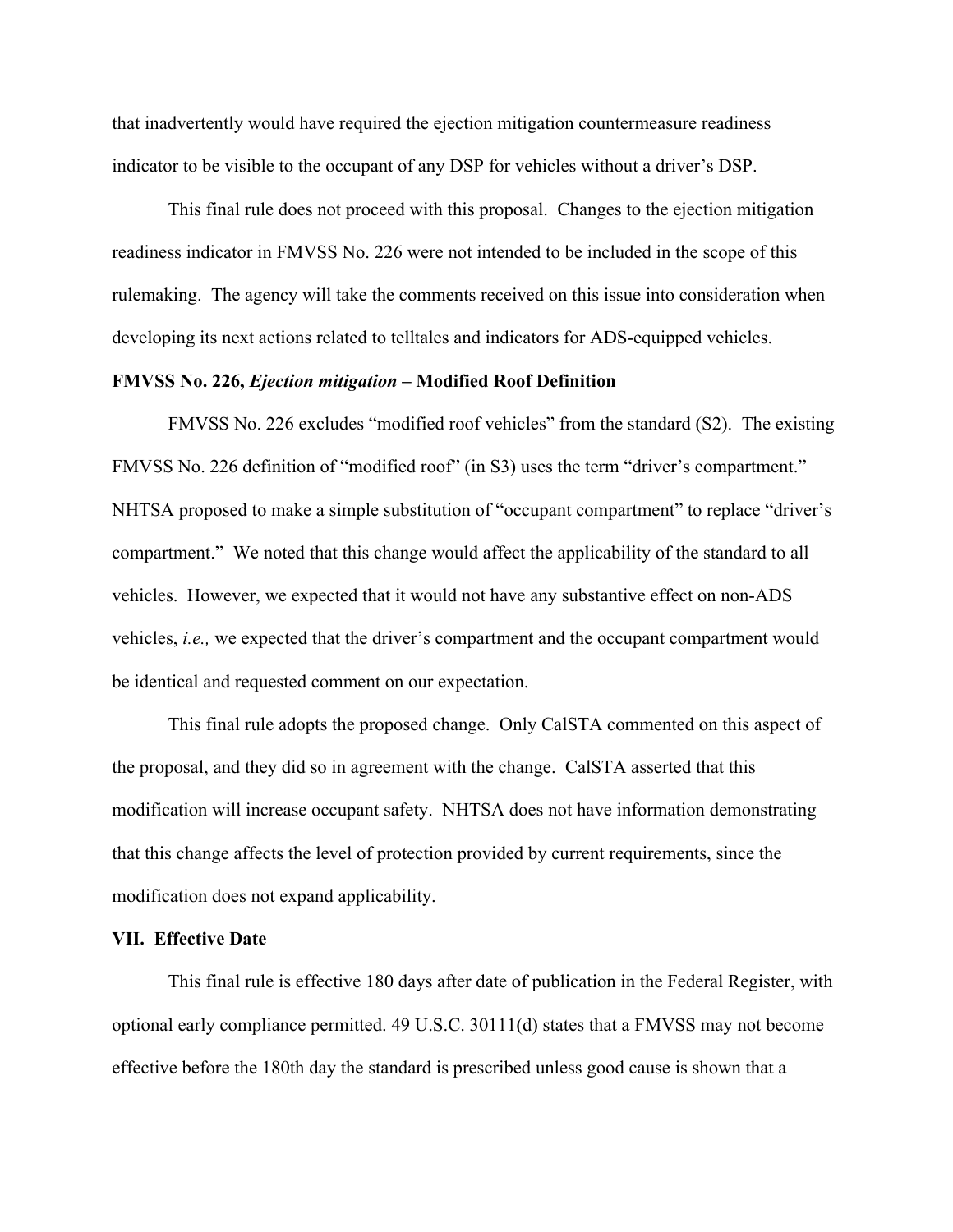different effective date is in the public interest. This final rule makes modifications to existing FMVSSs in a way that does not require manufacturers of traditional vehicles to modify their products. Moreover, providing for optional early compliance will allow manufacturers to benefit immediately from the flexibility afforded by the modifications to the FMVSSs included in this final rule, providing the same relief as if the effective date were earlier.

#### **IX. Cost and Benefit Impacts of this Final Rule**

A Final Regulatory Impact Analysis (FRIA) can be found in the docket for this final rule. A summary of the FRIA findings is provided below. The cost impacts of this rule will depend on the per-vehicle costs savings to each vehicle that would no longer need certain manual controls, times the number of vehicles produced each year that will be produced without those controls. The Agency has reliable information on the former category, given that we generally know the current costs of this equipment, but can only estimate the broader effects. Thus, NHTSA calculated the impact of the final rule on costs by analyzing production cost savings arising from forgoing the installation of manual steering controls. These cost savings are partially offset by incremental costs associated with augmenting safety equipment in the left front seating position to make that position equivalent to the right front seating position, *i.e.,* when what would have previously been a driver's seating position would become a passenger seating position in an ADS-DV without manual controls.<sup>52</sup>

 $52$  An ADS-DV is defined as "[a] vehicle designed to be operated exclusively by a level 4 or level 5 ADS for all trips within its given operational design domain (ODD) limitations (if any)." High driving automation (Level 4) is defined as "[t]he sustained and ODD-specific performance by an ADS of the entire dynamic driving task (DDT) and DDT fallback without any expectation that a user will respond to a request to intervene." Full driving automation (Level 5) is defined as "[t]he sustained and unconditional (i.e., not ODD-specific) performance by an ADS of the entire DDT and DDT fallback without any expectation that a user will respond to a request to intervene." SAE J3016\_201806 Taxonomy and Definitions for Terms Related to Driving Automation Systems for On-Road Motor Vehicles.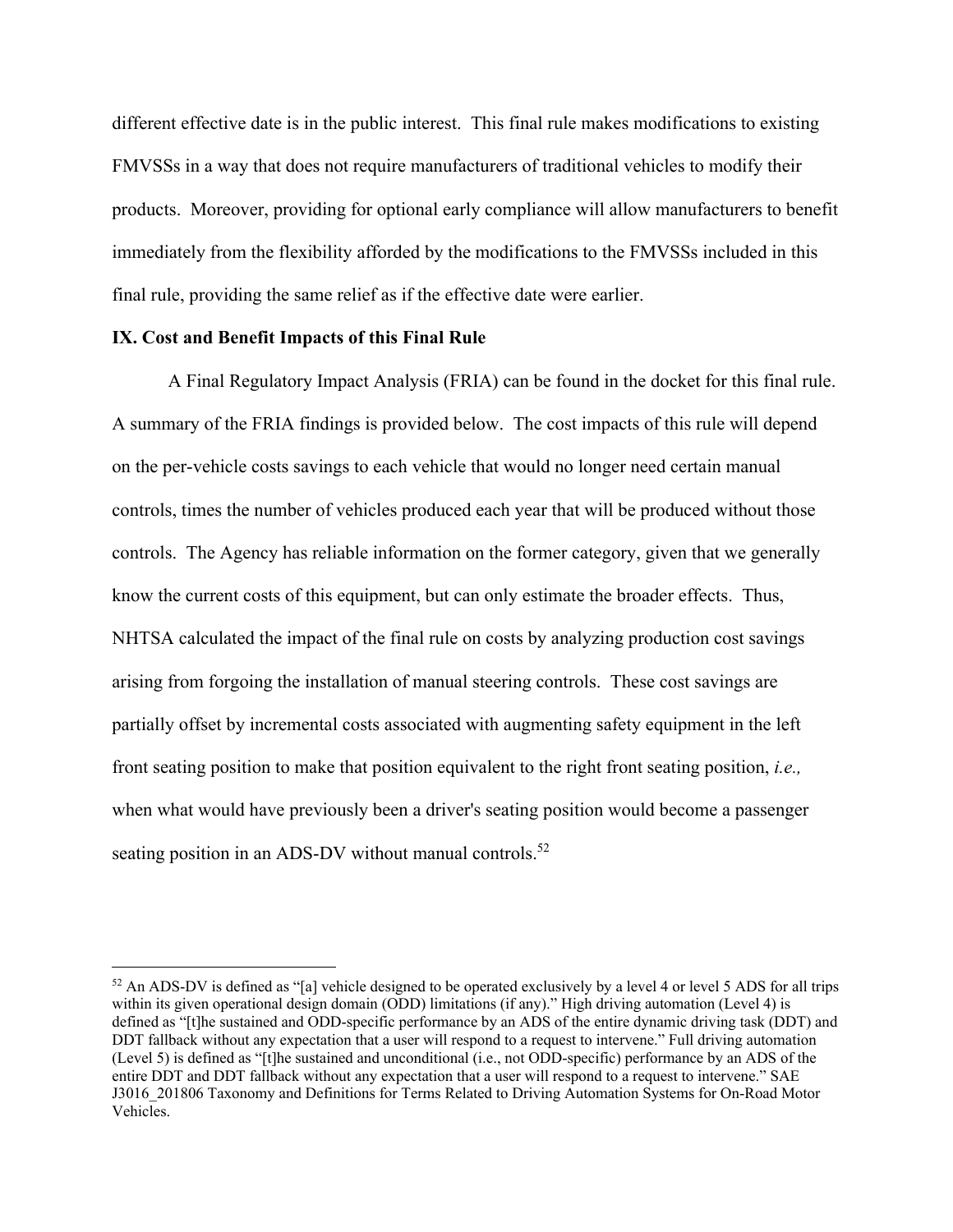Monetized estimated per-vehicle cost impacts (2018 dollars) are presented by discount rate in Table IX-1 below based on a scenario presented by the Energy Information Administration (EIA),<sup>53</sup> in which ADS-DVs represent 31 percent of the share of new light-duty vehicle sales in the year 2050:

Table IX-1: Summary of Net Per-Vehicle Cost Impact Estimates (ADS-DV cost impacts in 2050, 2018 dollars)

| <b>Discount Rate</b>         | <b>Mean Net Cost Impact</b> | 5 <sup>th</sup> - to 95 <sup>th</sup> -Percentile Net Cost |
|------------------------------|-----------------------------|------------------------------------------------------------|
|                              |                             | Impacts                                                    |
| $0\%$ (Effects in 2050)      | $-$ \$995                   | $-$ \$636 to $-$ \$1,350                                   |
| 3% (Discounted back to 2022) | $-$ \$435                   | $-$ \$279 to $-$ \$590                                     |
| 7% Discounted back to 2022)  | $-$149$                     | $-$ \$96 to $-$ \$203                                      |

 The ranges of estimates were identified within an uncertainty analysis addressing uncertainty in the average level of cost savings that would be achieved by ADS-DV manufacturers. The uncertainty analysis centered on identifying plausible ranges of the pervehicle cost savings, with corresponding assumptions regarding the distributions of values across each range (i.e., the likelihood of observing a particular value). The uncertainty analysis generated 50,000 simulated outcomes, across which the mean and percentile values reported in Table IX-2 were identified. In addition to the above ranges of estimates, the Agency performed a sensitivity analysis in which 30 percent of ADS-DV sales in 2050 are comprised of dual-mode vehicles. See the FRIA for the results of that analysis.

<sup>53</sup> Chase, N., Maples, J., and Schipper, M. (2018). Autonomous Vehicles: Uncertainties and Energy Implications. Issue in Focus from the Annual Energy Outlook 2018. Washington, DC: U.S. Energy Information Administration. Available at https://www.eia.gov/outlooks/aeo/av.php (last accessed October 22, 2019).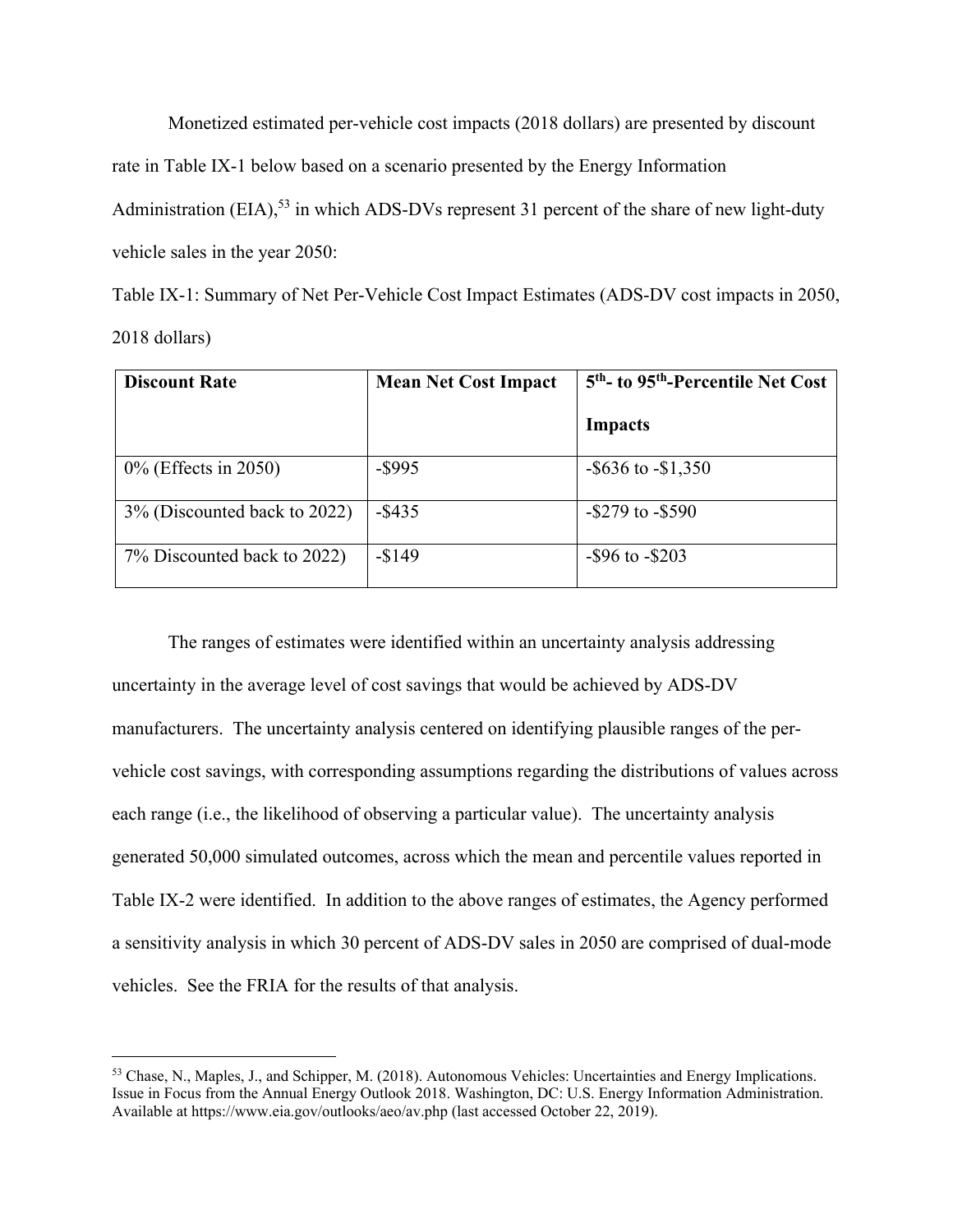Although attempting to project the number of vehicles that may benefit from these savings is, of course, highly uncertain, NHTSA has conducted an analysis that shows how these cost savings would look if these types of vehicles became more present in the fleet, as explained in greater detail in the FRIA. NHTSA assumed that light-duty vehicle sales would follow the identical baseline path projected in the Corporate Average Fuel Economy (CAFE) Model<sup>54</sup> through 2032 (the last year specified in the baseline), and then would continue to grow at the average annual growth rate in the baseline from 2027-2032 (approximately 0.2 percent per year; the projected baseline growth rate was also approximately 0.2 percent per year for 2027-2032 in the CAFE Model) for each year after 2032, growing to 18.7 million new light-duty vehicles sold in 2050. NHTSA assumed that the share of new light-duty vehicle sales comprised of ADS-DVs would reach 31 percent in the year 2050, based on the EIA scenario described above;<sup>55</sup> thus, new ADS-DV sales in 2050 are assumed to be equal to 31 percent of 18.7 million, or 5.8 million. Based on these assumptions, NHTSA estimates that the final rule would save ADS-DV manufacturers and consumers approximately \$2.5 billion in the year 2050 (\$2.7 billion in production cost savings, offset partially by \$0.2 billion in incremental costs) at a three-percent discount rate; and approximately \$0.7 billion in the year 2050 (\$0.9 billion in production cost savings, offset partially by approximately \$0.1 billion in incremental costs) at a seven-percent discount rate.

Table IX-2: Summary of Total Monetized Annual Benefit, Cost, and Net Cost Impact Estimates (ADS-DV cost impacts in 2050, billions of 2018 dollars)

<sup>54</sup> Detailed information on the CAFE Model, including model files, is available at https://www.nhtsa.gov/corporateaverage-fuel-economy/compliance-and-effects-modeling-system.<br><sup>55</sup> Chase, N., Maples, J., and Schipper, M. (2018). Autonomous Vehicles: Uncertainties and Energy Implications.

Issue in Focus from the Annual Energy Outlook 2018. Washington, DC: U.S. Energy Information Administration. Available at https://www.eia.gov/outlooks/aeo/av.php (last accessed October 22, 2019).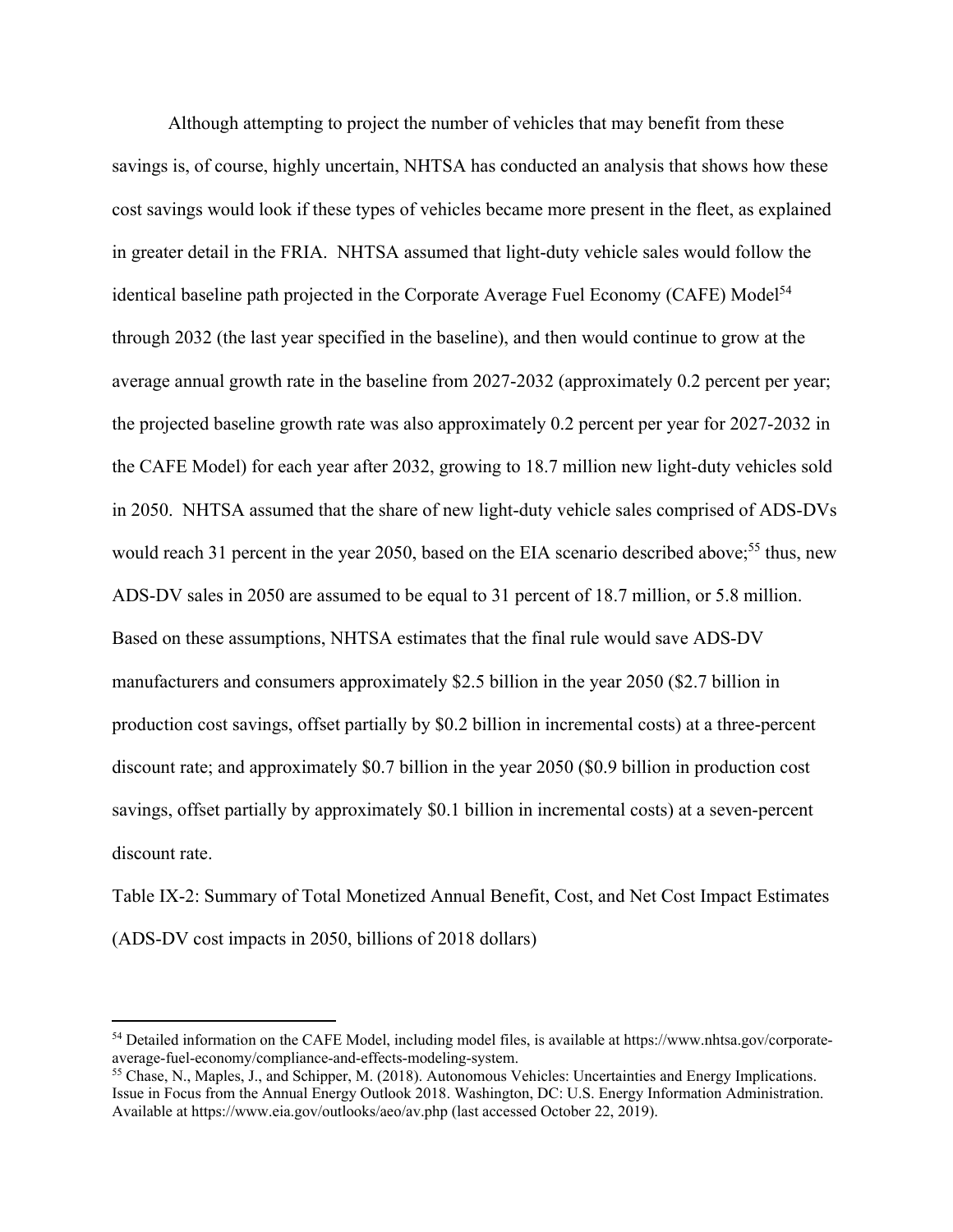| <b>Discount Rate</b> | <b>Benefits (Cost</b> | <b>Incremental</b> | <b>Net Cost Impact</b> |
|----------------------|-----------------------|--------------------|------------------------|
|                      | Savings)              | <b>Costs</b>       |                        |
| 3%                   | \$2.7                 | \$0.2              | $-$ \$2.5              |
| 7%                   | \$0.9                 | \$0.1              | $-$ \$0.9              |

The estimated cost impacts above represent the subset of potential impacts that are quantifiable (albeit with considerable uncertainty) under the available information. NHTSA identified five unquantified benefit impacts associated with the final rule: impacts on fuel consumption, impacts on safety, incremental producer and consumer surplus, changes in administrative burden, and changes in manufacturer uncertainty. The final rule could affect pervehicle fuel consumption by changing the mass of ADS-DVs. NHTSA expects ADS-DV mass to either decrease (due to the removal of currently required equipment) slightly or remain essentially unchanged (due to the addition of automated steering components that offset the mass savings of the removed equipment) under the final rule. NHTSA acknowledges that, in principle, ADS-DV mass could increase (if vehicle seating configurations and amenities are changed sufficiently when exploiting the reduction in design constraints when removing manual steering controls) under the final rule. Conversely, ADS-DV net mass could decrease for cases where vehicles are used for travel without occupants (e.g., automated deliveries or empty running between trips with occupants). However, we do not have data to support any specific projections in changes in vehicle mass.

 In any event, current corporate average fuel economy (CAFE) requirements are based on a vehicle's "footprint," and thus any change in a vehicles mass will not affect a manufacturer's obligations under that program. Finally, as stated in the NPRM, NHTSA has not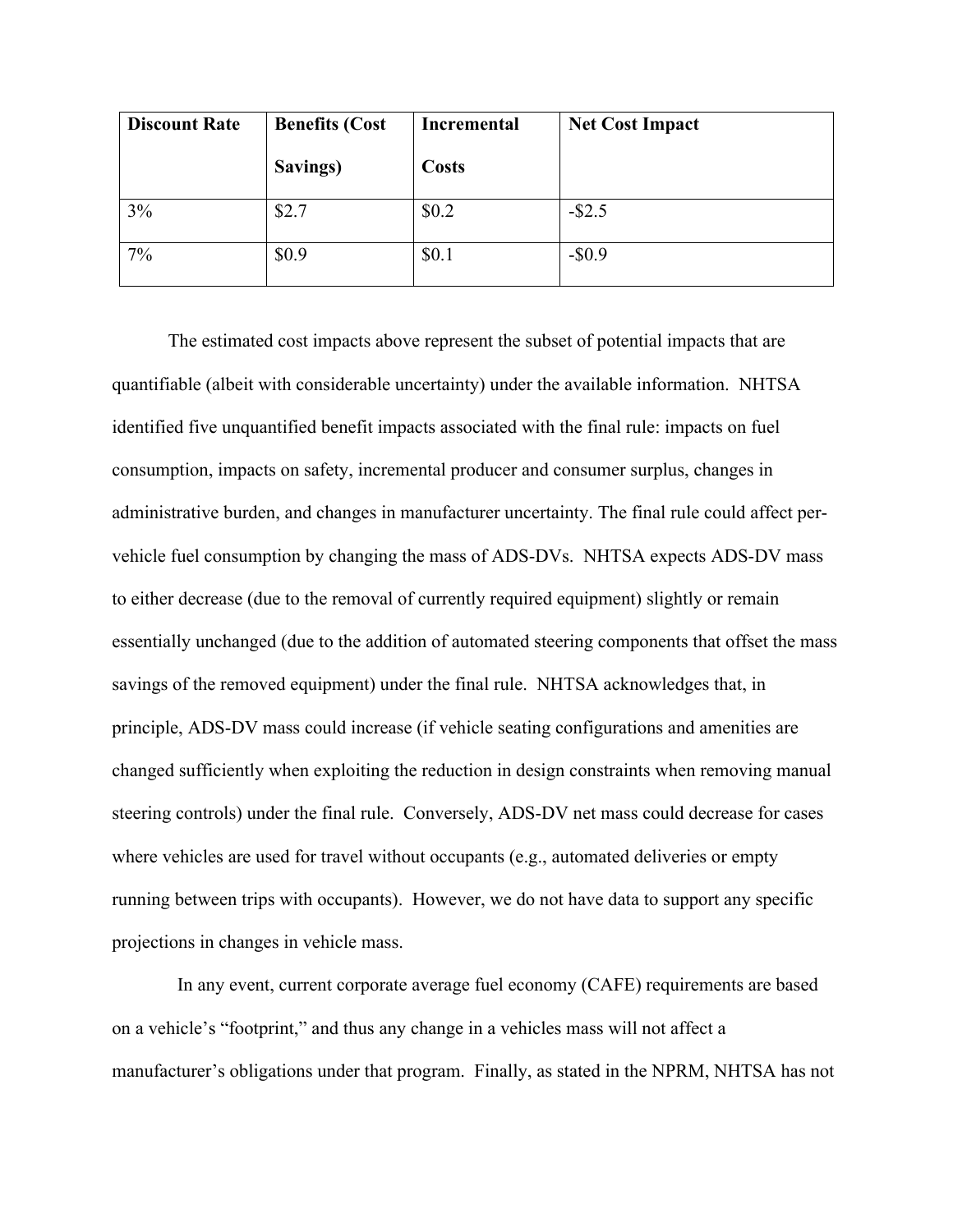attempted to address the revisions that may be necessary to provide regulatory certainty for manufacturers that wish to self-certify ADS-equipped vehicles with unconventional seating arrangements. The final rule is assumed to have no effect on the per-mile risk of travel in ADS-DVs, as it does not revise, remove, or establish anything associated with their safety performance. That is, the removal of manual steering controls is not assumed to offer any direct safety benefit or detriment for travel in ADS-DVs. However, it is feasible that changes in ADS-DV demand associated with the final rule (e.g., due to changes in vehicle design or decreases in cost) could increase the use of ADS-DVs. In turn, safety outcomes associated with the final rule would be equal to the net effects of: (1) changes in per-mile fatality and injury risk for travel that is shifted from conventional vehicles to ADS-DVs; and (2) incremental fatalities and injuries for travel in ADS-DVs that would not have taken place in any vehicle otherwise. It is difficult to project net safety impacts associated with the final rule without information on: (1) per-mile fatality and injury risk for ADS-DVs and conventional vehicles over time; and (2) demand for travel in ADS-DVs and conventional vehicles as a function of ADS-DV price and design attributes.

NHTSA recognizes that incremental consumer and producer surplus under the final rule would accrue in addition to the production cost savings estimated in the preceding section. That is, by reconfiguring seating configurations and amenities to exploit the lack of manual steering controls, ADS-DV manufacturers would generate incremental consumer and producer surplus as consumers' willingness-to-pay increases. However, NHTSA does not have sufficient information available on the demand and supply of ADS-DVs and their substitutes to estimate the components of incremental consumer and producer surplus that are not captured within the estimates of production cost savings. Thus, the share of incremental consumer and producer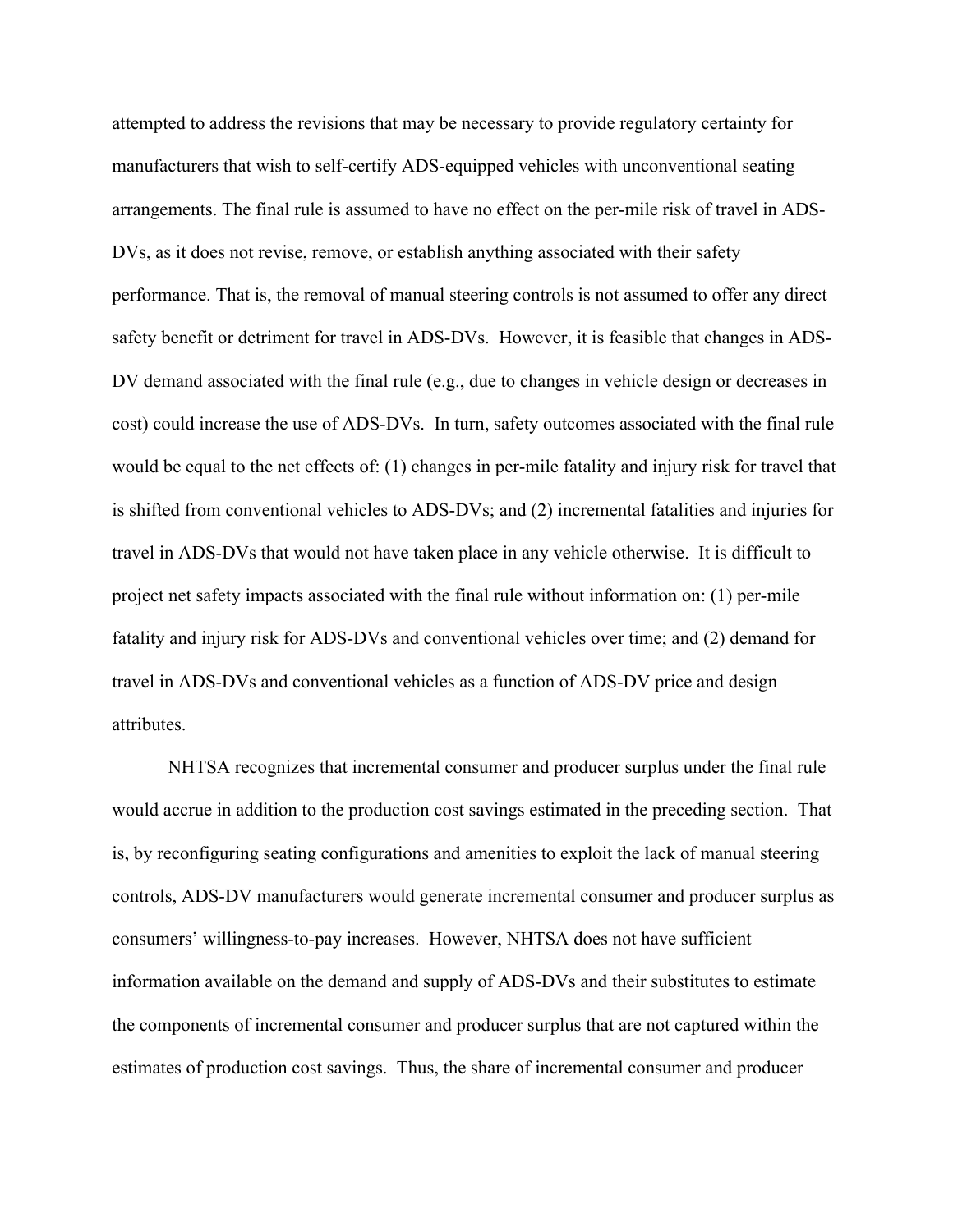surplus not comprised of the cost savings identified in the preceding section is an unquantified benefit.

The final rule would lead to a reduction in the number of standards from which manufacturers of ADS-DVs would have to seek exemptions. The reduction in exemption requests would be associated with a reduction in administrative costs for both manufacturers and NHTSA. NHTSA does not have sufficient information to establish a specific estimate of administrative cost savings. However, the cost savings would be expected to be small relative to the production cost savings associated with the rule.

A less tangible, but still important, expected impact of the final rule would be a reduction in uncertainty for manufacturers of ADS-equipped vehicles. The final rule provides clarity to manufacturers on constraints to developing FMVSS-compliant ADS-equipped vehicles. In turn, developmental paths for ADS-equipped vehicles could be implemented with greater precision and efficiency. The reduction in uncertainty could reduce not only the costs associated with manufacturing ADS-equipped vehicles, but also the time it would take to bring these vehicles to the market. An accelerated development timeline would be a benefit both to manufacturers and consumers.

#### **X. Regulatory Notices and Analyses**

# **Executive Order 12866, Executive Order 13563, and DOT Regulatory Policies and Procedures**

 NHTSA has considered the impacts of this rulemaking action under E.O. 12866, "Regulatory Planning and Review" (58 FR 51735, October 4, 1993), E.O. 13563, "Improving Regulation and Regulatory Review," and DOT regulatory requirements. This final rule is "significant" and was reviewed by OMB. This action is significant because it raises novel legal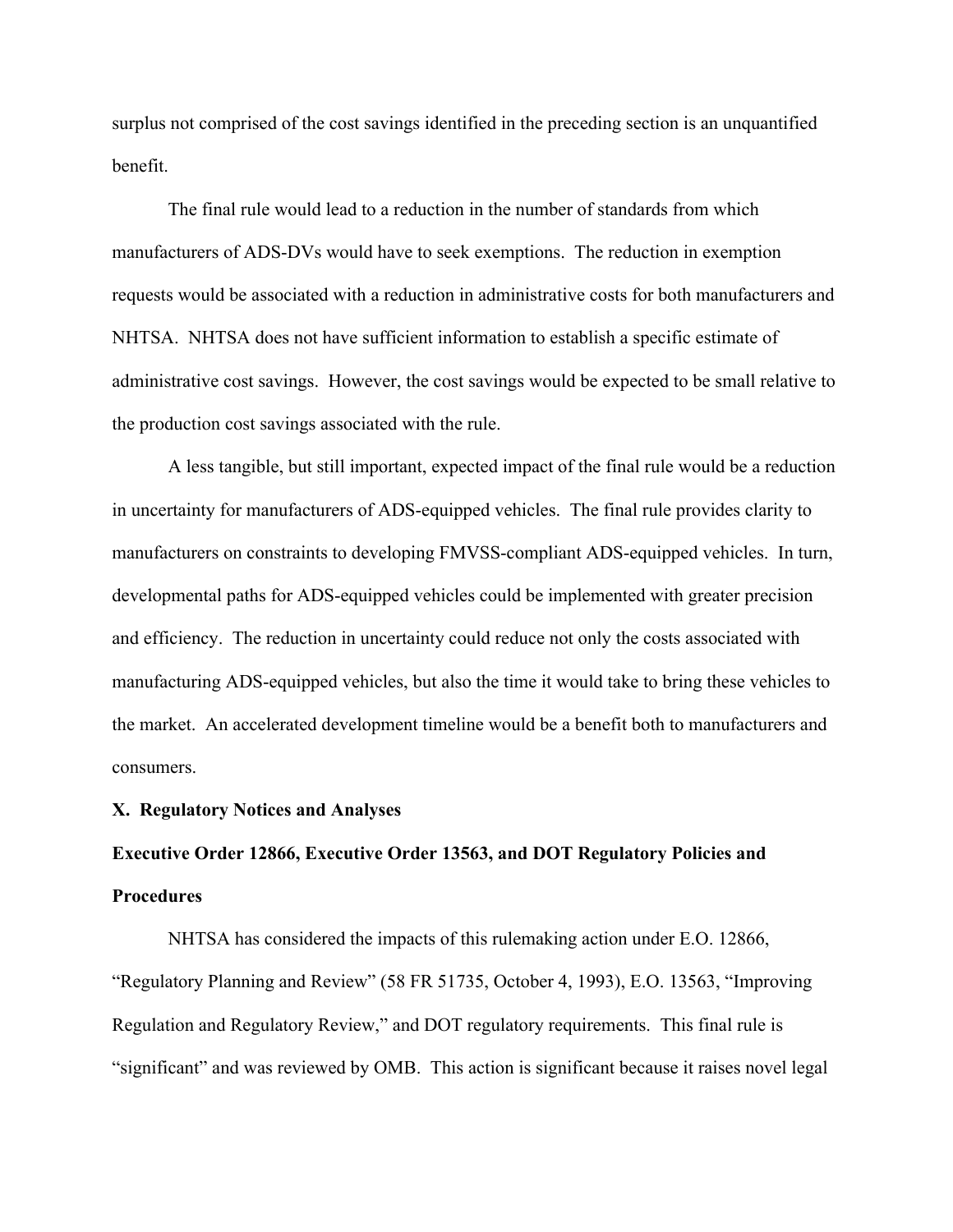and policy issues surrounding the regulation of vehicles equipped with ADS and is the subject of much public interest and has anticipated annual economic impacts greater than \$100 million. NHTSA has prepared a Final Regulatory Impact Analysis (FRIA) for this final rule, which can be found in the docket for this final rule. The cost savings of this final rule are described in the preamble and discussed in greater detail in the accompanying FRIA.

#### **Regulatory Flexibility Act**

 Pursuant to the Regulatory Flexibility Act (5 U.S.C. 601 et seq., as amended by the Small Business Regulatory Enforcement Fairness Act (SBREFA) of 1996), whenever an agency is required to publish a notice of proposed rulemaking or final rule, it must prepare and make available for public comment a regulatory flexibility analysis that describes the effect of the rule on small entities (i.e., small businesses, small organizations, and small governmental jurisdictions). The Small Business Administration's regulations at 13 CFR part 121 define a small business, in part, as a business entity "which operates primarily within the United States."  $(13 \text{ CFR } 121.105(a)(1))$ . No regulatory flexibility analysis is required if the head of an agency certifies the proposed or final rule will not have a significant economic impact on a substantial number of small entities. SBREFA amended the Regulatory Flexibility Act to require Federal agencies to provide a statement of the factual basis for certifying that a proposed or final rule will not have a significant economic impact on a substantial number of small entities. I certify that this final rule will not have a significant economic impact on a substantial number of small entities. This final rule finalizes NHTSA's proposal of amendments to and clarifications of the application of existing occupant protection standards to vehicles equipped with ADS that also lack traditional manual controls. This final rule will apply to small motor vehicle manufacturers who wish to produce ADS without manual controls and with conventional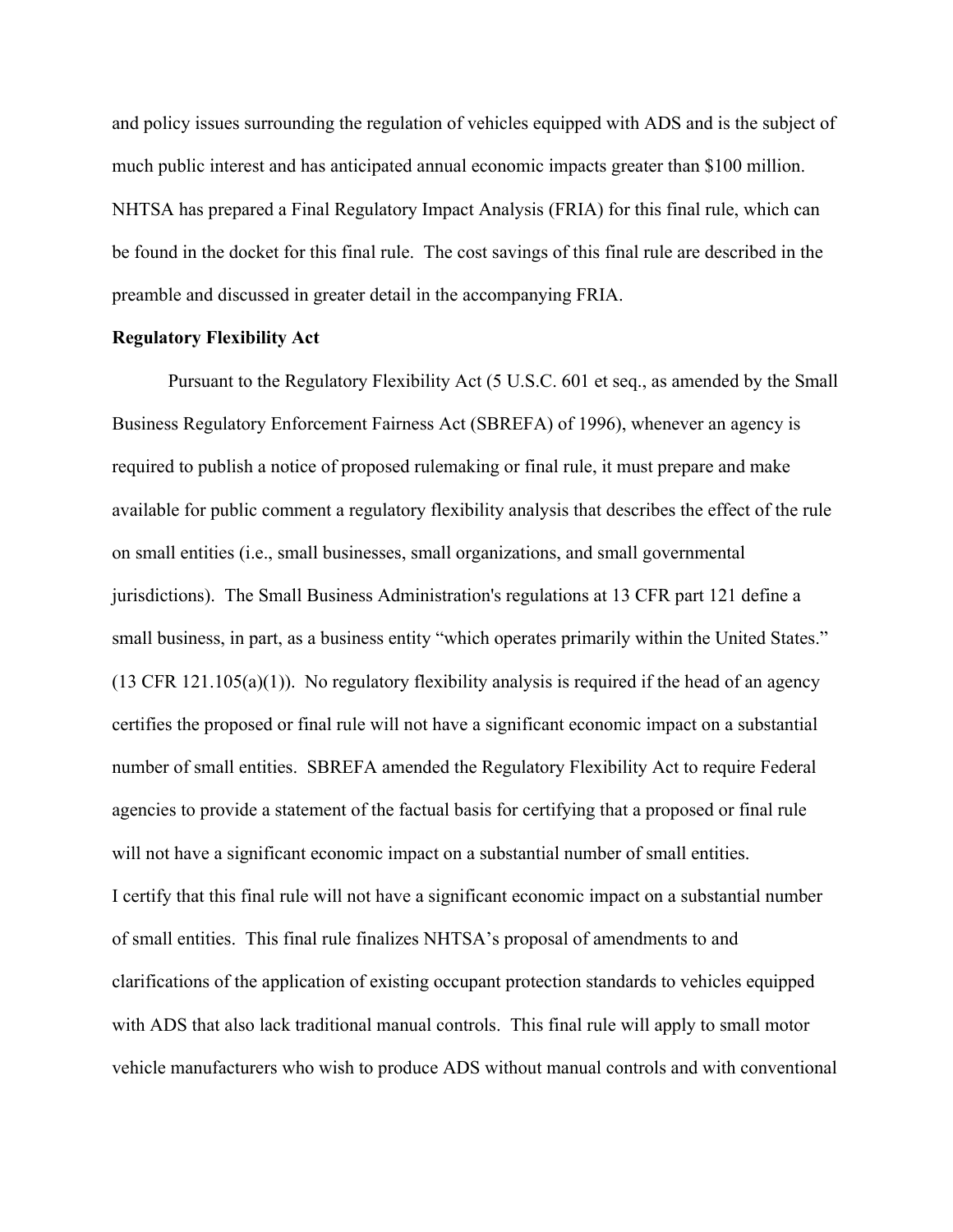seating arrangements (i.e., forward-facing, front row seats). In the NPRM, NHTSA analyzed current small manufacturers and current small ADS developers in detail in the Preliminary Regulatory Impact Analysis (PRIA) for the NPRM, and found that none of the entities listed in the analysis would be impacted by this rulemaking. NHTSA received no comments on this analysis. For the reasons discussed in the PRIA and set forth in the FRIA, NHTSA concludes this rulemaking will not have a significant economic impact on a substantial number of small entities.

#### **Executive Order 13132 (Federalism)**

 NHTSA has examined this final rule pursuant to Executive Order 13132 (64 FR 43255, August 10, 1999) and concluded that no additional consultation with States, local governments or their representatives is mandated beyond the rulemaking process. The agency has concluded that the rulemaking will not have sufficient federalism implications to warrant consultation with State and local officials or the preparation of a federalism summary impact statement. This final rule will not have "substantial direct effects on the States, on the relationship between the national government and the States, or on the distribution of power and responsibilities among the various levels of government."

 NHTSA rules can preempt in two ways. First, the National Traffic and Motor Vehicle Safety Act contains an express preemption provision: When a motor vehicle safety standard is in effect under this chapter, a State or a political subdivision of a State may prescribe or continue in effect a standard applicable to the same aspect of performance of a motor vehicle or motor vehicle equipment only if the standard is identical to the standard prescribed under this chapter. 49 U.S.C. 30103(b)(1). It is this statutory command by Congress that preempts any nonidentical State legislative and administrative law addressing the same aspect of performance.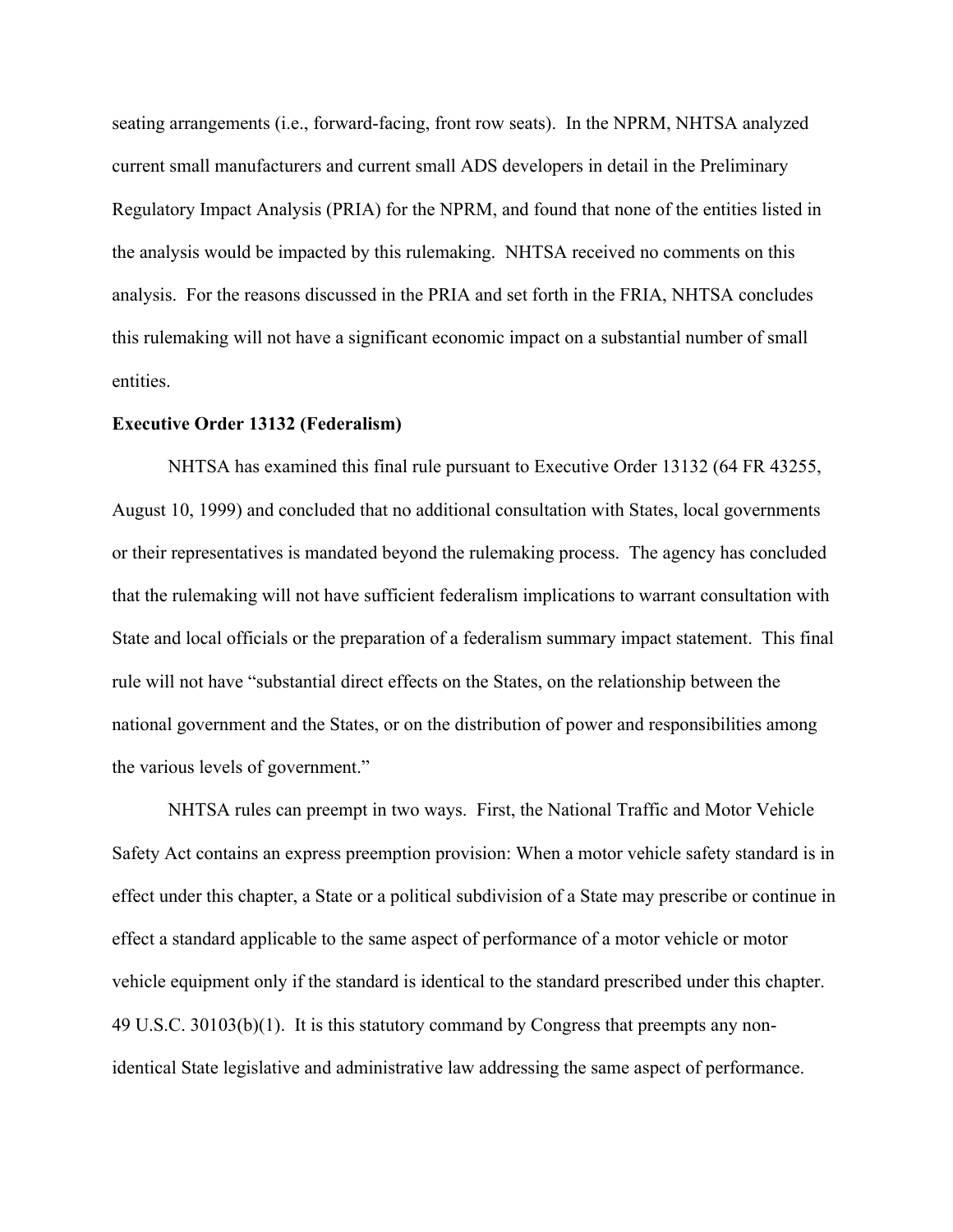The express preemption provision described above is subject to a savings clause under which "[c]ompliance with a motor vehicle safety standard prescribed under this chapter does not exempt a person from liability at common law." 49 U.S.C. 30103(e). Pursuant to this provision, State common law tort causes of action against motor vehicle manufacturers that might otherwise be preempted by the express preemption provision may be preserved. However, the Supreme Court has recognized the possibility of implied preemption of such State common law tort causes of action by virtue of NHTSA's rules – even if not expressly preempted.

 This second way that NHTSA rules can preempt is dependent upon the higher standard effectively imposed through a State common law tort judgment against the manufacturer, notwithstanding the manufacturer's compliance with the NHTSA standard, creating an obstacle to the accomplishment and execution of that standard. If and when such a conflict does exist for example, when the standard at issue is both a minimum and a maximum standard—the State common law tort cause of action is impliedly preempted. See *Geier v. American Honda Motor Co*., 529 U.S. 861 (2000).

 Pursuant to E.O. 13132, NHTSA has considered whether this final rule could or should preempt State common law causes of action. The agency's ability to announce its conclusion regarding the preemptive effect of one of its rules reduces the likelihood that preemption will be an issue in any subsequent tort litigation. Under the principles enunciated in *Geier* it is possible that a rule of State tort law could conflict with a NHTSA safety standard if it created an obstacle to the accomplishment and execution of that standard. Since this final rule translates existing occupant protection standards to vehicles equipped with alternative cabin configurations that lack manual driving controls, NHTSA does not currently foresee the likelihood of any such tort requirements and does not have a basis for concluding that such a conflict exists.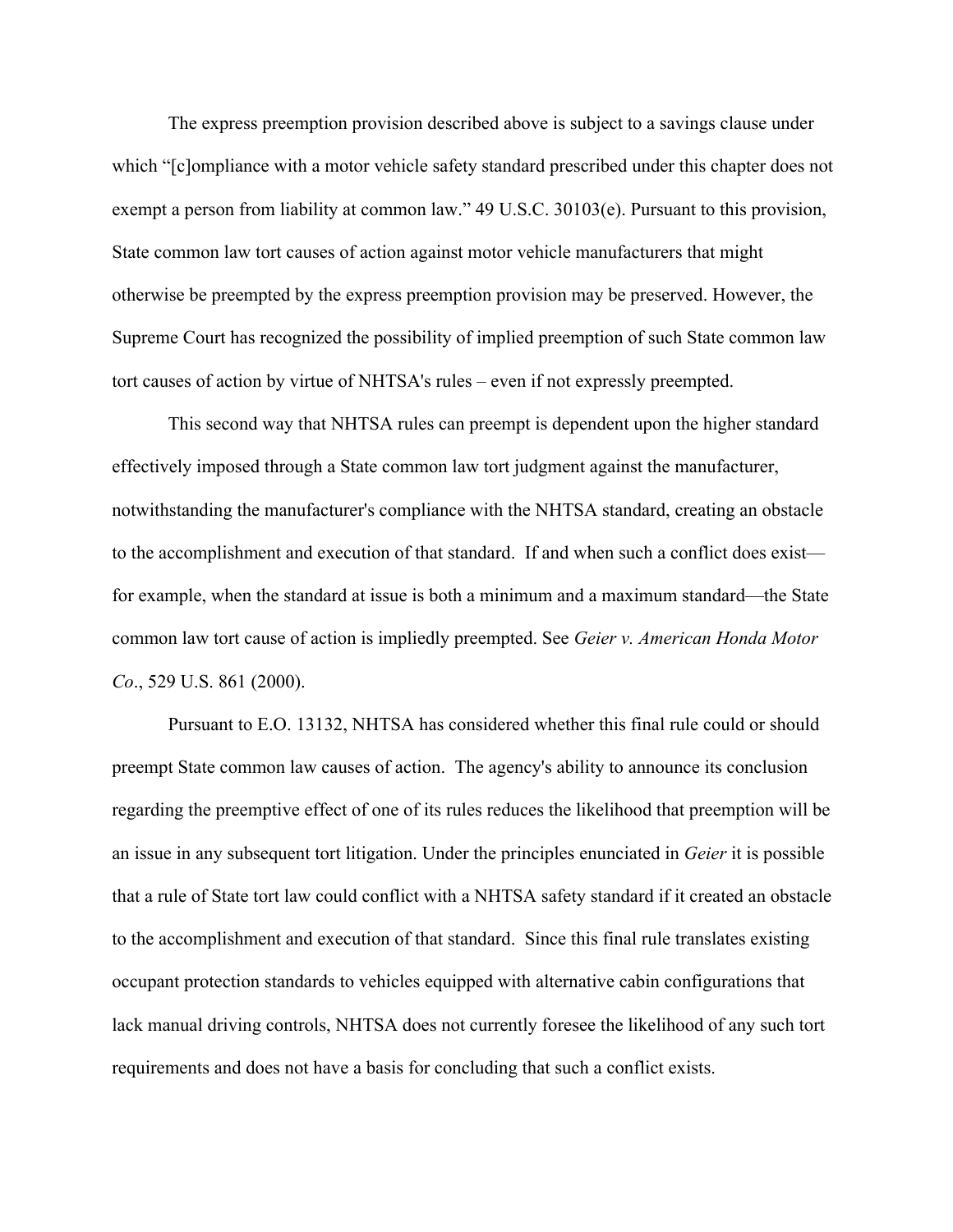NHTSA solicited comments from the States and other interested parties on this assessment of issues relevant to E.O. 13132 in the NPRM. While one commenter touched on the organization's general support for the concept of federalism, it did not assert that the rulemaking was anything but an appropriate balance between State and Federal regulation.

#### **Congressional Review Act**

The Congressional Review Act, 5 U.S.C. 801 et. seq., as added by the Small Business Regulatory Enforcement Fairness Act of 1996, generally provides that before a rule may take effect, the agency promulgating the rule must submit a rule report, which includes a copy of the rule, to each House of the Congress and to the Comptroller General of the United States. NHTSA will submit a report containing this rule and other required information to the U.S. Senate, the U.S. House of Representatives, and the Comptroller General of the United States prior to publication of the rule in the Federal Register. A major rule cannot take effect until 60 days after it is published in the Federal Register. This action is a "major rule" as defined by 5 U.S.C. 804(2). This rule will be effective sixty days after the date of publication in the Federal Register.

#### **Executive Order 12988 (Civil Justice Reform)**

 When promulgating a regulation, Executive Order 12988 specifically requires that the agency must make every reasonable effort to ensure that the regulation, as appropriate: (1) Specifies in clear language the preemptive effect; (2) specifies in clear language the effect on existing Federal law or regulation, including all provisions repealed, circumscribed, displaced, impaired, or modified; (3) provides a clear legal standard for affected conduct rather than a general standard, while promoting simplification and burden reduction; (4) specifies in clear language the retroactive effect; (5) specifies whether administrative proceedings are to be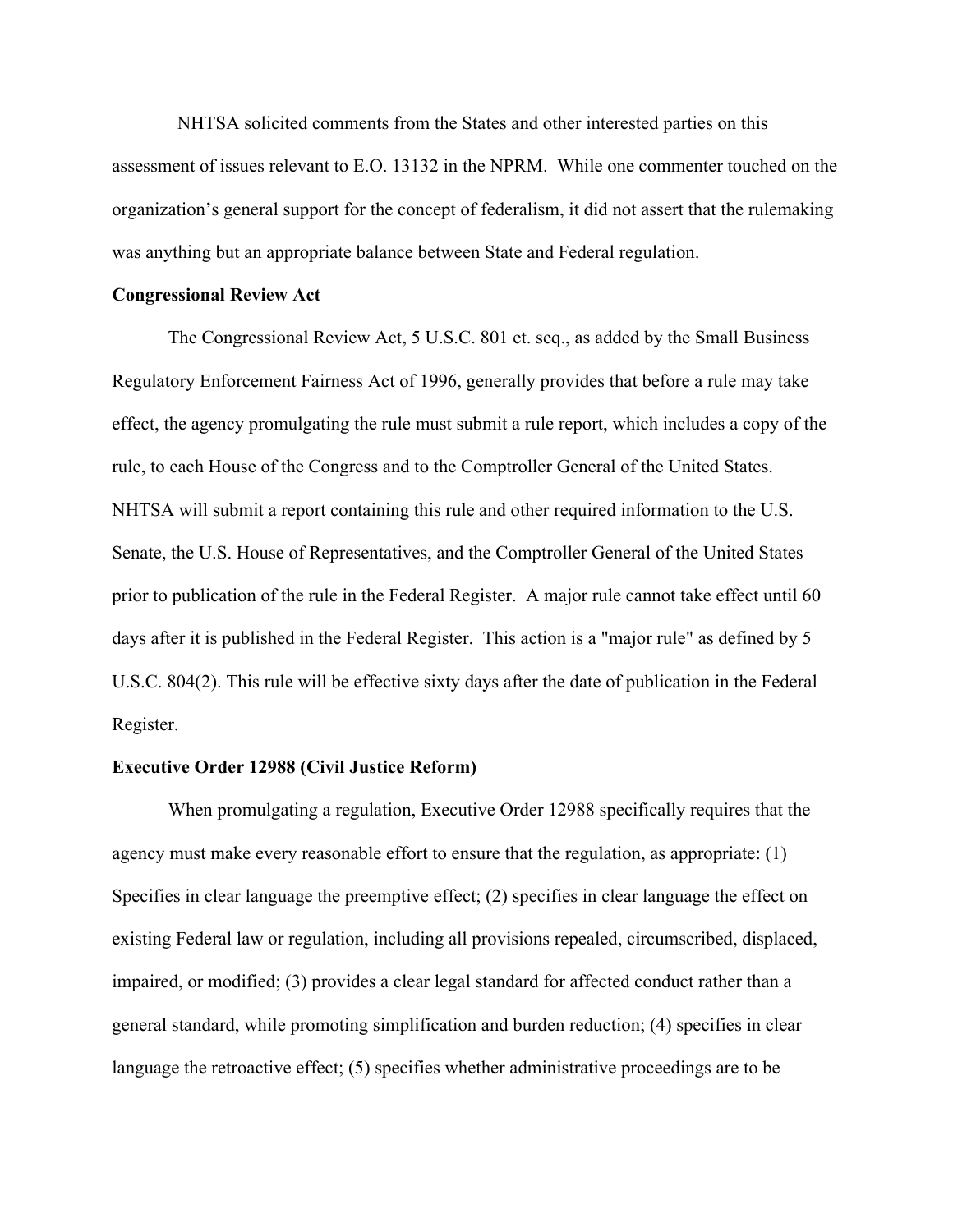required before parties may file suit in court; (6) explicitly or implicitly defines key terms; and (7) addresses other important issues affecting clarity and general draftsmanship of regulations.

 Pursuant to this Order, NHTSA notes as follows. The preemptive effect of this final rule is discussed above in connection with Executive Order 13132. NHTSA notes further that there is no requirement that individuals submit a petition for reconsideration or pursue other administrative proceeding before they may file suit in court.

# **Executive Order 13045 (Protection of Children From Environmental Health and Safety Risks)**

 Executive Order 13045, "Protection of Children from Environmental Health and Safety Risks," (62 FR 19885; April 23, 1997) applies to any proposed or final rule that: (1) Is determined to be "economically significant," as defined in E.O. 12866, and (2) concerns an environmental health or safety risk that NHTSA has reason to believe may have a disproportionate effect on children. If a rule meets both criteria, the Agency must evaluate the environmental health or safety effects of the rule on children, and explain why the rule is preferable to other potentially effective and reasonably feasible alternatives considered by the Agency.

 This final rule is not expected to have a disproportionate health or safety impact on children. Consequently, no further analysis is required under Executive Order 13045.

#### **Executive Order 13609, Promoting International Regulatory Cooperation**

 Executive Order 13609, "Promoting International Regulatory Cooperation," promotes international regulatory cooperation to meet shared challenges involving health, safety, labor, security, environmental, and other issues and to reduce, eliminate, or prevent unnecessary differences in regulatory requirements. NHTSA has analyzed this final rule under the policies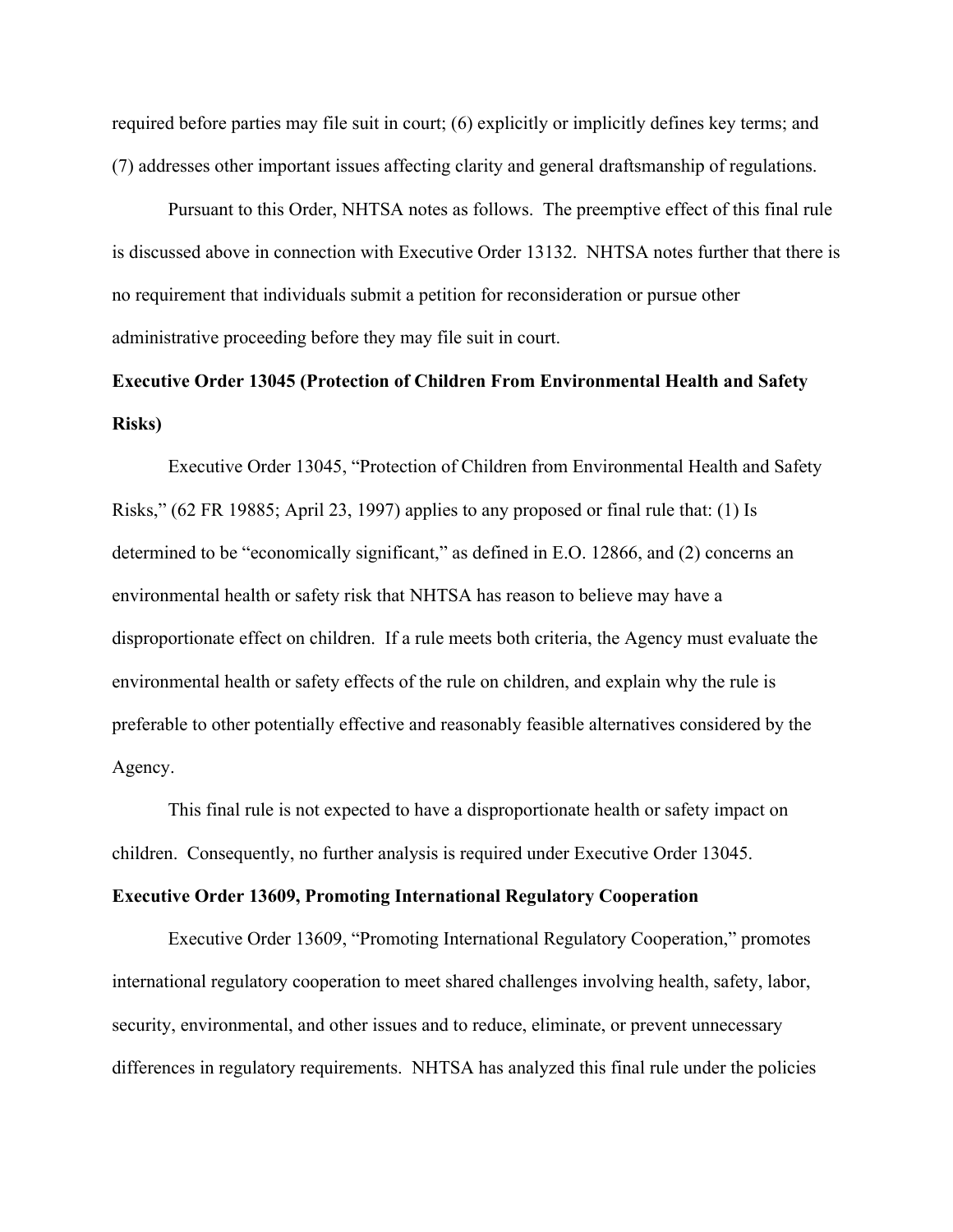and Agency responsibilities of Executive Order 13609, and has determined this rule would have no effect on international regulatory cooperation.

#### **Paperwork Reduction Act**

 Under the Paperwork Reduction Act of 1995 (PRA), a person is not required to respond to a collection of information by a Federal Agency unless the collection displays a valid OMB control number. This final rule imposes no new reporting requirements on any person.

#### **National Technology Transfer and Advancement Act**

 Under the National Technology Transfer and Advancement Act of 1995 (NTTAA) (Pub. L. 104-113), "all Federal agencies and departments shall use technical standards that are developed or adopted by voluntary consensus standards bodies, using such technical standards as a means to carry out policy objectives or activities determined by the agencies and departments." Voluntary consensus standards are technical standards (e.g., materials specifications, test methods, sampling procedures, and business practices) that are developed or adopted by voluntary consensus standards bodies, such as SAE. The NTTAA directs us to provide Congress, through OMB, explanations when we decide not to use available and applicable voluntary consensus standards.

 Pursuant to the above requirements, the agency conducted a review of voluntary consensus standards to determine if any were applicable to this final rule. NHTSA searched for, but did not find, voluntary consensus standards directly applicable to the amendments adopted in this final rule. Neither is NHTSA aware of any international regulations or Global Technical Regulation (GTR) activity addressing the subject of this final rule.

#### **Unfunded Mandates Reform Act**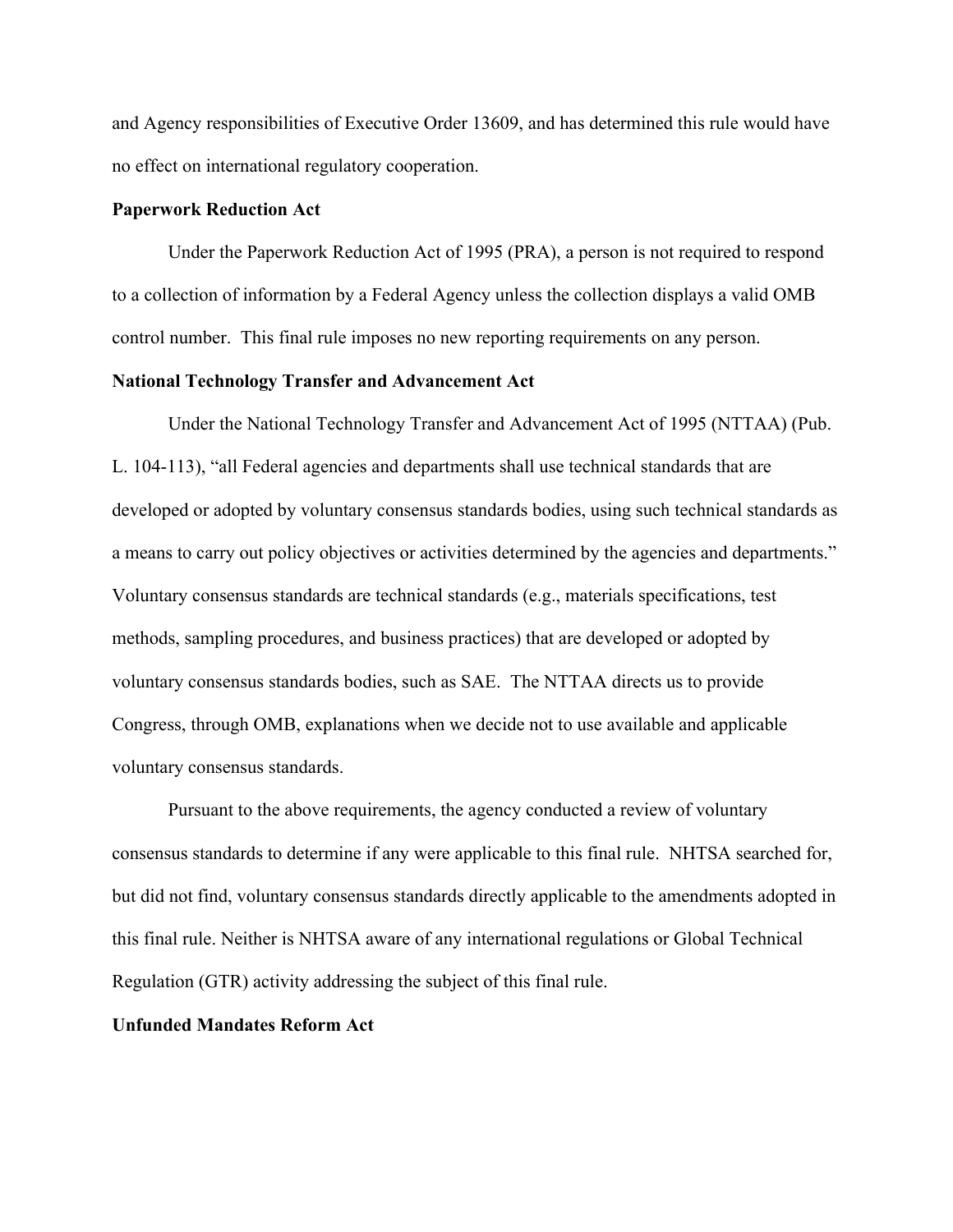Section 202 of the Unfunded Mandates Reform Act of 1995 (UMRA) requires Federal agencies to prepare a written assessment of the costs, benefits, and other effects of proposed or final rules that include a Federal mandate likely to result in the expenditure by State, local, or tribal governments, in the aggregate, or by the private sector, of more than \$100 million annually (adjusted for inflation with base year of 1995). Before promulgating a rule for which a written statement is needed, section 205 of the UMRA generally requires the agency to identify and consider a reasonable number of regulatory alternatives and adopt the least costly, most costeffective, or least burdensome alternative that achieves the objectives of the rule. The provisions of section 205 do not apply when they are inconsistent with applicable law. Moreover, section 205 allows the agency to adopt an alternative other than the least costly, most cost-effective, or least burdensome alternative if the agency publishes with the final rule an explanation of why that alternative was not adopted.

 This final rule does not contain a mandate that would impose costs on any of the entities listed above of more than \$100 million annually (adjusted for inflation with base year of 1995). As a result, the requirements of Section 202 of the Act do not apply.

#### **National Environmental Policy Act**

 NHTSA has analyzed this final rule for the purposes of the National Environmental Policy Act. The agency has determined that implementation of this final rule will not have any significant impact on the quality of the human environment.

#### **Regulation Identifier Number (RIN)**

 The Department of Transportation assigns a regulation identifier number (RIN) to each regulatory action listed in the Unified Agenda of Federal Regulations. The Regulatory Information Service Center publishes the Unified Agenda in April and October of each year.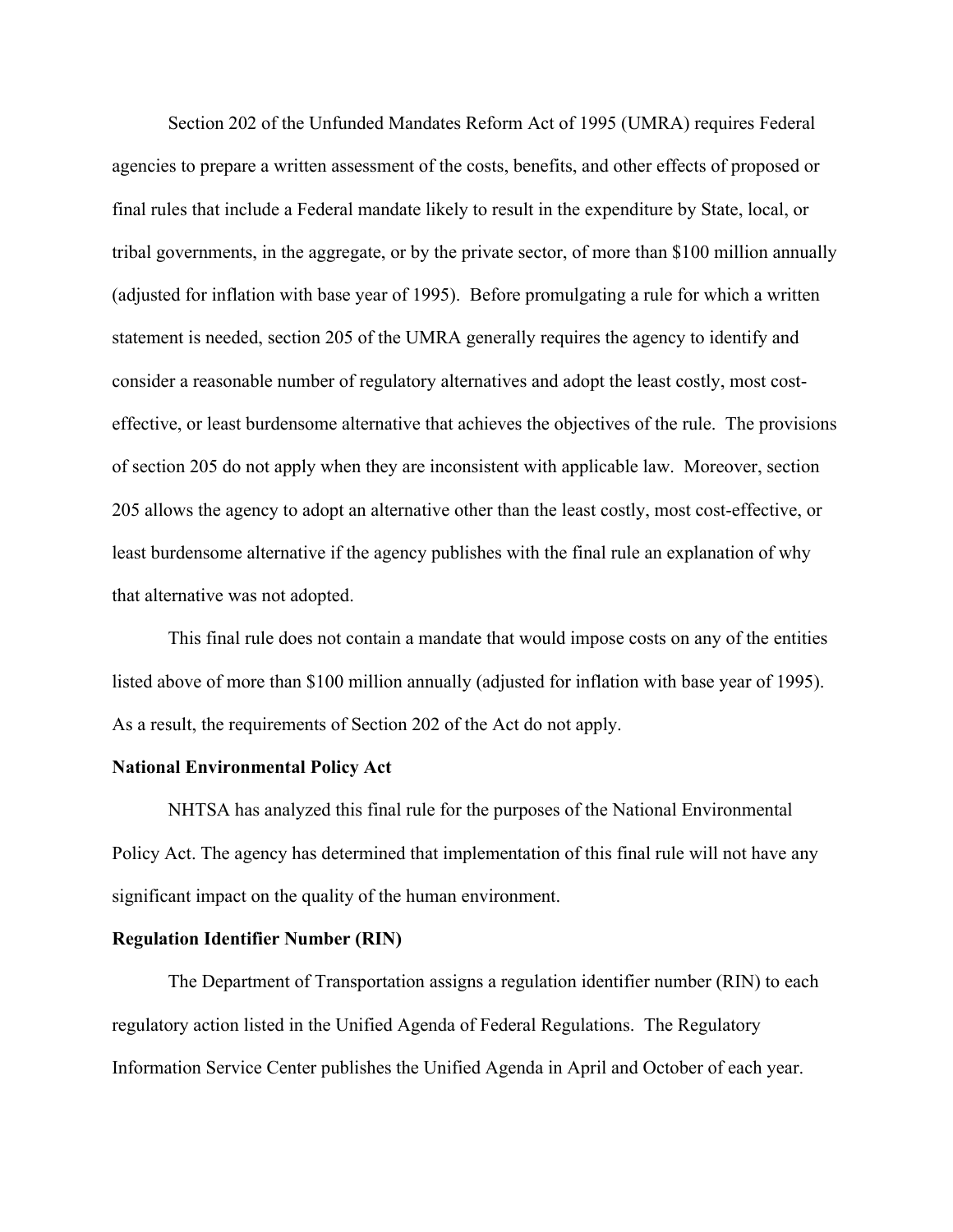You may use the RIN contained in the heading at the beginning of this document to find this action in the Unified Agenda.

## **List of Subjects in 49 CFR Part 571**

Motor vehicles, Motor vehicle safety.

## **Regulatory Text**

In consideration of the foregoing, NHTSA amends 49 CFR part 571 to read as follows:

## **PART 571—FEDERAL MOTOR VEHICLE SAFETY STANDARDS**

1. The authority citation for part 571 continues to read as follows:

Authority: 49 U.S.C. 322, 30111, 30115, 30117, and 30166; delegation of authority at 49 CFR 1.95.

 2. Section 571.3(b) is amended by adding, in alphabetical order, the definitions of "Driver air bag," "Driver dummy," Driver's designated seating position," "Manually operated driving controls," "Passenger seating position," "Row," "Seat outline," and "Steering control system"; and revising the definition of "Outboard designated seating position," to read as follows:

## **§ 571.3 Definitions**

\* \* \* \* \*

(b) \* \* \*

 *Driver air bag* means the air bag installed for the protection of the occupant of the driver's designated seating position.

*Driver dummy* means the test dummy positioned in the driver's designated seating position.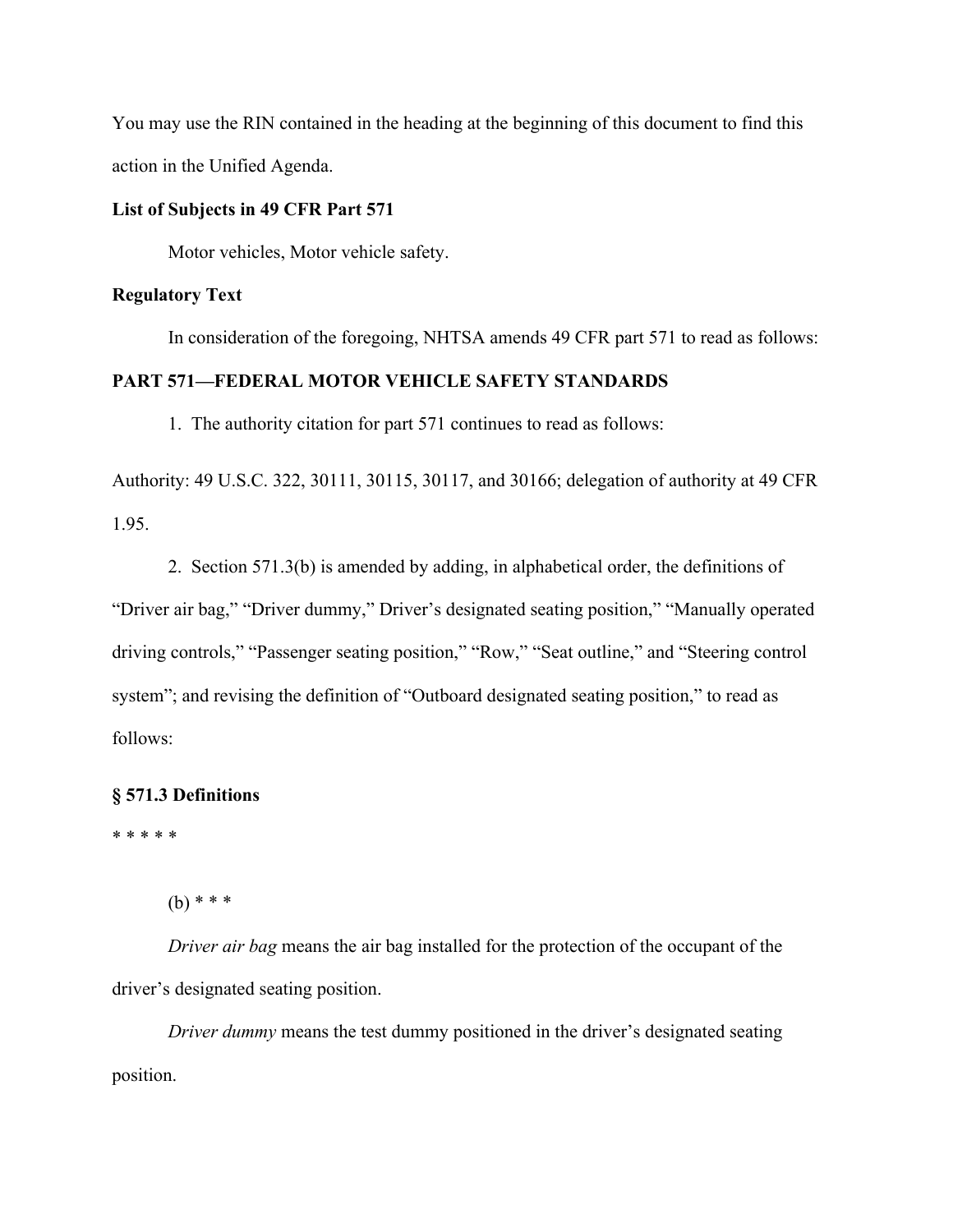*Driver's designated seating position* means a designated seating position providing immediate access to manually operated driving controls. As used in this part, the terms "driver's seating position" and "driver's seat" shall have the same meaning as "driver's designated seating position."

\* \* \* \* \*

 *Manually operated driving controls* means a system of controls:

 (1) That are used by an occupant for real-time, sustained, manual manipulation of the motor vehicle's heading (steering) and/or speed (accelerator and brake); and

 (2) That is positioned such that they can be used by an occupant, regardless of whether the occupant is actively using the system to manipulate the vehicle's motion. \* \* \* \* \*

 *Outboard designated seating position* means a designated seating position where a longitudinal vertical plane tangent to the outboard side of the seat cushion is less than 12 inches from the innermost point on the inside surface of the vehicle at a height between the design Hpoint and the shoulder reference point (as shown in fig. 1 of Federal Motor Vehicle Safety Standard No. 210) and longitudinally between the front and rear edges of the seat cushion. As used in this part, the terms "outboard seating position" and "outboard seat" shall have the same meaning as "outboard designated seating position."

\* \* \* \* \*

 *Passenger seating position* means any designated seating position other than the driver's designated seating position, except as noted below. As used in this part, the term "passenger seat" shall have the same meaning as "passenger seating position." As used in this part,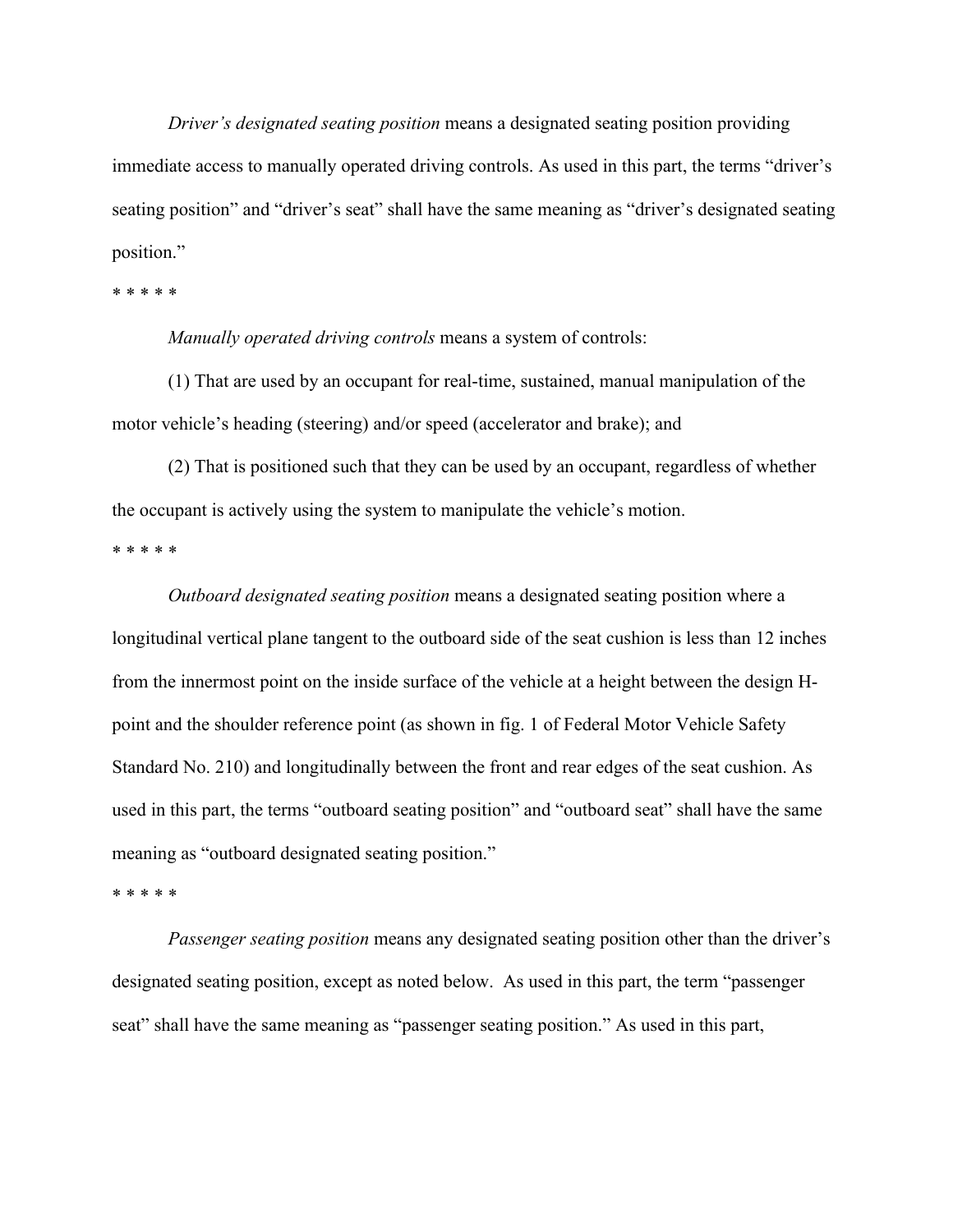"passenger seating position" includes what was a "driver's designated seating position" prior to stowing of the present manually operated driving controls.

\* \* \* \* \*

*Row* means a set of one or more seats whose seat outlines do not overlap with the seat outline of any other seats, when all seats are adjusted to their rearmost normal riding or driving position, when viewed from the side.

\* \* \* \* \*

 *Seat outline* means the outer limits of a seat projected laterally onto a vertical longitudinal vehicle plane.

\* \* \* \* \*

 *Steering control system* means the manually operated driving control used to control the vehicle heading and its associated trim hardware, including any portion of a steering column assembly that provides energy absorption upon impact. As used in this part, the term "steering wheel" and "steering control" shall have the same meaning as "steering control system." \* \* \* \* \*

 3. Amend § 571.201 by revising paragraphs S2, the definition of the terms "A-pillar," "B-pillar," and "Pillar" in S3, revising S5.1(b), S5.1.1(d), S5.1.2(a), S6.3(b), S8.6, S8.20, and S8.24 to read as follows:

#### **§ 571.201 Standard No. 201; Occupant protection in interior impact**

\* \* \* \* \*

 S2. *Application.* This standard applies to passenger cars and to multipurpose passenger vehicles, trucks designed to carry at least one person, and buses with a GVWR of 4,536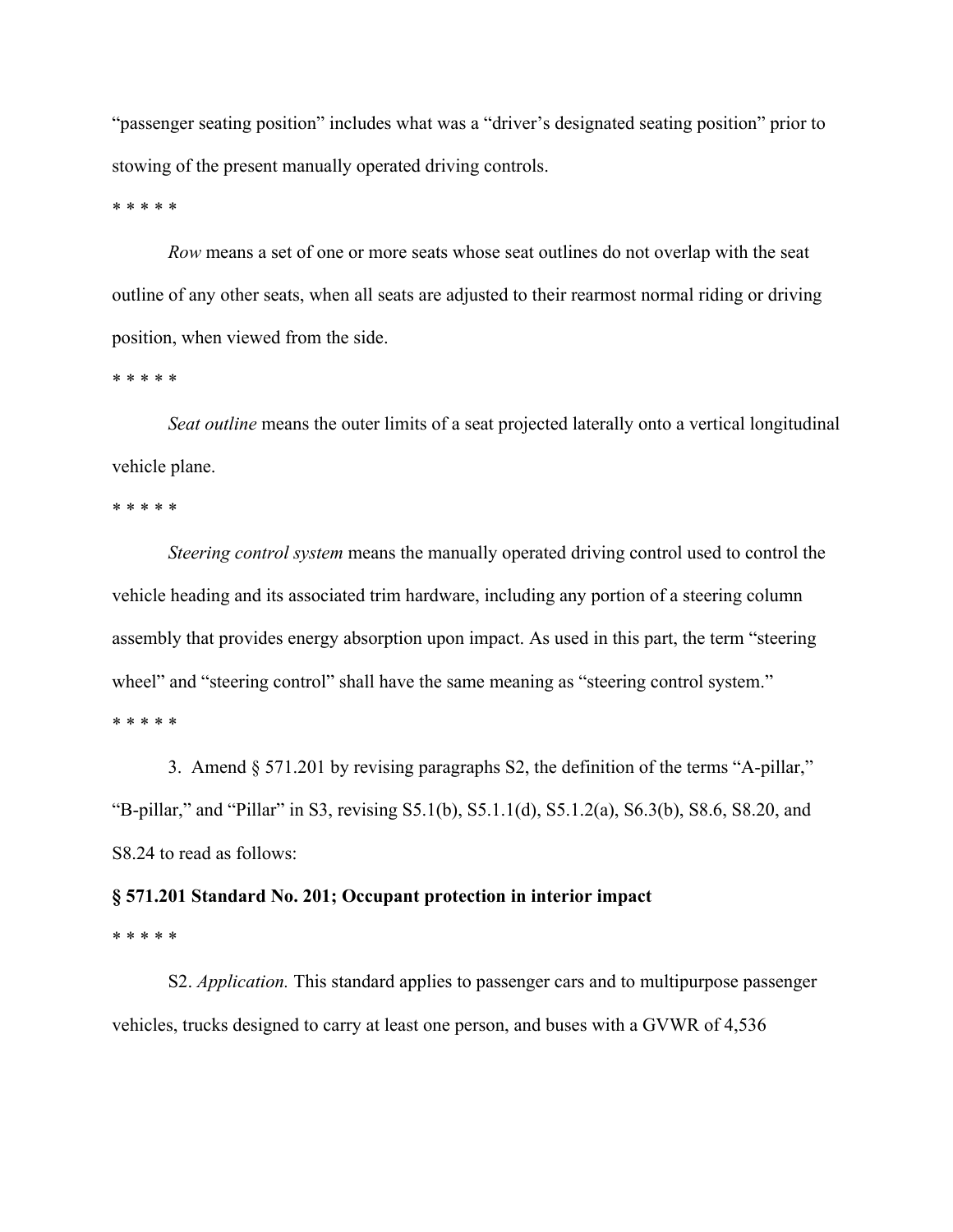kilograms or less, except that the requirements of S6 do not apply to buses with a GVWR of more than 3,860 kilograms.

S3. \* \* \*

 *A-pillar* means any pillar that is entirely forward of a transverse vertical plane passing through the seating reference point of the driver's designated seating position or, if there is no driver's designated seating position, any pillar that is entirely forward of a transverse vertical plane passing through the seating reference point of the rearmost designated seating position in the front row of seats.

\* \* \* \* \*

 *B-pillar* means the forwardmost pillar on each side of the vehicle that is, in whole or in part, rearward of a transverse vertical plane passing through the seating reference point of the driver's designated seating position or, if there is no driver's designated seating position, the forwardmost pillar on each side of the vehicle that is, in whole or in part, rearward of a transverse vertical plane passing through the seating reference point of the rearmost designated seating position in the front row of seats, unless:

(1) There is only one pillar rearward of that plane and it is also a rearmost pillar; or

 (2) There is a door frame rearward of the A-pillar and forward of any other pillar or rearmost pillar.

\* \* \* \* \*

 *Pillar* means any structure, excluding glazing and the vertical portion of door window frames, but including accompanying moldings, attached components such as safety belt anchorages and coat hooks, which: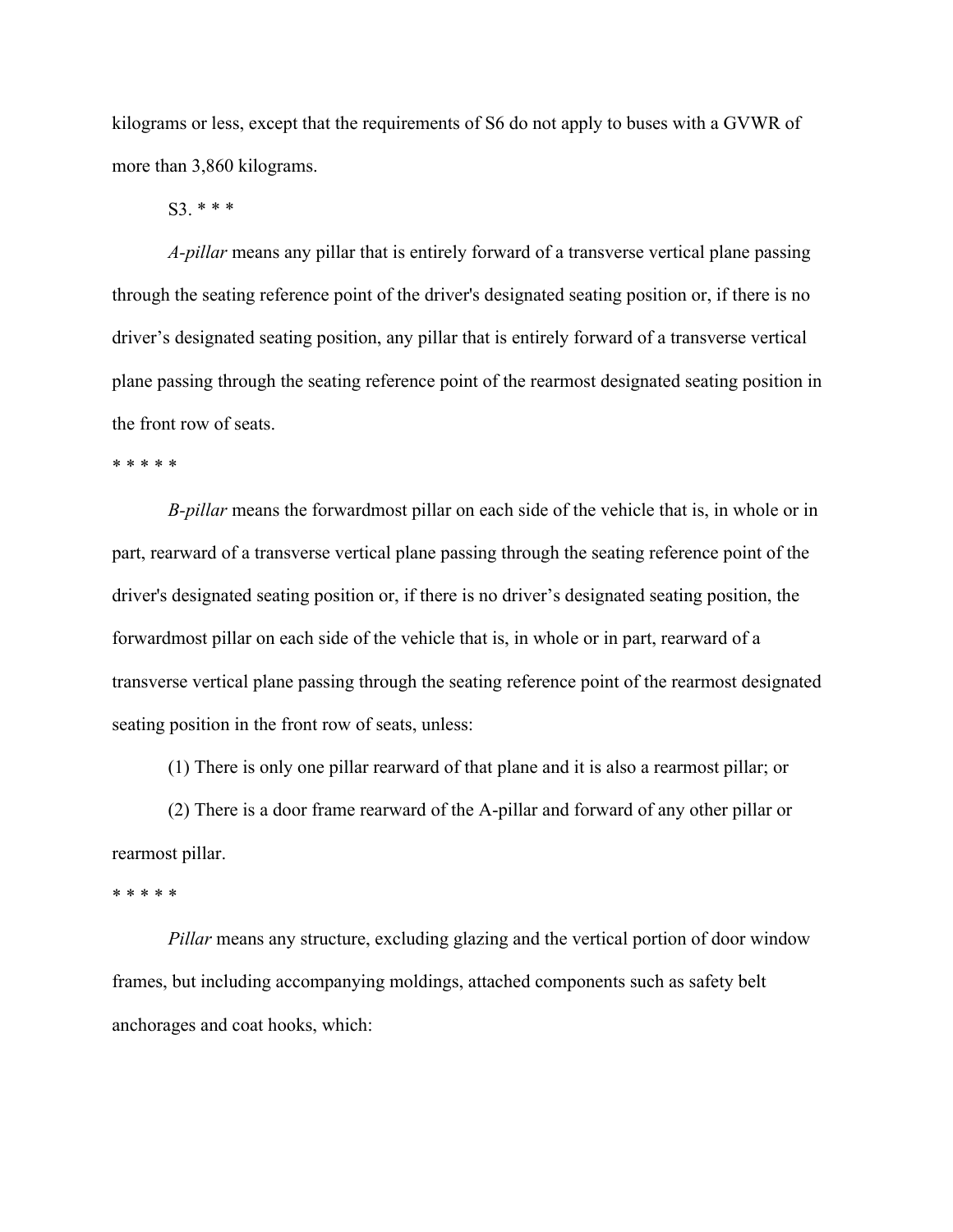(1) If there is a driver's designated seating position, supports either a roof or any other structure (such as a roll-bar) that is above the driver's head, or if there is no driver's designated seating position, supports either a roof or any other structure (such as a roll-bar) that is above the occupant in the rearmost designated seating position in the front row of seats, or

(2) Is located along the side edge of a window.

\* \* \* \* \*

 $S5.1$  \* \* \*

 (b) A relative velocity of 19 kilometers per hour for vehicles that meet the occupant crash protection requirements of S5.1 of 49 CFR 571.208 by means of inflatable restraint systems and meet the requirements of S4.1.5.1(a)(3) by means of a Type 2 seat belt assembly at any front passenger designated seating position, the deceleration of the head form shall not exceed 80 g continuously for more than 3 milliseconds

S5.1.1 \* \* \*

 (d) If the steering control is present, areas outboard of any point of tangency on the instrument panel of a 165 mm diameter head form tangent to and inboard of a vertical longitudinal plane tangent to the inboard edge of the steering control; or

\* \* \* \* \*

#### $S5.1.2$  \* \* \*

 (a) The origin of the line tangent to the instrument panel surface shall be a point on a transverse horizontal line through a point 125 mm horizontally forward of the seating reference point of any front outboard passenger designated seating position, displaced vertically an amount equal to the rise which results from a 125 mm forward adjustment of the seat or 19 mm; and \* \* \* \* \*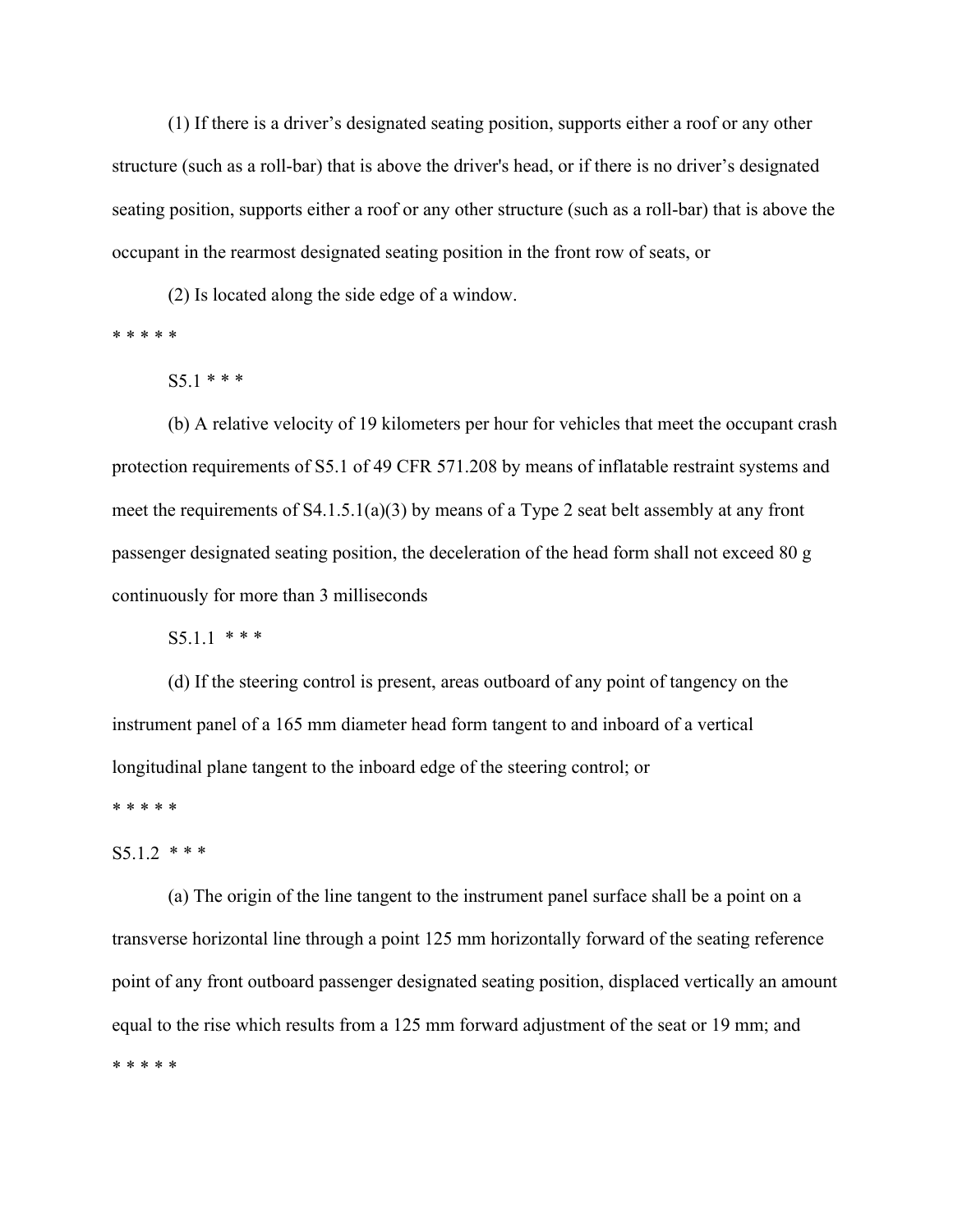$S6.3$  \* \* \*

 (b) Any target located rearward of a vertical plane 600 mm behind the seating reference point of the rearmost designated seating position. For altered vehicles and vehicles built in two or more stages, including ambulances and motor homes, any target located rearward of a vertical plane 300 mm behind the seating reference point of the driver's designated seating position or the rearmost designated seating position in the front row of seats, if there is no driver's designated seating position (tests for altered vehicles and vehicles built in two or more stages do not include, within the time period for measuring  $HIC(d)$ , any free motion headform contact with components rearward of this plane). If an altered vehicle or vehicle built in two or more stages is equipped with a transverse vertical partition positioned between the seating reference point of the driver's designated seating position and a vertical plane 300 mm behind the seating reference point of the driver's designated seating position, any target located rearward of the vertical partition is excluded.

\* \* \* \* \*

S8.6 *Steering control and seats.*

 (a) During targeting, the steering control and seats may be placed in any position intended for use while the vehicle is in motion.

 (b) During testing, the steering control and seats may be removed from the vehicle. \* \* \* \* \*

 S8.20 *Adjustable steering controls—vehicle to pole test.* Adjustable steering controls shall be adjusted so that the steering control hub is at the geometric center of the locus it describes when it is moved through its full range of driving positions.

\* \* \* \* \*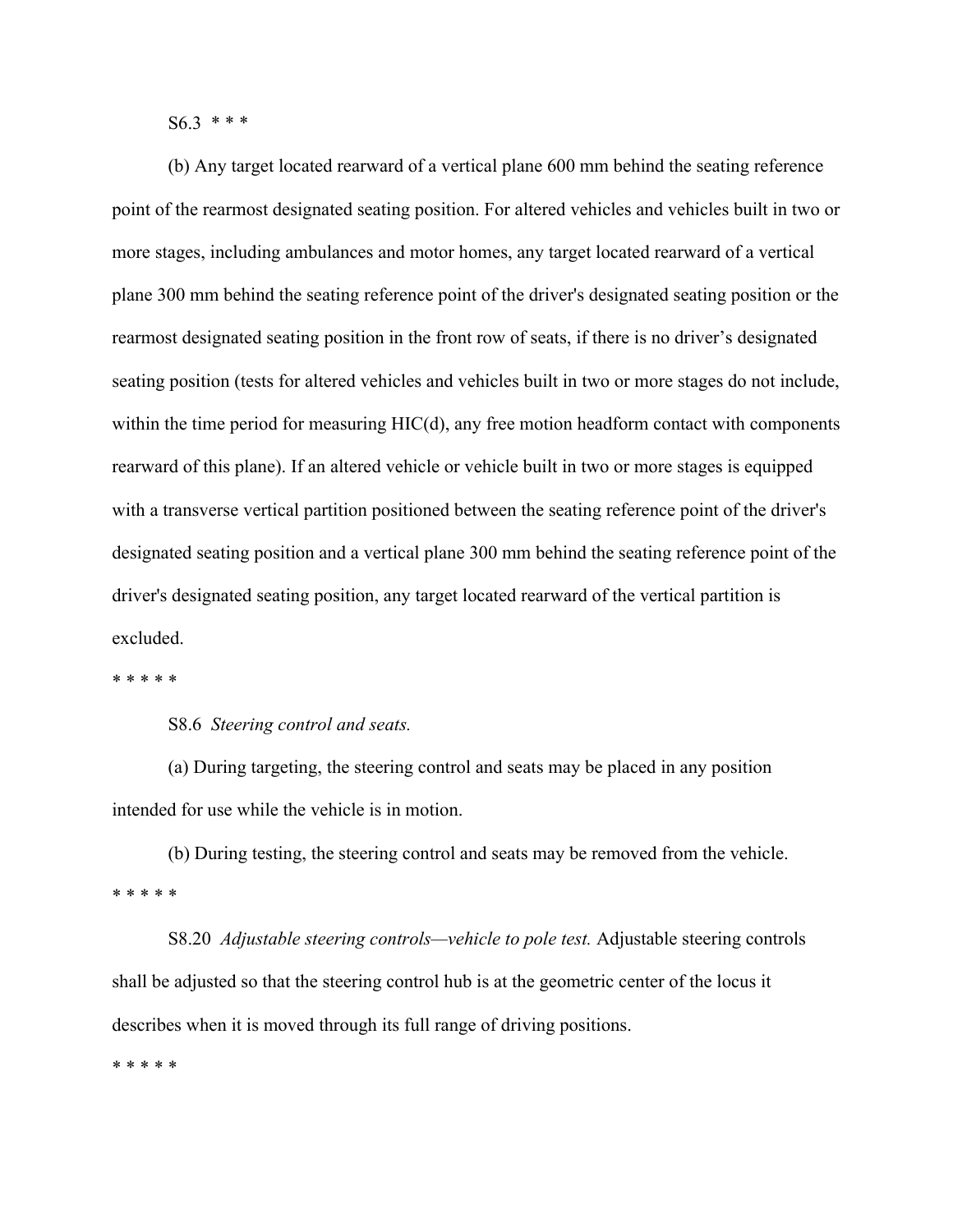S8.24 *Impact reference line—vehicle to pole test.* On the striking side of the vehicle, place an impact reference line at the intersection of the vehicle exterior and a transverse vertical plane passing through the center of gravity of the head of the dummy seated in accordance with S8.28, in any front outboard designated seating position.

\* \* \* \* \*

 4. Amend § 571.203 by revising paragraph S2 and removing and reserving S3 to read as follows:

**§ 571.203 Standard No. 203; Impact protection for the driver from the steering control system.** 

\* \* \* \* \*

S2. *Application.* This standard applies to passenger cars and to multipurpose passenger vehicles, trucks and buses with a gross vehicle weight rating of 4,536 kg or less. However, it does not apply to vehicles that conform to the frontal barrier crash requirements (S5.1) of Standard No. 208 (49 CFR 571.208) by means of other than seat belt assemblies. It also does not apply to walk-in vans or vehicles without a steering control.

S3. [Reserved]

\* \* \* \* \*

5. Amend § 571.204 by revising paragraph S2 to read as follows:

## **§ 571.204 Standard No. 204; Steering control rearward displacement**

\* \* \* \* \*

 S2. *Application.* This standard applies to passenger cars and to multipurpose passenger vehicles, trucks, and buses. However, it does not apply to walk-in vans or vehicles without steering controls.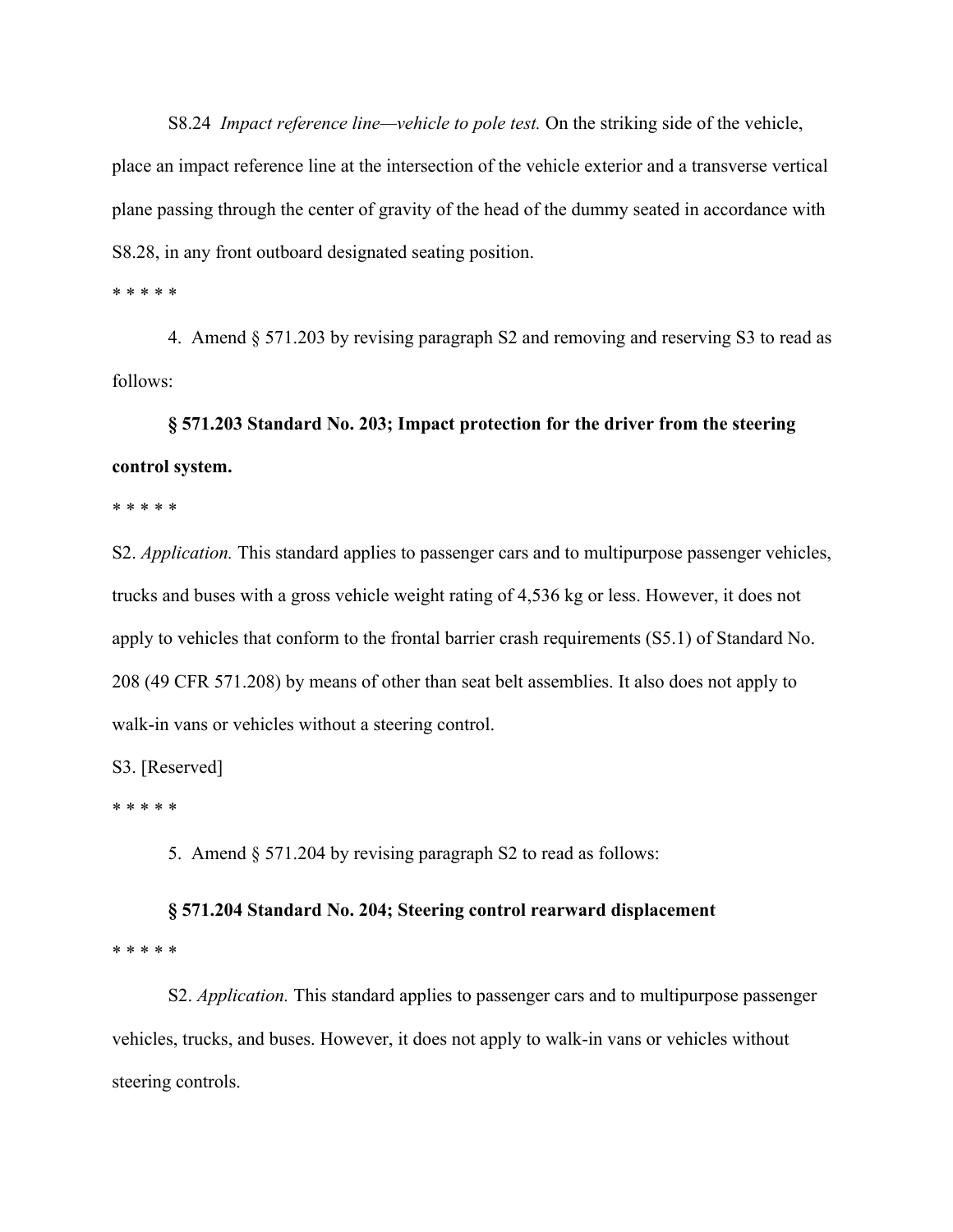\* \* \* \* \*

6. Amend  $\S 571.205$  by revising paragraph S3(a) to read as follows:

**§ 571.205 Standard No. 205, Glazing materials.** 

\* \* \* \* \*

S3. \* \* \*

 (a) This standard applies to passenger cars, multipurpose passenger vehicles, trucks designed to carry at least one person, buses, motorcycles, slide-in campers, pickup covers designed to carry persons while in motion and low speed vehicles, and to glazing materials for use in those vehicles.

\* \* \* \* \*

 7. Amend § 571.206 by revising paragraph S2, the definitions of "Side Front Door" and "Side Rear Door" in paragraph S3, and  $S5.1.1.4(b)(1)(ii)(C)$  to read as follows:

## **§571.206 Standard No. 206; Door locks and door retention components**  \* \* \* \* \*

 S2. *Application.* This standard applies to passenger cars, multipurpose passenger vehicles, trucks designed to carry at least one person, and buses with a gross vehicle weight rating (GVWR) of 4,536 kg or less.

S3. *\* \* \** 

 *Side Front Door* is a door that, in a side view, has 50 percent or more of its opening area forward of the rearmost point on the driver's seat back, when the seat back is adjusted to its most vertical and rearward position. For vehicles without a driver's designated seating position it is a door that in a side view, has 50 percent or more of its opening area forward of the rearmost point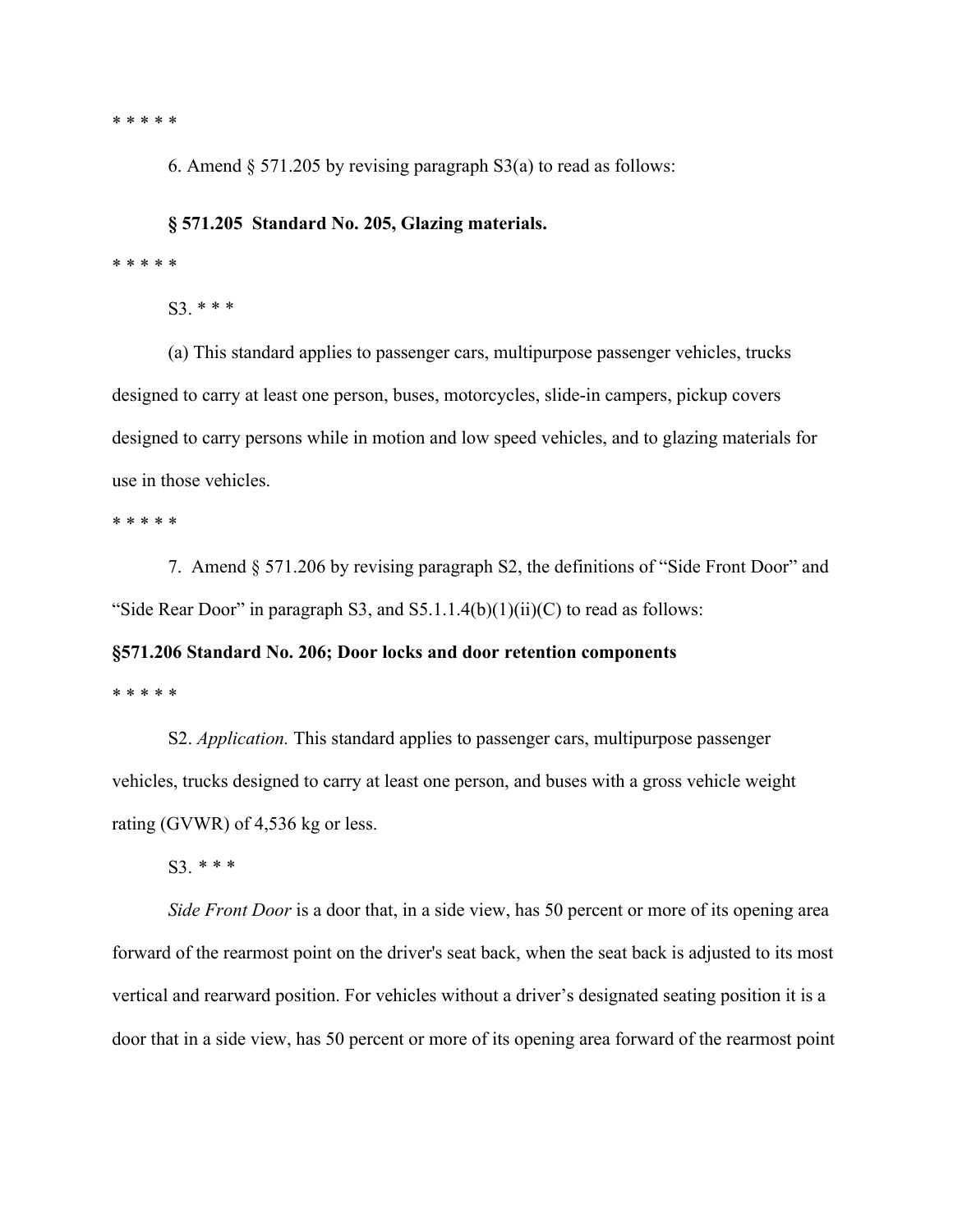on the most rearward passenger's seat back in the front row of seats, when the seat backs are adjusted to their most vertical and rearward position.

 *Side Rear Door* is a door that, in a side view, has 50 percent or more of its opening area to the rear of the rearmost point on the driver's seat back, when the driver's seat is adjusted to its most vertical and rearward position. For vehicles without a driver's designated seating position it is a door that in a side view, has 50 percent or more of its opening area rear of the rearmost point on the most rearward passenger's seat back in the front row of seats, when the seat backs are adjusted to their most vertical and rearward position.

\* \* \* \* \*

S5.1.1.4 \*\*\*

 (C) Transverse Setup 1. Orient the vehicle so that its transverse axis is aligned with the axis of the acceleration device, simulating a left-side impact.

\*\*\*\*\*

8. Amend § 571.207 by revising paragraphs S2 and S4.1 to read as follows:

#### **§571.207 Standard No. 207; Seating systems.**

\* \* \* \* \*

 S2. *Application.* This standard applies to passenger cars, multipurpose passenger vehicles, trucks designed to carry at least one person, and buses.

\* \* \* \* \*

 S4.1 *Driver's seat.* Each vehicle with manually operated driving controls shall have a driver's designated seating position.

\* \* \* \* \*

9. Amend § 571.208 as follows: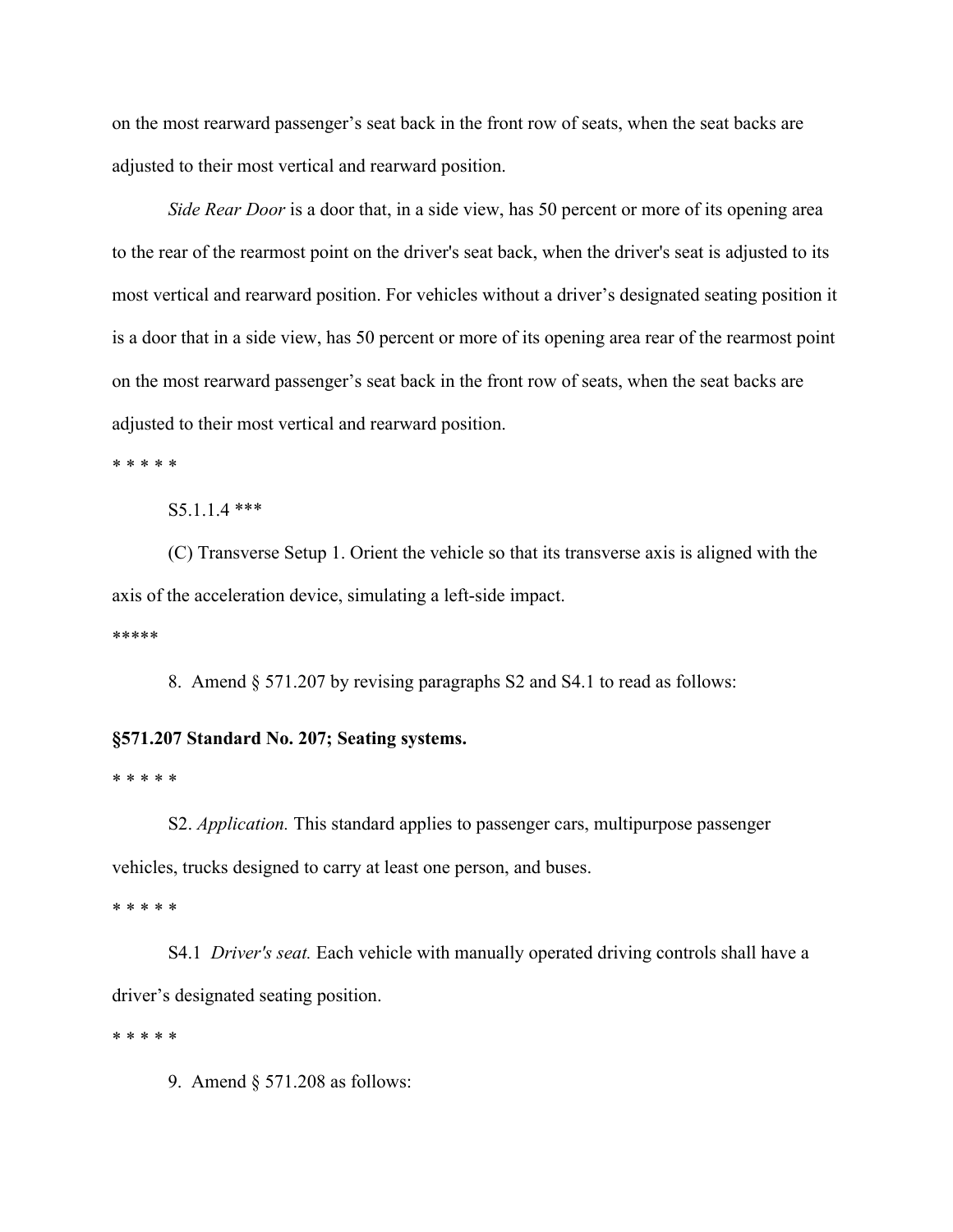a. Revise paragraphs  $S3(a)$ ,  $S4.2$  (introductory text),  $S4.2.5.4(c)$ ,  $S4.2.5.5(a)(2)$ ,

S4.2.6.1.1, the definition of "Perimeter-seating bus" in S4.4.1, S4.4.3.2.1, S4.4.3.2.2, S4.4.4.1.1, S4.4.4.1.2, S4.4.5.1.1, S4.4.5.1.2, S4.4.5.1.2(e), S4.5.1(c)(3), S4.5.1(e)(1), S4.5.1(e)(2), S4.5.1(e)(3), S4.5.1(f)(1), S4.11(d), S7.1.1.5(a), S7.1.6, S8.1.4, S8.2.7(c), S10.2.1, S10.2.2, S10.3.1, S10.3.2, S10.4.1.1, S10.4.1.2, S10.4.2.1, S10.5, S10.6.1, S10.6.2, S10.7, S13.3, S16.2.9, S16.2.9.1, S16.2.9.2, S16.2.9.3, the heading of S16.2.10, S16.2.10.3, S16.3.2.1.4, S16.3.2.1.8, S16.3.2.1.9, S16.3.2.3.2, S16.3.2.3.3, S16.3.2.3.4, S16.3.3, S16.3.3.1, S16.3.3.1.2, S16.3.3.1.4, S16.3.3.2, S16.3.3.3, S16.3.4, S16.3.5, S19.2.1, S19.2.2, S19.2.2(d), S19.2.2(e), S19.2.2(g), S19.2.2(h), S19.2.3, S19.3, S20.1.2, S20.2, S20.2.1.4, S20.2.2.3, S20.3, S20.3.1, S20.3.2, S20.4.1, S20.4.4, S20.4.9, S21.2.1, S21.2.3, S21.3, S21.4, S22.1.2, S22.1.3, S22.2, S22.2.1.1, S22.2.1.3, S22.2.2, S22.2.2.1(a), S22.2.2.1(b), S22.2.2.3(a), S22.2.2.3(b), S22.2.2.4(a), S22.2.2.5(a), S22.2.2.6(a), S22.2.2.6(b), S22.2.2.7(a), S22.2.2.7(b), S22.2.2.8(a), S22.2.2.8(a)(6), S22.3, S22.3.1, S22.3.2, S22.4.2.2, S22.4.3.1, S22.4.3.2, S22.4.4, S22.5.1, S23.2.1, S23.2.3, S23.3, S23.4, S24.1.2, S24.1.3, S24.2, S24.2.3, S24.3, S24.3.1, S24.3.2, S24.4.2.3, S24.4.3.1, S24.4.3.2, S24.4.4, S26.2.1, S26.2.2, S26.2.4.3, S26.2.4.4, S26.2.5, S26.3.2, S26.3.3, S26.3.4.3, S26.3.5, S26.3.6, S26.3.7, S27.5.2, S27.6.2, S28.2, and S28.4;

b. Redesignate paragraph S7.1.6 as paragraph S7.1.1.6; and

c. Add new paragraphs S4.1.5.6, S.4.1.5.6.1, S4.1.5.6.2, S4.1.5.6.3, S4.1.5.6.4,

S4.1.5.6.5, S4.1.5.6.6, and S4.2.6.4, to read as follows:

## **§571.208 Standard No. 208; Occupant crash protection**

\* \* \* \* \*

 S3. *Application.* (a) This standard applies to passenger cars, multipurpose passenger vehicles, trucks designed to carry at least one person, and buses. In addition, S9, *Pressure vessels*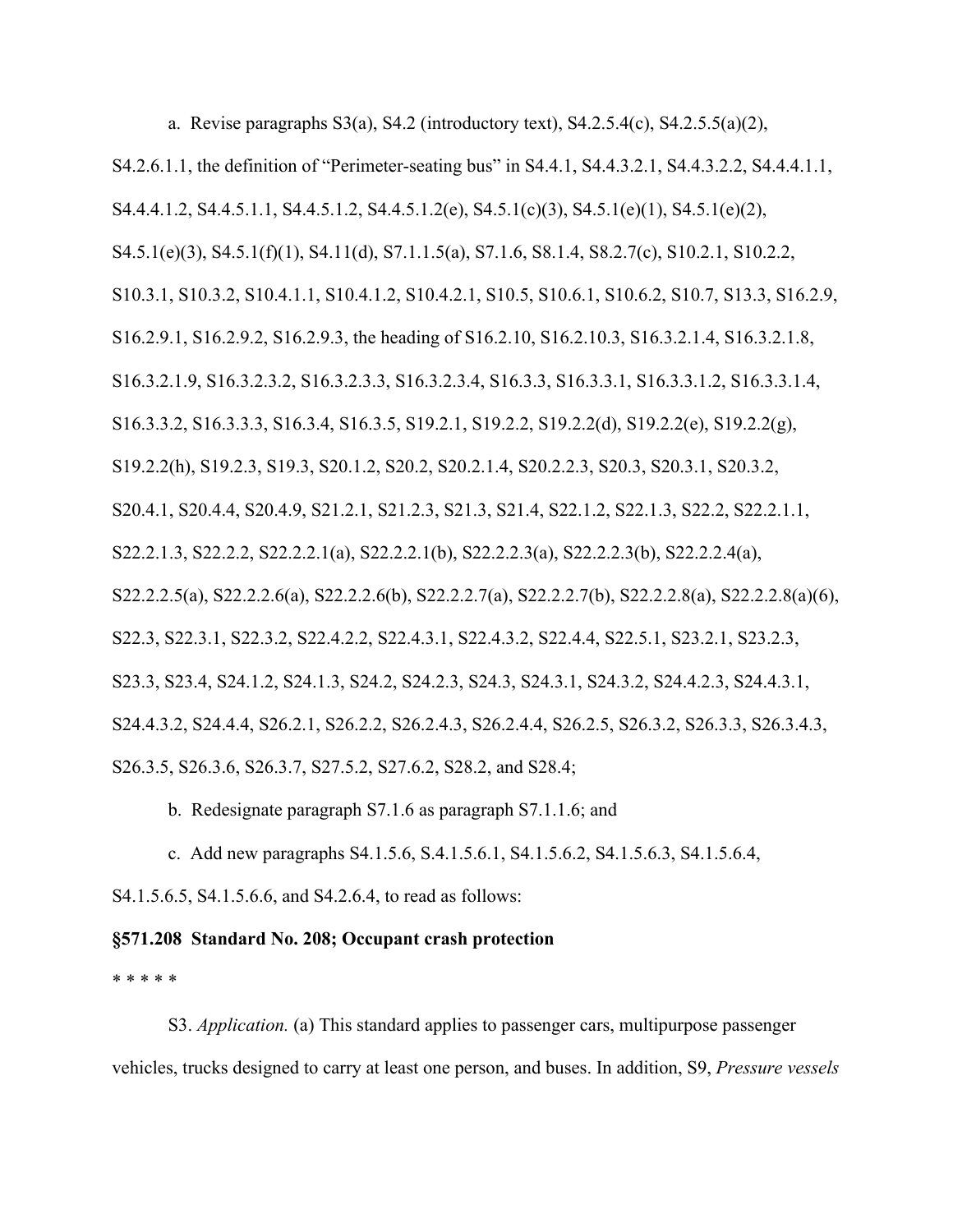*and explosive devices,* applies to vessels designed to contain a pressurized fluid or gas, and to explosive devices, for use in the above types of motor vehicles as part of a system designed to provide protection to occupants in the event of a crash.

\* \* \* \* \*

 S4.1.5.6 *Inboard designated seating positions in passenger cars without manually operated driving controls*.

 S4.1.5.6.1 *For vehicles specified in S4.1.5.6 with no outboard designated seating positions and with a single front inboard designated seating position, the vehicle shall at that position meet the requirements of S4.1.5.6.3 and S4.1.5.6.4*. The above specified vehicles with multiple front inboard designated seating position shall at one inboard position meet the requirements S4.1.5.6.3 and S4.1.5.6.4 and at all other inboard positions meet the requirements of S4.1.5.6.6.

 S4.1.5.6.2 *For vehicles specified in S4.1.5.6 with only one outboard designated seating position and a single front inboard designated seating position, the vehicle shall at that position meet the requirements of S4.1.5.6.3 and S4.1.5.6.4*. The above specified vehicles with multiple front inboard designated seating position shall at one inboard position meet the requirements of S4.1.5.6.3 and S4.1.5.6.4 and at all other inboard positions meet the requirements of S4.1.5.6.5.

 S4.1.5.6.3 As specified in S4.1.5.6.1 and S4.1.5.6.2, the vehicles shall meet the frontal crash protection requirements of S5.1.2(b) as specified for front outboard passenger designated seating positions by means of an inflatable restraint system that requires no action by vehicle occupants and the requirements of S14, as specified for front outboard passenger designated seating positions.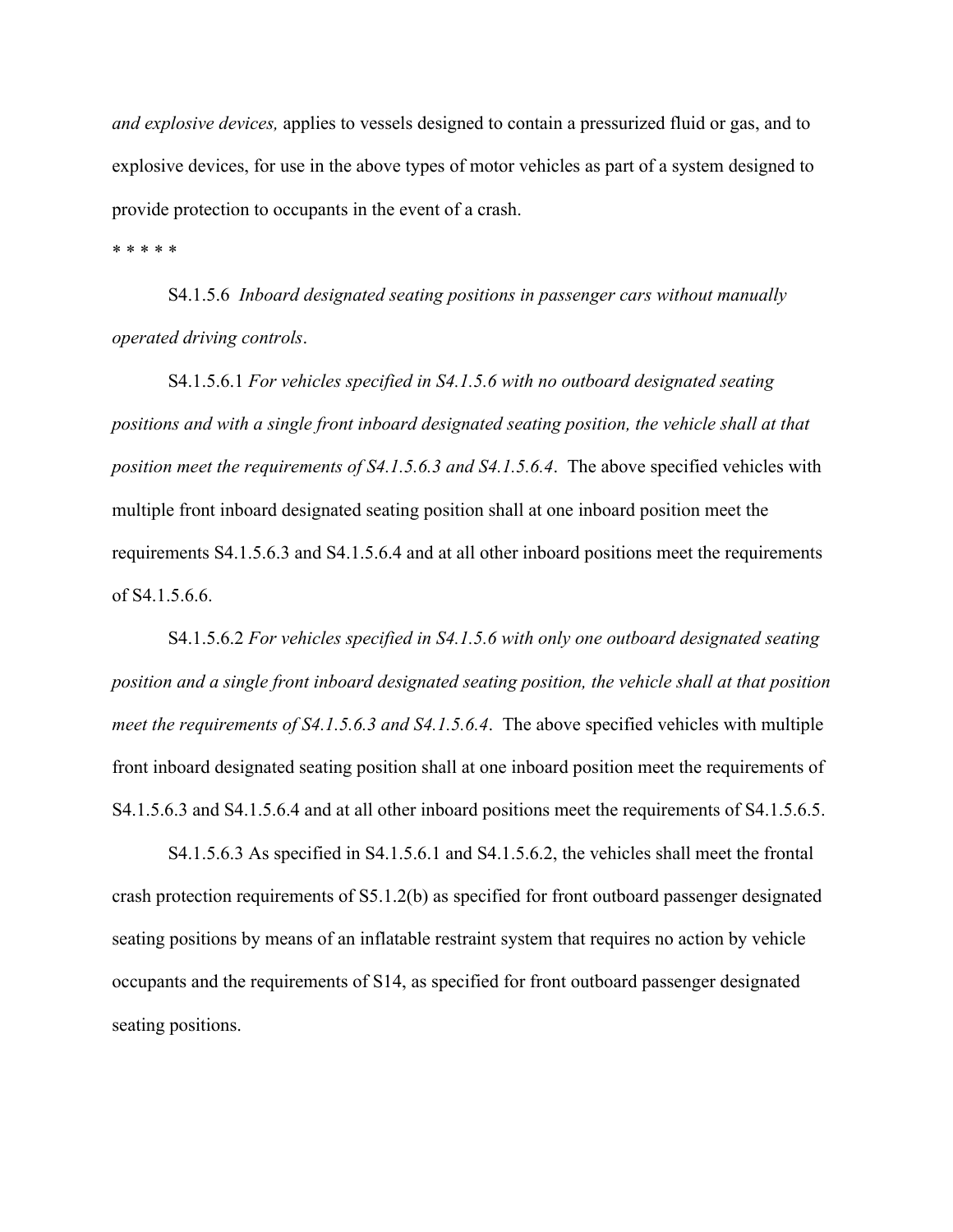S4.1.5.6.4 As specified in S4.1.5.6.1 and S4.1.5.6.2, the designated seating positions have a Type 2 seat belt assembly that conforms to Standard No. 209 and S7.1 through S7.3 of this standard, as specified for front outboard passenger designated seating positions.

 S4.1.5.6.5 As specified in S4.1.5.6.1 and S4.1.5.6.2, as appropriate, have a Type 1 or Type 2 seat belt assembly that conforms to Standard No. 209 and S7.1 through S7.3 of this standard.

 S4.1.5.6.6 As specified in S4.1.5.6.1 and S4.1.5.6.2, as appropriate, have a Type 2 seat belt assembly that conforms to Standard No. 209 and S7.1 through S7.3 of this standard, as specified for front outboard passenger designated seating positions.

\* \* \* \* \*

 S4.2 *Trucks and multipurpose passenger vehicles with a GVWR of 10,000 pounds or less.* As used in this section, *vehicles manufactured for operation by persons with disabilities* means vehicles that incorporate a level change device (e.g., a wheelchair lift or a ramp) for onloading or offloading an occupant in a wheelchair, an interior element of design intended to provide the vertical clearance necessary to permit a person in a wheelchair to move between the lift or ramp and the driver's position or to occupy that position, and either an adaptive control or special driver's seating accommodation to enable persons who have limited use of their arms or legs to operate a vehicle. For purposes of this definition, special driver's seating accommodations include a driver's seat easily removable with means installed for that purpose or with simple tools, or a driver's seat with extended adjustment capability to allow a person to easily transfer from a wheelchair to the driver's seat.

\* \* \* \* \*

 $S4.2.5.4$  \*\*\*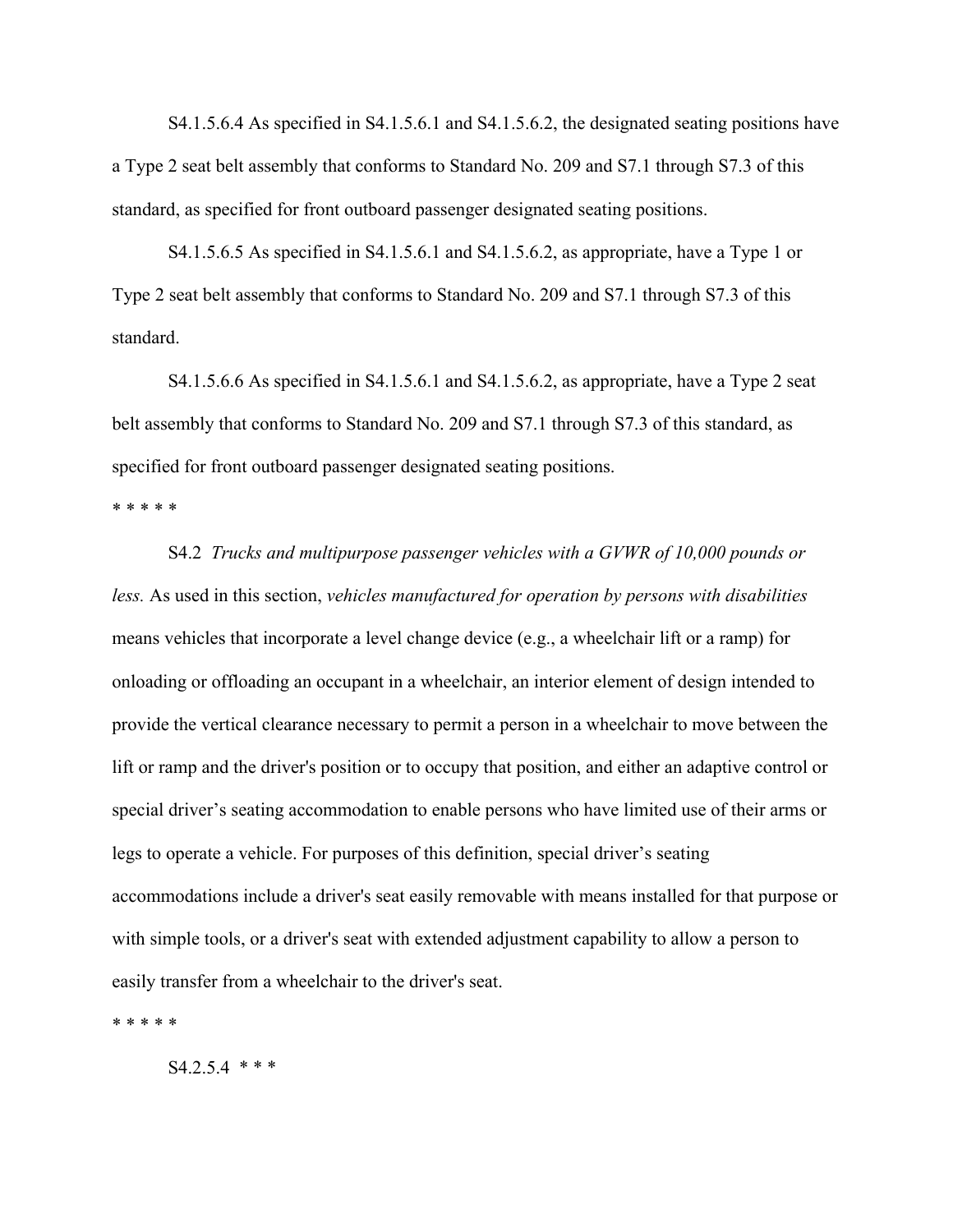(c) Each truck, bus, and multipurpose passenger vehicle with a GVWR of 8,500 pounds or less and an unloaded vehicle weight of 5,500 pounds or less manufactured on or after September 1, 1995, but before September 1, 1998, whose driver's seating position complies with the requirements of S4.1.2.1(a) of this standard by means not including any type of seat belt and whose right front passenger seating position is equipped with a manual Type 2 seat belt that complies with S5.1 of this standard, with the seat belt assembly adjusted in accordance with S7.4.2, shall be counted as a vehicle complying with S4.1.2.1.

 $S4.2.5.5$  \* \* \*

 $(a) * * * *$ 

 (2) Each truck, bus, and multipurpose passenger vehicle with a GVWR of 8,500 pounds or less and an unloaded vehicle weight of 5,500 pounds or less whose driver's seating position complies with the requirements of S4.1.2.1(a) by means not including any type of seat belt and whose right front passenger seating position is equipped with a manual Type 2 seat belt that complies with S5.1 of this standard, with the seat belt assembly adjusted in accordance with S7.4.2, is counted as one vehicle.

#### \* \* \* \* \*

 S4.2.6.1.1 The amount of trucks, buses, and multipurpose passenger vehicles complying with the requirements of S4.1.5.1(a)(1) of this standard by means of an inflatable restraint system shall be not less than 80 percent of the manufacturer's total combined production of subject vehicles manufactured on or after September 1, 1997 and before September 1, 1998. Each truck, bus, or multipurpose passenger vehicle with a GVWR of 8,500 pounds or less and an unloaded vehicle weight of 5,500 pounds or less manufactured on or after September 1, 1997 and before September 1, 1998, whose driver's seating position complies with S4.1.5.1(a)(1) by means of an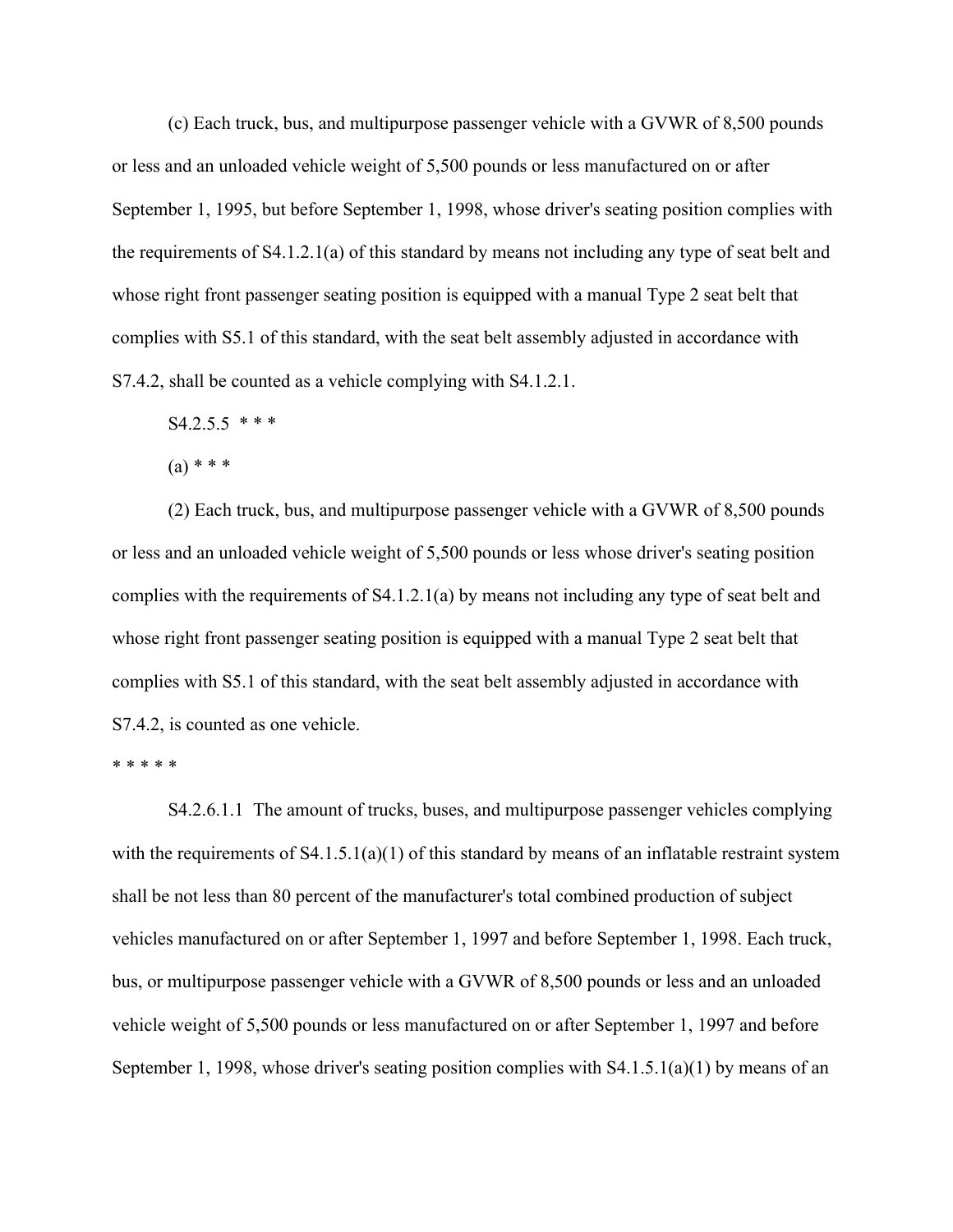inflatable restraint system and whose right front passenger seating position is equipped with a manual Type 2 seat belt assembly that complies with S5.1 of this standard, with the seat belt assembly adjusted in accordance with S7.4.2 of this standard, shall be counted as a vehicle complying with S4.1.5.1(a)(1) by means of an inflatable restraint system. A vehicle shall not be deemed to be in noncompliance with this standard if its manufacturer establishes that it did not have reason to know in the exercise of due care that such vehicle is not in conformity with the requirement of this standard.

### \* \* \* \* \*

 S4.2.6.4 *Inboard designated seating positions in trucks, buses, and multipurpose passenger vehicles without manually operated driving controls and with a single or multiple front inboard designated seating position and no outboard seating positions and with a GVWR of 3,855 kg (8,500 lb) or less and an unloaded vehicle weight of 2,495 kg (5,500 lb) or less*. The above specified vehicles shall meet the requirements of S4.1.5.6 as specified for passenger cars. \* \* \* \* \*

### $S4.4.1$  \* \* \*

 *Perimeter-seating bus* means a bus, which is not an over-the-road bus, that has 7 or fewer designated seating positions that are forward-facing or can convert to forward-facing without the use of tools, and are rearward of the driver's designated seating position or rearward of the outboard designated seating position(s) in the front row of seats, if there is no driver's designated seating position.

\* \* \* \* \*

S4.4.3.2.1 The driver's designated seating position and any outboard designated seating position not rearward of the driver's seating position shall be equipped with a Type 2 seat belt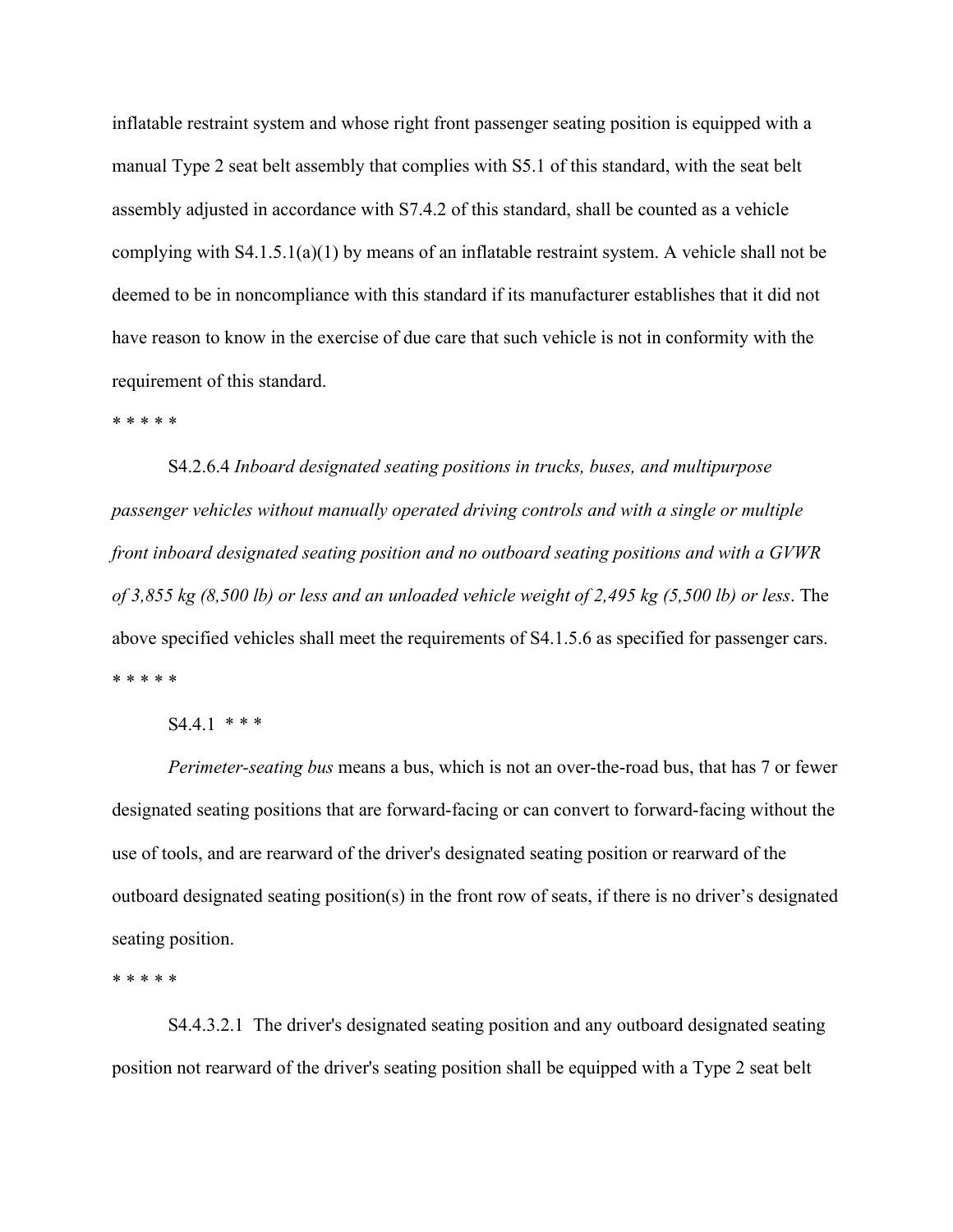assembly. For a school bus without a driver's designated seating position, the outboard designated seating positions in the front row of seats shall be equipped with Type 2 seat belt assemblies. The seat belt assembly shall comply with Standard No. 209 (49 CFR 571.209) and with S7.1 and S7.2 of this standard. The lap belt portion of the seat belt assembly shall include either an emergency locking retractor or an automatic locking retractor. An automatic locking retractor shall not retract webbing to the next locking position until at least 3∕4 inch of webbing has moved into the retractor. In determining whether an automatic locking retractor complies with this requirement, the webbing is extended to 75 percent of its length and the retractor is locked after the initial adjustment. If the seat belt assembly installed in compliance with this requirement incorporates any webbing tension-relieving device, the vehicle owner's manual shall include the information specified in S7.4.2(b) of this standard for the tension-relieving device, and the vehicle shall comply with S7.4.2(c) of this standard.

 S4.4.3.2.2 Passenger seating positions, other than those specified in S4.4.3.2.1, shall be equipped with Type 2 seat belt assemblies that comply with the requirements of S7.1.1.5, S7.1.5 and S7.2 of this standard.

#### \* \* \* \* \*

 S4.4.4.1.1 *First option—complete passenger protection system—driver only.* The vehicle shall meet the crash protection requirements of S5, with respect to an anthropomorphic test dummy in the driver's designated seating position, by means that require no action by vehicle occupants.

 S4.4.4.1.2 *Second option—belt system.* The vehicle shall, at the driver's designated seating position and all designated seating positions in the front row of seats, if there is no driver's designated seating position, be equipped with either a Type 1 or a Type 2 seat belt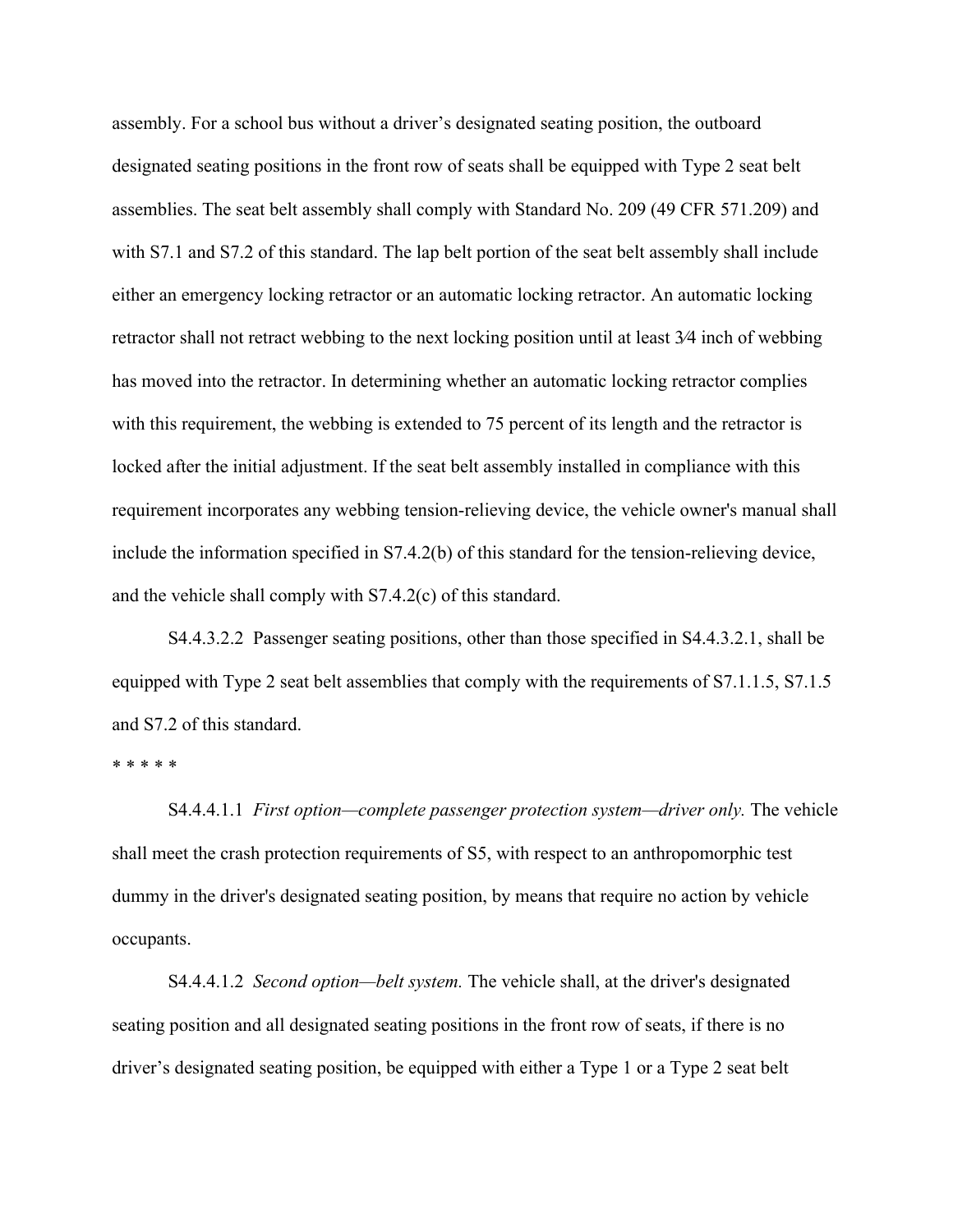assembly that conforms to §571.209 of this part and S7.2 of this Standard. A Type 1 belt assembly or the pelvic portion of a dual retractor Type 2 belt assembly installed at these seating positions shall include either an emergency locking retractor or an automatic locking retractor. If a seat belt assembly includes an automatic locking retractor for the lap belt or the lap belt portion, that seat belt assembly shall comply with the following:

\* \* \* \* \*

 S4.4.5.1.1 The driver's designated seating position and any outboard designated seating position not rearward of the driver's seating position shall be equipped with a Type 2 seat belt assembly. The seat belt assembly shall comply with Standard No. 209 (49 CFR 571.209) and with S7.1 and S7.2 of this standard. For a bus without a driver's designated seating position, any outboard designated seating position in the front row of seats, shall be equipped with Type 2 seat belt assemblies. If a seat belt assembly installed in compliance with this requirement includes an automatic locking retractor for the lap belt portion, that seat belt assembly shall comply with paragraphs (a) through (c) of S4.4.4.1.2 of this standard. If a seat belt assembly installed in compliance with this requirement incorporates any webbing tension-relieving device, the vehicle owner's manual shall include the information specified in S7.4.2(b) of this standard for the tension-relieving device, and the vehicle shall comply with S7.4.2(c) of this standard.

 S4.4.5.1.2 Passenger seating positions, other than those specified in S4.4.5.1.1 and seating positions on prison buses rearward of the driver's seating position, shall: \* \* \* \* \*

 (e) Comply with the requirements of S7.1.1.5, S7.1.1.6, S7.1.3, and S7.2 of this standard. \* \* \* \* \*

S4.5.1 *\* \* \**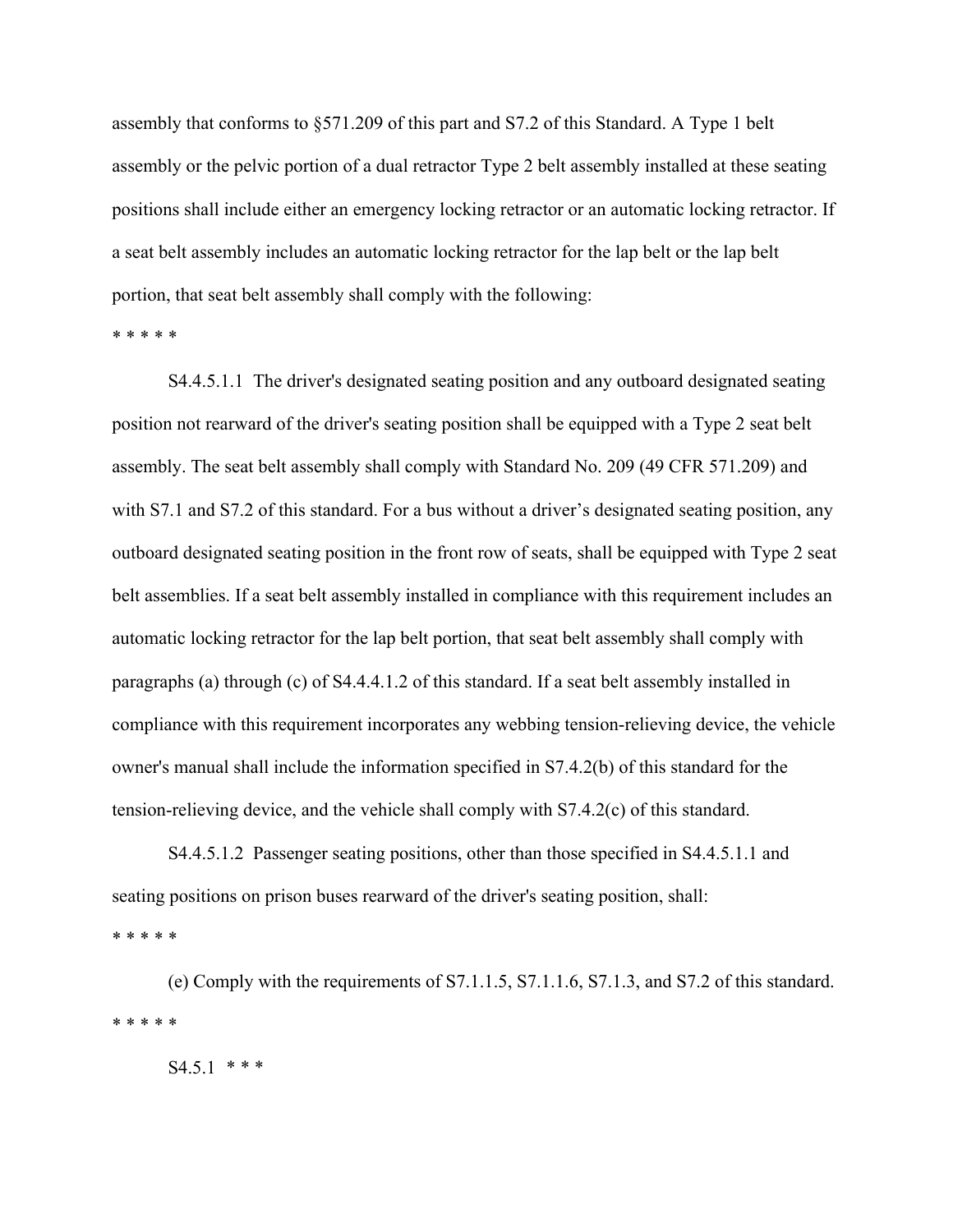(c) *\* \* \** 

 (3) If a vehicle does not have an inflatable restraint at any front seating position other than that for the driver's designated seating position, the pictogram may be omitted from the label shown in Figure 6c.

*\* \* \* \* \** 

(e) *\* \* \** 

(1) Except as provided in  $S4.5.1(e)(2)$  or  $S4.5.1(e)(3)$ , each vehicle that is equipped with an inflatable restraint for the passenger position shall have a label attached to a location on the dashboard or the steering control hub that is clearly visible from all front seating positions. The label need not be permanently affixed to the vehicle. This label shall conform in content to the label shown in Figure 7 of this standard, and shall comply with the requirements of S4.5.1(e)(1)(i) through S4.5.1(e)(1)(iii).

*\* \* \* \* \** 

 (2) Vehicles certified to meet the requirements specified in S19, S21, and S23 before December 1, 2003, that are equipped with an inflatable restraint for the passenger position shall have a label attached to a location on the dashboard or the steering control hub that is clearly visible from all front seating positions. The label need not be permanently affixed to the vehicle. This label shall conform in content to the label shown in either Figure 9 or Figure 12 of this standard, at manufacturer's option, and shall comply with the requirements of  $S4.5.1(e)(2)(i)$ through  $S4.5.1(e)(2)(iv)$ .

*\* \* \* \* \** 

 (3) Vehicles certified to meet the requirements specified in S19, S21, and S23 on or after December 1, 2003, that are equipped with an inflatable restraint for the passenger position shall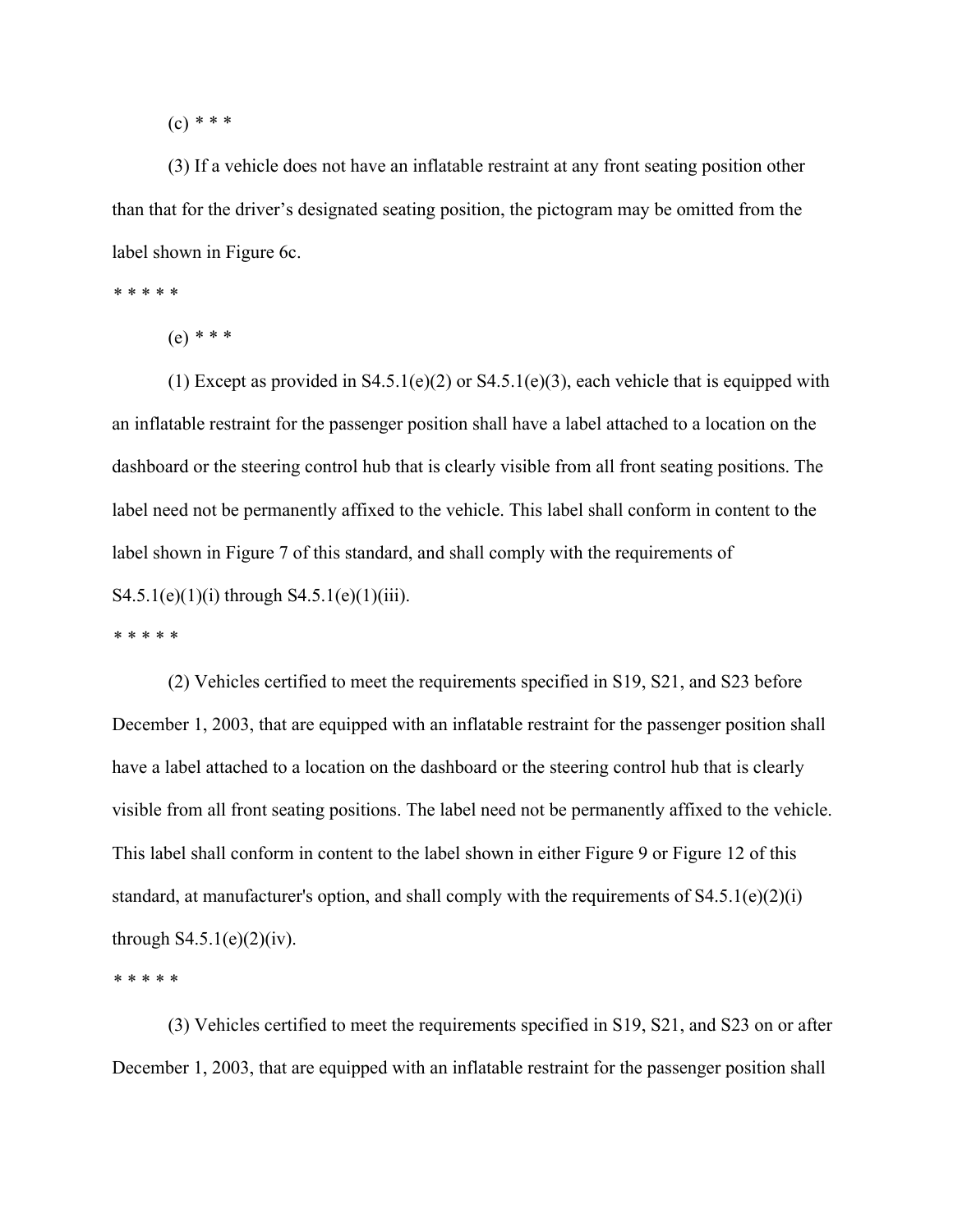have a label attached to a location on the dashboard or the steering control hub that is clearly visible from all front seating positions. The label need not be permanently affixed to the vehicle. This label shall conform in content to the label shown in Figure 12 of this standard and shall comply with the requirements of  $S4.5.1(e)(3)(i)$  through  $S4.5.1(e)(3)(iv)$ . *\* \* \* \* \** 

 (f) *Information to appear in owner's manual.* (1) The owner's manual for any vehicle equipped with an inflatable restraint system shall include an accurate description of the vehicle's air bag system in an easily understandable format. The owner's manual shall include a statement to the effect that the vehicle is equipped with an air bag and lap/shoulder belt at both front outboard seating positions, and that the air bag is a supplemental restraint at those seating positions. The information shall emphasize that all occupants should always wear their seat belts whether or not an air bag is also provided at their seating position to minimize the risk of severe injury or death in the event of a crash. The owner's manual shall also provide any necessary precautions regarding the proper positioning of occupants, including children, at seating positions equipped with air bags to ensure maximum safety protection for those occupants. The owner's manual shall also explain that no objects should be placed over or near the air bag on the instrument panel, because any such objects could cause harm if the vehicle is in a crash severe enough to cause the air bag to inflate.

\* \* \* \* \*

# S4.11 *\* \* \**

 (d) For driver dummy low risk deployment tests, the injury criteria shall be met when calculated based on data recorded for 125 milliseconds after the initiation of the final stage of air bag deployment designed to deploy in any full frontal rigid barrier crash up to 26 km/h (16 mph).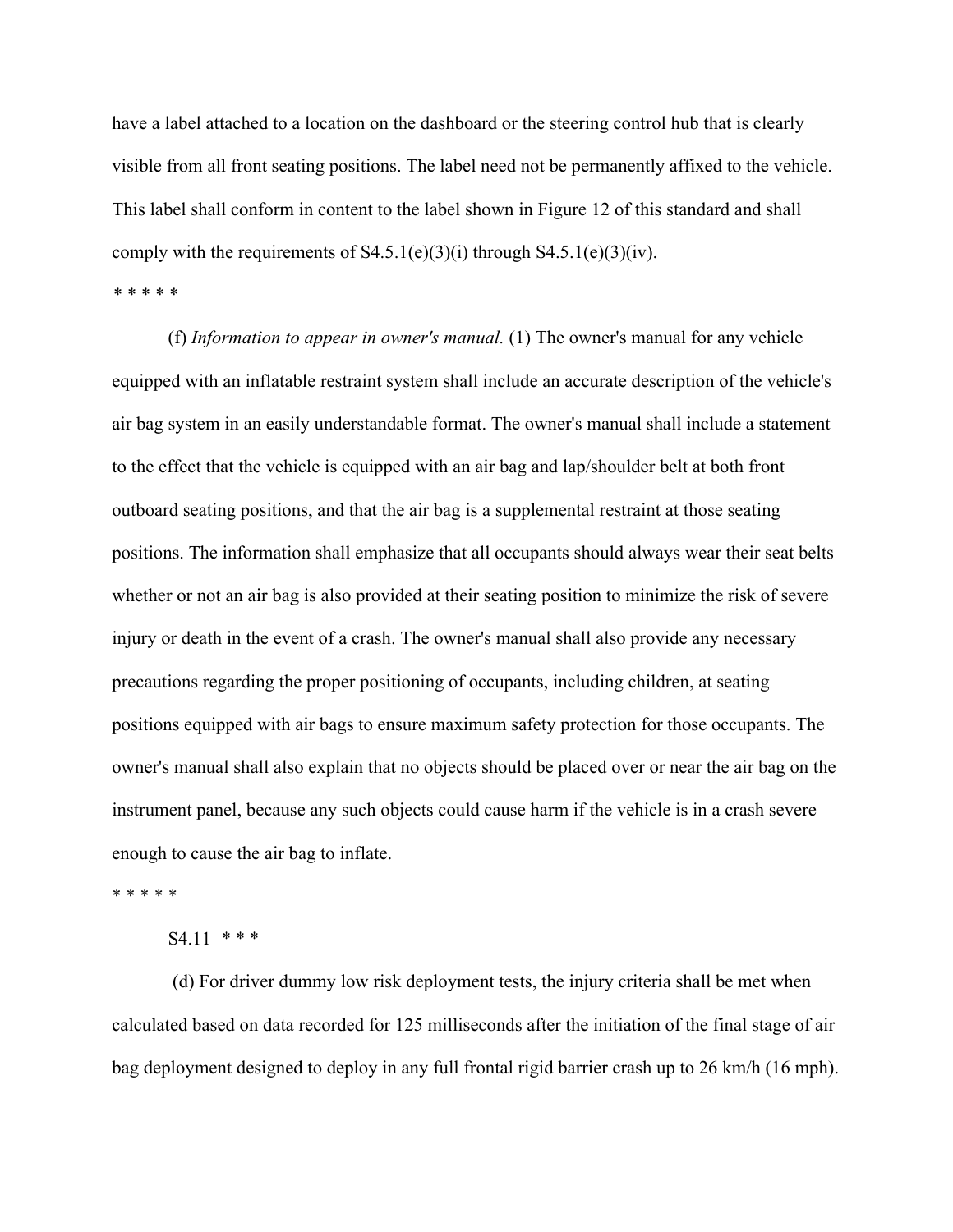\* \* \* \* \*

S7.1.1.5 *\* \* \**

 (a) Each designated seating position, except the driver's designated seating position, and except any right front seating position that is equipped with an automatic belt, that is in any motor vehicle, except walk-in van-type vehicles and vehicles manufactured to be sold exclusively to the U.S. Postal Service, and that is forward-facing or can be adjusted to be forward-facing, shall have a seat belt assembly whose lap belt portion is lockable so that the seat belt assembly can be used to tightly secure a child restraint system. The means provided to lock the lap belt or lap belt portion of the seat belt assembly shall not consist of any device that must be attached by the vehicle user to the seat belt webbing, retractor, or any other part of the vehicle. Additionally, the means provided to lock the lap belt or lap belt portion of the seat belt assembly shall not require any inverting, twisting or otherwise deforming of the belt webbing. \* \* \* \* \*

S7.1.1.6 [Redesignated]

\* \* \* \* \*

 S8.1.4 Adjustable steering controls are adjusted so that the steering control hub is at the geometric center of the locus it describes when it is moved through its full range of driving positions.

\* \* \* \* \*

## S8.2.7 *\* \* \**

 (c) A vertical plane through the geometric center of the barrier impact surface and perpendicular to that surface passes through the driver's seating position seating reference point in the tested vehicle.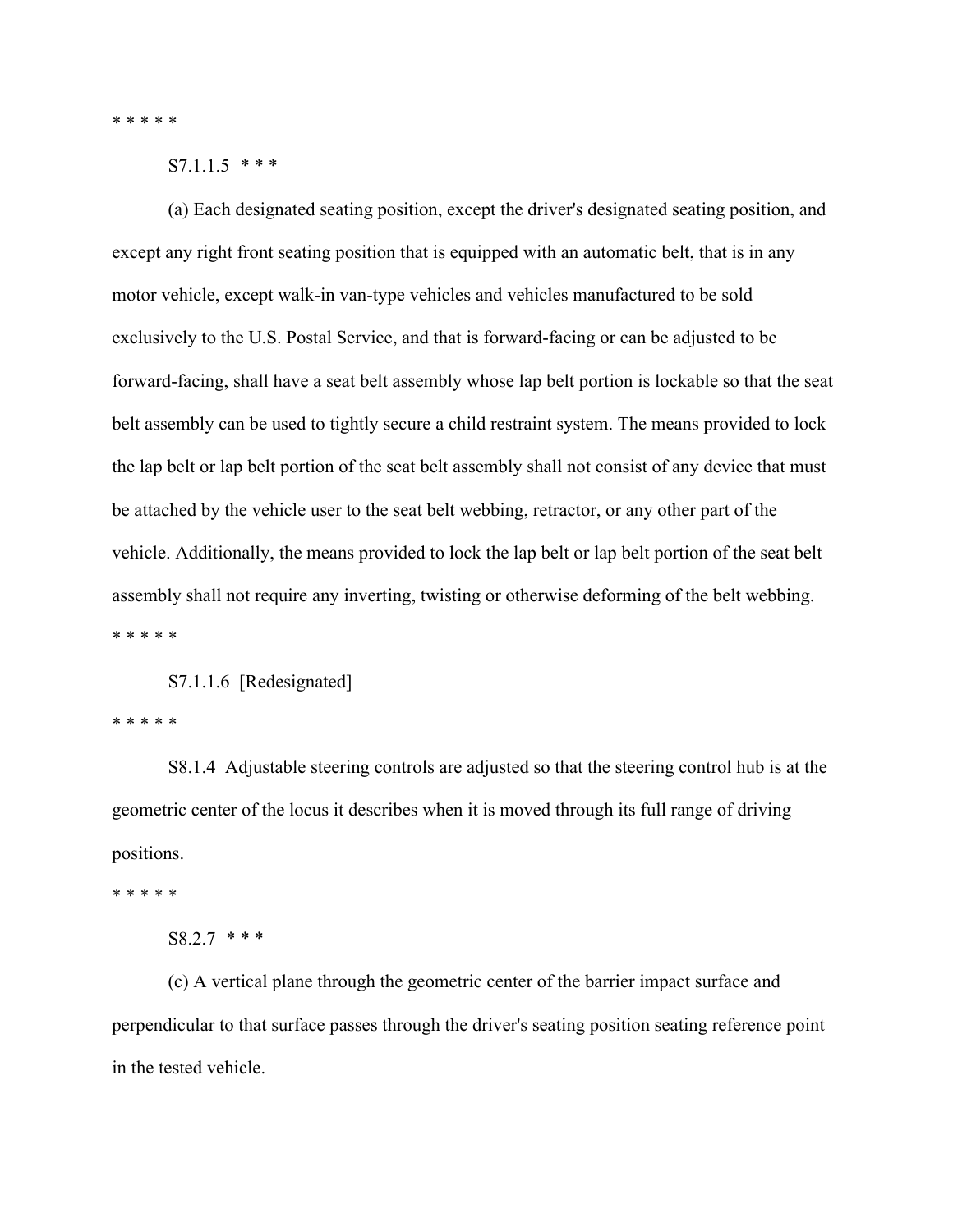\* \* \* \* \*

 S10.2.1 The driver dummy's upper arms shall be adjacent to the torso with the centerlines as close to a vertical plane as possible.

 S10.2.2 Any front outboard passenger dummy's upper arms shall be in contact with the seat back and the sides of the torso.

\* \* \* \* \*

 S10.3.1 The palms of the driver dummy shall be in contact with the outer part of the steering control rim at the rim's horizontal centerline. The thumbs shall be over the steering control rim and shall be lightly taped to the steering control rim so that if the hand of the test dummy is pushed upward by a force of not less than 2 pounds and not more than 5 pounds, the tape shall release the hand from the steering control rim.

 S10.3.2 The palms of any passenger test dummy shall be in contact with the outside of the thigh. The little finger shall be in contact with the seat cushion. \* \* \* \* \*

 S10.4.1.1 In vehicles equipped with bench seats, the upper torso of the driver and front outboard passenger dummies shall rest against the seat back. The midsagittal plane of the driver dummy shall be vertical and parallel to the vehicle's longitudinal centerline, and pass through the center of rotation of the steering control. The midsagittal plane of any passenger dummy shall be vertical and parallel to the vehicle's longitudinal centerline and the same distance from the vehicle's longitudinal centerline as the midsagittal plane of the driver dummy, if there is a driver's seating position. If there is no driver's seating position, the midsagittal plane of any front outboard passenger dummy shall be vertical and parallel to the vehicle's longitudinal centerline, and pass through the seating reference point of the seat that it occupies.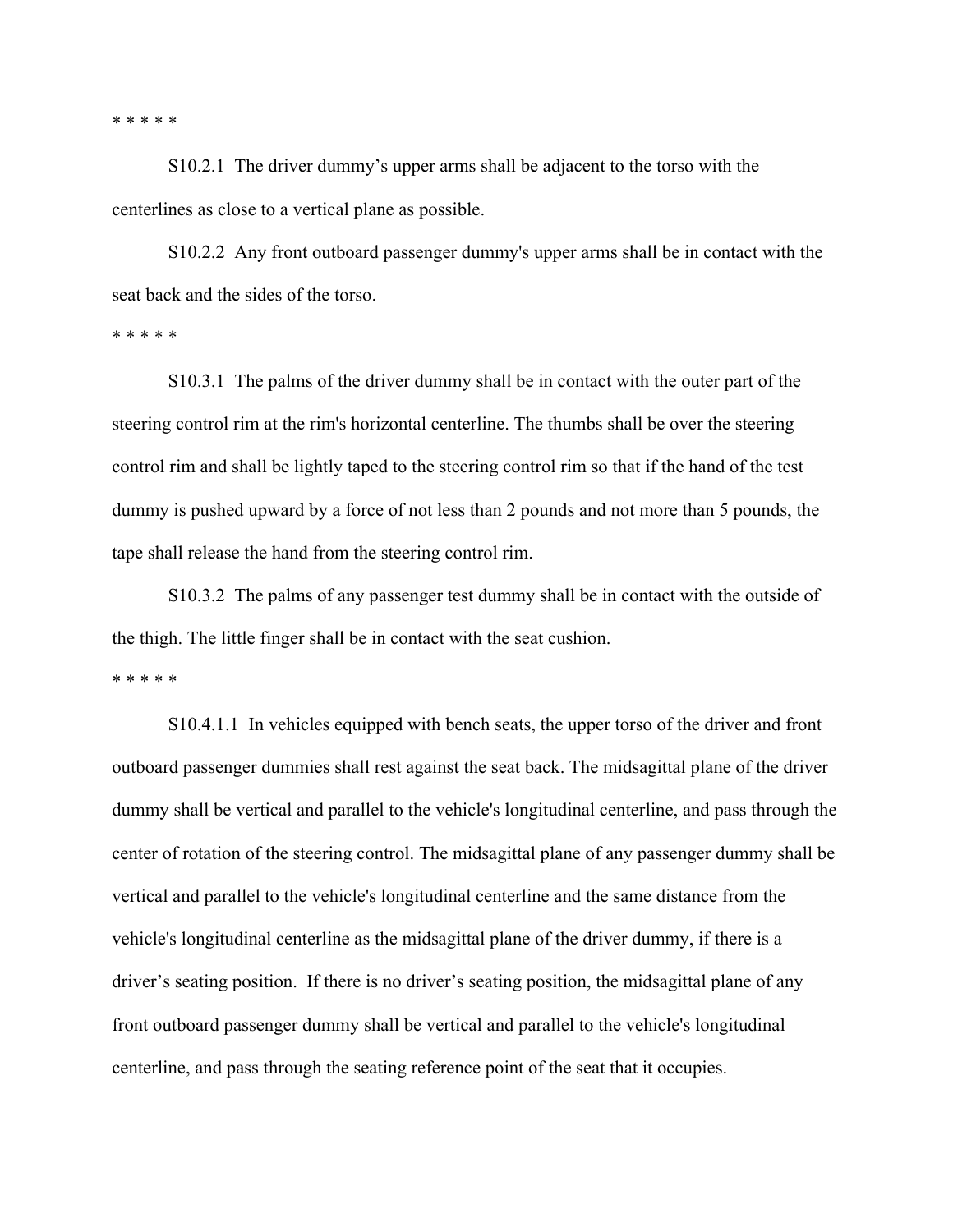S10.4.1.2 In vehicles equipped with bucket seats, the upper torso of the driver and passenger dummies shall rest against the seat back. The midsagittal plane of the driver and any front outboard passenger dummy shall be vertical and shall coincide with the longitudinal centerline of the bucket seat.

#### \* \* \* \* \*

 S10.4.2.1 *H-point.* The H-points of the driver and any front outboard passenger test dummies shall coincide within  $\frac{1}{2}$  inch in the vertical dimension and  $\frac{1}{2}$  inch in the horizontal dimension of a point  $\frac{1}{4}$  inch below the position of the H-point determined by using the equipment and procedures specified in SAE Standard J826-1980 (incorporated by reference, see §571.5), except that the length of the lower leg and thigh segments of the H-point machine shall be adjusted to 16.3 and 15.8 inches, respectively, instead of the 50th percentile values specified in Table 1 of SAE Standard J826-1980.

#### \* \* \* \* \*

 S10.5 *Legs.* The upper legs of the driver and any front outboard passenger test dummies shall rest against the seat cushion to the extent permitted by placement of the feet. The initial distance between the outboard knee clevis flange surfaces shall be 10.6 inches. To the extent practicable, the left leg of the driver dummy and both legs of any front outboard passenger dummy shall be in vertical longitudinal planes. To the extent practicable, the right leg of the driver dummy shall be in a vertical plane. Final adjustment to accommodate the placement of feet in accordance with S10.6 for various passenger compartment configurations is permitted. \* \* \* \* \*

S10.6.1 *Driver dummy position.*

\* \* \* \* \*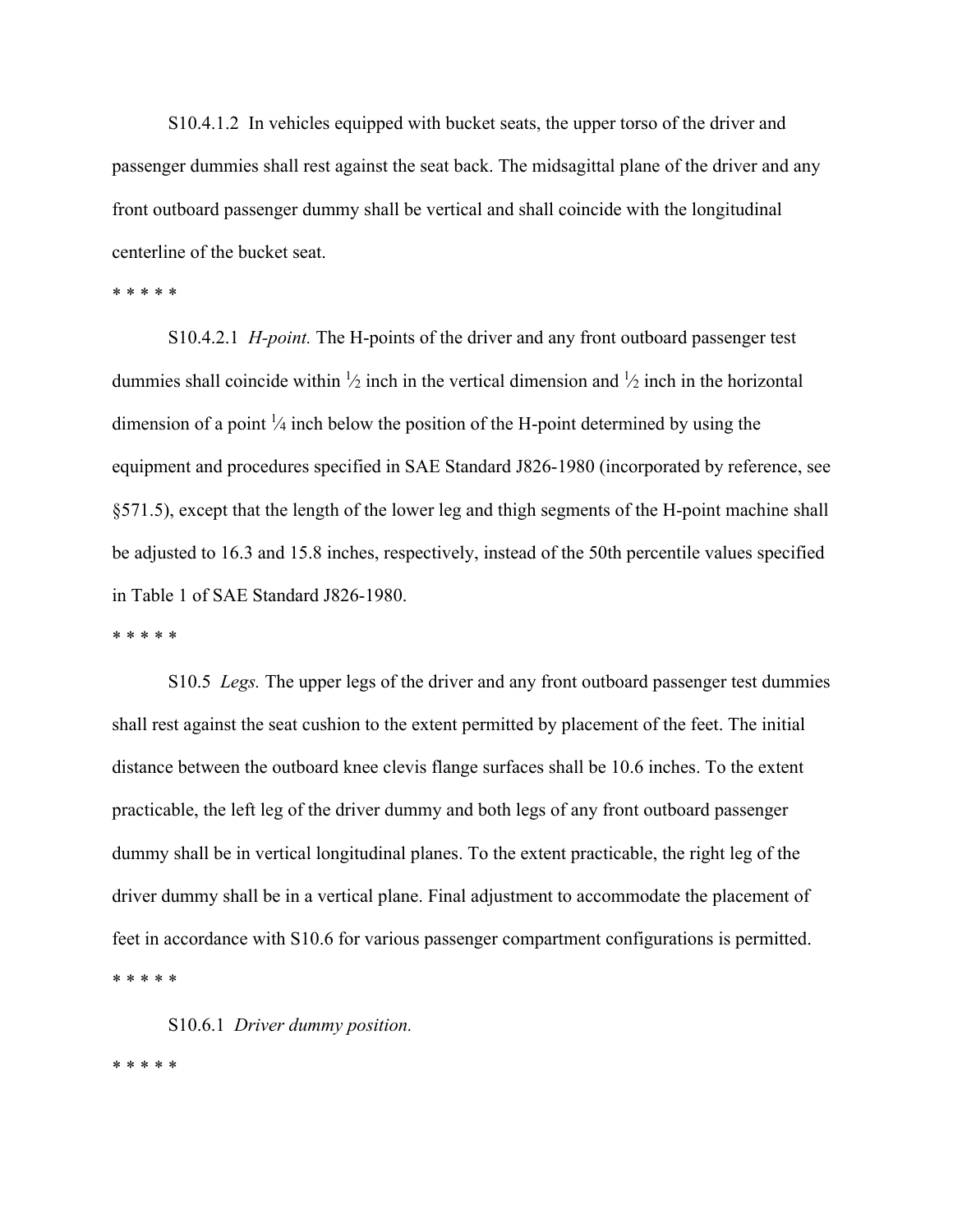S10.6.2 Front outboard *passenger dummy position.*

\* \* \* \* \*

 S10.7 *Test dummy positioning for latchplate access.* The reach envelopes specified in S7.4.4 of this standard are obtained by positioning a test dummy in the driver's or front outboard passenger seating position and adjusting that seating position to its forwardmost adjustment position. Attach the lines for the inboard and outboard arms to the test dummy as described in Figure 3 of this standard. Extend each line backward and outboard to generate the compliance arcs of the outboard reach envelope of the test dummy's arms.

\* \* \* \* \*

 S13.3 *Vehicle test attitude.* When the vehicle is in its "as delivered" condition, measure the angle between the left side door sill and the horizontal. Mark where the angle is taken on the door sill. The "as delivered" condition is the vehicle as received at the test site, with 100 percent of all fluid capacities and all tires inflated to the manufacturer's specifications as listed on the vehicle's tire placard. When the vehicle is in its "fully loaded" condition, measure the angle between the left side door sill and the horizontal, at the same place the "as delivered" angle was measured. The "fully loaded" condition is the test vehicle loaded in accordance with S8.1.1(a) or (b) of Standard No. 208, as applicable. The load placed in the cargo area shall be centered over the longitudinal centerline of the vehicle. The pretest door sill angle, when the vehicle is on the sled, (measured at the same location as the as delivered and fully loaded condition) shall be equal to or between the as delivered and fully loaded door sill angle measurements.

\* \* \* \* \*

S16.2.9 *Steering control adjustment.*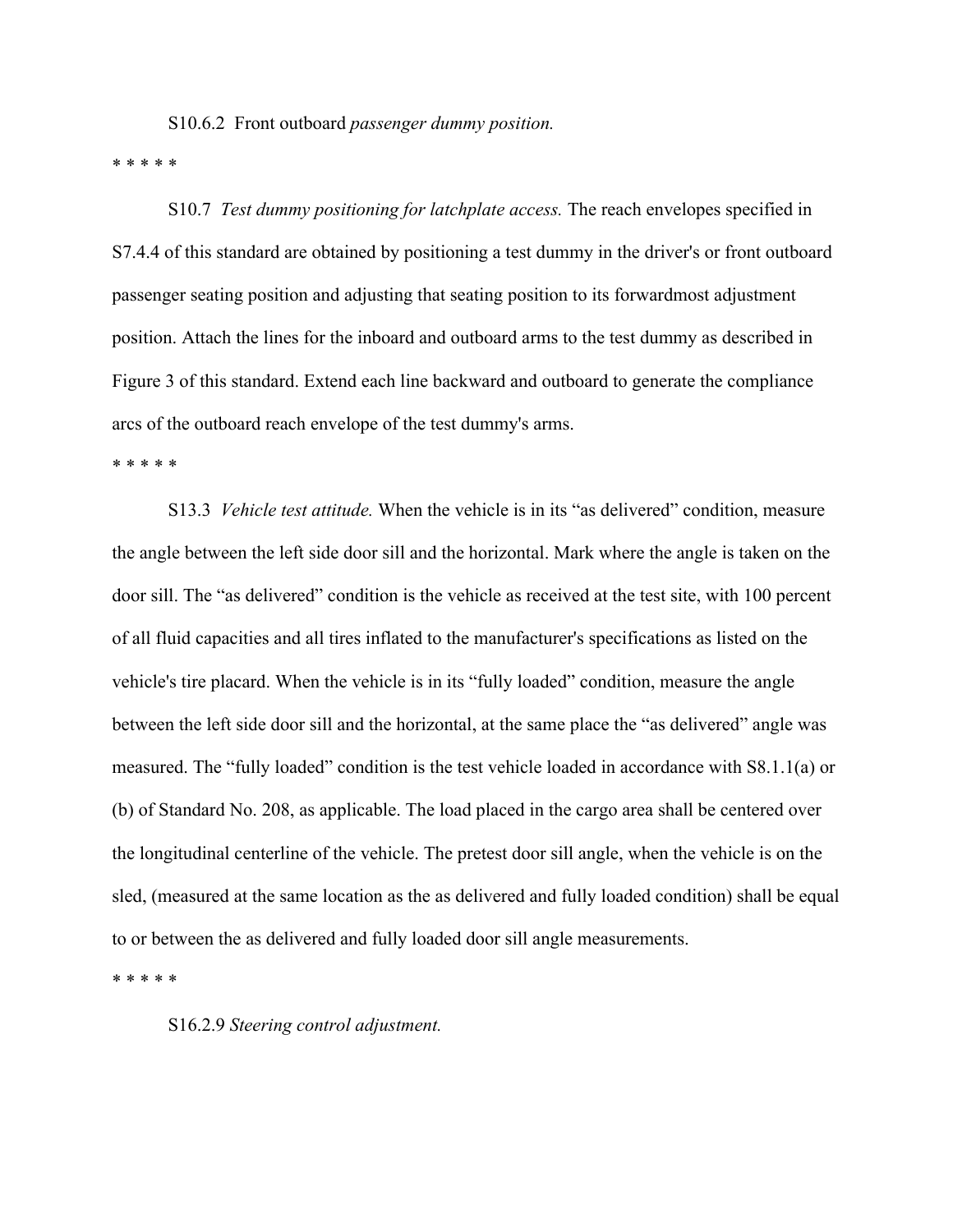S16.2.9.1 Adjust a tiltable steering control, if possible, so that the steering control hub is at the geometric center of its full range of driving positions.

 S16.2.9.2 If there is no setting detent at the mid-position, lower the steering control to the detent just below the mid-position.

S16.2.9.3 If the steering column is telescoping, place the steering column in the midposition. If there is no mid-position, move the steering control rearward one position from the mid-position.

S16.2.10 *Front seat set-up.*

\* \* \* \* \*

 S16.2.10.3 *Seat position adjustment.* If the front right outboard passenger seat does not adjust independently of the front left outboard seat, the front left outboard seat shall control the final position of the front right outboard passenger seat. If an inboard passenger seat does not adjust independently of an outboard seat, the outboard seat shall control the final position of the inboard passenger seat.

\* \* \* \* \*

 S16.3.2.1.4 *Bench seats.* Position the midsagittal plane of the dummy vertical and parallel to the vehicle's longitudinal centerline and aligned within  $\pm 10$  mm ( $\pm 0.4$  in) of the center of the steering control.

#### \* \* \* \* \*

 S16.3.2.1.8 If needed, extend the legs slightly so that the feet are not in contact with the floor pan. Let the thighs rest on the seat cushion to the extent permitted by the foot movement. Keeping the leg and the thigh in a vertical plane, place the foot in the vertical longitudinal plane that passes through the centerline of the accelerator pedal. Rotate the left thigh outboard about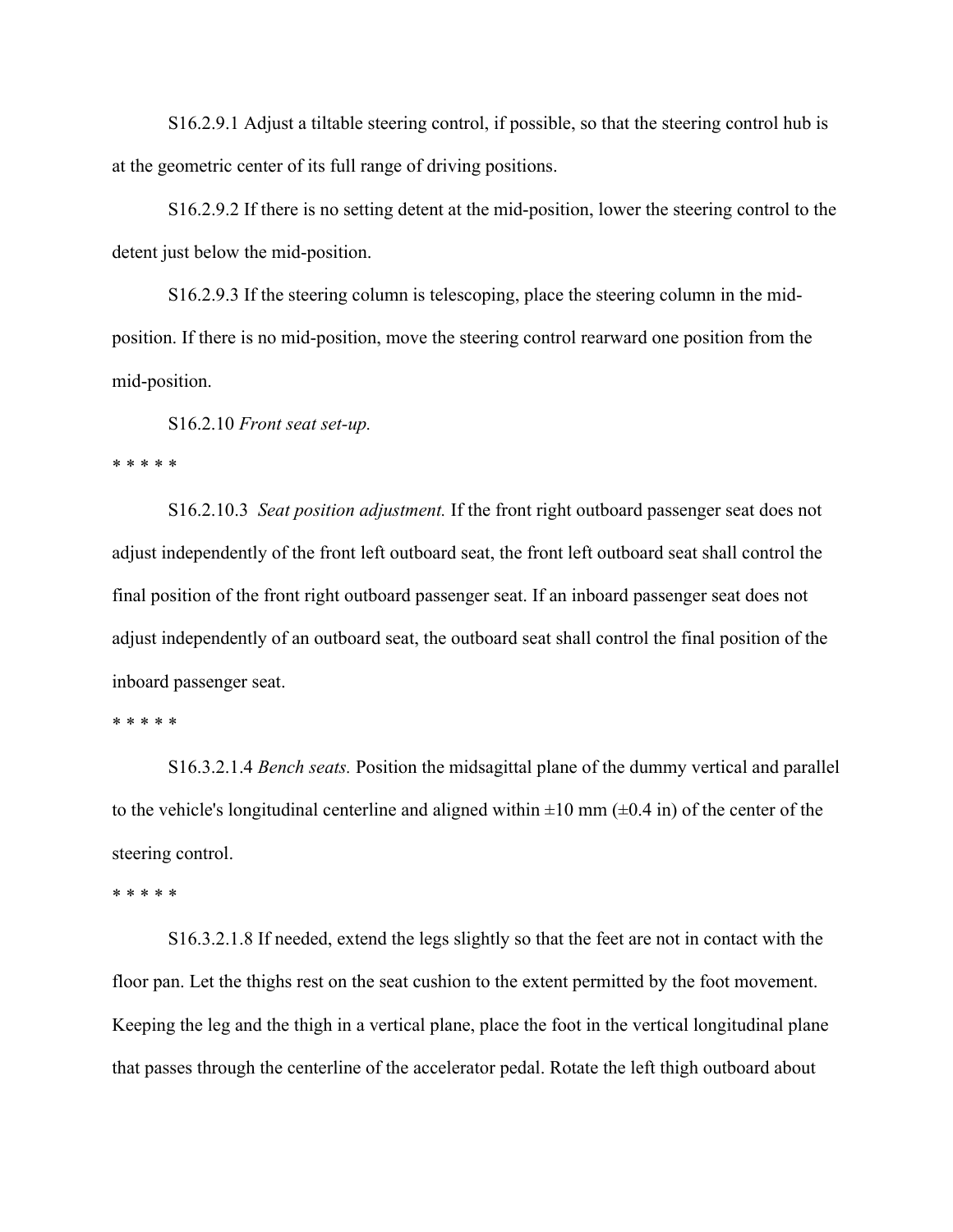the hip until the center of the knee is the same distance from the midsagittal plane of the dummy as the right knee  $\pm 5$  mm ( $\pm 0.2$  in). Using only the control that primarily moves the seat fore and aft, attempt to return the seat to the full forward position. If either of the dummy's legs first contacts the steering control, then adjust the steering control, if adjustable, upward until contact with the steering control is avoided. If the steering control is not adjustable, separate the knees enough to avoid steering control contact. Proceed with moving the seat forward until either the leg contacts the vehicle interior or the seat reaches the full forward position. (The right foot may contact and depress the accelerator and/or change the angle of the foot with respect to the leg during seat movement.) If necessary to avoid contact with the vehicles brake or clutch pedal, rotate the test dummy's left foot about the leg. If there is still interference, rotate the left thigh outboard about the hip the minimum distance necessary to avoid pedal interference. If a dummy leg contacts the vehicle interior before the full forward position is attained, position the seat at the next detent where there is no contact. If the seat is a power seat, move the seat fore and aft to avoid contact while assuring that there is a maximum of 5 mm (0.2 in) distance between the vehicle interior and the point on the dummy that would first contact the vehicle interior. If the steering control was moved, return it to the position described in S16.2.9. If the steering control contacts the dummy's leg(s) prior to attaining this position, adjust it to the next higher detent, or if infinitely adjustable, until there is 5 mm (0.2 in) clearance between the control and the dummy's leg(s).

 S16.3.2.1.9 For vehicles without adjustable seat backs, adjust the lower neck bracket to level the head as much as possible. For vehicles with adjustable seat backs, while holding the thighs in place, rotate the seat back forward until the transverse instrumentation platform of the head is level to within  $\pm 0.5$  degree, making sure that the pelvis does not interfere with the seat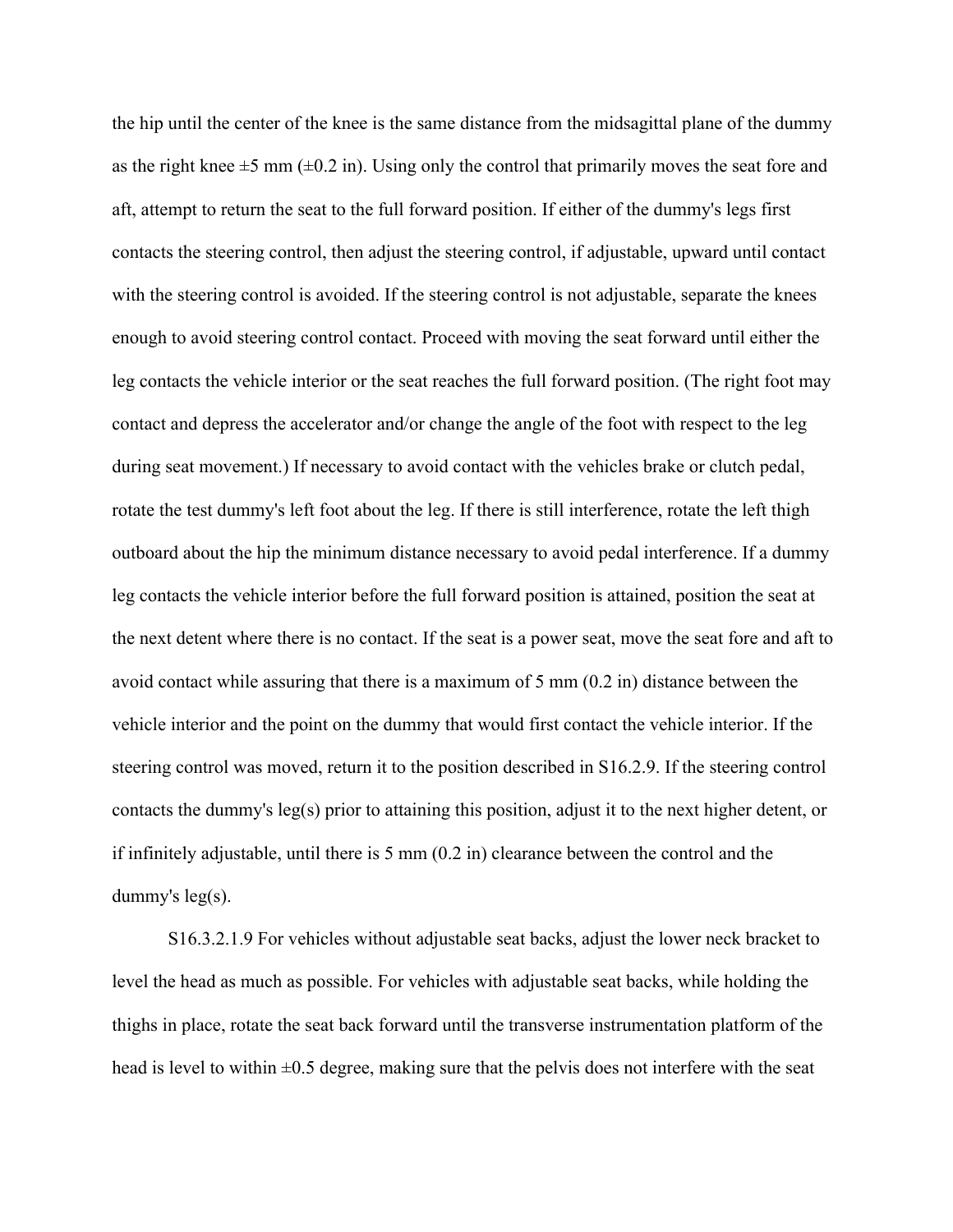bight. Inspect the abdomen to ensure that it is properly installed. If the torso contacts the steering control, adjust the steering control in the following order until there is no contact: telescoping adjustment, lowering adjustment, raising adjustment. If the vehicle has no adjustments, or contact with the steering control cannot be eliminated by adjustment, position the seat at the next detent where there is no contact with the steering control as adjusted in S16.2.9. If the seat is a power seat, position the seat to avoid contact while assuring that there is a maximum of 5 mm (0.2 in) distance between the steering control as adjusted in S16.2.9 and the point of contact on the dummy.

\* \* \* \* \*

 S16.3.2.3.2 Place the palms of the dummy in contact with the outer part of the steering control rim at its horizontal centerline with the thumbs over the steering control rim.

 S16.3.2.3.3 If it is not possible to position the thumbs inside the steering control rim at its horizontal centerline, then position them above and as close to the horizontal centerline of the steering control rim as possible.

 S16.3.2.3.4 Lightly tape the hands to the steering control rim so that if the hand of the test dummy is pushed upward by a force of not less than  $9 \text{ N } (2 \text{ lb})$  and not more than  $22 \text{ N } (5 \text{ lb})$ , the tape releases the hand from the steering control rim.

S16.3.3 Front outboard *passenger dummy positioning.*

 S16.3.3.1 Front outboard *passenger torso/head/seat back angle positioning.* \* \* \* \* \*

 S16.3.3.1.2 Fully recline the seat back, if adjustable. Install the dummy into any front outboard passenger seat, such that when the legs are 120 degrees to the thighs, the calves of the legs are not touching the seat cushion.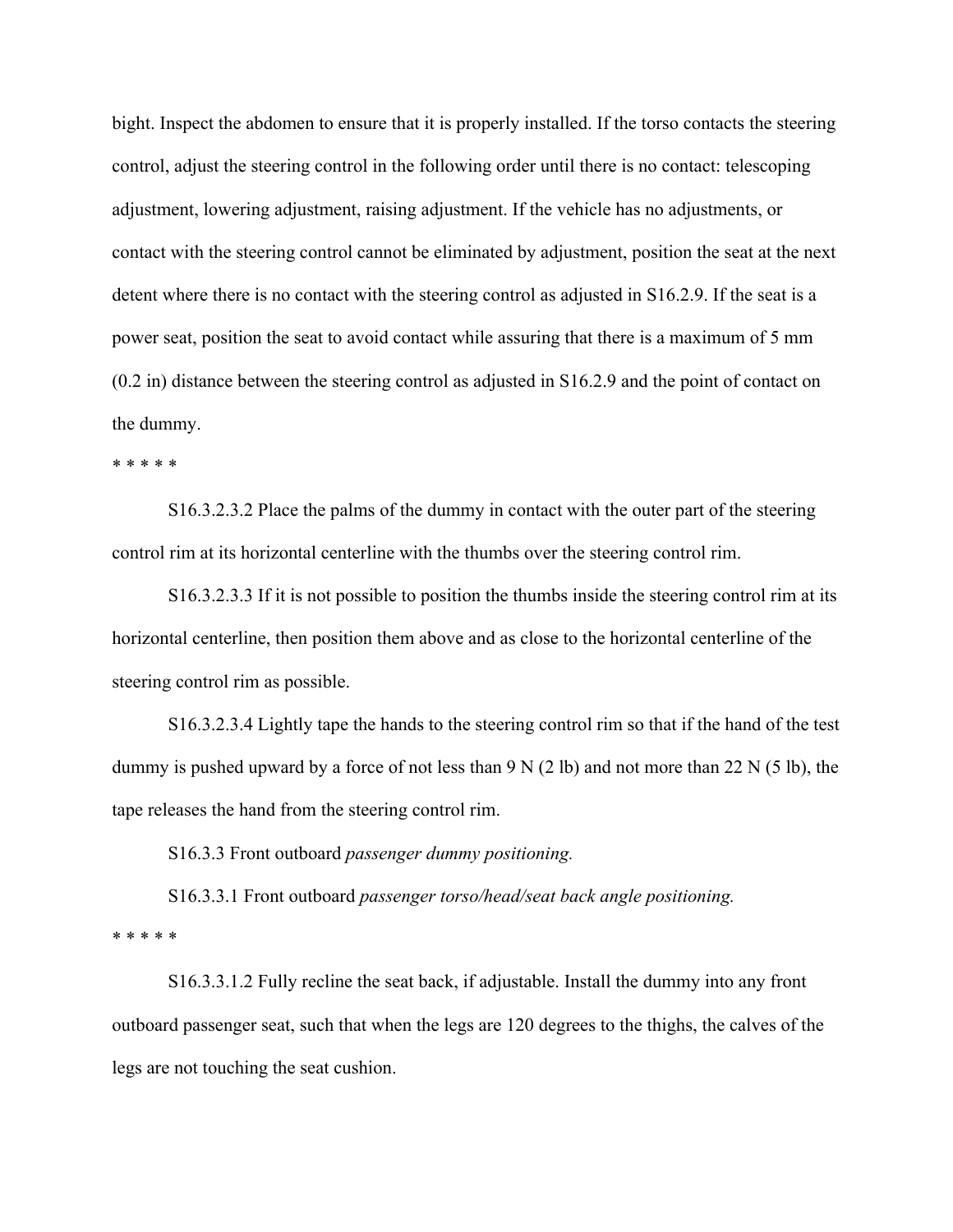\* \* \* \* \*

 S16.3.3.1.4 *Bench seats.* Position the midsagittal plane of the dummy vertical and parallel to the vehicle's longitudinal centerline and the same distance from the vehicle's longitudinal centerline, within  $\pm 10$  mm ( $\pm 0.4$  in), as the midsagittal plane of the driver dummy, if there is a driver's seating position. Otherwise, the midsagittal plane of any front outboard passenger dummy shall be vertical, parallel to the vehicle's longitudinal centerline, and pass, within  $\pm 10$  $mm$  ( $\pm$ 0.4 in), through the seating reference point of the seat that it occupies.

\* \* \* \* \*

S16.3.3.2 Front outboard *passenger foot positioning.*

\* \* \* \* \*

 S16.3.3.3 Front outboard *passenger arm/hand positioning.* \* \* \* \* \*

 S16.3.4 *Driver and front outboard passenger adjustable head restraints.* \* \* \* \* \*

 S16.3.5 *Driver and front outboard passenger manual belt adjustment (for tests conducted with a belted dummy)*

\* \* \* \* \*

 S19.2.1 The vehicle shall be equipped with an automatic suppression feature for any front outboard passenger air bag which results in deactivation of the air bag during each of the static tests specified in S20.2 (using the 49 CFR part 572 Subpart R 12-month-old CRABI child dummy in any of the child restraints identified in sections B and C of appendix A or A-1 of this standard, as appropriate and the 49 CFR part 572 subpart K Newborn Infant dummy in any of the car beds identified in section A of appendix A or A-1, as appropriate), and activation of the air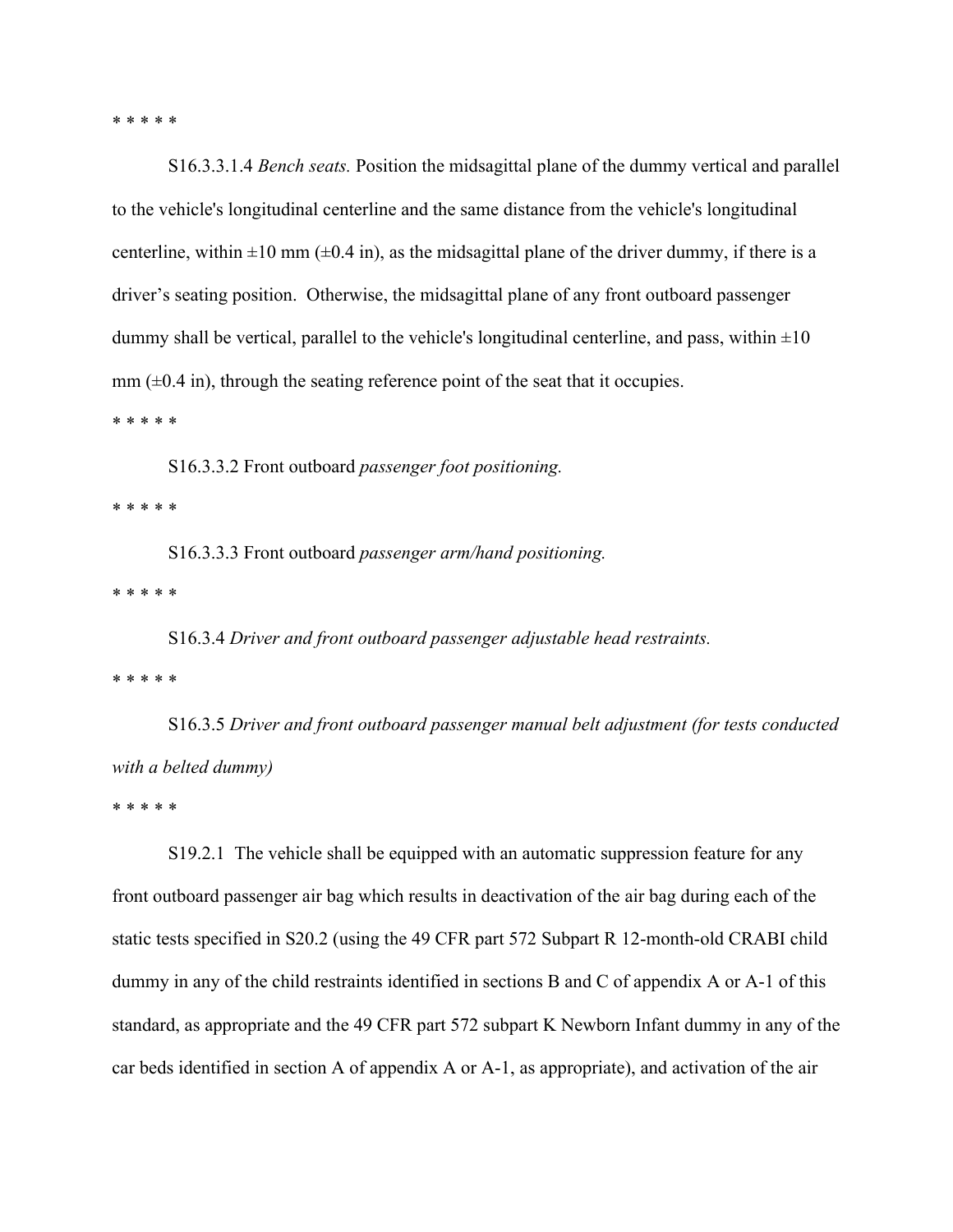bag system during each of the static tests specified in S20.3 (using the 49 CFR part 572 Subpart O 5th percentile adult female dummy).

 S19.2.2 The vehicle shall be equipped with telltales for each front outboard passenger seat which emit light whenever the associated front outboard passenger air bag system is deactivated and does not emit light whenever the associated front outboard passenger air bag system is activated, except that the telltale(s) need not illuminate when the associated front outboard passenger seat is unoccupied. For telltales associated with multiple front outboard passenger seats, it shall be clearly recognizable to a driver and any front outboard passenger the seat with which seat each telltale is associated. Each telltale:

\* \* \* \* \*

 (d) Shall be located within the interior of the vehicle and forward of and above the design H-point of both the driver's and any front outboard passenger's seat in their forwardmost seating positions and shall not be located on or adjacent to a surface that can be used for temporary or permanent storage of objects that could obscure the telltale from either the driver's or any front outboard passenger's view, or located where the telltale would be obscured from the driver's view or the adjacent front outboard passenger's view if a rear-facing child restraint listed in appendix A or A-1, as appropriate, is installed in any front outboard passenger's seat.

 (e) Shall be visible and recognizable to a driver and any front outboard passenger during night and day when the occupants have adapted to the ambient light roadway conditions. \* \* \* \* \*

 (g) Means shall be provided for making telltales visible and recognizable to the driver and any front outboard passenger under all driving conditions. The means for providing the required visibility may be adjustable manually or automatically, except that the telltales may not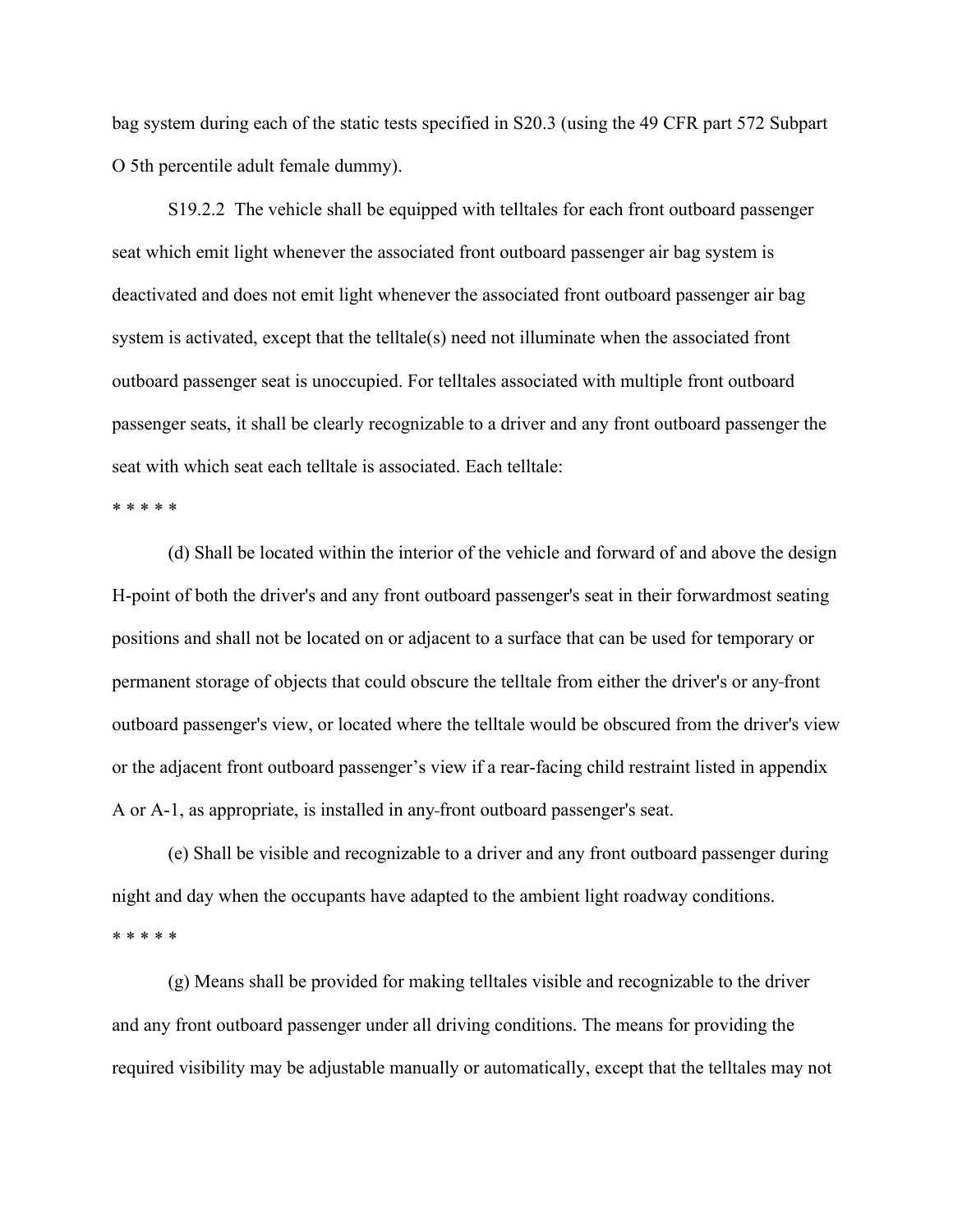be adjustable under any driving conditions to a level that they become invisible or not recognizable to the driver and any front outboard passenger.

 (h) The telltale must not emit light except when any passenger air bag is turned off or during a bulb check upon vehicle starting.

 S19.2.3 The vehicle shall be equipped with a mechanism that indicates whether the air bag system is suppressed, regardless of whether any front outboard passenger seat is occupied. The mechanism need not be located in the occupant compartment unless it is the telltale described in S19.2.2.

 S19.3 *Option 2—Low risk deployment.* Each vehicle shall meet the injury criteria specified in S19.4 of this standard when any front outboard passenger air bag is deployed in accordance with the procedures specified in S20.4.

\* \* \* \* \*

 S20.1.2 Unless otherwise specified, each vehicle certified to this option shall comply in tests conducted with any front outboard passenger seating position, if adjustable fore and aft, at full rearward, middle, and full forward positions. If the child restraint or dummy contacts the vehicle interior, move the seat rearward to the next detent that provides clearance, or if the seat is a power seat, using only the control that primarily moves the seat fore and aft, move the seat rearward while assuring that there is a maximum of 5 mm (0.2 in) clearance between the dummy or child restraint and the vehicle interior.

\* \* \* \* \*

 S20.2 *Static tests of automatic suppression feature which shall result in deactivation of any front outboard passenger air bag, associated with that designated seating position.* Each vehicle that is certified as complying with S19.2 shall meet the following test requirements.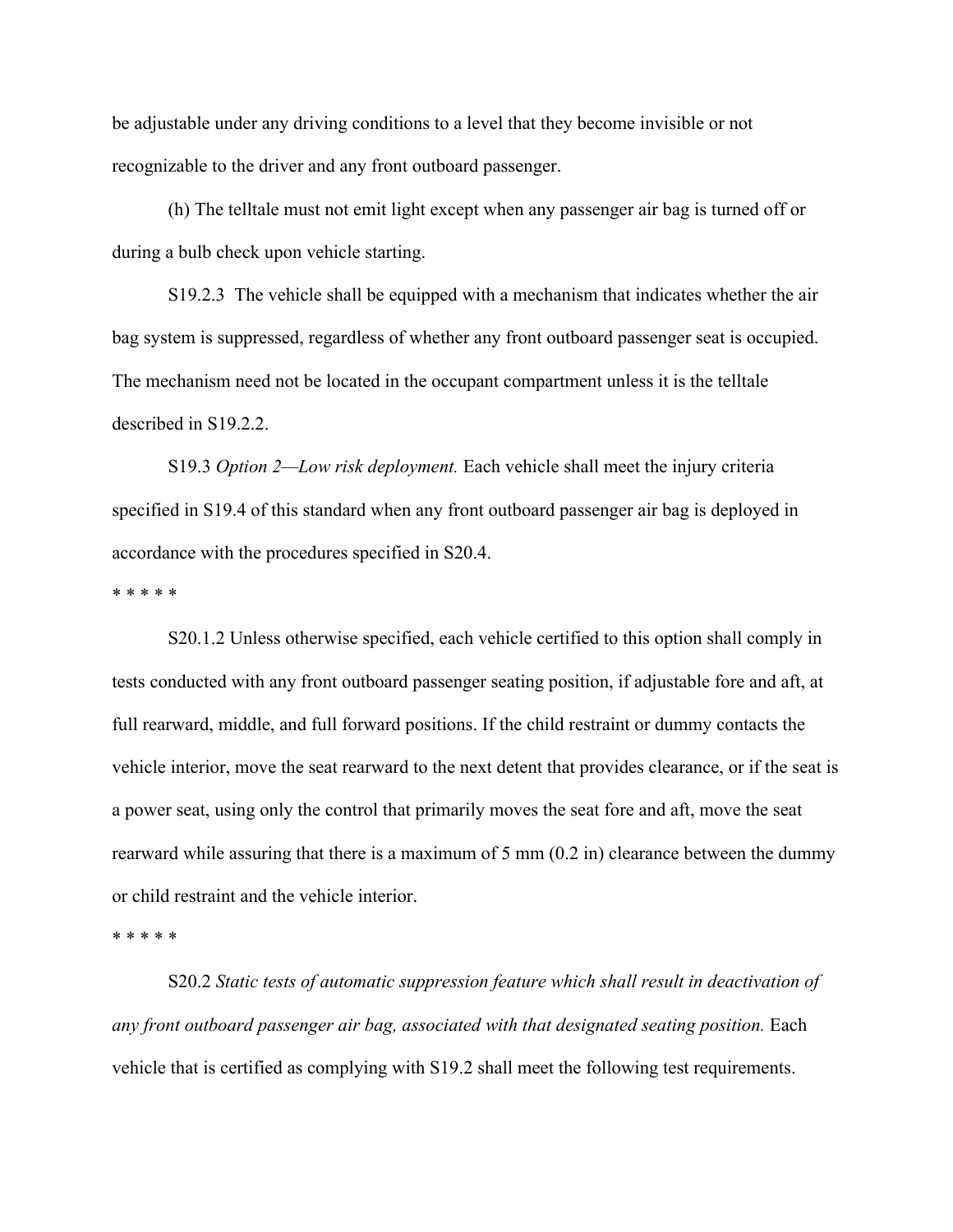\* \* \* \* \*

 S20.2.1.4 For bucket seats, "Plane B" refers to a vertical plane parallel to the vehicle longitudinal centerline through the longitudinal centerline of any front outboard passenger vehicle seat cushion. For bench seats in vehicles with manually operated driving controls, "Plane B" refers to a vertical plane through any front outboard passenger vehicle seat parallel to the vehicle longitudinal centerline the same distance from the longitudinal centerline of the vehicle as the center of the steering control. For bench seats in vehicles without manually operated driving controls, "Plane B" refers to the vertical plane parallel to the vehicle longitudinal centerline, through any front outboard passenger seat's SgRP.

\* \* \* \* \*

 S20.2.2.3 For bucket seats, "Plane B" refers to a vertical plane parallel to the vehicle longitudinal centerline through the longitudinal centerline of any front outboard passenger vehicle seat cushion. For bench seats in vehicles with manually operated driving controls, "Plane B" refers to a vertical plane through any front outboard passenger seat parallel to the vehicle longitudinal centerline the same distance from the longitudinal centerline of the vehicle as the center of the steering control. For bench seats in vehicles without manually operated driving controls, "Plane B" refers to the vertical plane parallel to the vehicle longitudinal centerline, through any front outboard passenger seat's SgRP.

\* \* \* \* \*

 S20.3 *Static tests of automatic suppression feature which shall result in activation of any front outboard passenger air bag system.*

 S20.3.1 Each vehicle certified to this option shall comply in tests conducted with any front outboard passenger seating position, if adjustable fore and aft, at the mid-height, in the full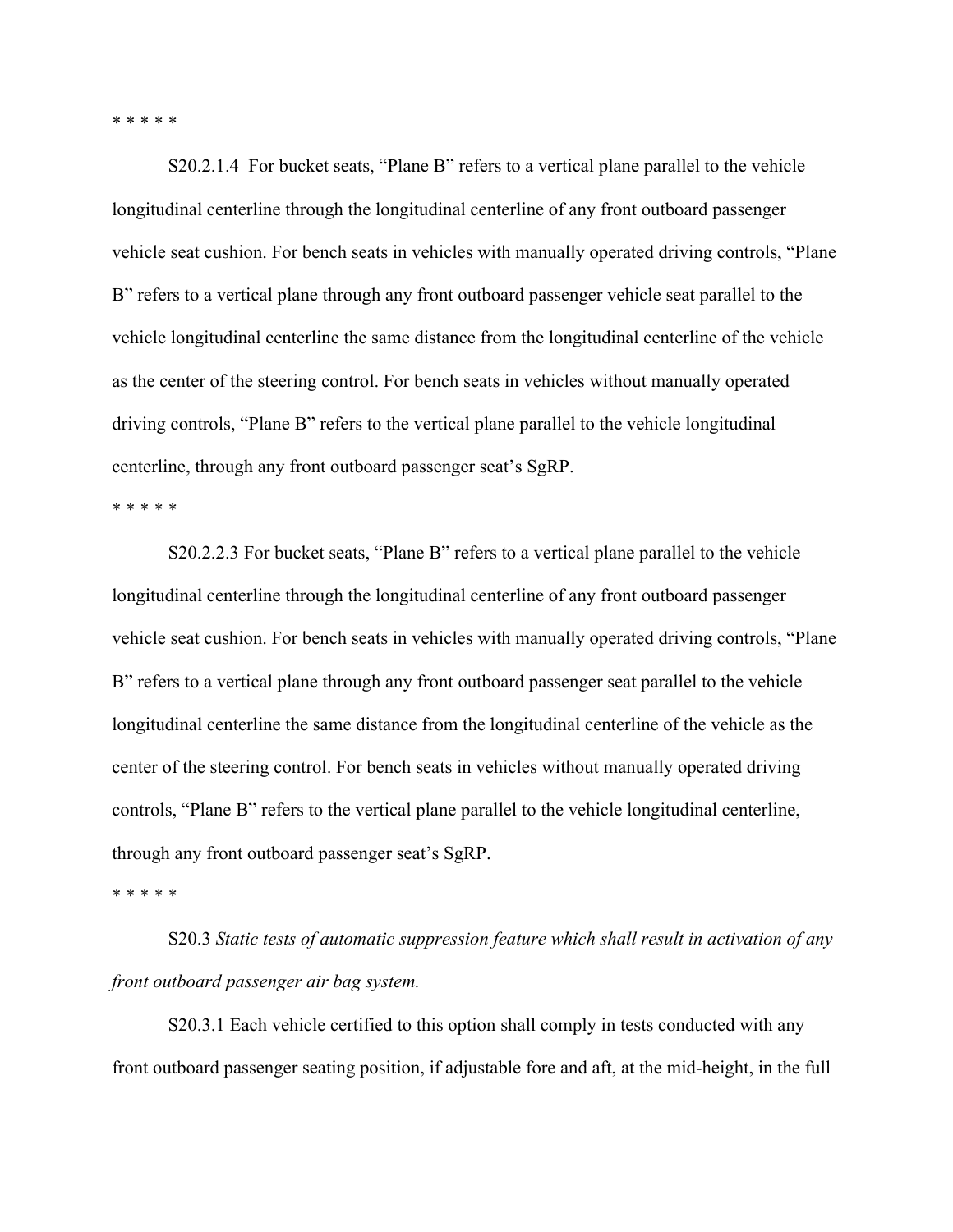rearward and middle positions determined in S20.1.9.4, and the forward position determined in S16.3.3.1.8.

 S20.3.2 Place a 49 CFR part 572 subpart O 5th percentile adult female test dummy at any front outboard passenger seating position of the vehicle, in accordance with procedures specified in S16.3.3 of this standard, except as specified in S20.3.1, subject to the fore-aft seat positions in S20.3.1. Do not fasten the seat belt.

\* \* \* \* \*

 S20.4.1 Position any front outboard passenger vehicle seat at the mid-height in the full forward position determined in S20.1.9.4, and adjust the seat back (if adjustable independent of the seat) to the nominal design position for a 50th percentile adult male as specified in S8.1.3. Position adjustable lumbar supports so that the lumbar support is in its lowest, retracted or deflated adjustment position. Position any adjustable parts of the seat that provide additional support so that they are in the lowest or most open adjustment position. If adjustable, set the head restraint at the full down and most forward position. If the child restraint or dummy contacts the vehicle interior, do the following: using only the control that primarily moves the seat in the fore and aft direction, move the seat rearward to the next detent that provides clearance; or if the seat is a power seat, move the seat rearward while assuring that there is a maximum of 5 mm (0.2 in) clearance.

#### \* \* \* \* \*

 S20.4.4 For bucket seats, "Plane B" refers to a vertical plane parallel to the vehicle longitudinal centerline through the longitudinal centerline of any front outboard passenger seat cushion. For bench seats in vehicles with manually operated driving controls, "Plane B" refers to a vertical plane through any front outboard passenger seat parallel to the vehicle longitudinal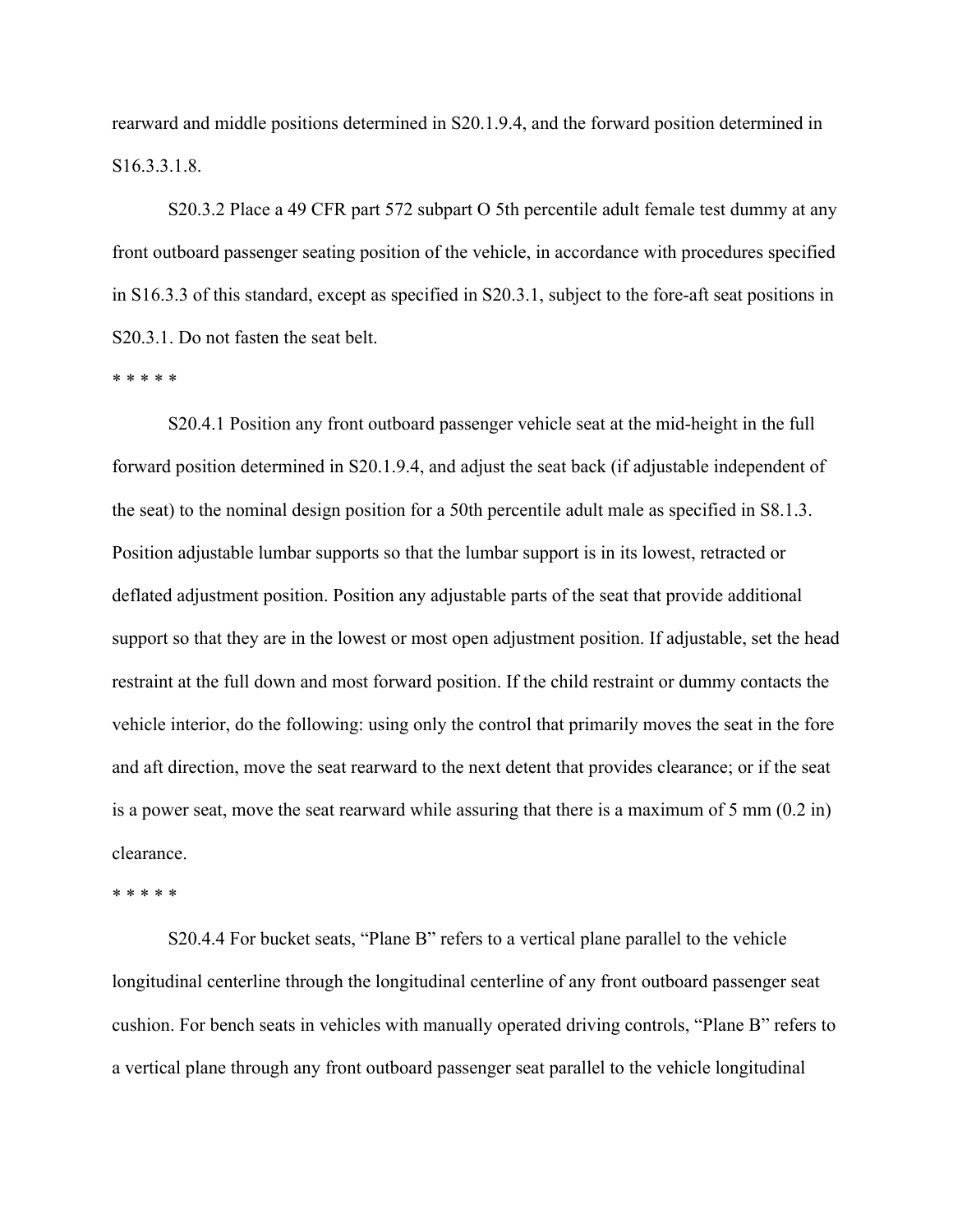centerline that is the same distance from the longitudinal centerline of the vehicle as the center of the steering control. For bench seats in vehicles without manually operated driving controls, "Plane B" refers to the vertical plane parallel to the vehicle longitudinal centerline, through any front outboard passenger seat's SgRP.

#### \* \* \* \* \*

 S20.4.9 Deploy any front outboard passenger frontal air bag system. If the air bag system contains a multistage inflator, the vehicle shall be able to comply at any stage or combination of stages or time delay between successive stages that could occur in the presence of an infant in a rear facing child restraint and a 49 CFR part 572, subpart R 12-month-old CRABI dummy positioned according to S20.4, and also with the seat at the mid-height, in the middle and full rearward positions determined in S20.1.9.4, in a rigid barrier crash test at speeds up to 64 km/h (40 mph).

#### \* \* \* \* \*

 S21.2.1 The vehicle shall be equipped with an automatic suppression feature for any front outboard passenger air bag which results in deactivation of the air bag during each of the static tests specified in S22.2 (using the 49 CFR part 572 subpart P 3-year-old child dummy and, as applicable, any child restraint specified in section C and section D of appendix A or A-1 of this standard, as appropriate), and activation of the air bag system during each of the static tests specified in S22.3 (using the 49 CFR part 572 subpart O 5th percentile adult female dummy). \* \* \* \* \*

 S21.2.3 The vehicle shall be equipped with a mechanism that indicates whether the air bag is suppressed, regardless of whether any front outboard passenger seat is occupied. The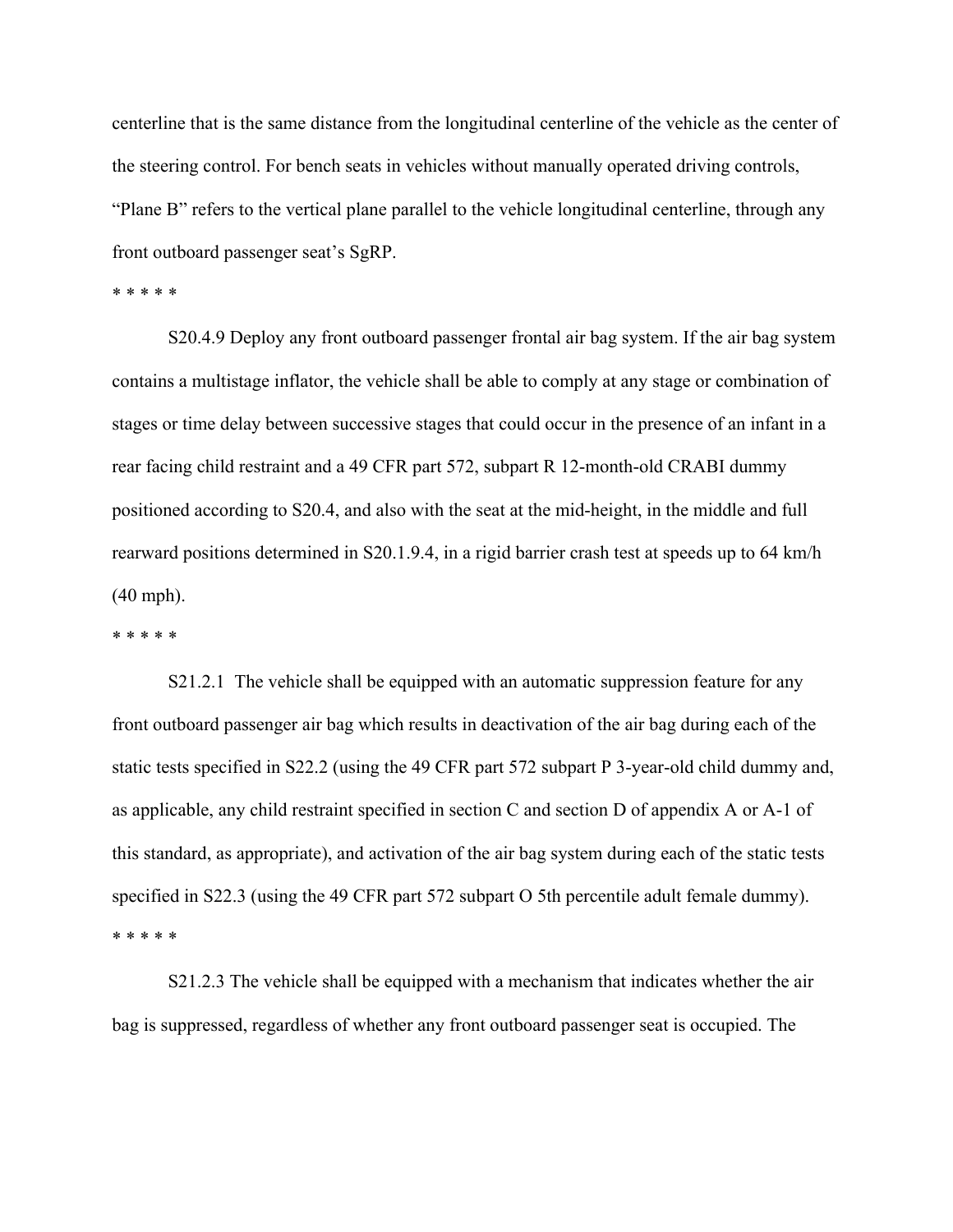mechanism need not be located in the occupant compartment unless it is the telltale described in S21.2.2.

 S21.3 *Option 2—Dynamic automatic suppression system that suppresses the air bag when an occupant is out of position.* (This option is available under the conditions set forth in S27.1.) The vehicle shall be equipped with a dynamic automatic suppression system for any front outboard passenger air bag system which meets the requirements specified in S27.

 S21.4 *Option 3—Low risk deployment.* Each vehicle shall meet the injury criteria specified in S21.5 of this standard when any front outboard passenger air bag is deployed in accordance with both of the low risk deployment test procedures specified in S22.4. \* \* \* \* \*

 S22.1.2 Unless otherwise specified, each vehicle certified to this option shall comply in tests conducted with any front outboard passenger seating position at the mid-height, in the full rearward, middle, and the full forward positions determined in S22.1.7.4. If the dummy contacts the vehicle interior, using only the control that primarily moves the seat fore and aft, move the seat rearward to the next detent that provides clearance. If the seat is a power seat, move the seat rearward while assuring that there is a maximum of 5 mm (0.2 in) clearance.

S22.1.3 Except as otherwise specified, if the child restraint has an anchorage system as specified in S5.9 of FMVSS No. 213 and is tested in a vehicle with any front outboard passenger vehicle seat that has an anchorage system as specified in FMVSS No. 225, the vehicle shall comply with the belted test conditions with the restraint anchorage system attached to the vehicle seat anchorage system and the vehicle seat belt unattached. It shall also comply with the belted test conditions with the restraint anchorage system unattached to the vehicle seat anchorage system and the vehicle seat belt attached.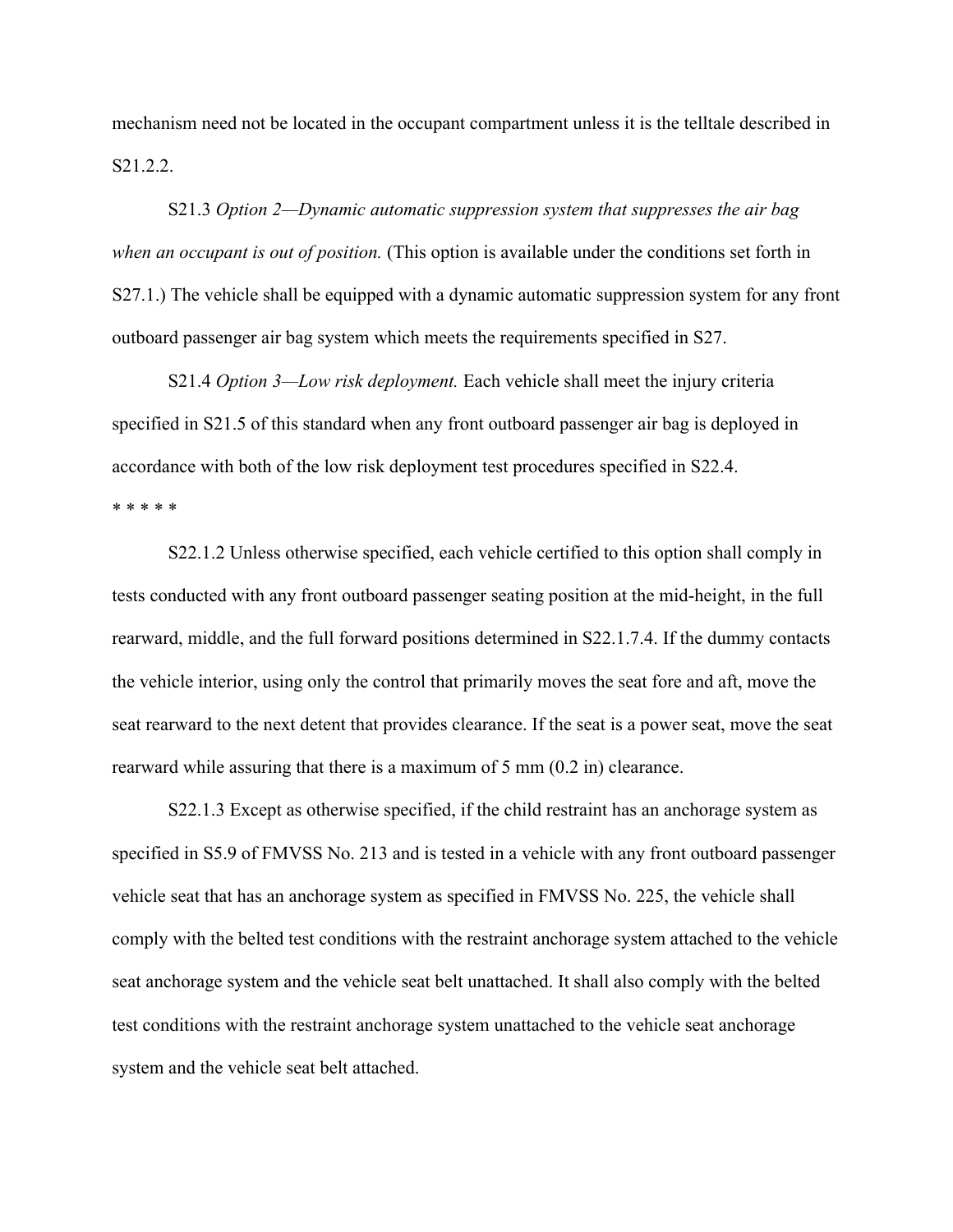\* \* \* \* \*

 S22.2 *Static tests of automatic suppression feature which shall result in deactivation of any front outboard passenger air bag, associated with that designated seating position.* Each vehicle that is certified as complying with S21.2 shall meet the following test requirements: \* \* \* \* \*

 S22.2.1.1 Install the restraint in any front outboard passenger vehicle seat in accordance, to the extent possible, with the child restraint manufacturer's instructions provided with the seat for use by children with the same height and weight as the 3-year-old child dummy. \* \* \* \* \*

 S22.2.1.3 For bucket seats, "Plane B" refers to a vertical longitudinal plane through the longitudinal centerline of the seat cushion of any front outboard passenger vehicle seat. For bench seats in vehicles with manually operated driving controls, "Plane B" refers to a vertical plane through any front outboard passenger vehicle seat parallel to the vehicle longitudinal centerline the same distance from the longitudinal centerline of the vehicle as the center of the steering control. For bench seats in vehicles without manually operated driving controls, "Plane B" refers to the vertical plane parallel to the vehicle longitudinal centerline, through any front outboard passenger seat's SgRP.

\* \* \* \* \*

 S22.2.2 *Unbelted tests with dummies.* Place the 49 CFR part 572 subpart P 3-year-old child dummy on any front outboard passenger vehicle seat in any of the following positions (without using a child restraint or booster seat or the vehicle's seat belts):

S22.2.2.1 *\* \* \**

(a) Place the dummy on any front outboard passenger seat.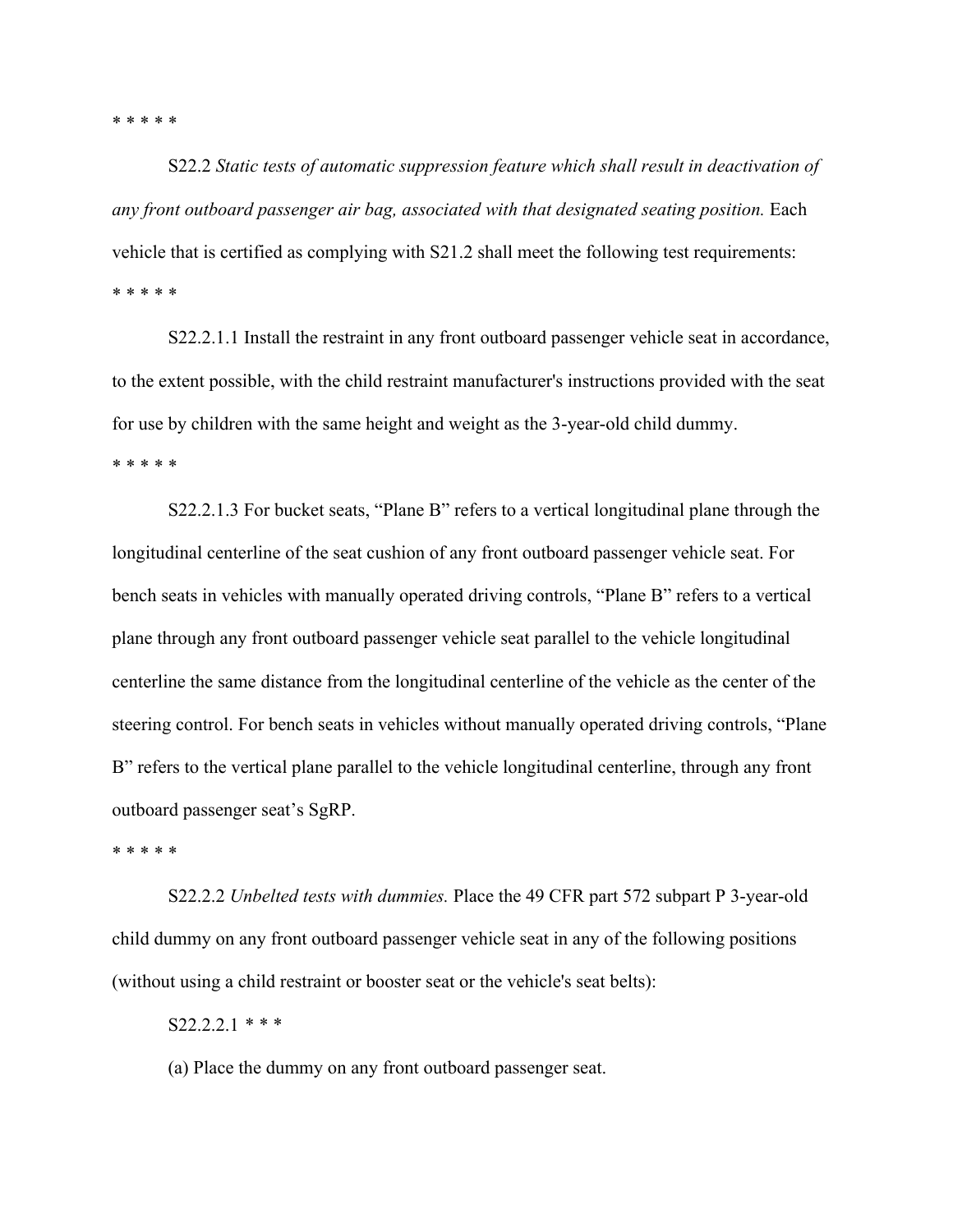(b) In the case of vehicles equipped with bench seats and with manually operated driving controls, position the midsagittal plane of the dummy vertically and parallel to the vehicle's longitudinal centerline and the same distance from the vehicle's longitudinal centerline, within  $\pm 10$  mm ( $\pm 0.4$  in), as the center of the steering control. For bench seats in vehicles without manually operated driving controls, position the midsagittal plane of any front outboard dummy vertically and parallel to the vehicle's longitudinal centerline, within  $\pm 10$  mm ( $\pm 0.4$  in) of the seating reference point of the seat that it occupies. In the case of vehicles equipped with bucket seats, position the midsagittal plane of any front outboard dummy vertically such that it coincides with the longitudinal centerline of the seat cushion, within  $\pm 10$  mm ( $\pm 0.4$  in). Position the torso of the dummy against the seat back. Position the dummy's thighs against the seat cushion.

\* \* \* \* \*

S22.2.2.3 *\* \* \**

(a) Place the dummy on any front outboard passenger seat.

 (b) In the case of vehicles equipped with bench seats and with manually operated driving controls, position the midsagittal plane of the dummy vertically and parallel to the vehicle's longitudinal centerline and the same distance from the vehicle's longitudinal centerline, within  $\pm 10$  mm ( $\pm 0.4$  in), as the center of the steering control. For bench seats in vehicles without manually operated driving controls, position the midsagittal plane of any front outboard dummy vertically and parallel to the vehicle's longitudinal centerline, within  $\pm 10$  mm ( $\pm 0.4$  in) of the seating reference point of the seat that it occupies. In the case of vehicles equipped with bucket seats, position the midsagittal plane of any front outboard dummy vertically such that it coincides with the longitudinal centerline of the seat cushion, within  $\pm 10$  mm ( $\pm 0.4$  in). Position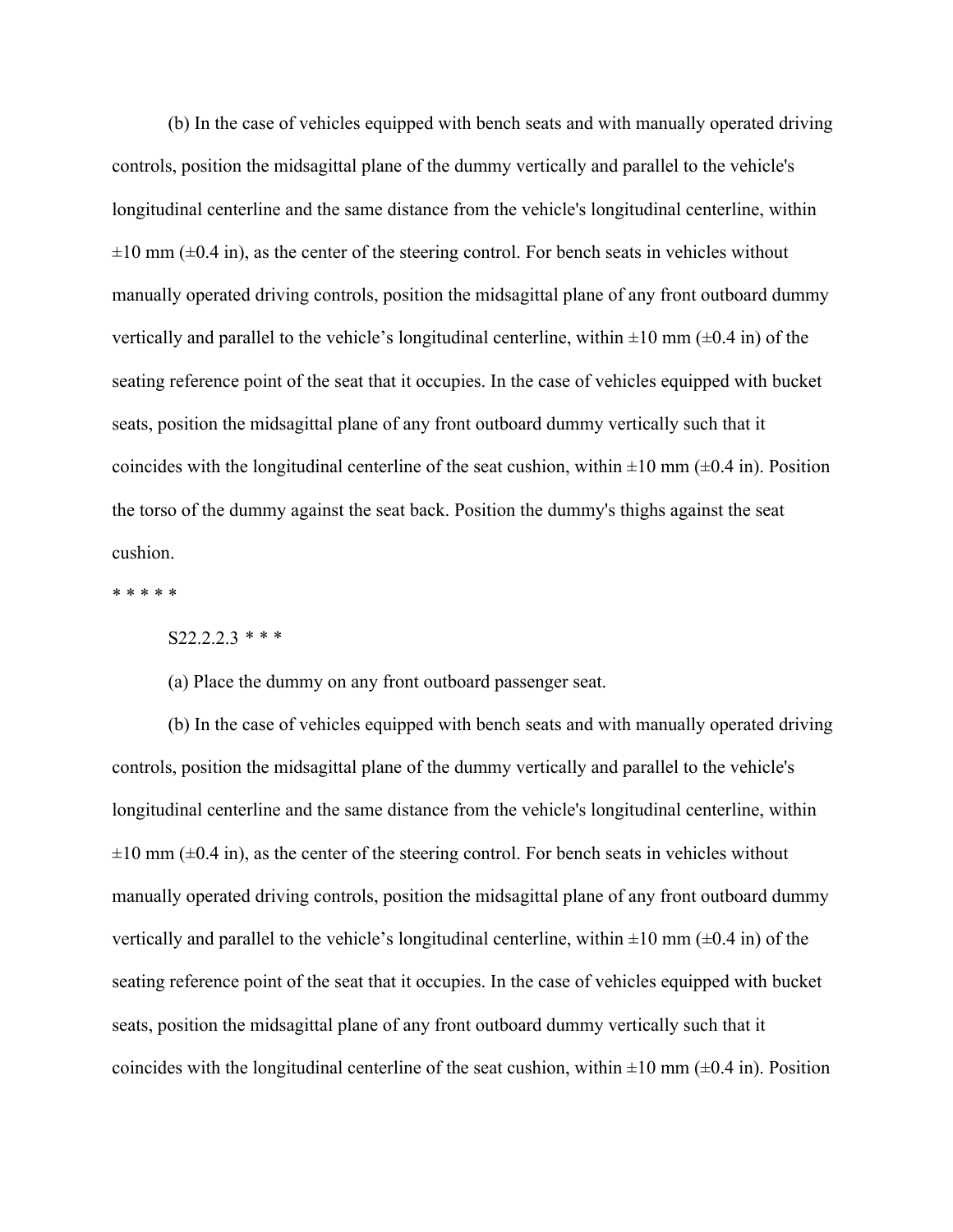the dummy with the spine vertical so that the horizontal distance from the dummy's back to the seat back is no less than 25 mm  $(1.0 \text{ in})$  and no more than 150 mm  $(6.0 \text{ in})$ , as measured along the dummy's midsagittal plane at the mid-sternum level. To keep the dummy in position, a material with a maximum breaking strength of 311 N (70 lb) may be used to hold the dummy. \* \* \* \* \*

### S22.2.2.4 *\* \* \**

 (a) In the case of vehicles equipped with bench seats and with manually operated driving controls, position the midsagittal plane of the dummy vertically and parallel to the vehicle's longitudinal centerline and the same distance from the vehicle's longitudinal centerline, within  $\pm 10$  mm ( $\pm 0.4$  in), as the center of the steering control. For bench seats in vehicles without manually operated driving controls, position the midsagittal plane of any front outboard dummy vertically and parallel to the vehicle's longitudinal centerline, within  $\pm 10$  mm ( $\pm 0.4$  in) of the seating reference point of the seat that it occupies. In the case of vehicles equipped with bucket seats, position the midsagittal plane of any front outboard dummy vertically such that it coincides with the longitudinal centerline of the seat cushion, within  $\pm 10$  mm ( $\pm 0.4$  in). \* \* \* \* \*

## S22.2.2.5 *\* \* \**

 (a) In the case of vehicles equipped with bench seats and with manually operated driving controls, position the midsagittal plane of the dummy vertically and parallel to the vehicle's longitudinal centerline and the same distance from the vehicle's longitudinal centerline, within  $\pm 10$  mm ( $\pm 0.4$  in), as the center of the steering control rim. For bench seats in vehicles without manually operated driving controls, position the midsagittal plane of any front outboard dummy vertically and parallel to the vehicle's longitudinal centerline, within  $\pm 10$  mm ( $\pm 0.4$  in) of the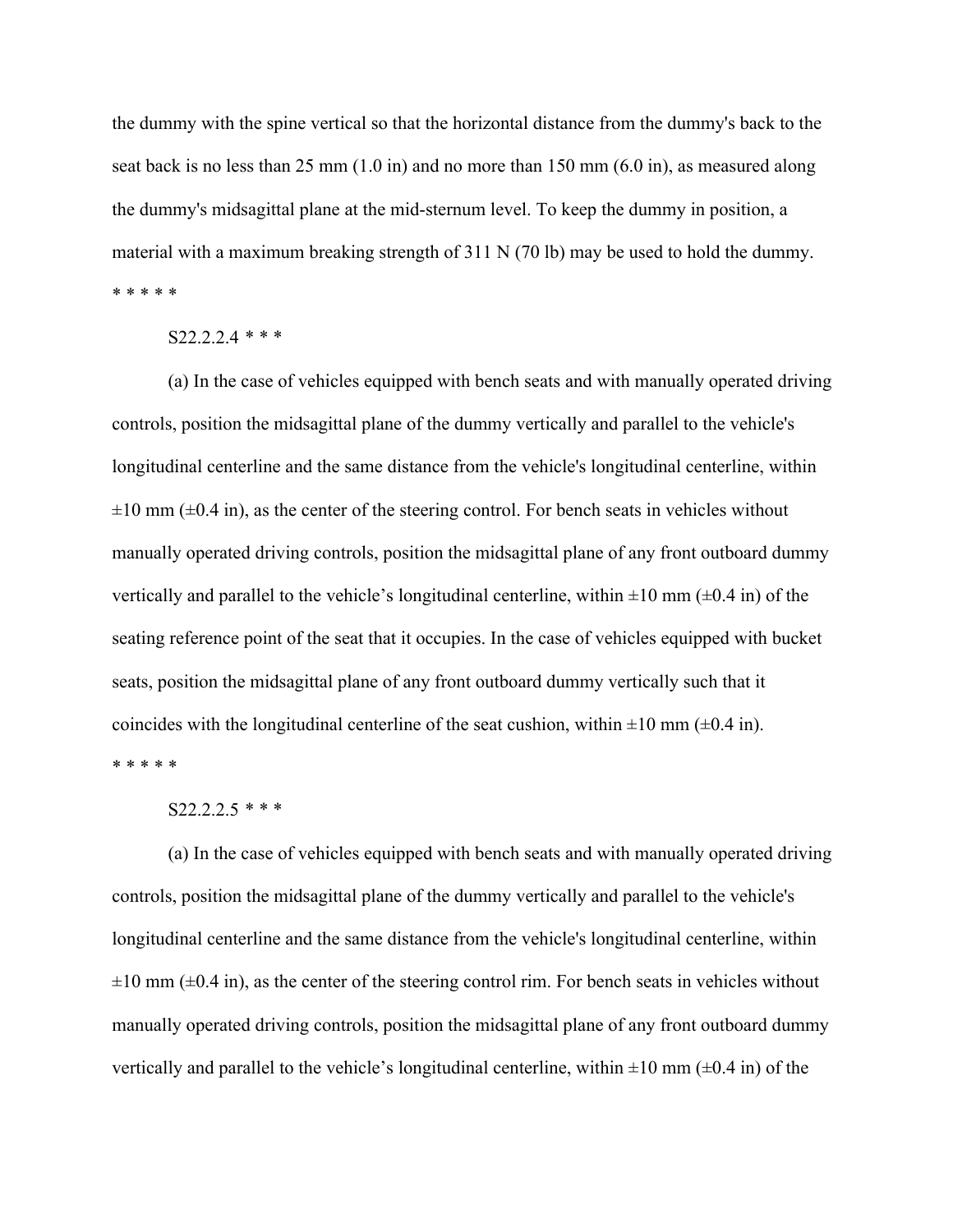seating reference point of the seat that it occupies. In the case of vehicles equipped with bucket seats, position the midsagittal plane of any front outboard dummy vertically such that it coincides with the longitudinal centerline of the seat cushion, within  $\pm 10$  mm ( $\pm 0.4$  in). Position the dummy in a standing position on any front outboard passenger seat cushion facing the front of the vehicle while placing the heels of the dummy's feet in contact with the seat back. \* \* \* \* \*

## S22.2.2.6 *\* \* \**

 (a) In the case of vehicles equipped with bench seats and manually operated driving controls, position the midsagittal plane of the dummy vertically and parallel to the vehicle's longitudinal centerline and the same distance from the vehicle's longitudinal centerline, within  $\pm 10$  mm ( $\pm 0.4$  in), as the center of the steering control. For bench seats in vehicles without manually operated driving controls, position the midsagittal plane of any front outboard dummy vertically and parallel to the vehicle's longitudinal centerline, within  $\pm 10$  mm ( $\pm 0.4$  in) of the seating reference point of the seat that it occupies. In the case of vehicles equipped with bucket seats, position the midsagittal plane of any front outboard dummy vertically such that it coincides with the longitudinal centerline of the seat cushion, within  $\pm 10$  mm ( $\pm 0.4$  in).

 (b) Position the dummy in a kneeling position in any front outboard passenger vehicle seat with the dummy facing the front of the vehicle with its toes at the intersection of the seat back and seat cushion. Position the dummy so that the spine is vertical. Push down on the legs so that they contact the seat as much as possible and then release. Place the arms parallel to the spine.

\* \* \* \* \*

S22.2.2.7 *\* \* \**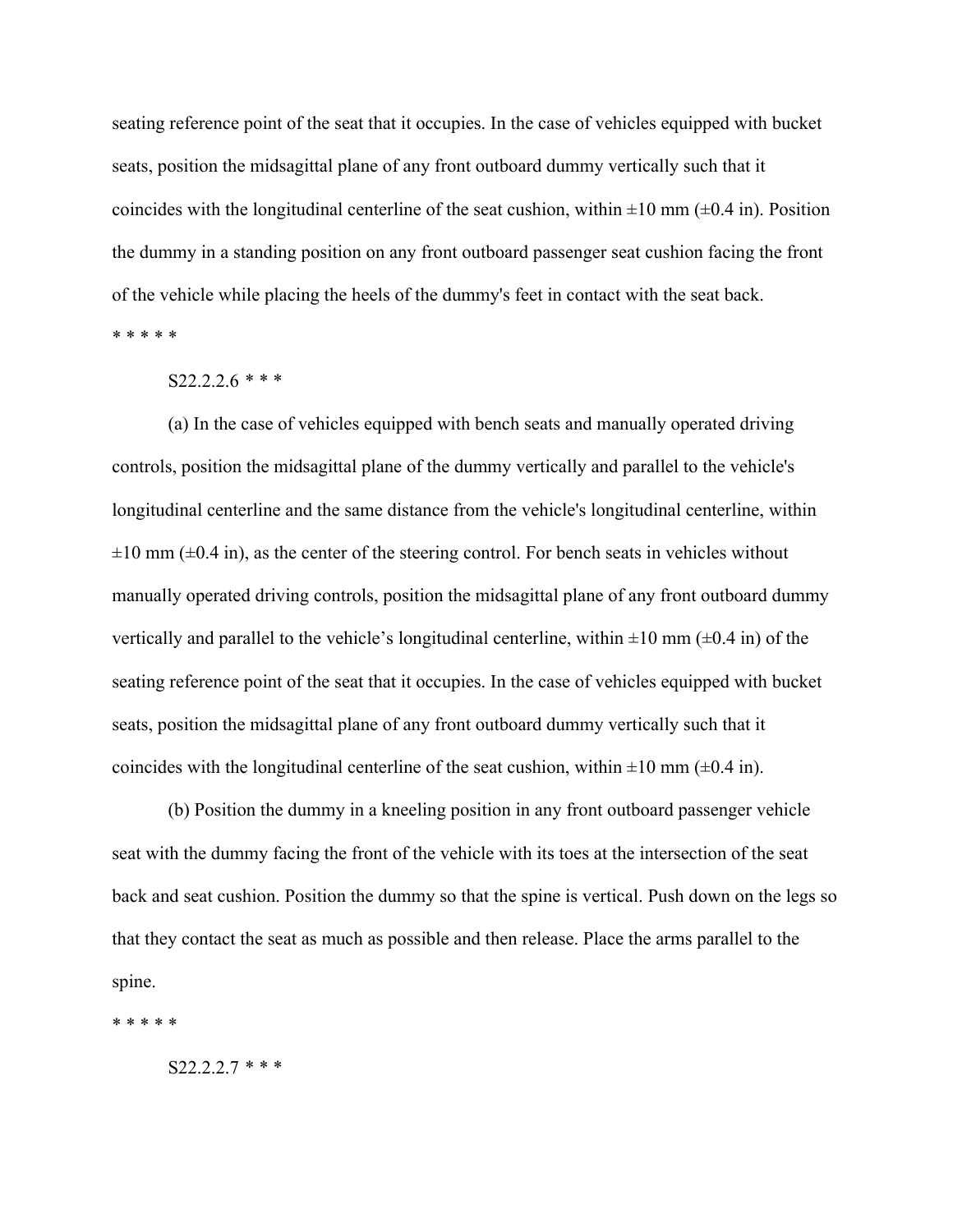(a) In the case of vehicles equipped with bench seats and manually operated driving controls, position the midsagittal plane of the dummy vertically and parallel to the vehicle's longitudinal centerline and the same distance from the vehicle's longitudinal centerline, within  $\pm 10$  mm ( $\pm 0.4$  in), as the center of the steering control. For bench seats in vehicles without manually operated driving controls, position the midsagittal plane of any front outboard dummy vertically and parallel to the vehicle's longitudinal centerline, within  $\pm 10$  mm ( $\pm 0.4$  in) of the seating reference point of the seat that it occupies. In the case of vehicles equipped with bucket seats, position the midsagittal plane of any front outboard dummy vertically such that it coincides with the longitudinal centerline of the seat cushion, within  $\pm 10$  mm ( $\pm 0.4$  in).

 (b) Position the dummy in a kneeling position in any front outboard passenger vehicle seat with the dummy facing the rear of the vehicle. Position the dummy such that the dummy's head and torso are in contact with the seat back. Push down on the legs so that they contact the seat as much as possible and then release. Place the arms parallel to the spine.

\* \* \* \* \*

S22.2.2.8 *\* \* \**

 (a) Lay the dummy on any front outboard passenger vehicle seat such that the following criteria are met:

\* \* \* \* \*

 (6) The head of the dummy is positioned towards the nearest passenger door, and \* \* \* \* \*

 S22.3 *Static tests of automatic suppression feature which shall result in activation of any front outboard passenger air bag system.*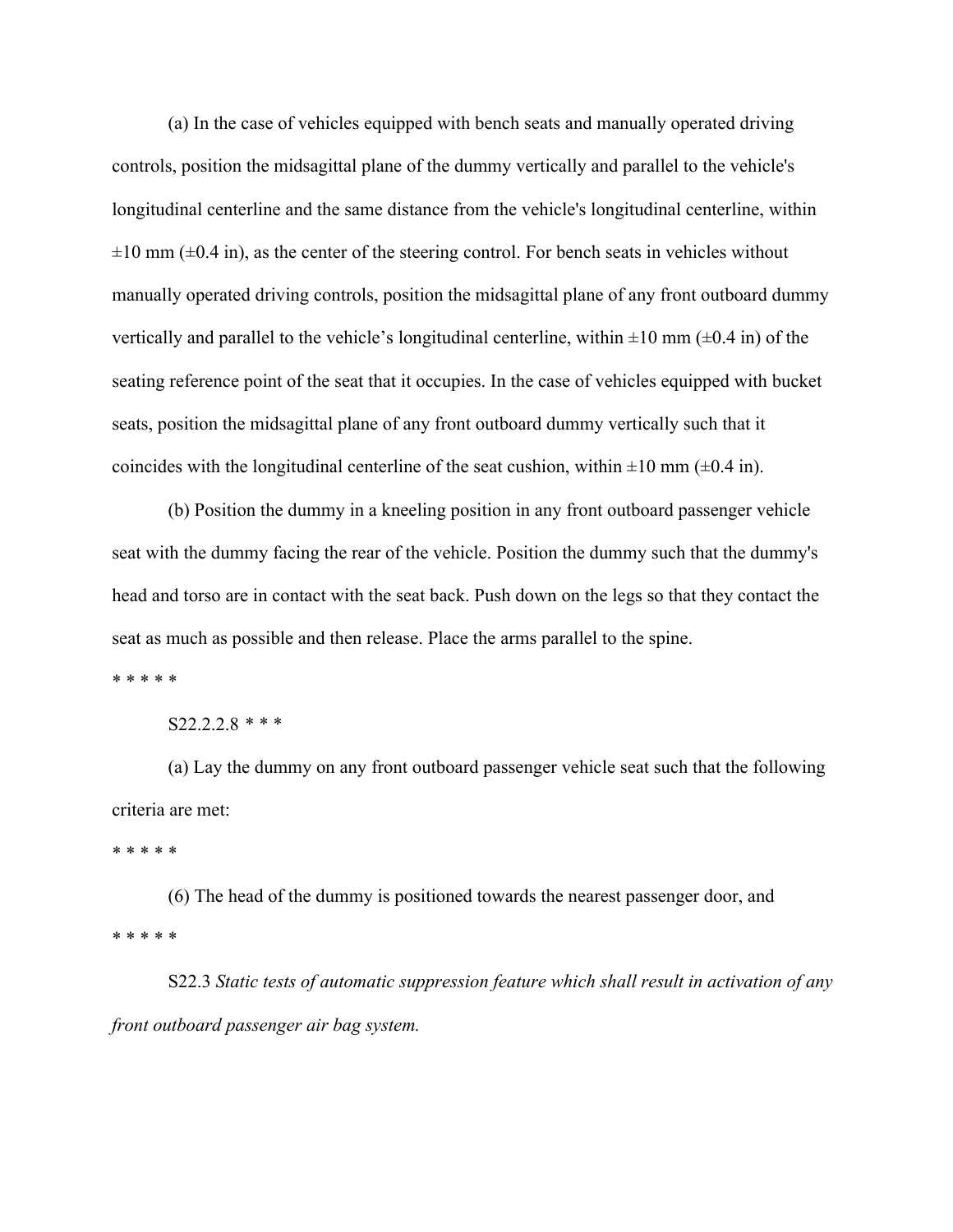S22.3.1 Each vehicle certified to this option shall comply in tests conducted with any front outboard passenger seating position at the mid-height, in the full rearward, and middle positions determined in S22.1.7.4, and the forward position determined in S16.3.3.1.8.

 S22.3.2 Place a 49 CFR part 572 subpart O 5th percentile adult female test dummy at any front outboard passenger seating position of the vehicle, in accordance with procedures specified in S16.3.3 of this standard, except as specified in S22.3.1. Do not fasten the seat belt. \* \* \* \* \*

 S22.4.2.2 Place the dummy in any front outboard passenger seat such that: \* \* \* \* \*

 S22.4.3.1 Place any front outboard passenger seat at the mid-height, in full rearward seating position determined in S22.1.7.4. Place the seat back, if adjustable independent of the seat, at the manufacturer's nominal design seat back angle for a 50th percentile adult male as specified in S8.1.3. Position any adjustable parts of the seat that provide additional support so that they are in the lowest or most open adjustment position. If adjustable, set the head restraint in the lowest and most forward position.

 S22.4.3.2 Place the dummy in any front outboard passenger seat such that: \* \* \* \* \*

 S22.4.4 Deploy any front outboard passenger frontal air bag system. If the frontal air bag system contains a multistage inflator, the vehicle shall be able to comply with the injury criteria at any stage or combination of stages or time delay between successive stages that could occur in a rigid barrier crash test at or below 26 km/h (16 mph), under the test procedure specified in

S22.5.

\* \* \* \* \*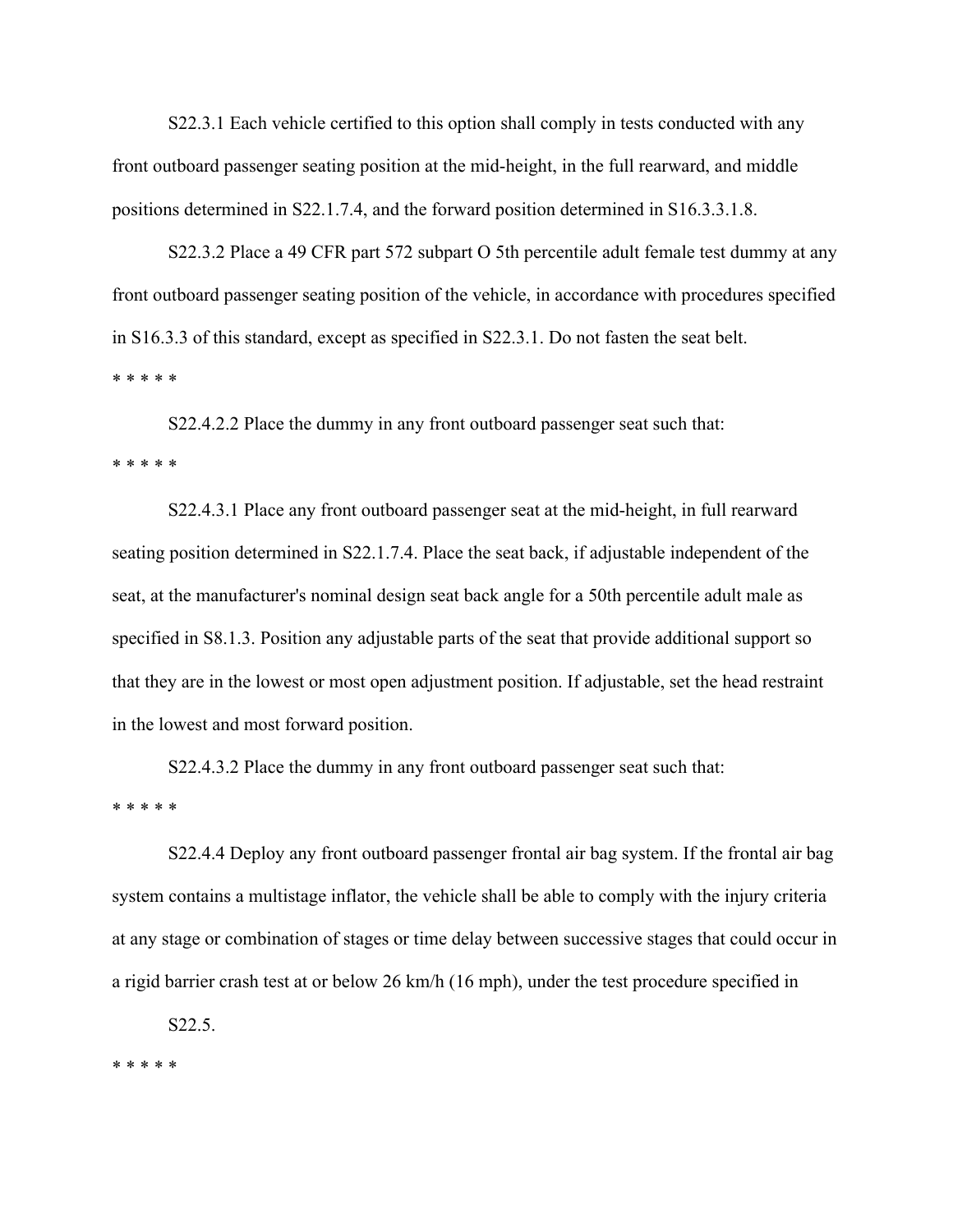S22.5.1 The test described in S22.5.2 shall be conducted with an unbelted 50th percentile adult male test dummy in the driver's seating position according to S8 as it applies to that seating position and an unbelted 5th percentile adult female test dummy either in any front outboard passenger vehicle seating position according to S16 as it applies to that seating position or at any fore-aft seat position on any passenger side.

\* \* \* \* \*

 S23.2.1 The vehicle shall be equipped with an automatic suppression feature for any front outboard passenger frontal air bag system which results in deactivation of the air bag during each of the static tests specified in S24.2 (using the 49 CFR part 572 subpart N 6-year-old child dummy in any of the child restraints specified in section D of appendix A or A-1 of this standard, as appropriate), and activation of the air bag system during each of the static tests specified in S24.3 (using the 49 CFR part 572 subpart O 5th percentile adult female dummy). \* \* \* \* \*

 S23.2.3 The vehicle shall be equipped with a mechanism that indicates whether the air bag is suppressed, regardless of whether any front outboard passenger seat is occupied. The mechanism need not be located in the occupant compartment unless it is the telltale described in S23.2.2.

 S23.3 *Option 2—Dynamic automatic suppression system that suppresses the air bag when an occupant is out of position.* (This option is available under the conditions set forth in S27.1.) The vehicle shall be equipped with a dynamic automatic suppression system for any front outboard passenger frontal air bag system which meets the requirements specified in S27.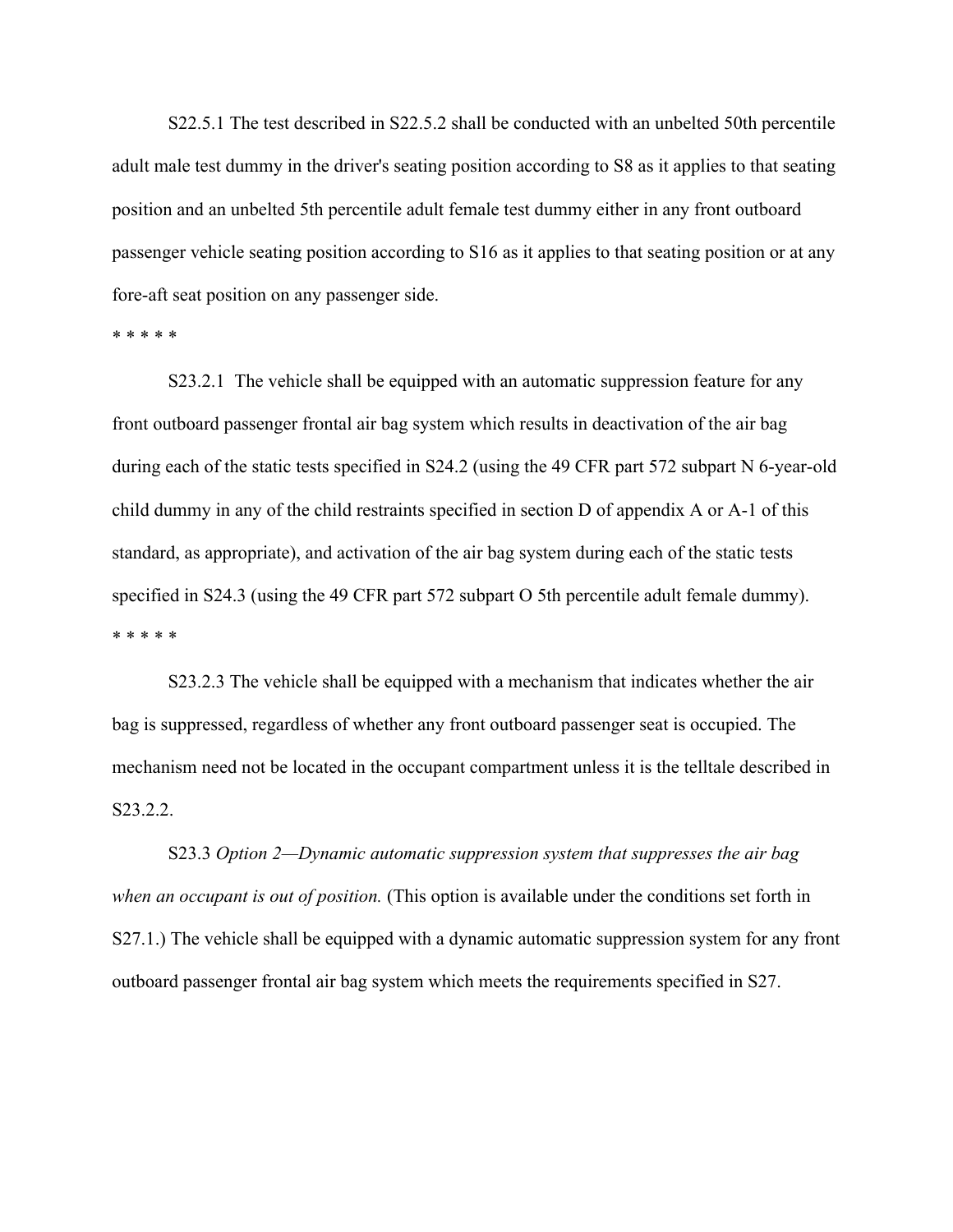S23.4 *Option 3—Low risk deployment.* Each vehicle shall meet the injury criteria specified in S23.5 of this standard when any front outboard passenger air bag is statically deployed in accordance with both of the low risk deployment test procedures specified in S24.4. \* \* \* \* \*

 S24.1.2 Unless otherwise specified, each vehicle certified to this option shall comply in tests conducted with any front outboard passenger seating position at the mid-height, in the full rearward seat track position, the middle seat track position, and the full forward seat track position as determined in this section. Using only the control that primarily moves the seat in the fore and aft direction, determine the full rearward, middle, and full forward positions of the SCRP. Using any seat or seat cushion adjustments other than that which primarily moves the seat fore-aft, determine the SCRP mid-point height for each of the three fore-aft test positions, while maintaining as closely as possible, the seat cushion angle determined in S16.2.10.3.1. Set the seat back angle, if adjustable independent of the seat, at the manufacturer's nominal design seat back angle for a 50th percentile adult male as specified in S8.1.3. If the dummy contacts the vehicle interior, move the seat rearward to the next detent that provides clearance. If the seat is a power seat, move the seat rearward while assuring that there is a maximum of 5 mm (0.2 in) distance between the vehicle interior and the point on the dummy that would first contact the vehicle interior.

 S24.1.3 Except as otherwise specified, if the booster seat has an anchorage system as specified in S5.9 of FMVSS No. 213 and is used under this standard in testing a vehicle with any front outboard passenger vehicle seat that has an anchorage system as specified in FMVSS No. 225, the vehicle shall comply with the belted test conditions with the restraint anchorage system attached to the FMVSS No. 225 vehicle seat anchorage system and the vehicle seat belt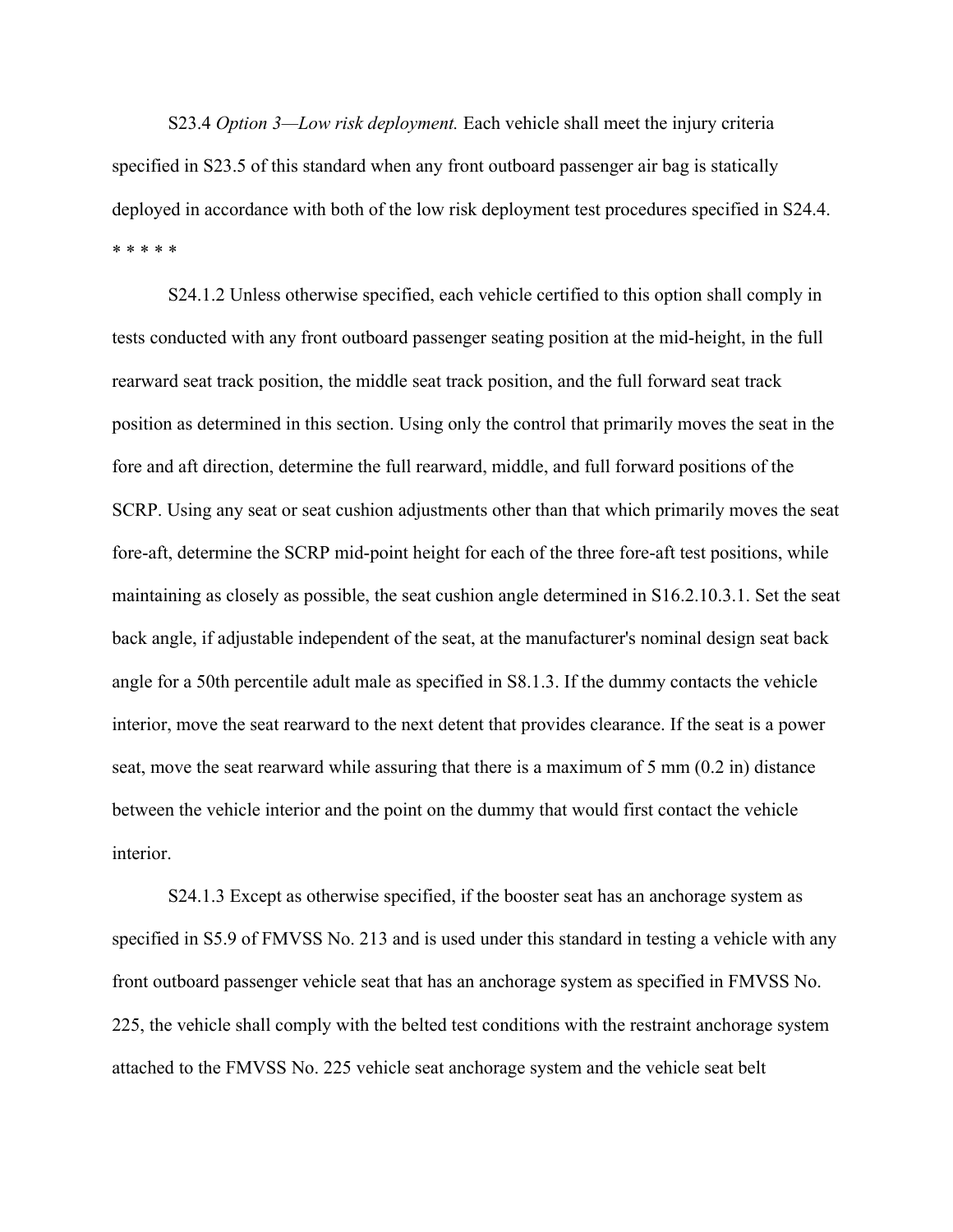unattached. It shall also comply with the belted test conditions with the restraint anchorage system unattached to the FMVSS No. 225 vehicle seat anchorage system and the vehicle seat belt attached. The vehicle shall comply with the unbelted test conditions with the restraint anchorage system unattached to the FMVSS No. 225 vehicle seat anchorage system. \* \* \* \* \*

 S24.2 *Static tests of automatic suppression feature which shall result in deactivation of any passenger air bag, associated with that designated seating position.* Each vehicle that is certified as complying with S23.2 of FMVSS No. 208 shall meet the following test requirements with the child restraint in any front outboard passenger vehicle seat under the following conditions:

\* \* \* \* \*

# S24.2.3 *Sitting back in the seat and leaning on any front outboard passenger door.*

 (a) Place the dummy in the seated position in any front outboard passenger vehicle seat. For bucket seats, position the midsagittal plane of the dummy vertically such that it coincides with the longitudinal centerline of the seat cushion, within  $\pm 10$  mm ( $\pm 0.4$  in). For bench seats in vehicles with manually operated driving controls, position the midsagittal plane of the dummy vertically and parallel to the vehicle's longitudinal centerline and the same distance from the longitudinal centerline of the vehicle, within  $\pm 10$  mm ( $\pm 0.4$  in), as the center of rotation of the steering control. For bench seats in vehicles without manually operated driving controls, position the midsagittal plane of any front outboard dummy vertically and parallel to the vehicle's longitudinal centerline, within  $\pm 10$  mm ( $\pm 0.4$  in) of the seating reference point of the seat that it occupies.

\* \* \* \* \*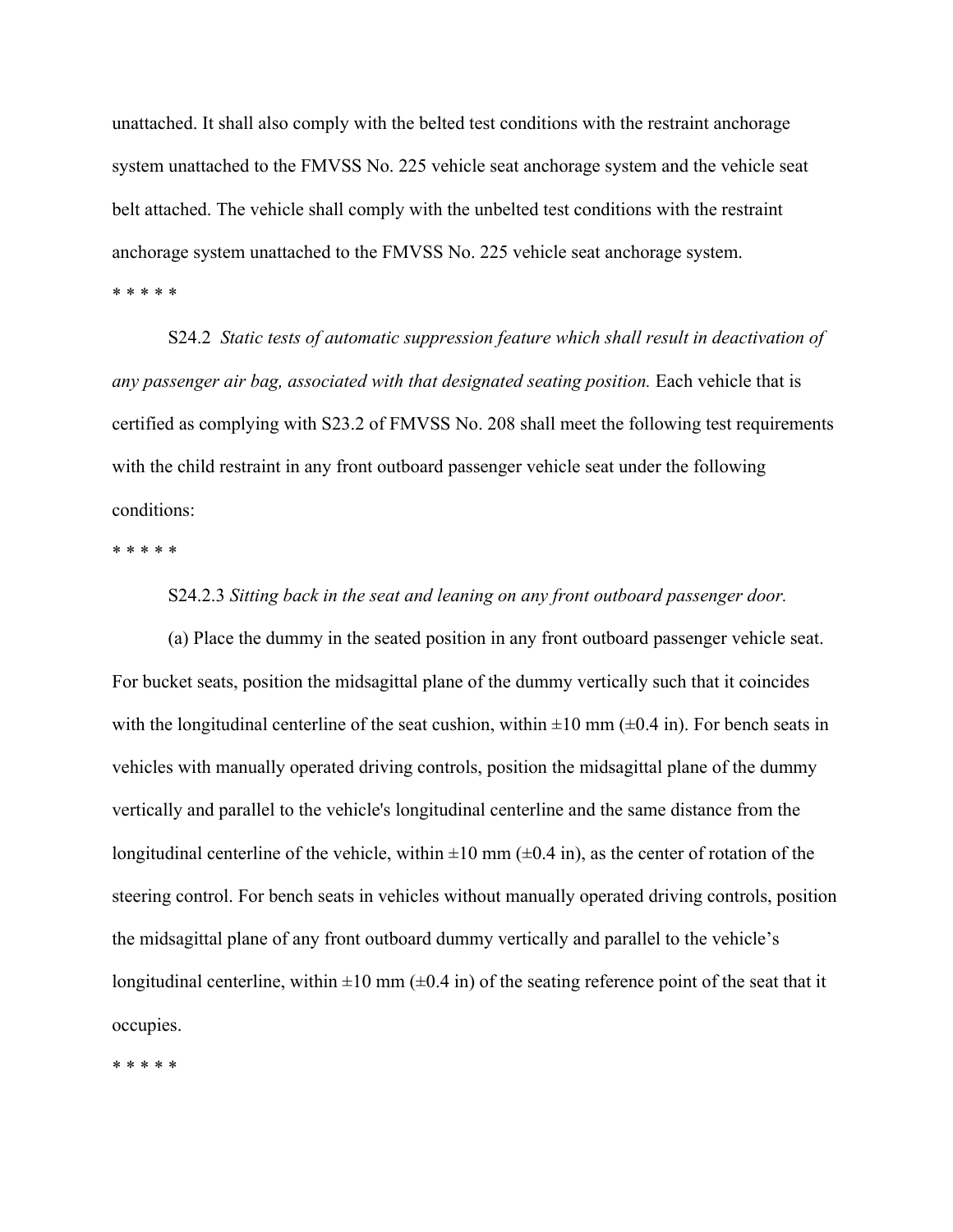S24.3 *Static tests of automatic suppression feature which shall result in activation of any front outboard passenger air bag system.*

 S24.3.1 Each vehicle certified to this option shall comply in tests conducted with any front outboard passenger seating position at the mid-height, in the full rearward and middle positions determined in S24.1.2, and the forward position determined in S16.3.3.1.8.

 S24.3.2 Place a 49 CFR part 572 subpart O 5th percentile adult female test dummy at any front outboard passenger seating position of the vehicle, in accordance with procedures specified in S16.3.3 of this standard, except as specified in S24.3.1. Do not fasten the seat belt. \* \* \* \* \*

 S24.4.2.3 Place the dummy in any front outboard passenger seat such that: \* \* \* \* \*

 S24.4.3.1 Place any front outboard passenger seat at the mid-height full rearward seating position determined in S24.1.2. Place the seat back, if adjustable independent of the seat, at the manufacturer's nominal design seat back angle for a 50th percentile adult male as specified in S8.1.3. Position any adjustable parts of the seat that provide additional support so that they are in the lowest or most open adjustment position. Position an adjustable head restraint in the lowest and most forward position.

 S24.4.3.2 Place the dummy in any front outboard passenger seat such that: \* \* \* \* \*

 S24.4.4 Deploy any front outboard passenger frontal air bag system. If the frontal air bag system contains a multistage inflator, the vehicle shall be able to comply with the injury criteria at any stage or combination of stages or time delay between successive stages that could occur in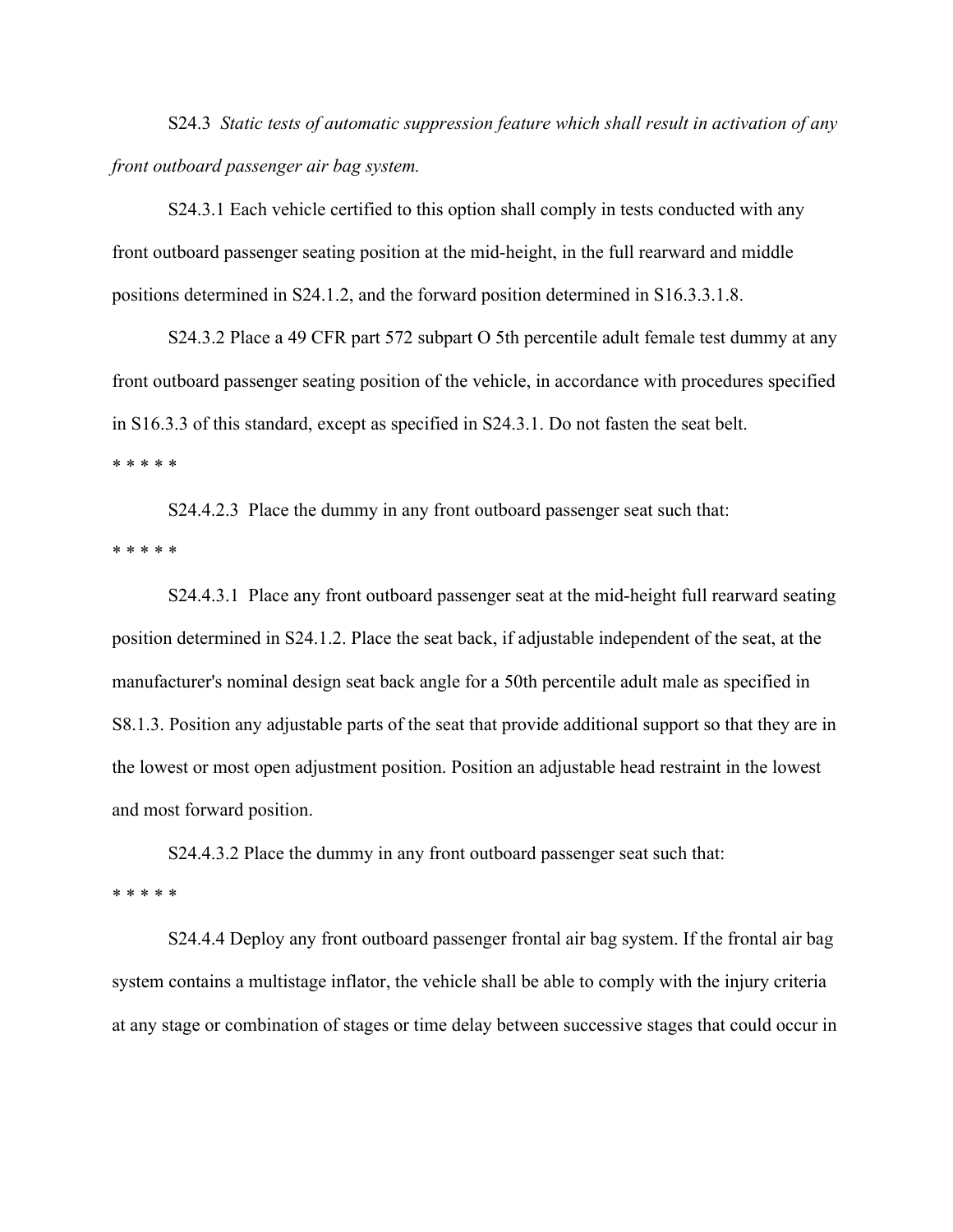a rigid barrier crash test at or below 26 km/h (16 mph), under the test procedure specified in S22.5.

\* \* \* \* \*

 S26.2.1 Adjust the steering controls so that the steering control hub is at the geometric center of the locus it describes when it is moved through its full range of driving positions. If there is no setting at the geometric center, position it one setting lower than the geometric center. Set the rotation of the steering control so that the vehicle wheels are pointed straight ahead.

S26.2.2 Mark a point on the steering control cover that is longitudinally and transversely, as measured along the surface of the steering control cover, within  $\pm 6$  mm ( $\pm 0.2$  in) of the point that is defined by the intersection of the steering control cover and a line between the volumetric center of the smallest volume that can encompass the folded undeployed air bag and the volumetric center of the static fully inflated air bag. Locate the vertical plane parallel to the vehicle longitudinal centerline through the point located on the steering control cover. This is referred to as "Plane E."

\* \* \* \* \*

 S26.2.4.3 The dummy's thorax instrument cavity rear face is 6 degrees forward (toward the front of the vehicle) of the steering control angle (i.e., if the steering control angle is 25 degrees from vertical, the thorax instrument cavity rear face angle is 31 degrees).

S26.2.4.4 The initial transverse distance between the longitudinal centerlines at the front of the dummy's knees is 160 to 170 mm (6.3 to 6.7 in), with the thighs and legs of the dummy in vertical planes.

\* \* \* \* \*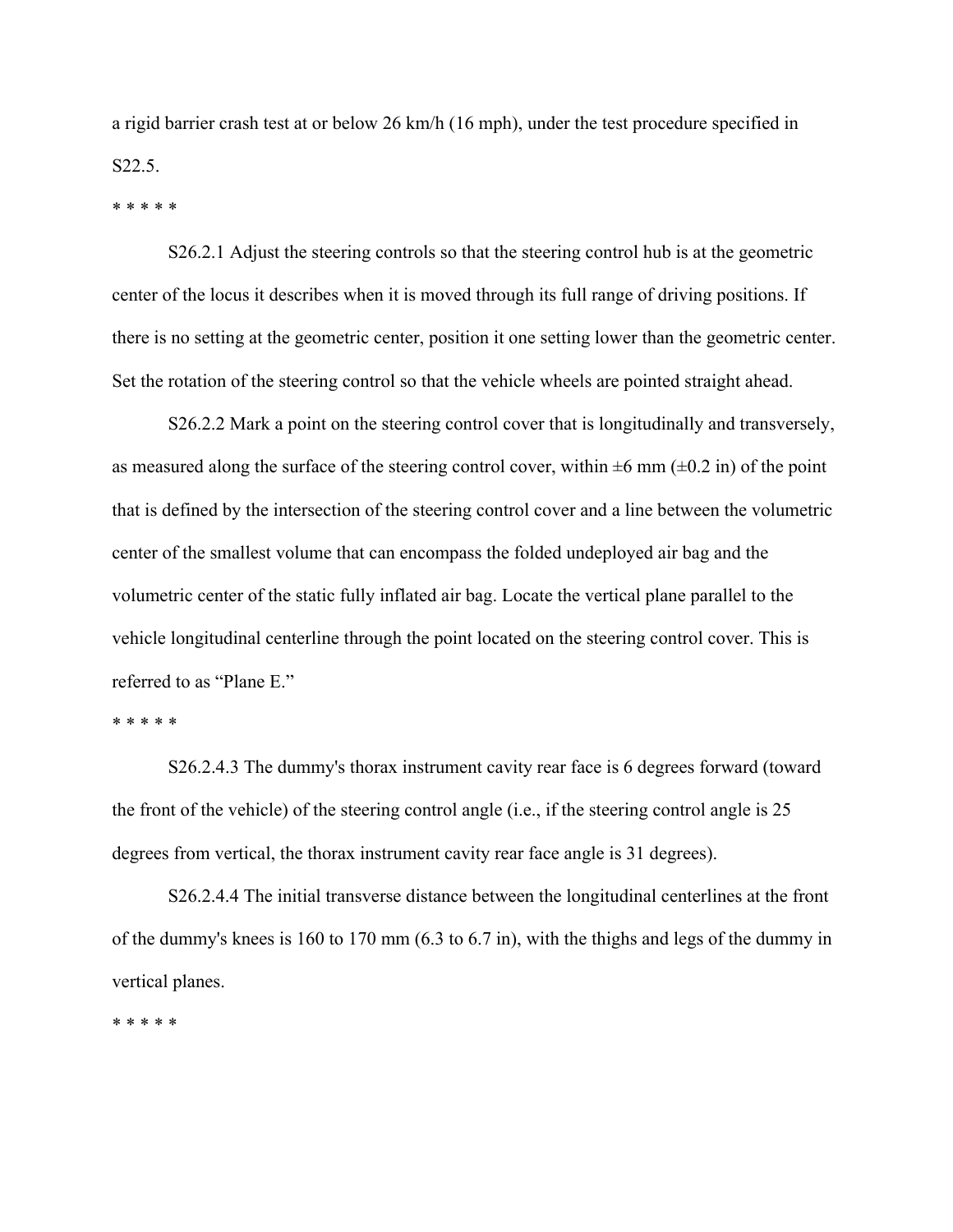S26.2.5 Maintaining the spine angle, slide the dummy forward until the head/torso contacts the steering control.

\* \* \* \* \*

 S26.3.2 Adjust the steering controls so that the steering control hub is at the geometric center of the locus it describes when it is moved through its full range of driving positions. If there is no setting at the geometric center, position it one setting lower than the geometric center. Set the rotation of the steering control so that the vehicle wheels are pointed straight ahead.

S26.3.3 Mark a point on the steering control cover that is longitudinally and transversely, as measured along the surface of the steering control cover, within  $\pm 6$  mm ( $\pm 0.2$  in) of the point that is defined by the intersection of the steering control cover and a line between the volumetric center of the smallest volume that can encompass the folded undeployed air bag and the volumetric center of the static fully inflated air bag. Locate the vertical plane parallel to the vehicle longitudinal centerline through the point located on the steering control cover. This is referred to as "Plane E."

\* \* \* \* \*

 S26.3.4.3 The dummy's thorax instrument cavity rear face is 6 degrees forward (toward the front of the vehicle) of the steering control angle (i.e., if the steering control angle is 25 degrees from vertical, the thorax instrument cavity rear face angle is 31 degrees). \* \* \* \* \*

 S26.3.5 Maintaining the spine angle, slide the dummy forward until the head/torso contacts the steering control.

 S26.3.6 While maintaining the spine angle, position the dummy so that a point on the chin 40 mm (1.6 in)  $\pm 3$  mm ( $\pm 0.1$  in) below the center of the mouth (chin point) is, within  $\pm 10$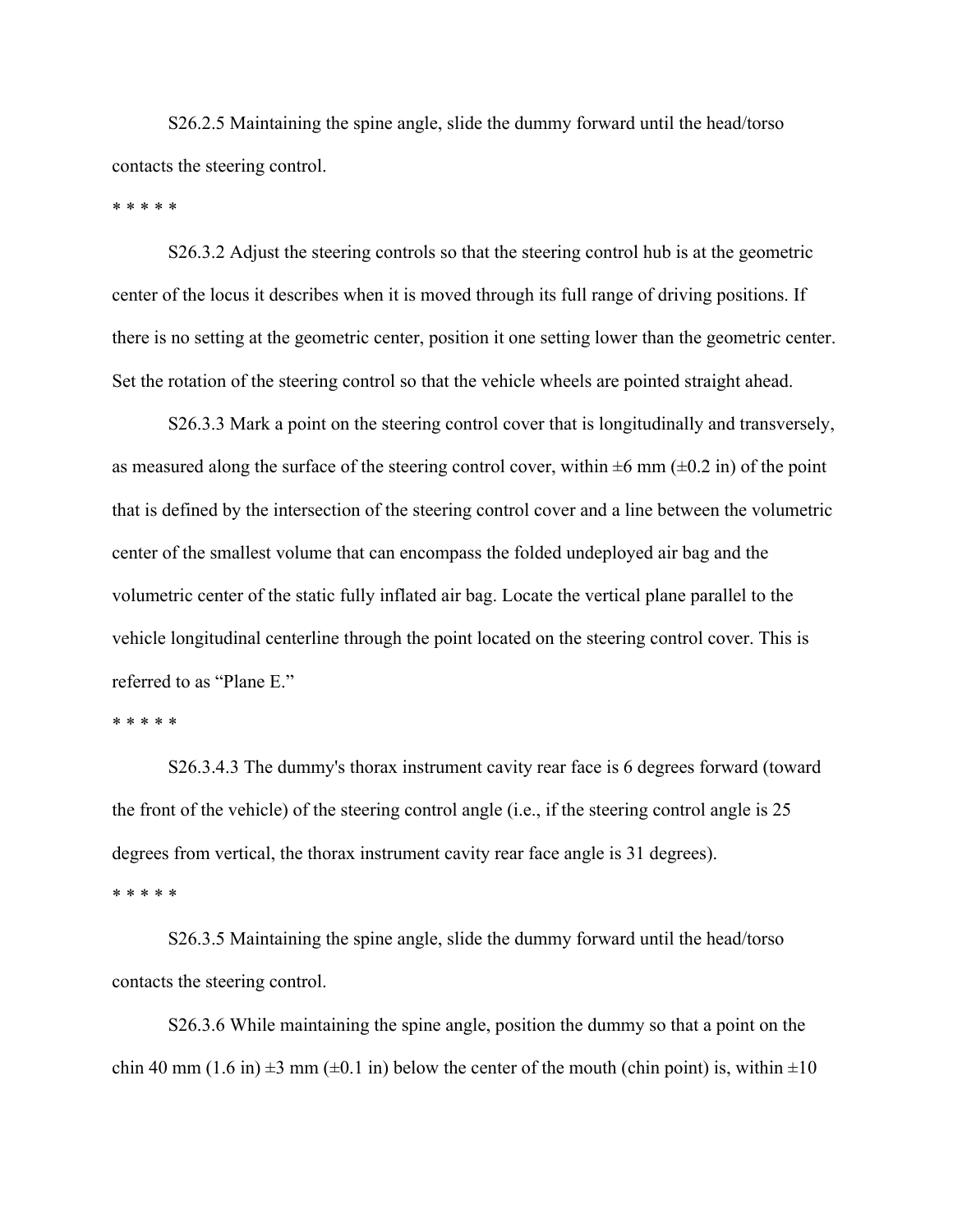$mm$  ( $\pm$ 0.4 in), in contact with a point on the steering control rim surface closest to the dummy that is 10 mm (0.4 in) vertically below the highest point on the rim in Plane E. If the dummy's head contacts the vehicle windshield or upper interior before the prescribed position can be obtained, lower the dummy until there is no more than 5 mm (0.2 in) clearance between the vehicle's windshield or upper interior, as applicable.

 S26.3.7 If the steering control can be adjusted so that the chin point can be in contact with the rim of the uppermost portion of the steering control, adjust the steering control to that position. If the steering control contacts the dummy's leg(s) prior to attaining this position, adjust it to the next highest detent, or if infinitely adjustable, until there is a maximum of 5 mm (0.2 in) clearance between the control and the dummy's leg(s). Readjust the dummy's torso such that the thorax instrument cavity rear face is 6 degrees forward of the steering control angle. Position the dummy so that the chin point is in contact, or if contact is not achieved, as close as possible to contact with the rim of the uppermost portion of the steering control.

\* \* \* \* \*

 S27.5.2 Front outboard *passenger (49 CFR part 572 subpart P 3-year-old child dummy and 49 CFR part 572 subpart N 6-year-old child dummy).* Each vehicle shall meet the injury criteria specified in S21.5 and S23.5, as appropriate, when any front outboard passenger air bag is deployed in accordance with the procedures specified in S28.2.

\* \* \* \* \*

 S27.6.2 Front outboard *passenger.* The DASS shall suppress any front outboard passenger air bag before head, neck, or torso of the specified test device enters the ASZ when the vehicle is tested under the procedures specified in S28.4.

\* \* \* \* \*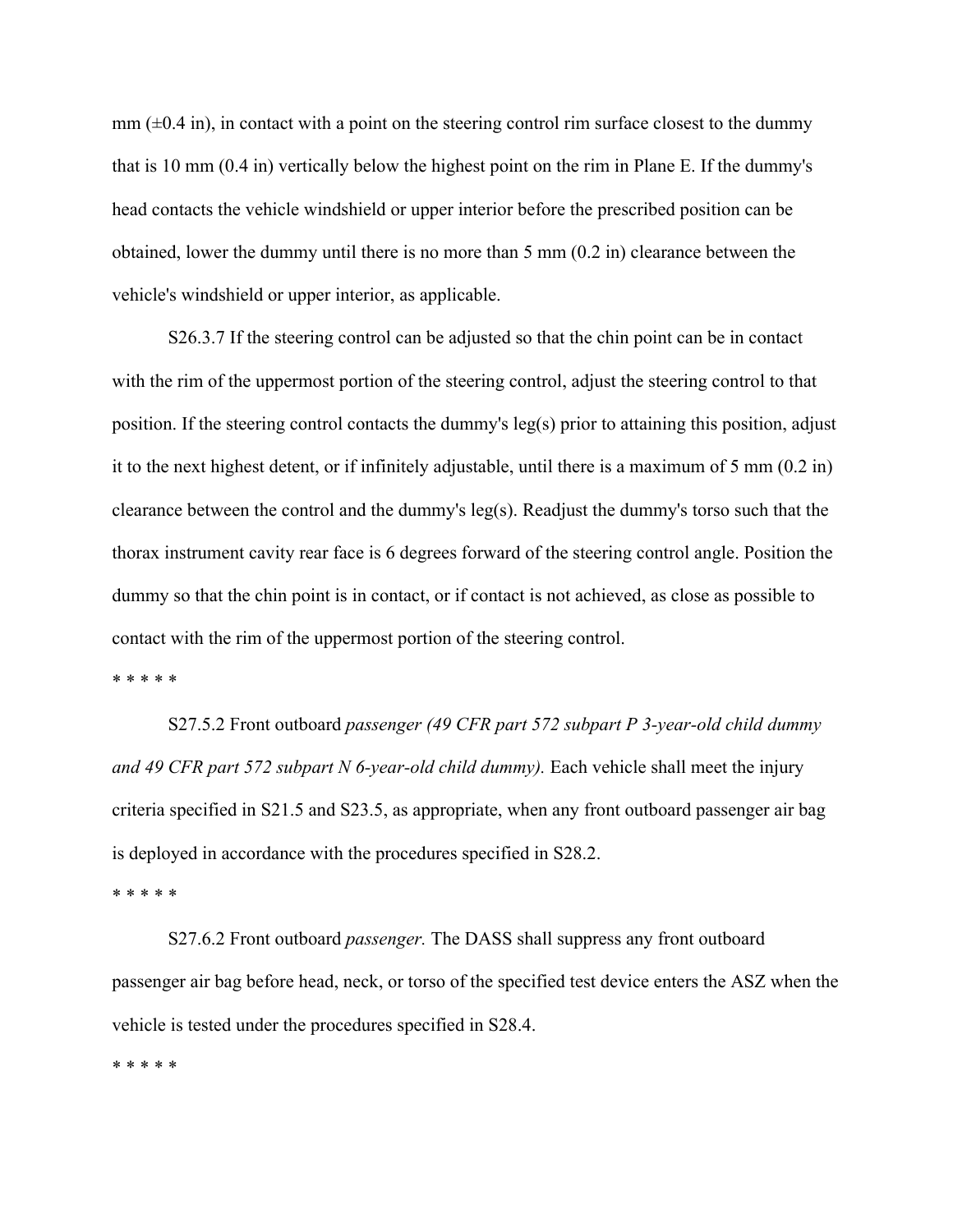S28.2 Front outboard *passenger suppression zone verification test (49 CFR part 572 subpart P 3-year-old child dummy and 49 CFR part 572 subpart N 6-year-old child dummies).* [Reserved]

\* \* \* \* \*

 S28.4 Front outboard *passenger dynamic test procedure for DASS requirements.* [Reserved]

\* \* \* \* \*

10. Amend § 571.212 by revising paragraphs S3 to read as follows:

# **§571.212 Standard No. 212; Windshield mounting.**

\* \* \* \* \*

 S3. *Application*. This standard applies to passenger cars, and to multipurpose passenger vehicles, trucks designed to carry at least one person, and buses having a gross vehicle weight rating of 4,536 kilograms or less. However, it does not apply to forward control vehicles, walk-in van-type vehicles, or to open-body type vehicles with fold-down or removable windshields. \* \* \* \* \*

 11. Amend § 571.214 by revising paragraphs S2, S5(c)(4), S8.3.1.3, S8.4, S10.2, S10.3.1, S10.3.2, S10.3.2.3, S10.5, the introductory text of S12.1.1, S12.1.1(a)(1), the introductory text of S12.1.2, S12.1.2(a)(1), S12.1.3(a)(1), S12.2.1(c), S12.3.1(d), S12.3.2(a)(4), S12.3.2(a)(8), S12.3.2(a)(9)(ii), S12.3.2(10), S12.3.3(a)(2), and S12.3.3(a)(4) to read as follows: **§571.214 Standard No. 214; Side impact protection** 

\* \* \* \* \*

 S2 *Applicability.* This standard applies to passenger cars, and to multipurpose passenger vehicles, trucks designed to carry at least one person and buses with a gross vehicle weight rating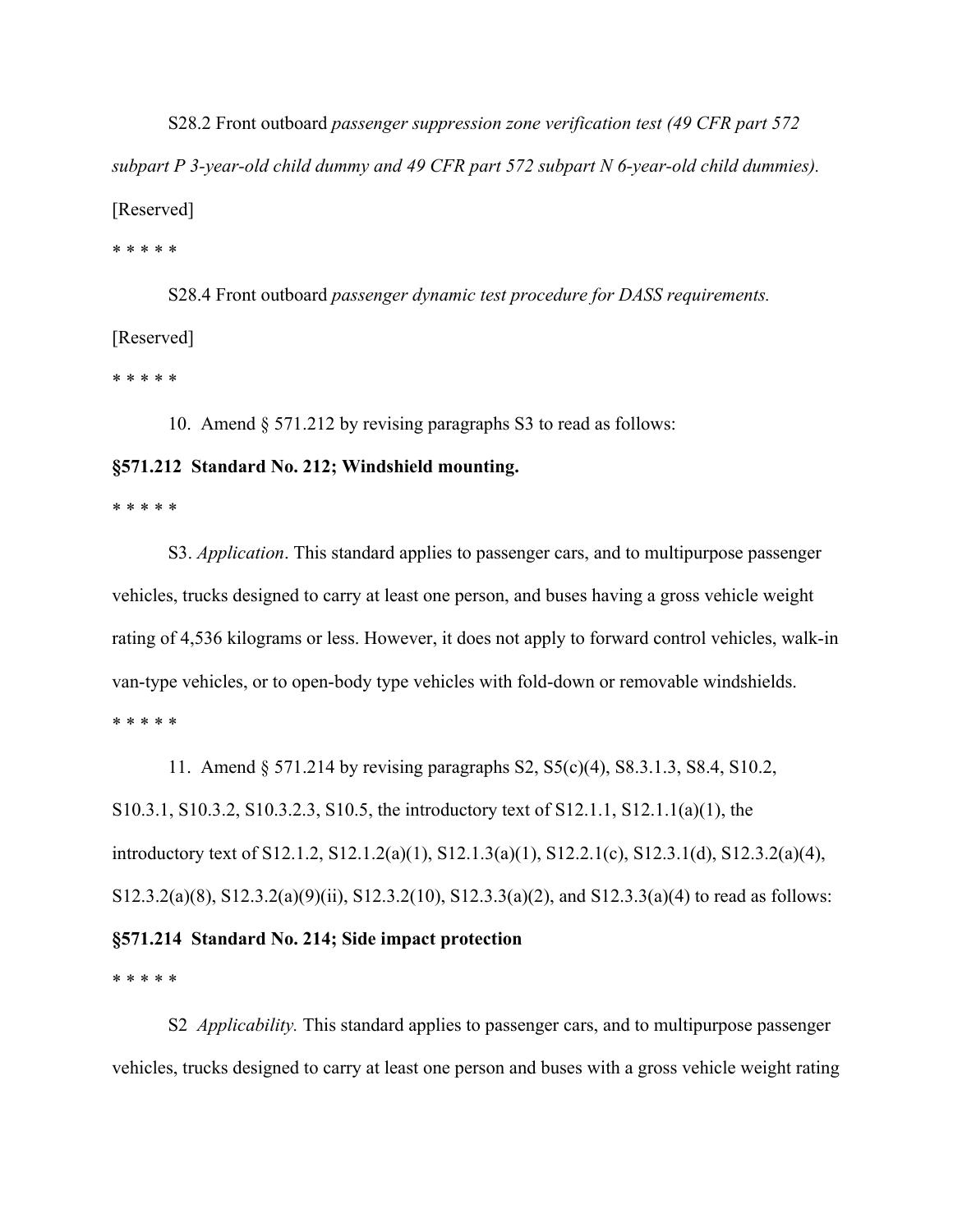(GVWR) of 4,536 kilograms (kg) (10,000 pounds (lb)) or less, except for walk-in vans, or otherwise specified.

\* \* \* \* \*

S5 \* \* \*

 $(c) * * *$ 

 (4) Vehicles in which the seat for the driver or any front outboard passenger has been removed and wheelchair restraints installed in place of the seat are excluded from meeting the vehicle-to-pole test at that position; and

\* \* \* \* \*

 S8.3.1.3 *Seat position adjustment.* If the driver and any front outboard passenger seats do not adjust independently of each other, the struck side seat shall control the final position of the non-struck side seat. If the driver and any front outboard passenger seats adjust independently of each other, adjust both the struck and non-struck side seats in the manner specified in S8.3.1. \* \* \* \* \*

 S8.4 *Adjustable steering controls.* Adjustable steering controls are adjusted so that the steering control hub is at the geometric center of the locus it describes when it is moved through its full range of driving positions. If there is no setting detent in the mid-position, lower the steering control to the detent just below the mid-position. If the steering column is telescoping, place the steering column in the mid-position. If there is no mid-position, move the steering control rearward one position from the mid-position.

\* \* \* \* \*

 S10.2 *Vehicle test attitude.* When the vehicle is in its "as delivered," "fully loaded" and "as tested" condition, locate the vehicle on a flat, horizontal surface to determine the vehicle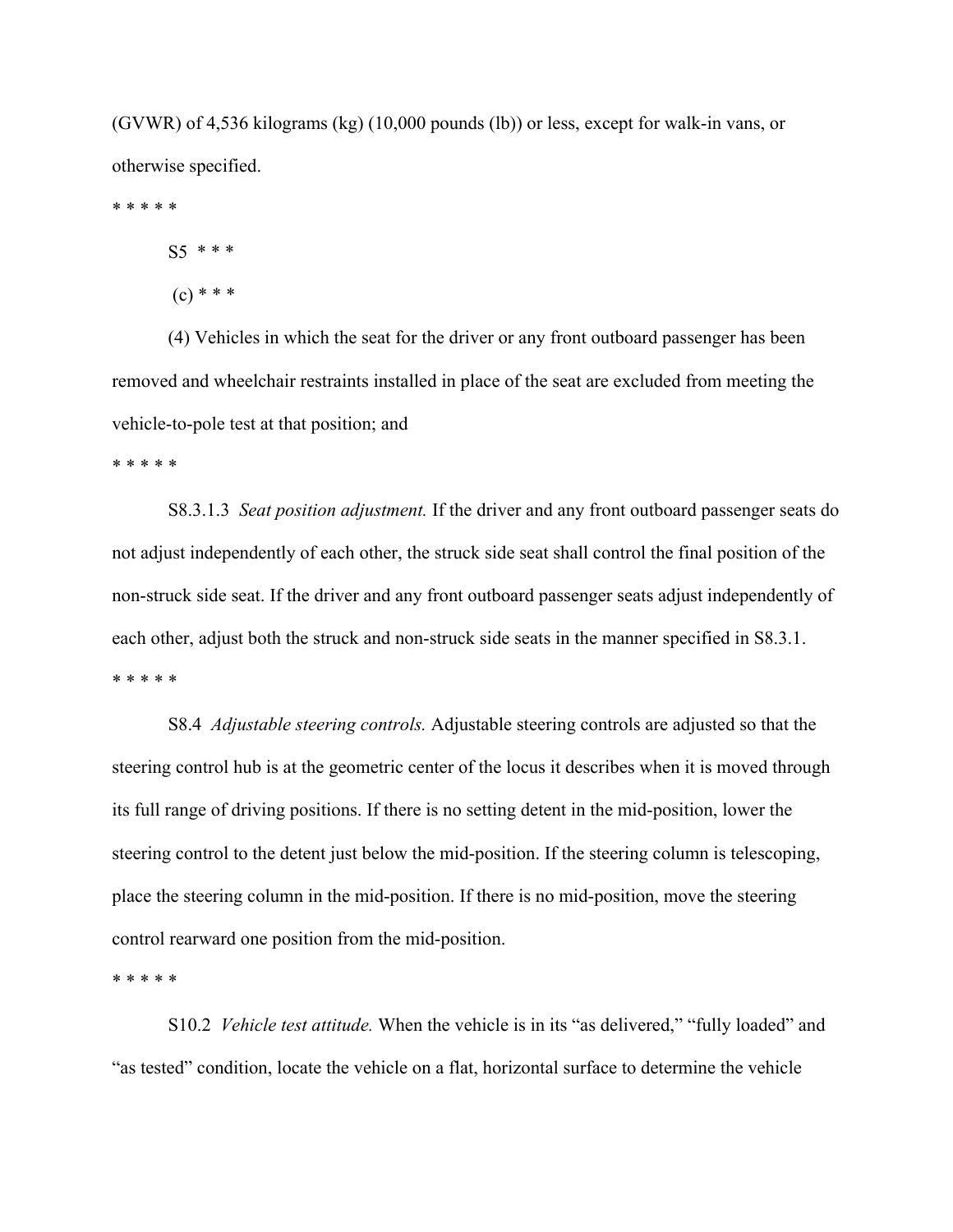attitude. Use the same level surface or reference plane and the same standard points on the test vehicle when determining the "as delivered," "fully loaded" and "as tested" conditions. Measure the angles relative to a horizontal plane, front-to-rear and from left-to-right for the "as delivered," "fully loaded," and "as tested" conditions. The front-to-rear angle (pitch) is measured along a fixed reference on the left and right front occupant's door sills. Mark where the angles are taken on the door sills. The left to right angle (roll) is measured along a fixed reference point at the front and rear of the vehicle at the vehicle longitudinal center plane. Mark where the angles are measured. The "as delivered" condition is the vehicle as received at the test site, with 100 percent of all fluid capacities and all tires inflated to the manufacturer's specifications listed on the vehicle's tire placard. When the vehicle is in its "fully loaded" condition, measure the angle between the left front occupant's door sill and the horizontal, at the same place the "as delivered" angle was measured. The "fully loaded condition" is the test vehicle loaded in accordance with S8.1 of this standard (49 CFR 571.214). The load placed in the cargo area is centered over the longitudinal centerline of the vehicle. The vehicle "as tested" pitch and roll angles are between the "as delivered" and "fully loaded" condition, inclusive.

\* \* \* \* \*

 S10.3.1 *Driver and front outboard passenger seat set-up for 50th percentile male dummy*. The driver and front outboard passenger seats are set up as specified in S8.3.1 of this standard, 49 CFR 571.214.

 S10.3.2. *Driver and front outboard passenger seat set-up for 49 CFR Part 572 Subpart V 5th percentile female dummy.*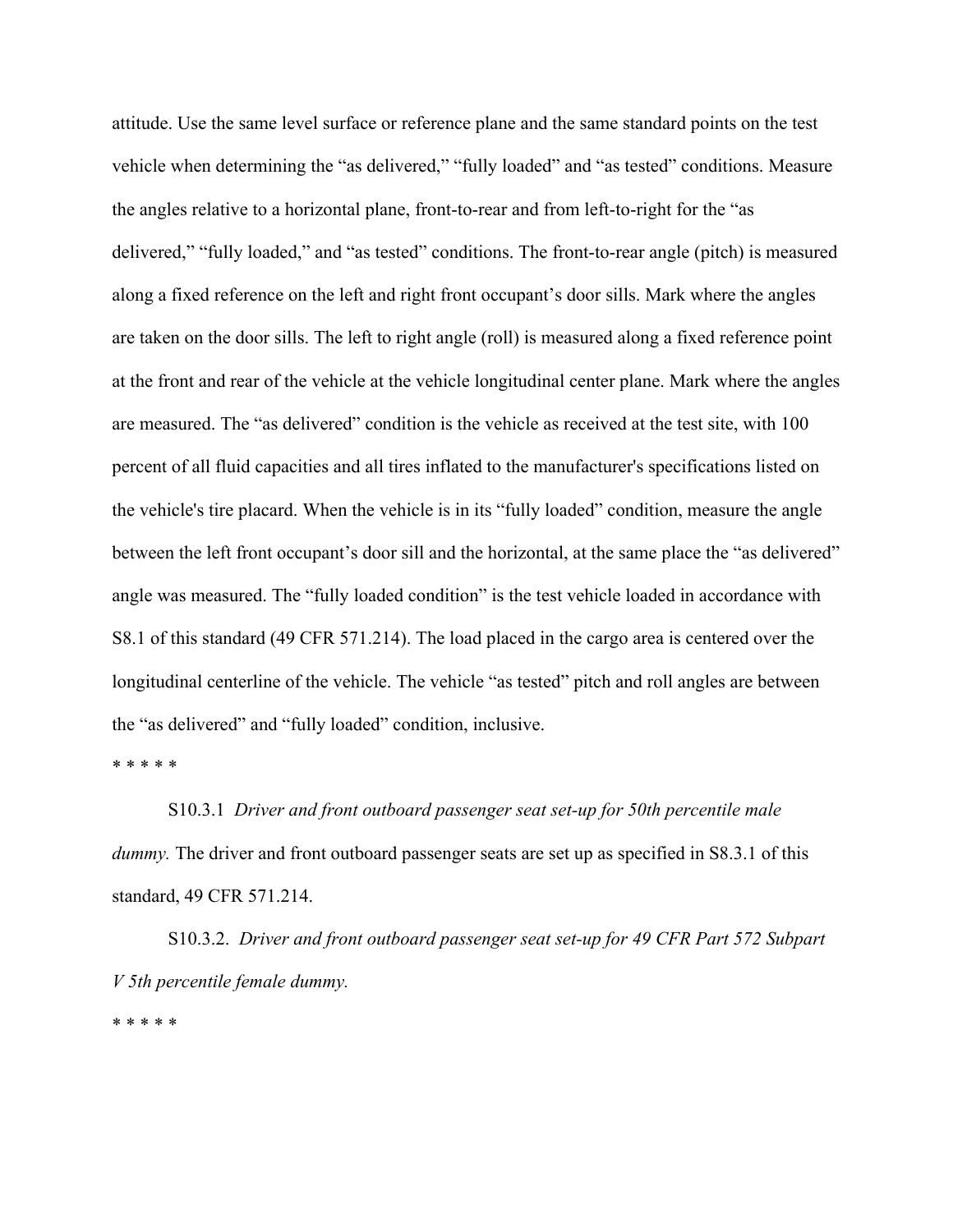S10.3.2.3 *Seat position adjustment.* If the driver and any front outboard passenger seats do not adjust independently of each other, the struck side seat shall control the final position of the non-struck side seat. If the driver and any front outboard passenger seats adjust independently of each other, adjust both the struck and non-struck side seats in the manner specified in S10.3.2.

\* \* \* \* \*

 S10.5 *Adjustable steering controls.* Adjustable steering controls are adjusted so that the steering control hub is at the geometric center of the locus it describes when it is moved through its full range of driving positions. If there is no setting detent in the mid-position, lower the steering control to the detent just below the mid-position. If the steering column is telescoping, place the steering column in the mid-position. If there is no mid-position, move the steering control rearward one position from the mid-position.

\* \* \* \* \*

 S12.1.1 *Positioning a Part 572 Subpart F (SID) dummy in the driver's seating position.* (a) *\* \* \** 

 (1) For a bench seat. The upper torso of the test dummy rests against the seat back. The midsagittal plane of the test dummy is vertical and parallel to the vehicle's longitudinal centerline, and passes through the center of the steering control.

\* \* \* \* \*

 S12.1.2 *Positioning a Part 572 Subpart F (SID) dummy in any front outboard passenger seating position.* 

(a) *\* \* \**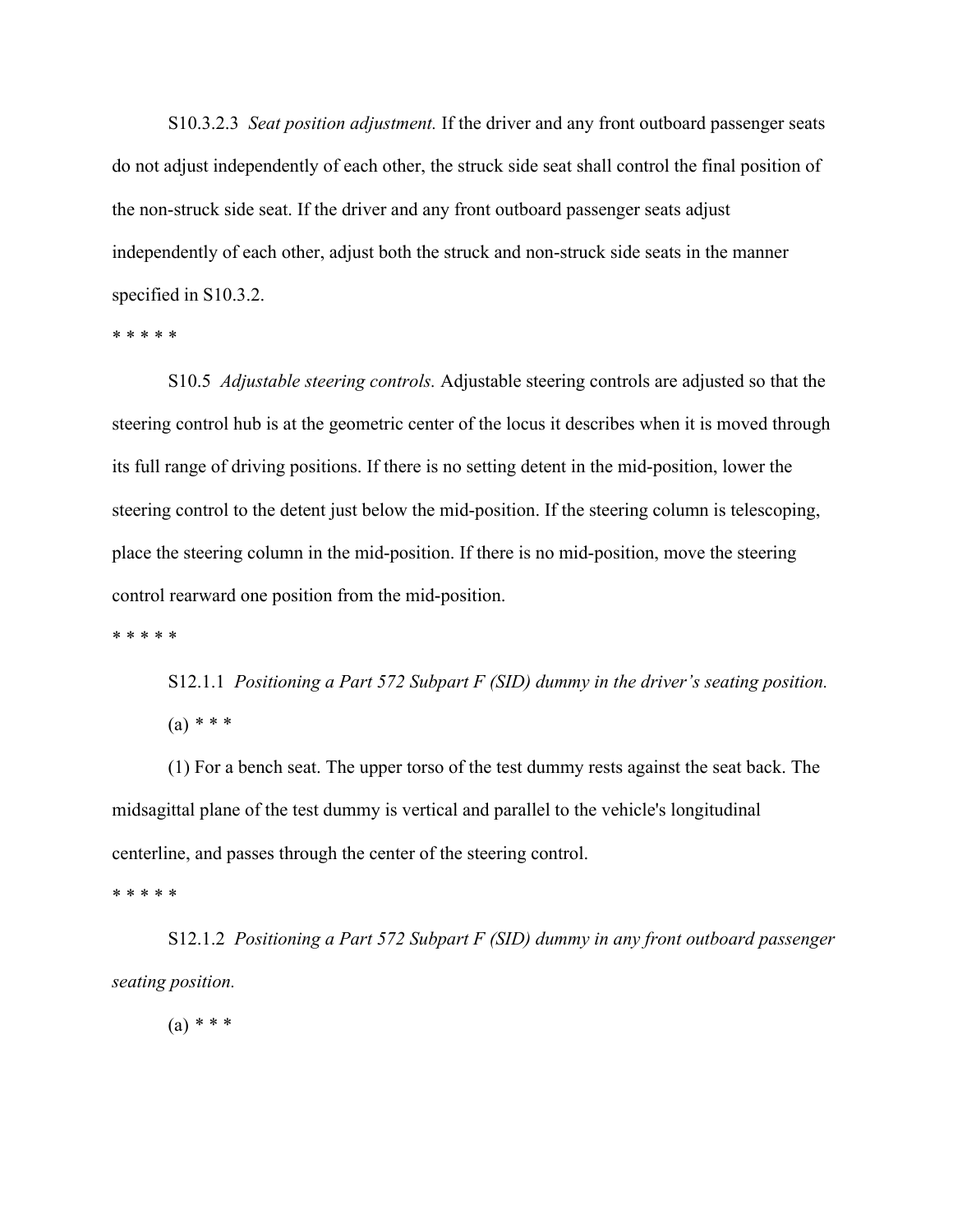(1) For a bench seat. The upper torso of the test dummy rests against the seat back. The midsagittal plane of the test dummy is vertical and parallel to the vehicle's longitudinal centerline. For vehicles with manually operated driving controls the midsagittal plane of the test dummy is the same distance from the vehicle's longitudinal centerline as would be the midsagittal plane of a test dummy positioned in the driver's seating position under S12.1.1(a)(1). For vehicles without manually operated driving controls the midsagittal plane of the test dummy shall be vertical and parallel to the vehicle's longitudinal centerline, and passes through any front outboard passenger seat's SgRP.

\* \* \* \* \*

S12.1.3 *\* \* \** 

(a) *\* \* \** 

 (1) For a bench seat. The upper torso of the test dummy rests against the seat back. The midsagittal plane of the test dummy is vertical and parallel to the vehicle's longitudinal centerline, and, if possible, the same distance from the vehicle's longitudinal centerline as the midsagittal plane of a test dummy positioned in the driver's seating position under S12.1.1(a)(1) or left front passenger seating positioned under  $S12.1.2(a)(1)$  in vehicles without manually operated driving controls. If it is not possible to position the test dummy so that its midsagittal plane is parallel to the vehicle longitudinal centerline and is at this distance from the vehicle's longitudinal centerline, the test dummy is positioned so that some portion of the test dummy just touches, at or above the seat level, the side surface of the vehicle, such as the upper quarter panel, an armrest, or any interior trim (i.e., either the broad trim panel surface or a smaller, localized trim feature).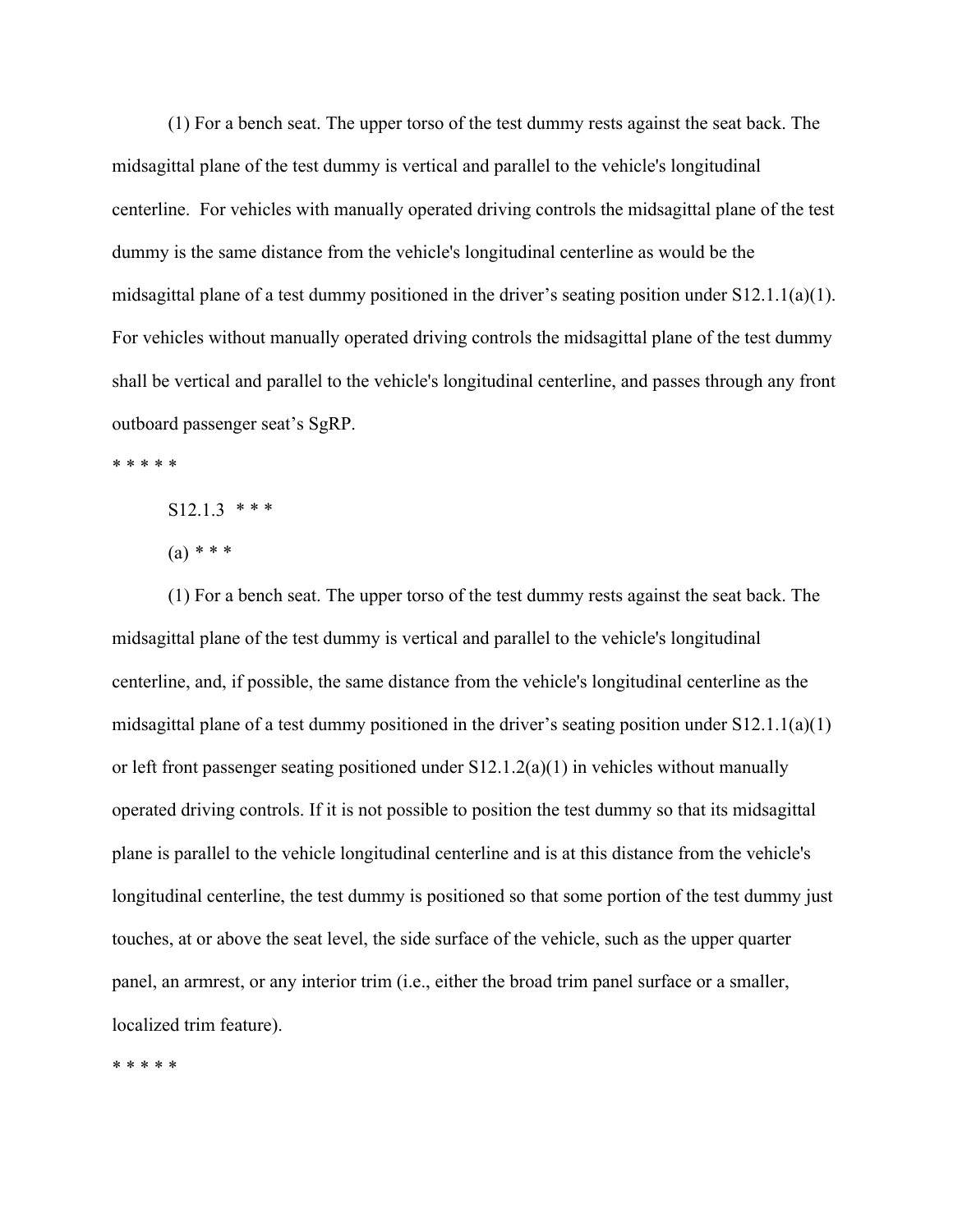S12.2.1 *\* \* \** 

 (c) *Arms.* Place the dummy's upper arms such that the angle between the projection of the arm centerline on the mid-sagittal plane of the dummy and the torso reference line is  $40^{\circ} \pm 5^{\circ}$ . The torso reference line is defined as the thoracic spine centerline. The shoulder-arm joint allows for discrete arm positions at 0, 40, and 90 degree settings forward of the spine.

\* \* \* \* \*

 $S12.3.1$  \* \* \*

 (d) *Driver and any front outboard passenger dummy manual belt adjustment.* Use all available belt systems. Place adjustable belt anchorages at the nominal position for a 5th percentile adult female suggested by the vehicle manufacturer.

\* \* \* \* \*

S12.3.2 \* \* \*

(a) *\* \* \** 

 (4) Bench seats. Position the midsagittal plane of the dummy vertical and parallel to the vehicle's longitudinal centerline and aligned within  $\pm 10$  mm ( $\pm 0.4$  in) of the center of the steering control rim.

\* \* \* \* \*

 (8) If needed, extend the legs slightly so that the feet are not in contact with the floor pan. Let the thighs rest on the seat cushion to the extent permitted by the foot movement. Keeping the leg and the thigh in a vertical plane, place the foot in the vertical longitudinal plane that passes through the centerline of the accelerator pedal. Rotate the left thigh outboard about the hip until the center of the knee is the same distance from the midsagittal plane of the dummy as the right knee  $\pm$ 5 mm ( $\pm$ 0.2 in). Using only the control that moves the seat fore and aft, attempt to return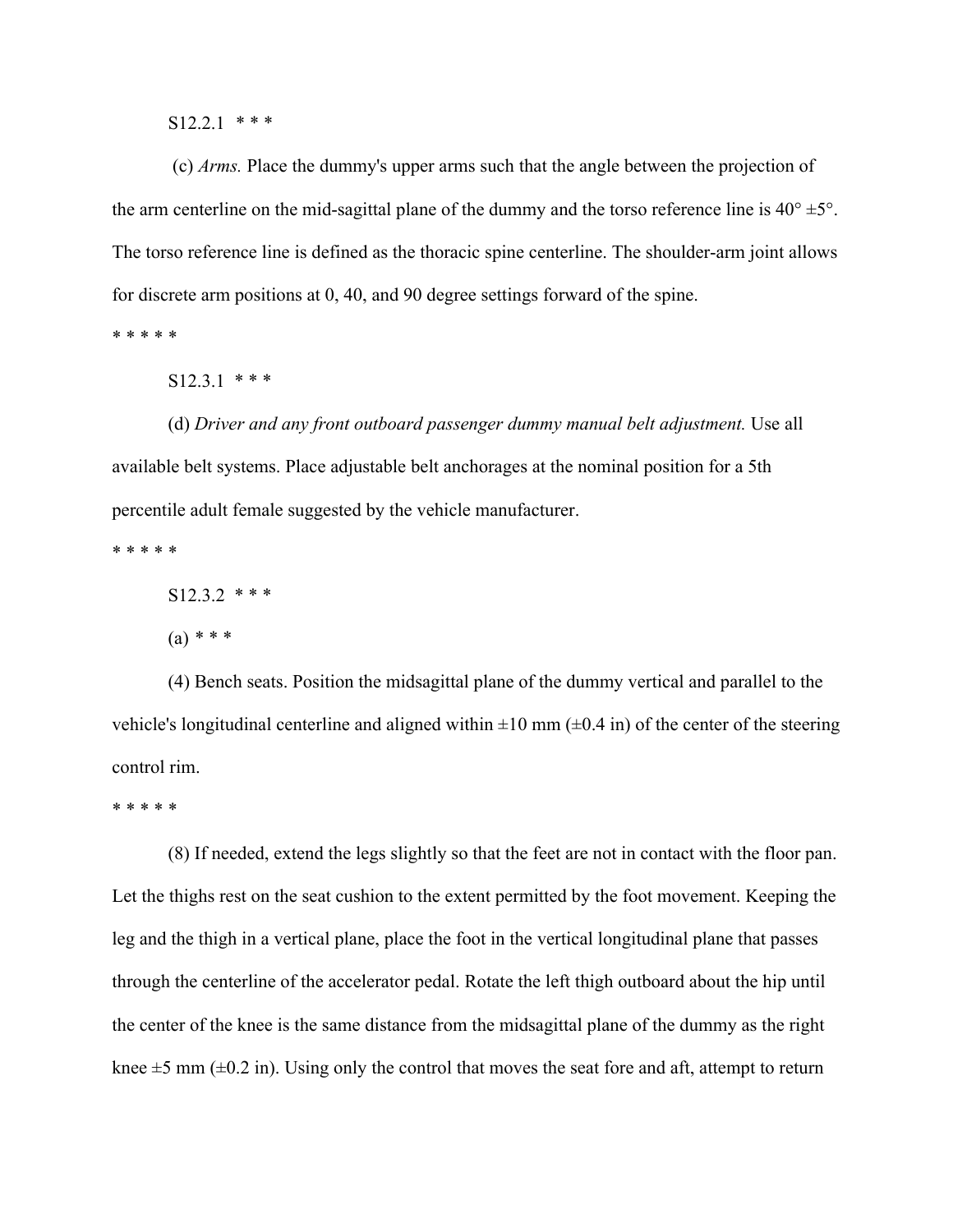the seat to the full forward position. If either of the dummy's legs first contacts the steering control, then adjust the steering control, if adjustable, upward until contact with the steering control is avoided. If the steering control is not adjustable, separate the knees enough to avoid steering control contact. Proceed with moving the seat forward until either the leg contacts the vehicle interior or the seat reaches the full forward position. (The right foot may contact and depress the accelerator and/or change the angle of the foot with respect to the leg during seat movement.) If necessary to avoid contact with the vehicle's brake or clutch pedal, rotate the test dummy's left foot about the leg. If there is still interference, rotate the left thigh outboard about the hip the minimum distance necessary to avoid pedal interference. If a dummy leg contacts the vehicle interior before the full forward position is attained, position the seat at the next detent where there is no contact. If the seat is a power seat, move the seat fore and aft to avoid contact while assuring that there is a maximum of 5 mm  $(0.2 \text{ in})$  distance between the vehicle interior and the point on the dummy that would first contact the vehicle interior. If the steering control was moved, return it to the position described in S10.5. If the steering control contacts the dummy's leg(s) prior to attaining this position, adjust it to the next higher detent, or if infinitely adjustable, until there is 5 mm  $(0.2 \text{ in})$  clearance between the control and the dummy's leg(s).

(9) *\* \* \**

 (ii) *Vehicles with adjustable seat backs.* While holding the thighs in place, rotate the seat back forward until the transverse instrumentation platform angle of the head is level to within  $\pm 0.5$  degrees, making sure that the pelvis does not interfere with the seat bight. (If the torso contacts the steering control, use S12.3.2(a)(10) before proceeding with the remaining portion of this paragraph.) If it is not possible to level the transverse instrumentation platform to within  $\pm 0.5$  degrees, select the seat back adjustment position that minimizes the difference between the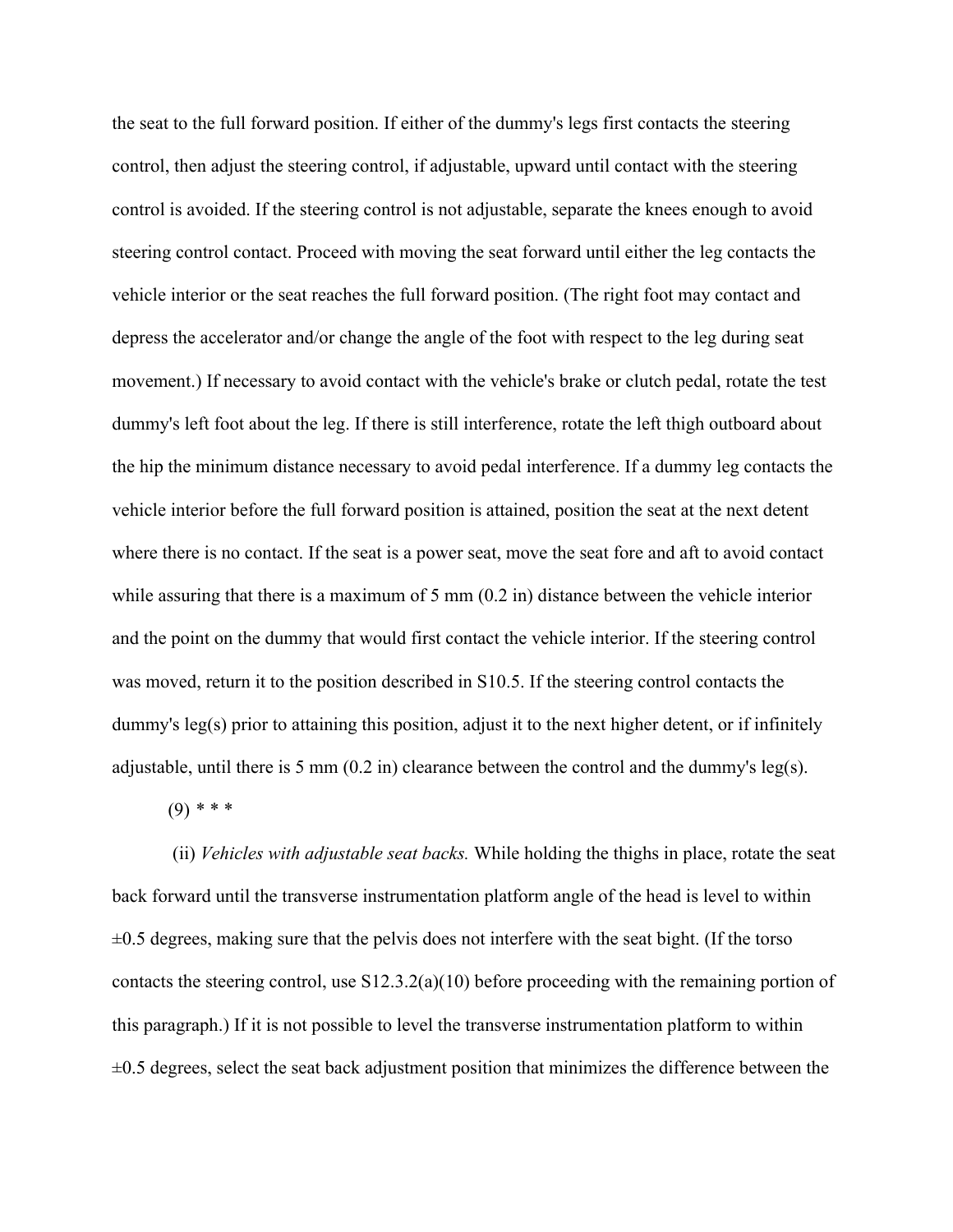transverse instrumentation platform angle and level, then adjust the neck bracket to level the transverse instrumentation platform angle to within  $\pm 0.5$  degrees if possible. If it is still not possible to level the transverse instrumentation platform to within  $\pm 0.5$  degrees, select the neck bracket angle position that minimizes the difference between the transverse instrumentation platform angle and level.

 (10) If the torso contacts the steering control, adjust the steering control in the following order until there is no contact: telescoping adjustment, lowering adjustment, raising adjustment. If the vehicle has no adjustments or contact with the steering control cannot be eliminated by adjustment, position the seat at the next detent where there is no contact with the steering control as adjusted in S10.5. If the seat is a power seat, position the seat to avoid contact while assuring that there is a maximum of 5 mm (0.2 in) distance between the steering control as adjusted in S10.5 and the point of contact on the dummy.

\* \* \* \* \*

S12.3.3 *\* \* \** 

(a) *\* \* \** 

 (2) Fully recline the seat back, if adjustable. Place the dummy into any passenger seat, such that when the legs are positioned 120 degrees to the thighs, the calves of the legs are not touching the seat cushion.

\* \* \* \* \*

 (4) Bench seats. Position the midsagittal plane of the dummy vertical and parallel to the vehicle's longitudinal centerline and the same distance from the vehicle's longitudinal centerline, within  $\pm 10$  mm ( $\pm 0.4$  in), as the midsagittal plane of the driver dummy, if there is a driver's seating position. Otherwise, the midsagittal plane of any front outboard passenger dummy shall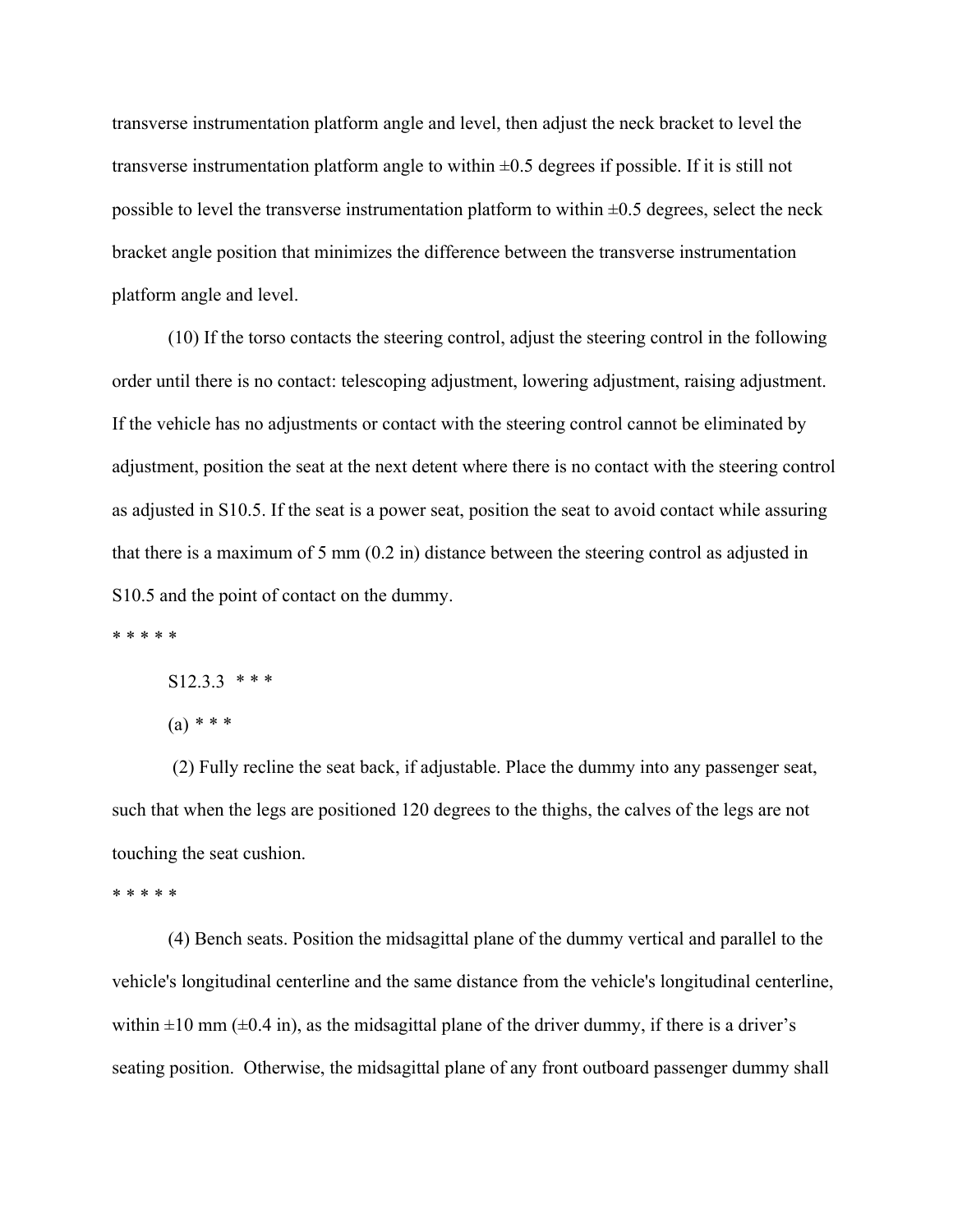be vertical, parallel to the vehicle's longitudinal centerline, and pass, within  $\pm 10$  mm ( $\pm 0.4$  in), through the seating reference point of the seating that it occupies.

\* \* \* \* \*

 12. Amend § 571.216a by revising the introductory text of paragraph S3.1(a), and by revising S7.1 to read as follows:

**§571.216a Standard No. 216a; Roof crush resistance; Upgraded standard**  \* \* \* \* \*

 $S3.1$  \* \* \*

 (a) This standard applies to passenger cars, and to multipurpose passenger vehicles, trucks designed to carry at least one person, and buses with a GVWR of 4,536 kilograms (10,000 pounds) or less, according to the implementation schedule specified in S8 and S9 of this section. However, it does not apply to—

\* \* \* \* \*

 S7.1 Support the vehicle off its suspension and rigidly secure the sills and the chassis frame (when applicable) of the vehicle on a rigid horizontal surface(s) at a longitudinal attitude of 0 degrees  $\pm 0.5$  degrees. Measure the longitudinal vehicle attitude along both the left and right front sill. Determine the lateral vehicle attitude by measuring the vertical distance between a level surface and a standard reference point on the bottom of the left and right front side sills. The difference between the vertical distance measured on the left front side and the right front side sills is not more than  $\pm 10$  mm. Close all windows, close and lock all doors, and close and secure any moveable roof panel, moveable shade, or removable roof structure in place over the occupant compartment. Remove roof racks or other non-structural components. For a vehicle built on a chassis-cab incomplete vehicle that has some portion of the added body structure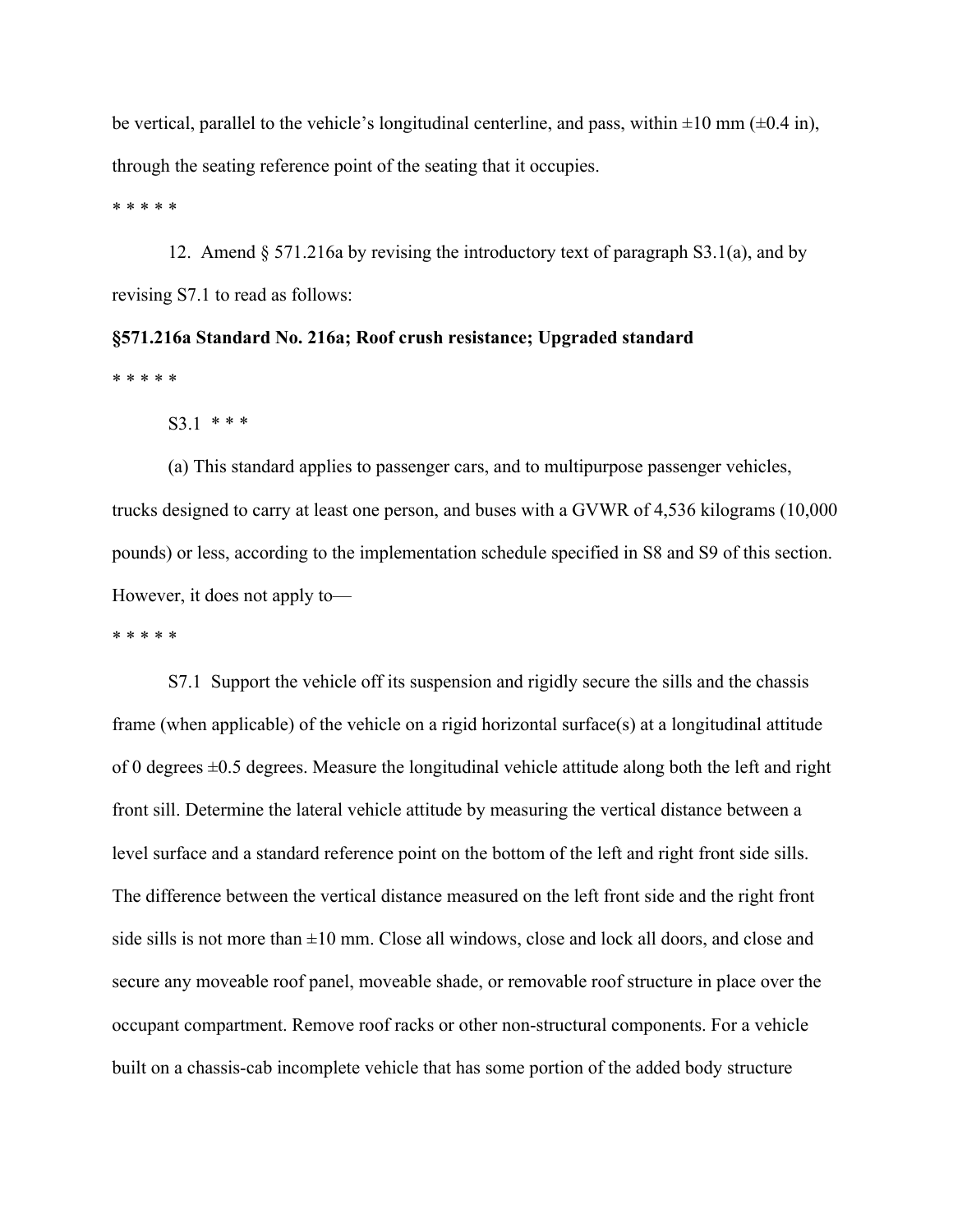above the height of the incomplete vehicle, remove the entire added body structure prior to testing (the vehicle's unloaded vehicle weight as specified in S5 includes the weight of the added body structure).

\* \* \* \* \*

13. Amend § 571.219 by revising paragraph S3 to read as follows:

## **§571.219 Standard No. 219; Windshield zone intrusion**

\* \* \* \* \*

 S3. *Application*. This standard applies to passenger cars and to multipurpose passenger vehicles, trucks designed to carry at least one person, and buses of 4,536 kilograms or less gross vehicle weight rating. However, it does not apply to forward control vehicles, walk-in van-type vehicles, or to open-body-type vehicles with fold-down or removable windshields.

\* \* \* \* \*

 14. Amend § 571.225 by revising the definition of "Shuttle bus" in paragraph S3 to read as follows:

## **§571.225 Standard No. 225; Child restraint anchorage systems**

\* \* \* \* \*

S3. \* \* \*

*Shuttle bus* means a bus with only one row of forward-facing seating positions rearward of the driver's seat or, for a vehicle without manually operated controls, means a bus with only one row of forward-facing seating positions rearward of all front row passenger seats.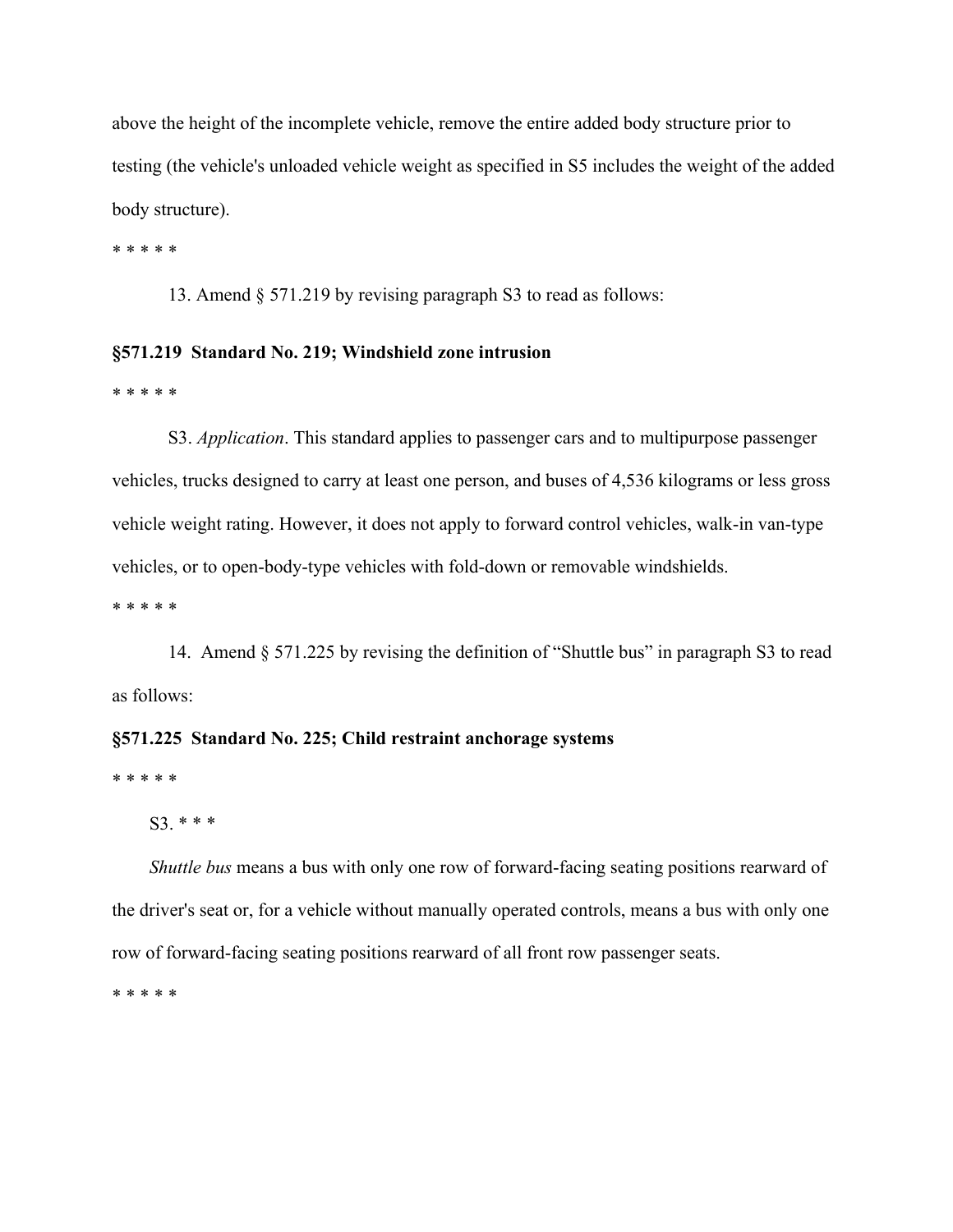15. Amend § 571.226 as follows: Remove from paragraph S3 the definitions of "Row" and "Seat outline"; and revise paragraphs S2, the definition of "Modified roof" in S3, S6.1(d), and S6.1(f) to read as follows:

## §**571.226 Standard No. 226; Ejection mitigation**

## \* \* \* \* \*

 S2. *Application.* This standard applies to passenger cars, and to multipurpose passenger vehicles, trucks designed to carry at least one person, and buses with a gross vehicle weight rating of 4,536 kg or less, except walk-in vans, modified roof vehicles, convertibles, and vehicles with no doors or with doors that are designed to be easily attached or removed so the vehicle can be operated without doors. Also excluded from this standard are law enforcement vehicles, correctional institution vehicles, taxis and limousines, if they have a fixed security partition separating the 1st and 2nd or 2nd and 3rd rows and if they are produced by more than one manufacturer or are altered (within the meaning of 49 CFR 567.7).

S3. \* \* \*

 *Modified roof* means the replacement roof on a motor vehicle whose original roof has been removed, in part or in total, or a roof that has to be built over the occupant compartment in vehicles that did not have an original roof over the occupant compartment.

\* \* \* \* \*

S6.1 \* \* \*

 (d) Pitch: Measure the sill angle of the left front door sill and mark where the angle is measured.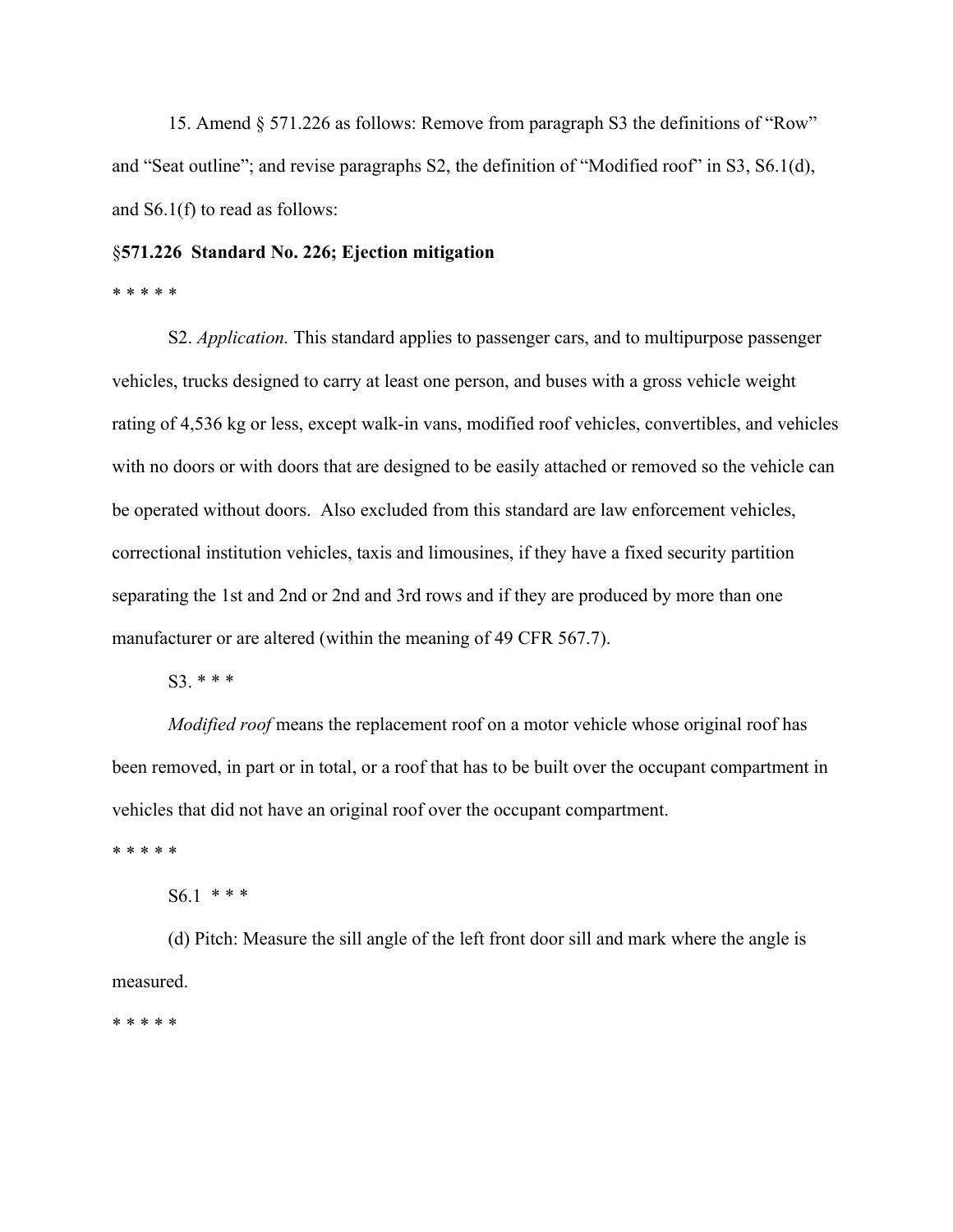(f) Support the vehicle off its suspension such that the left front door sill angle is within  $\pm 1$  degree of that measured at the marked area in S6.1(d) and the vertical height difference of the two points marked in  $S6.1(e)$  is within  $\pm 5$  mm of the vertical height difference determined in S6.1(e).